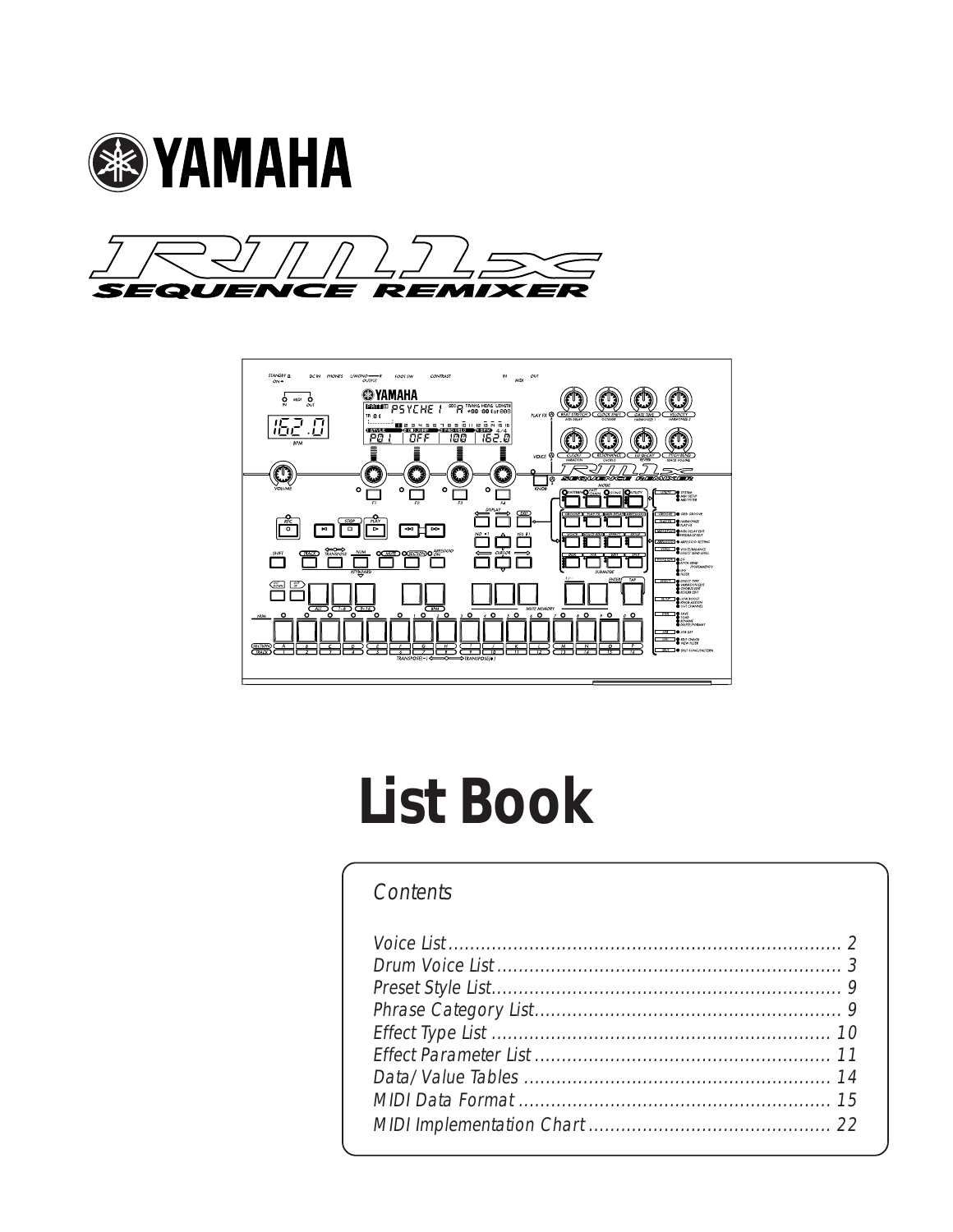### <span id="page-1-0"></span>**Voice List**

| Instrument<br>Group                              |                         | GM                           |                                  | Synth Bass &                           |                                  | Synth Pad &                 |                                  | Synth                              |                                  | Band<br>Instrume             |                                            | Classical<br>Instrument & Wind |                                  | Fthnic &<br>Percussion         |                                  | <b>SFX</b>                           |                                  | Drum Kit                           | <b>GM Drum Kit</b> |
|--------------------------------------------------|-------------------------|------------------------------|----------------------------------|----------------------------------------|----------------------------------|-----------------------------|----------------------------------|------------------------------------|----------------------------------|------------------------------|--------------------------------------------|--------------------------------|----------------------------------|--------------------------------|----------------------------------|--------------------------------------|----------------------------------|------------------------------------|--------------------|
| <b>Bank Select MSB</b><br><b>Bank Select LSB</b> |                         |                              |                                  |                                        |                                  |                             |                                  |                                    |                                  |                              |                                            |                                |                                  |                                |                                  |                                      |                                  | $+26$                              | 127                |
|                                                  | $Pgm_{\#}$              |                              | EL                               |                                        | EL                               |                             | EL                               |                                    | EL.                              |                              | EL                                         |                                | lFı.                             |                                | FL                               |                                      | EL                               |                                    |                    |
| Piano                                            | $\mathbf{1}$            | GrandPno                     | $\mathbf{1}$                     | RezoBass                               | $\mathbf{1}$                     | SynthPad                    | $\overline{2}$                   | Saw1 A                             | $\overline{1}$                   | BritePno                     |                                            | Strings1                       | $\overline{2}$                   | Kalimba1                       |                                  | Trance <sub>1</sub>                  | $\overline{2}$                   | AnigKit1                           | StandKit           |
|                                                  | $\overline{2}$<br>3     | <b>BritePno</b><br>E.Grand   | $\overline{2}$                   | 1 FunkBass<br>BleepBas                 | $\overline{2}$                   | 1 ChoirPad<br>Atms Pad      | $\overline{2}$                   | 2 Saw2 A<br>SwDual1A               | 1<br>$\overline{2}$              | FM Piano<br>El.Grand         | $\mathcal{P}$<br>$\overline{2}$            | Strings2<br>Trem.Str           | 1<br>$\overline{2}$              | Kalimha2<br>ThumbPno           | $\mathcal{D}$<br>$\overline{2}$  | Trance <sub>2</sub><br>Trance3       | $\overline{a}$<br>2              | AnigKit2<br>RhBoxKit               |                    |
|                                                  | $\overline{4}$<br>5     | HnkyTonk<br>E.Piano1         |                                  | 2   BlipBass<br>1 FM Bas1              |                                  | AnalogPd<br>2 VoicePad      | $\overline{2}$                   | 2 SwDual2A<br>SawOct A             | $\mathbf{1}$<br>$\overline{2}$   | St Piano                     | $\overline{2}$                             | Syn Str                        | $\overline{2}$                   | LogDrum1                       | $\mathbf{1}$                     | Trance                               |                                  | SynthKit                           |                    |
|                                                  | 6<br>$\overline{7}$     | E.Piano2                     |                                  | 2 FM Bas2                              | $\mathcal{P}$                    | GlassPad                    | $\mathfrak{p}$                   | Square A                           | 1                                | <b>HnkyTonk</b><br>Mono Pno  | $\overline{1}$                             | Syn Str2<br>Syn Str3           | $\overline{2}$                   | LogDrum2<br>PacifoPo           | $\overline{a}$                   | Trance <sub>5</sub><br>Trance6       | $\overline{2}$<br>$\overline{ }$ | SE Kit<br>PsychKi                  |                    |
|                                                  | $\overline{\mathbf{8}}$ | Harpsi.<br>Clavi.            |                                  | 1 BuzzBass<br>2 Dog Bass               |                                  | 1 SweepPd1<br>2 SweepPd2    |                                  | 2 Pulse A<br>2 PlsDualA            | $\overline{2}$<br>$\overline{2}$ | LoFi Pno<br>St FP1           | $\mathcal{P}$<br>$\overline{\mathbf{c}}$   | Syn Str4<br>AnaQuar            | $\mathcal{P}$<br>$\overline{2}$  | Balafon<br>SteelDr1            | $\mathcal{P}$                    | Trance7<br>Trance <sub>R</sub>       | $\overline{2}$<br>$\Omega$       | Acid Kit<br>Teknoki                |                    |
| Chromatic<br>Percussion                          | 9<br>10                 | Celesta<br>Glocken           | 2<br>1                           | OctBass1<br>OctBass2                   | $\overline{2}$                   | SmokyPad<br>WarmPad1        |                                  | 2 SqurOctA<br>2 PulsOctA           | $\overline{2}$<br>$\mathfrak{p}$ | Chor.EP1<br>Mono EP1         | $\overline{2}$<br>$\overline{1}$           | SyTrmStr<br>Pizz St            | $\overline{2}$                   | SteelDr2<br>Gamelan1           | $\overline{2}$<br>$\mathcal{P}$  | Trance <sub>9</sub><br>Trance10      | -24                              | AmbntKit                           |                    |
|                                                  | 11<br>12                | MusicBox                     |                                  | 2 MonoBas1                             | $\overline{2}$                   | WarmPad2                    | $\overline{2}$                   | Sync A                             | $\overline{1}$                   | LoFi EP1                     | $\overline{2}$                             | Solo Str                       | $\overline{1}$                   | Gamelan2                       | $\overline{1}$                   | Trance <sub>11</sub>                 | $\overline{2}$                   | <b>Hard Kit</b><br>HouseKit        |                    |
|                                                  | 13                      | Vibes<br>Marimba             | 1                                | 1 MonoBas2<br>SquarBa1                 | 2 <br>$\overline{2}$             | StringPd<br>Rise Pad        |                                  | 2 TriSineA<br>2 Noise1 A           | $\mathcal{P}$<br>$\overline{1}$  | Wah EP1<br>TremoEP1          | $\mathcal{L}$<br>$\overline{2}$            | Violin<br>Viola                | $\sim$<br>$\overline{2}$         | <b>BaliOrch</b><br>AtlantPo    | $\sim$<br>$\mathcal{P}$          | EunnyCPU<br>Siren                    | $\overline{2}$<br>24             | BreakKit<br>JunglKit               |                    |
|                                                  | 14<br>15                | Xylophon<br>TubulBel         | $\overline{2}$                   | SquarBa2<br>2 DeepBass                 |                                  | Halo Pad<br>Vox Pad         | $\mathfrak{p}$                   | 2 Noise2 A<br>Lead1 A              | 1<br>$\mathbf{1}$                | Old EP<br>Mello EP           | $\overline{2}$<br>$\mathcal{L}$            | Cello<br>Syn Harp              |                                  | AsiaBel1<br>AsiaBel2           | $\overline{2}$<br>$\mathcal{P}$  | SystmDwn                             |                                  | D.R.R. Kit                         |                    |
| Organ                                            |                         | 16 Dulcimer<br>17 DrawOrgn   |                                  | 2 FlatBass<br>2 Tri Bass               | 1                                | HarmoPad                    |                                  | 2 Lead2 A                          | $\mathbf{1}$                     | St FP2                       | $\overline{2}$                             | Celests                        | $\sim$                           | Sitar1                         |                                  | Smoky<br><b>Sonr&amp;CDI</b>         |                                  | Big Kit<br><b>HipHpKit</b>         |                    |
|                                                  |                         | 18 PercOrgn                  |                                  | 2 SineBass                             | $\overline{a}$                   | Hum Pad<br>BlowPad          |                                  | $2$ Lead3 A<br>$2$ FM1 A           | 1<br>$\overline{1}$              | Chor.EP2<br>Mono FP2         | $\overline{2}$<br>$\overline{1}$           | Glocken<br>MusicBox            | $\overline{1}$<br>$\overline{2}$ | Sitar <sub>2</sub><br>IndiaDrr | $\overline{2}$<br>$\mathcal{D}$  | <b>FX-NG</b><br>Machine?             | $\overline{2}$<br>-2             | Aco.Kit<br>Jazz Kil                |                    |
|                                                  | 19<br>20                | RockOrgn<br>ChrchOrg         |                                  | 2 DB Bass<br>2 DB BaDwn                | $\overline{2}$<br>$\overline{2}$ | SquarePd<br>Sci-Fi          |                                  | $2$ FM2 A<br>$2$ FM3 A             | $\mathbf{1}$<br>1                | LoFi EP2<br>Wah EP2          | $\overline{2}$<br>$\overline{2}$           | SvTubBel<br>SynHrpsi           | $\overline{2}$                   | TibetDm<br>IndiaStr            |                                  | 2 Bikers<br>RyrsLife                 | $\overline{1}$                   | BrushKit<br>PercsKit               |                    |
|                                                  | 21<br>22                | ReedOrgn<br>Acordion         |                                  | 2 KickBa1<br>2   KckB1Dwn              | $\overline{2}$<br>$\overline{2}$ | TronStrn                    | $\overline{2}$<br>$\mathfrak{p}$ | Digi1 A                            | $\mathbf{1}$<br>1                | TremoEP2                     | $\overline{2}$<br>$\overline{\phantom{a}}$ | <b>BrasSect</b>                | $\overline{2}$                   | Dulcimer                       | $\mathcal{D}$                    | PanImpct                             | 21                               | BD Kit                             |                    |
|                                                  | 23                      | Harmnica                     |                                  | 1 KickBa2                              | $\mathcal{P}$                    | TronChor<br>Itopia          |                                  | Digi2 A<br>2 Digi3 A               | $\mathbf{1}$                     | St.DxEP<br>ChorDxEP          | $\mathcal{L}$                              | Trumpet<br>Trombone            | $\overline{1}$<br>$\overline{2}$ | Koto<br>EthnPick               | $\overline{2}$<br>$\overline{2}$ | <b>ShotSt:</b><br>AnBubble           | $\overline{1}$<br>$\overline{2}$ | <b>HH&amp;CyKit</b><br>SD Kit      |                    |
| Guitar                                           | 24<br>25                | TangoAcd<br>NylonGtr         |                                  | 2   KckB2Dwn<br>1 CS RezBa             | $\overline{2}$                   | 2 SynVoice<br>Ana Vox1      |                                  | $2$ Digi4 A<br>$2$ Digis A         | 1<br>1                           | BrteDxFP<br>Clavi            | $\overline{\phantom{0}}$<br>$\overline{2}$ | Tuba<br>Mute.Trp               | $\mathcal{D}$<br>$\overline{1}$  | Ranic<br>Shamiser              | $\mathcal{P}$                    | GameOve<br>2 ToneDeaf                | $\overline{2}$<br>$\overline{1}$ | Tom Kit<br>SFX Kit1                |                    |
|                                                  | 26<br>27                | SteelGtr<br>Jazz Gtr         |                                  | 1 MG Bass1<br>1   MG Bass2             | $\overline{1}$                   | Ana Vox2<br>VoiceOoh        | $\overline{2}$<br>$\overline{2}$ | Digi6 A<br>Digi7 A                 | $\overline{1}$<br>$\overline{1}$ | WahClav1<br>WahClav2         | $\overline{2}$<br>$\overline{1}$           | Syn Hom<br>SpmoSay             | $\mathcal{P}$<br>$\overline{a}$  | Fiddle<br>Shana                | $\mathfrak{D}$                   | What?                                | $\overline{2}$                   | SFX Kit2                           |                    |
|                                                  | 29                      | 28 CleanGtr                  |                                  | 1   MG Bass3                           | 1                                | ChoirAah                    |                                  | 2 Digi8 A                          | $\mathbf{1}$                     | DigiClav                     | $\overline{2}$                             | Alto Sax                       | $\overline{1}$                   | Shakhchi                       | $\overline{1}$                   | Zap Gun<br>Hndrail1                  | $\overline{1}$                   | AnigKt1N<br>AnigKt2N               |                    |
|                                                  | 30                      | Mute.Gtr<br>Ovrdrive         | 1 <sup>1</sup>                   | 1 MG Pedal<br>OB Bass                  | $\overline{2}$                   | 1 Aah/Ooh<br>EP Pad1        |                                  | 2 Digi9 A<br>2 Digi10 A            | $\mathbf{1}$                     | Organ1<br>Organ2             | $\mathcal{P}$                              | TenorSax<br>Bari.Sax           | $\overline{1}$                   | TremShak<br>AsiaFlut           |                                  | 2 Hndrail2<br>2 Hitchhik             | $\overline{2}$<br>-2             | RhBoxKtN<br><b>SynthKtN</b>        |                    |
|                                                  | 31<br>32                | Dist.Gtr<br>GtrHarmo         |                                  | 1 XP Bass<br>1 PizzBass                |                                  | EP Pad2<br>2 EthnoPad       |                                  | 2 Digi11 A<br>2 Digi12 A           | $\mathbf{1}$<br>$\overline{1}$   | Organ <sub>3</sub><br>Organ4 | $\mathcal{L}$<br>$\mathbf{\hat{z}}$        | Oboe<br>Eng.Horr               | $\blacksquare$                   | Bagpipe<br>Sho                 | $\mathfrak{D}$                   | $\Box$                               |                                  | SE Kit N                           |                    |
| Bass                                             | 33                      | Aco.Bass                     |                                  | 1 TalkBass                             | $\overline{2}$                   | Angels                      | $\overline{2}$                   | Saw1 <sub>B</sub>                  | $\overline{1}$                   | HouseOrd                     | $\overline{2}$                             | Bassoon                        | $\overline{1}$                   | Digeridu                       | $\overline{2}$                   | Propeir<br>Propeir2                  | 2                                | 2 PsychKtN<br>AcidKitN             |                    |
|                                                  | 34                      | FngrBass<br>35 PickBass      |                                  | 1 VocoBas1<br>1 VocoBas2               |                                  | 2 NewAgePd<br>2 Rain        |                                  | $2$ Saw2 B<br>2 SwDual1B           | $\mathbf{1}$<br>$\overline{2}$   | ThinOrgn<br>RockOrgn         | $\overline{2}$<br>$\overline{2}$           | Clarinet<br>Piccolo            | $\mathbf{1}$                     | Koukin1<br>Koukin2             | $\mathcal{P}$<br>$\mathcal{P}$   | Greeting<br>Safari                   | $\overline{a}$<br>2              | <b>TeknoKtN</b><br><b>AmbntKtN</b> |                    |
|                                                  | 36<br>37                | Fretless<br>SlapBas1         |                                  | 1 OctRezBa<br>1 CyberBas               | $\overline{2}$                   | OrintSeq<br>SmokBell        | $\mathfrak{p}$                   | 2 SwDual2B<br>SawOct B             | 1<br>$\mathfrak{p}$              | DriveOrg<br>DirtyOrg         | $\overline{2}$                             | <b>Flute</b><br>Recorder       | $\mathbf{1}$<br>$\sim$           | Berimba1                       | $\overline{2}$                   | Sesame                               | -24                              | <b>HardKitN</b>                    |                    |
|                                                  | 38                      | SlapBas2                     |                                  | 1   DkCoreBa                           | $\overline{2}$                   | Atmosphr                    | $\overline{2}$                   | Square B                           | 1                                | <b>MrtianOr</b>              | $\overline{2}$                             | PanFlute                       | $\overline{1}$                   | Berimba2<br>BrimbSol           | $\overline{2}$                   | $2$ Buddha<br>Wah Seg1               | $\overline{2}$                   | <b>HouseKtN</b><br><b>BreakKtN</b> |                    |
|                                                  | 39<br>40                | SynBass1<br>SynBass2         |                                  | 1 HdCorBa1<br>2 HdCorBa2               |                                  | 2 Bright<br>2 EthnoKey      |                                  | $2$ Pulse B<br>2 PIsDualB          | $\mathcal{P}$<br>$\overline{2}$  | ChrchOr1<br>ChrchOr2         | $\mathcal{P}$<br>$\mathcal{L}$             | <b>Bottle</b><br>Whistle       | $\sim$                           | FngrCym1<br>1 EngrCym2         |                                  | 2 Wah Seq2<br>2 Biter                | $\overline{a}$                   | JunglKtN<br>$2$ D&BKitN            |                    |
| Strings                                          | 41<br>42                | Violin<br>Viola              | 1 <sup>1</sup>                   | Uni Bass<br>1 SyncLow                  | 2<br>$\overline{2}$              | Ana Bell<br>PolySync        | $\overline{2}$                   | 2 SqurOctB<br>PulsOctB             | $\overline{2}$<br>$\mathfrak{p}$ | ReedOrgn<br><b>Acordion</b>  | $\overline{z}$<br>$\overline{2}$           | Ocarina                        |                                  | Gona                           |                                  | 2 Vacuum                             |                                  | 2 Big KitN                         |                    |
|                                                  | 43<br>44                | Cello                        |                                  | 1 BL Saw1                              | $\overline{2}$                   | AnaDrone                    | $\overline{2}$                   | Sync B                             | $\overline{1}$                   | Harmnica                     | $\overline{1}$                             |                                |                                  | ThaiGong<br>Sheker             | $\mathfrak{D}$                   | 2 Brokndwn<br>Teleport               |                                  | 2 HipHpKtN<br>Aco.KitN             |                    |
|                                                  | 45                      | Contrabs<br>Trem.Str         |                                  | 1 BL Saw2<br>1   BL Saw3               | $\overline{2}$                   | DigiBell<br>2 Crystal       | $\overline{2}$                   | TriSineB<br>2 Noise1 B             | $\overline{2}$<br>$\mathbf{1}$   | TangoAcd<br>Vibes1           | $\overline{2}$<br>$\overline{1}$           |                                |                                  | TaikoDrm<br><b>Big Drum</b>    | $\overline{1}$<br>1              | Scal<br>Disaster                     | $\overline{2}$<br>2              | JazzKitN<br><b>BrushKtN</b>        |                    |
|                                                  | 46<br>47                | Pizz.Str<br>Harp             |                                  | 1 BL Saw4<br>2 BL Squr1                | $\overline{2}$<br>1 <sup>1</sup> | AnaSprng<br>SynChime        |                                  | 2 Noise2 B<br>$2$ Lead1 B          | $\mathbf{1}$<br>$\mathbf{1}$     | Vibes2                       | $\overline{2}$<br>b                        |                                |                                  | Timpani                        |                                  | $2$ Match                            | -2                               | PeresKtN                           |                    |
|                                                  | 48                      | Timpani                      |                                  | 1 BL Squr2                             |                                  | 1 Mod Sine                  |                                  | $2$ Lead2 B                        | $\overline{1}$                   | Vibes3<br>Marimha            | $\overline{1}$                             |                                |                                  | Tabla<br>Lldu                  |                                  | LasrShot<br>Whimsy1                  | $\overline{ }$                   |                                    |                    |
| Ensemble                                         | 49                      | Strings1<br>50 Strings2      |                                  | 1   BL Squr3<br>1 BL Dist1             | 1 <sup>1</sup>                   | ShortRez<br>2 Self Seq      |                                  | $2$ Lead 3B<br>$2$ FM1 B           | 1<br>$\mathbf{1}$                | Xylophon<br>FngrBas1         | $\mathcal{P}$<br>$\mathcal{D}$             |                                |                                  | Udu Bend<br>Djembe             | $\blacksquare$                   | Whimsy2<br>$2$ Feeder                | $\overline{2}$                   |                                    |                    |
|                                                  | 51<br>52                | Syn.Str1<br>Syn.Str2         | 2                                | 2 BL Dist2<br><b>BL</b> Dist3          |                                  | 2 EchoBell<br>MajrBrs1      |                                  | $2$ FM2 B                          | 1<br>$\mathbf{1}$                | FngrBas2                     | $\overline{\phantom{0}}$                   |                                |                                  | EgyptDrm                       | $\overline{2}$                   | Rising                               | $\overline{2}$                   |                                    |                    |
|                                                  | 53                      | ChoirAah                     |                                  | 1   BL Dist4                           | $\overline{2}$<br>$\overline{2}$ | MajrBrs2                    | $\mathfrak{p}$                   | $2$ FM3 B<br>Digi1 B               | $\mathbf{1}$                     | EingEngB<br>MuteFngB         | $\overline{2}$<br>b                        |                                |                                  | Surdo CO<br>Tambourn           |                                  | $2$ Drain<br>Spin                    | $\overline{2}$<br>$\overline{ }$ |                                    |                    |
|                                                  | 54<br>55                | VoiceOoh<br>SynVoice         |                                  | 1 BL Dist5<br>$1$ BL Dist <sub>6</sub> | $\overline{2}$<br>2              | SoftBras<br>SyStack1        | $\overline{2}$                   | Digi2 <sub>B</sub><br>2 Digi3 B    | $\overline{1}$<br>$\overline{1}$ | CompFngB.<br>Subsonic        | $\overline{2}$<br>$\mathcal{D}$            |                                |                                  | AnTambrn<br>Cowbel             | $\overline{1}$                   | Takeof<br>GiantStp                   | $\overline{2}$<br>$\overline{2}$ |                                    |                    |
| <b>Brass</b>                                     | 56<br>57                | Orch.Hit                     |                                  | 1 BL Dist7                             |                                  | 2 SyStack2                  |                                  | $2$ Digi4 B                        | 1                                | DistRass                     | 2                                          |                                |                                  | AnCowhl1                       |                                  | CyberStr                             | $\overline{ }$                   |                                    |                    |
|                                                  | 58                      | Trumpet<br>Trombone          |                                  | 1 BL Dist8<br>1   MG Saw               | $\overline{2}$                   | SyStack3<br><b>DirtyStk</b> | $\mathfrak{p}$                   | 2 Digi5 B<br>Digi6 B               | $\mathbf{1}$<br>$\mathbf{1}$     | WahBass1<br>WahBass2         | 2                                          |                                |                                  | AnCowbl2<br>Vibraslp           |                                  | Typhoon<br>Rocker                    | -2                               |                                    |                    |
|                                                  |                         | $59$ Tuba<br>60 Mute.Trp     |                                  | 1 OB Saw<br>1 Dual Saw                 | $\overline{2}$<br>$\overline{2}$ | SweepSaw<br>SwpXpand        | $\overline{2}$                   | 2 Digi7 B<br>Digi8 <sub>B</sub>    | $\overline{1}$<br>1              | PickBas1<br>PickBas2         | $\mathcal{L}$<br>2                         |                                |                                  | AnVbrslo                       |                                  | Amphibia                             | $\overline{2}$                   |                                    |                    |
|                                                  | 61                      | Fr.Horn                      |                                  | 2 CSPortLd                             | $\overline{2}$                   | Swp Sync                    |                                  | 2 Digi9 B                          | $\mathbf{1}$                     | MutePkBa                     | 2                                          |                                |                                  | SyVbrsip<br>Bongo              | $\mathcal{D}$                    | Escape<br>Shower                     | 2<br>4                           |                                    |                    |
|                                                  | 62<br>63                | <b>BrasSect</b><br>SynBras1  | $\overline{2}$                   | 1 Wah Saw<br>CSMonoLd                  |                                  | 1 SwpVoice<br>Goblins       |                                  | $2$ Digi10 B<br>2 Digi11 B         | $\mathbf{1}$<br>1                | SlapBas1<br>SlapBas2         | $\overline{1}$                             |                                |                                  | Conga<br>AnaConga              | $\mathbf{1}$                     | Thunder<br>Wind                      | 2                                |                                    |                    |
| Reed                                             | 64<br>65                | SynBras2<br>SprnoSax         |                                  | 2 DualSqur<br>1 CS Squar               | $\overline{2}$<br>$\overline{2}$ | Echoes<br>AsianEch          | $\overline{2}$<br>$\overline{2}$ | Digi12 B<br>Saw1 C                 | $\mathbf{1}$<br>$\overline{1}$   | Fretles1<br>Fretles2         | $\overline{1}$<br>$\overline{2}$           |                                |                                  | Timhale                        |                                  |                                      |                                  |                                    |                    |
|                                                  |                         | 66 Alto Sax                  |                                  | 1   WahSquar                           |                                  | 1 SoundTrk                  | $\overline{2}$                   | Saw2 C                             | $\overline{1}$                   | ChoFries                     | $\mathcal{D}$                              |                                |                                  | Agogo<br>AnaMetal              | $\overline{1}$                   | Steam<br><b>Bubble</b>               | 4                                |                                    |                    |
|                                                  | 67<br>68                | TenorSax<br>Bari.Sax         |                                  | 1 WahPulse<br>1   SubOsc1              | $\overline{2}$                   | 1 Majesty<br>Bali Pad       | $\overline{2}$                   | 2 SwDual1C<br>SwDual <sub>2C</sub> | $\overline{2}$                   | <b>FInFries</b><br>AcoBass1  | $\overline{2}$                             |                                |                                  | Cabasa<br>Maracas              | $\overline{1}$<br>$\overline{2}$ | Dog<br>Horse                         | $\overline{1}$                   |                                    |                    |
|                                                  | 69                      | Oboe<br>70 Eng.Hom           |                                  | 1 SubOsc2<br>1 CS ModLd                | $\overline{2}$<br>$\overline{2}$ | Warrior<br>PwrSweep         | $\overline{2}$<br>$\overline{2}$ | SawOct C                           | $\mathfrak{p}$<br>$\mathbf{1}$   | AcoBass2                     | $\overline{2}$<br>$\overline{2}$           |                                |                                  | SmbWhisl                       | $\mathfrak{p}$                   | Tweet 1                              | $\overline{ }$                   |                                    |                    |
|                                                  | 71                      | Bassoon                      |                                  | 1 PWM Solo                             | $\mathcal{P}$                    | Palace                      |                                  | Square C<br>$2$ Pulse C            | 2                                | BaGlisnd<br>CleanGt1         | 2                                          |                                |                                  | Guirc<br>AnaGuiro              | $\overline{1}$                   | Tweet 2<br>Growl                     |                                  |                                    |                    |
| Pipe                                             | 72<br>73                | Clarinet<br>Piccolo          | 1                                | 1 Poly Saw<br>StarLead                 | $\overline{2}$                   | 1 Soda<br>Coaster           | $\mathfrak{p}$<br>$\overline{2}$ | PisDualC<br>SqurOctC               | $\overline{2}$                   | CleanGt2<br>ChorusGt         | $\overline{2}$                             |                                |                                  | Clave<br>AnaClave              | $\overline{1}$<br>1              | DoorSook<br>DoorSlam                 |                                  |                                    |                    |
|                                                  | 74<br>75                | Flute<br>Recorder            |                                  | 1 PowrSolo<br>2 SyncLd1                |                                  | MilkyWay<br>2 Bush          | $\mathcal{P}$                    | PulsOctC<br>$2$ Sync C             | $\mathcal{P}$<br>$\overline{1}$  | FlangeG1<br>Wah Gtr1         | $\overline{2}$                             |                                |                                  | WoodBlok                       |                                  | Telnhon1                             | $\overline{1}$                   |                                    |                    |
|                                                  | 76                      | PanFlute                     |                                  | 1 SyncLd2                              |                                  | 2 EnginRom                  |                                  | 2 TriSineC                         | $\overline{2}$                   | Wah Gtr2                     |                                            |                                |                                  | Cuica<br>Triangle              | $\mathfrak{p}$                   | $2$ Telphon2<br>Scratch              |                                  |                                    |                    |
|                                                  | 77<br>78                | Bottle<br>Shakhchi           |                                  | 2 BeepLead<br>1 BuzzSolo               |                                  | 2 Glaswork<br>2 OohStack    |                                  | 2 Noise1 C<br>2 Noise2 C           | 1 <sup>1</sup>                   | Mute Gtr<br>1 Jazz Gtr       | $\overline{1}$                             |                                |                                  | Sha<br>AnShaker                | $\sim$<br>1                      | TapeRwnd                             | $\overline{4}$                   |                                    |                    |
|                                                  | 79<br>80                | Whistle<br>Ocarina           | $\mathbf{1}$<br>1                | 5th Saw<br>5thPulse                    | $\overline{2}$<br>$\mathcal{L}$  | Galaxy                      | $\mathfrak{p}$                   | $2$ Lead1 C                        | 1                                | OctJzGtr<br>Ovrdrive         | $\overline{2}$<br>b                        |                                |                                  | <b>JingIBel</b>                |                                  | GlasNoiz                             |                                  |                                    |                    |
| Synth Lead                                       | 81                      | SquareLd                     | $\overline{2}$                   | Bend 5th                               | $\overline{2}$                   | Comet<br>Shrine             | $\overline{2}$                   | Lead2 C<br>Lead3 C                 | 1                                | Dist.Gtr                     | $\overline{2}$                             |                                |                                  | RellTree<br>WindChm1           |                                  | MetalNz1<br>MetalNz2                 | $\overline{1}$                   |                                    |                    |
|                                                  | 82<br>83                | Saw.Lead<br>CaliopLd         |                                  | 2 PopLd4th<br>2 VoxSyn1                | 2 <br>$\overline{2}$             | Hovering<br>Marsh           |                                  | $2$ FM1 C<br>$2$ FM2 C             | $\overline{1}$<br>1              | WahFazG1<br>WahFazG2         | $\gamma$<br>$\mathcal{D}$                  |                                |                                  | WindChm2<br>Castanet           | $\overline{1}$                   | IndstTon<br>1 CarElgn                | $\overline{a}$<br>$\overline{1}$ |                                    |                    |
|                                                  | 84<br>85                | Chiff Ld<br>CharanLd         | $\mathfrak{D}$<br>$\overline{2}$ | VoxSyn2<br>BreathLd                    | $\overline{2}$                   | Hypnosis<br>WaterBel        | $\overline{2}$                   | $2$ FM3 C                          | 1<br>$\mathbf{1}$                | PowerChd                     |                                            |                                |                                  | <b>Sticks</b>                  |                                  | CarTSgel                             |                                  |                                    |                    |
|                                                  | 86                      | Voice Ld                     |                                  | 1 PipeLead                             | $\mathcal{L}$                    | Hallucin                    | $\overline{2}$                   | Digi1 C<br>Digi2 C                 | $\mathbf{1}$                     | GtrHarmo<br>SteelGtr         | $\overline{1}$                             |                                |                                  | Eeet<br>Clap <sub>1</sub>      |                                  | 2 Car Pass<br>CarCras                |                                  |                                    |                    |
|                                                  | 87<br>88                | Fifth Ld<br>Bass &Ld         | $\overline{2}$<br>$\overline{2}$ |                                        |                                  | NewDrone<br>Motor           | $\mathfrak{p}$                   | Digi3 C<br>1 Digi4 C               | $\overline{1}$<br>$\mathbf{1}$   | 12StrGtr<br>NylonGt1         | $\overline{2}$                             |                                |                                  | Clap S<br>AnigClap             | $\overline{1}$                   | Train                                | 4                                |                                    |                    |
| Synth Pad                                        | 89<br>90                | NewAgePd<br>Warm Pad         | $\overline{2}$<br>$\mathcal{P}$  |                                        |                                  | Sonar1<br>Sonar2            |                                  | 1 Digis C                          | $\mathbf{1}$<br>1                | NylonGt2                     | $\overline{2}$                             |                                |                                  | SynClap                        |                                  | 1 RevBurst                           | $\overline{1}$                   |                                    |                    |
|                                                  | 91                      | PolySyPd                     | $\overline{2}$                   |                                        |                                  | OrganStk                    | $\mathfrak{p}$                   | 1 Digi6 C<br>Digi7 C               | $\mathbf{1}$                     | <b>P.Scrape</b><br>FretNoiz  | $\overline{1}$                             |                                |                                  | EngrSnap<br>AnSdStk1           |                                  | RevLowN:<br>Laugh                    |                                  |                                    |                    |
|                                                  | 92                      | ChoirPad<br>93 BowedPad      | $\mathcal{P}$<br>$\overline{2}$  |                                        |                                  | Vox Bell<br>ColdStab        | $\mathfrak{p}$                   | Digi8 C<br>1 Digi9 C               | 1                                |                              |                                            |                                |                                  | AnSdStk2<br>AnSdStk3           |                                  | Scream<br>Punch                      | 4                                |                                    |                    |
|                                                  | 95                      | 94 MetalPad<br>Halo Pad      | $\overline{2}$<br>$\overline{2}$ |                                        |                                  | Kick&Hit                    |                                  | 1 Digi10 C                         | 1<br>$\overline{1}$              |                              |                                            |                                |                                  | AnSdStk4                       | $\mathbf{1}$                     | Heart                                | $\overline{1}$                   |                                    |                    |
|                                                  | 96                      | SweepPad                     | $\mathcal{P}$                    |                                        |                                  | <b>BrassHit</b><br>Syn Stab |                                  | 1 Digi11 C<br>Digi12 C             | $\mathbf{1}$                     |                              |                                            |                                |                                  | MelodTom<br>Syn Drum           |                                  | Footstep<br>Applause                 |                                  |                                    |                    |
| Synth Effects                                    | 97<br>98                | Rain<br>SoundTrk             | $\overline{2}$<br>$\overline{2}$ |                                        |                                  | GiantStb<br><b>HardStab</b> | $\overline{1}$<br>$\mathbf{1}$   | Saw1D<br>Saw2 D                    | $\overline{1}$<br>1              |                              |                                            |                                |                                  | Ana Tom<br>Ana BD              | $\overline{1}$                   | <b>RrthNoiz</b><br>Gunshot           | $\overline{1}$<br>$\overline{1}$ |                                    |                    |
|                                                  | 99                      | Crystal<br>100 Atmosphr      | $\overline{2}$<br>$\mathfrak{p}$ |                                        |                                  | OrganStb                    | $\mathbf{1}$                     | SwDual1D                           | $\overline{2}$                   |                              |                                            |                                |                                  | AnaCymb1                       | $\overline{1}$                   | Bomb                                 | 4                                |                                    |                    |
|                                                  |                         | 101 Bright                   | $\overline{2}$                   |                                        |                                  |                             |                                  | SwDual2D<br>SawOct D               | $\mathfrak{D}$                   |                              |                                            |                                |                                  | AnaCymb2<br>LoopCymb           |                                  | HiO <sub>1</sub><br>HiQ <sub>2</sub> |                                  |                                    |                    |
|                                                  |                         | 102 Goblins<br>103 Echoes    | $\overline{2}$<br>$\overline{2}$ |                                        |                                  |                             |                                  | Square D<br>Pulse D                | $\overline{1}$<br>2              |                              |                                            |                                |                                  | RevCymb<br><b>Rev Roll</b>     |                                  | SFX Gun1<br>SFX Gun2                 |                                  |                                    |                    |
| Ethic                                            |                         | 104 Sci-Fi<br>105 Sitar      | $\overline{2}$                   |                                        |                                  |                             |                                  | PIsDualD                           | $\mathfrak{p}$                   |                              |                                            |                                |                                  | Rev SD                         |                                  | BretNe                               |                                  |                                    |                    |
|                                                  | 106                     | Banjo                        | 1<br>$\overline{2}$              |                                        |                                  |                             |                                  | SqurOctD<br>PulsOctD               | $\overline{2}$                   |                              |                                            |                                |                                  |                                |                                  | Ripper                               | $\overline{1}$                   |                                    |                    |
|                                                  |                         | 107 Shamisen<br>108 Koto     | $\overline{2}$<br>$\overline{2}$ |                                        |                                  |                             |                                  | Sync <sub>D</sub><br>TriSineD      | $\mathbf{1}$<br>$\overline{2}$   |                              |                                            |                                |                                  |                                |                                  |                                      |                                  |                                    |                    |
|                                                  |                         | 109 Kalimba                  | $\overline{1}$                   |                                        |                                  |                             |                                  | Noise1 <sub>D</sub>                | $\overline{1}$                   |                              |                                            |                                |                                  |                                |                                  |                                      |                                  |                                    |                    |
|                                                  |                         | 110 Bagpipe<br>111 Fiddle    | 1<br>$\mathbf{1}$                |                                        |                                  |                             |                                  | Noise2 <sub>D</sub><br>Lead1D      | $\overline{1}$<br>1              |                              |                                            |                                |                                  |                                |                                  |                                      |                                  |                                    |                    |
| Percussive                                       | 112                     | Shanai<br>113 TnklBell       | $\overline{2}$<br>$\overline{2}$ |                                        |                                  |                             |                                  | Lead2D<br>Lead3D                   | 1<br>$\overline{1}$              |                              |                                            |                                |                                  |                                |                                  |                                      |                                  |                                    |                    |
|                                                  |                         | 114 Agogo                    | $\overline{1}$                   |                                        |                                  |                             |                                  | FM <sub>1</sub> D                  | $\overline{1}$                   |                              |                                            |                                |                                  |                                |                                  |                                      |                                  |                                    |                    |
|                                                  |                         | 115 SteelDrm<br>116 WoodBlok | $\overline{2}$<br>1              |                                        |                                  |                             |                                  | FM <sub>2</sub> D<br>FM3D          | $\mathbf{1}$<br>1                |                              |                                            |                                |                                  |                                |                                  |                                      |                                  |                                    |                    |
|                                                  |                         | 117 TaikoDrm<br>118 MelodTom | $\mathbf{1}$<br>$\overline{1}$   |                                        |                                  |                             |                                  | Digi1 D                            | $\overline{1}$<br>$\overline{1}$ |                              |                                            |                                |                                  |                                |                                  |                                      |                                  |                                    |                    |
|                                                  |                         | 119 Syn.Drum                 | $\overline{\phantom{a}}$         |                                        |                                  |                             |                                  | Digi2 D<br>Digi3 D                 | $\mathbf{1}$                     |                              |                                            |                                |                                  |                                |                                  |                                      |                                  |                                    |                    |
| Sound Effects                                    |                         | 120 RevCymbl<br>121 FretNoiz | 1<br>1                           |                                        |                                  |                             |                                  | Digi4 D<br>Digi5 <sub>D</sub>      | $\mathbf{1}$<br>$\mathbf{1}$     |                              |                                            |                                |                                  |                                |                                  |                                      |                                  |                                    |                    |
|                                                  | 122                     | <b>BrthNoiz</b>              | $\mathbf{1}$                     |                                        |                                  |                             |                                  | Digi6 <sub>D</sub>                 | 1                                |                              |                                            |                                |                                  |                                |                                  |                                      |                                  |                                    |                    |
|                                                  | 123                     | Seashore<br>124 Tweet        | $\mathbf{1}$<br>$\mathbf{1}$     |                                        |                                  |                             |                                  | Digi7 D<br>Digi8 <sub>D</sub>      | $\mathbf{1}$<br>$\overline{1}$   |                              |                                            |                                |                                  |                                |                                  |                                      |                                  |                                    |                    |
|                                                  |                         | 125 Telphone<br>126 Helicptr | $\overline{1}$<br>$\overline{1}$ |                                        |                                  |                             |                                  | Digi9 D<br>Digi10 <sub>D</sub>     | $\mathbf{1}$<br>$\overline{1}$   |                              |                                            |                                |                                  |                                |                                  |                                      |                                  |                                    |                    |
|                                                  |                         | 127 Applause                 | $\mathbf{1}$                     |                                        |                                  |                             |                                  | Digi11 D                           |                                  |                              |                                            |                                |                                  |                                |                                  |                                      |                                  |                                    |                    |
|                                                  |                         | 128 Gunshot                  | $\mathbf{1}$                     |                                        |                                  |                             |                                  | Digi12 D                           | $\overline{1}$                   |                              |                                            |                                |                                  |                                |                                  |                                      |                                  |                                    |                    |

Inst.Group "Synth Material" A : Long Decay, LFO Wave - Triangle B : Short Decay, LFO Wave - Triangle

C : Long Decay, LFO Wave - Saw D : Long Decay, LFO Wave - S&H

**2**

↑ Rows shaded in black indicate that no sounds have been assigned to the corresponding notes; hence, no sound results when playing those notes.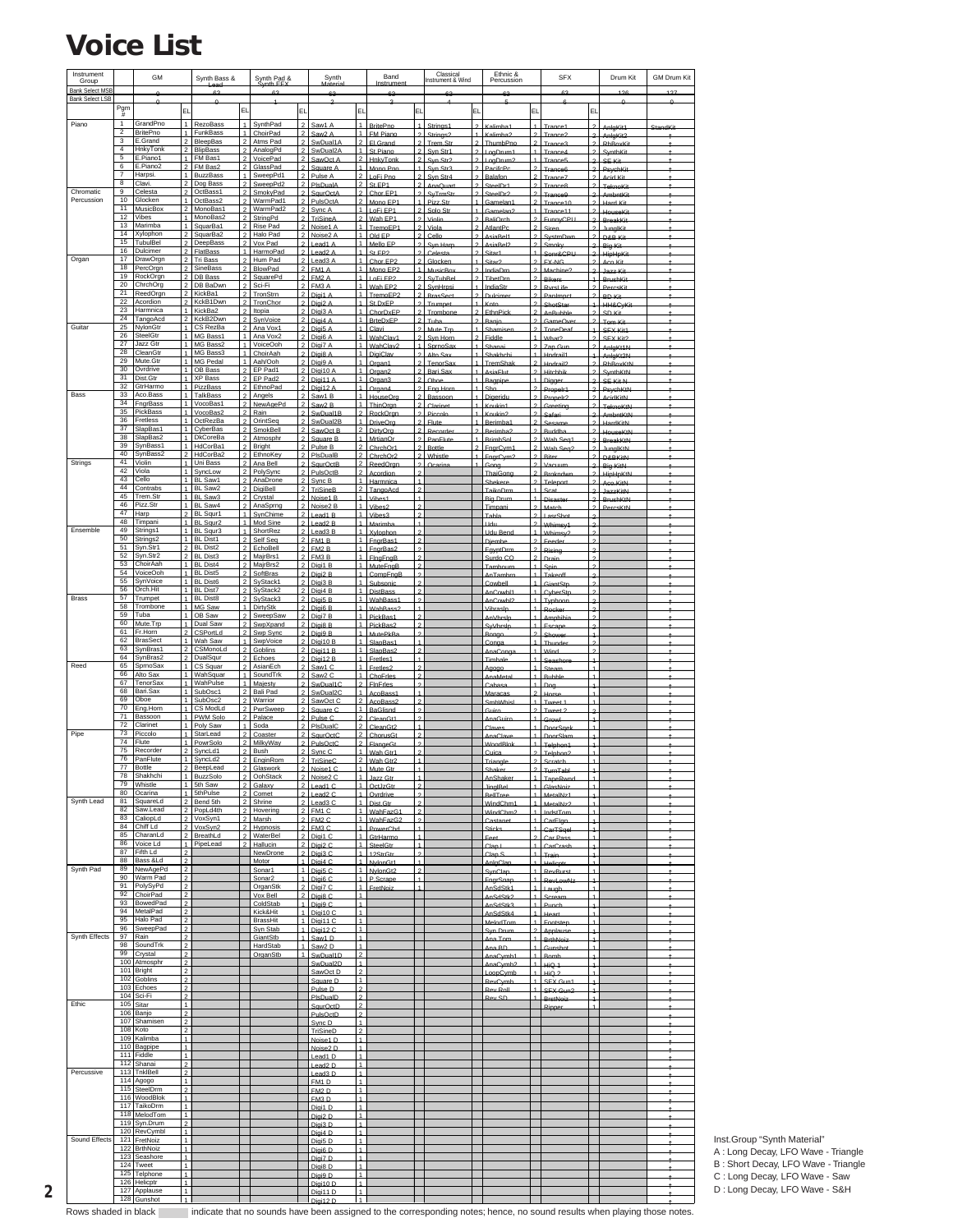### <span id="page-2-0"></span>**Drum Voice List**

| <b>Bank MSB</b> |                | 126                       |         |                      | 126                   |         |                | 126                |         |                | 126                       |         |                  | 126                     |         |                         | 126                   |         |                | 126                   |         |                | 126                   |          |                  |
|-----------------|----------------|---------------------------|---------|----------------------|-----------------------|---------|----------------|--------------------|---------|----------------|---------------------------|---------|------------------|-------------------------|---------|-------------------------|-----------------------|---------|----------------|-----------------------|---------|----------------|-----------------------|----------|------------------|
| <b>Bank LSB</b> |                | $\mathbf 0$               |         |                      | $\circ$               |         |                | $\mathbf 0$        |         |                | $\mathbf 0$               |         |                  | $^{\circ}$              |         |                         | $\mathbf 0$           |         |                | $\mathbf 0$           |         |                | $\mathbf 0$           |          |                  |
| PC#             |                |                           |         |                      | $\overline{2}$        |         |                | 3                  |         |                | $\overline{4}$            |         |                  | 5                       |         |                         | 6                     |         |                | $\overline{7}$        |         |                | 8                     |          |                  |
|                 |                |                           | Key     | Alternate            |                       | Key     | Alternate      |                    | Key     | Alternate      |                           |         | Key Alternate    |                         |         | Key Alternate           |                       | Key     | Alternate      |                       | Key     | Alternate      |                       | Key      | Alternate        |
| <b>Note#</b>    | Note           | AnlgKit1                  | off     | assign               | AnlgKit2              | off     | assign         | RhBoxKit           | off     | assign         | SynthKit                  | off     | assign           | SE Kit                  | off     | assign                  | PsychKit              | off     | assign         | Acid Kit              | off     | assign         | TeknoKit              | off      | assign           |
| 16              | $F - 1$        | Rev Low Noise             | $\circ$ |                      | Rev I ow Noise        | $\circ$ |                | Rev Low Noise      | $\circ$ |                | Rev I aw Naise            | $\circ$ |                  | Rev I ow Noise          | $\circ$ |                         | Rev I aw Naise        | $\circ$ |                | Rev I ow Noise        | $\circ$ |                | Rev Low Noise         | $\Omega$ |                  |
| 17              | $F - 1$        | Rev Syn Cymbal            | $\circ$ |                      | —<br>Rev Syn Cymbal   | $\circ$ |                | Rev Syn Cymbal     | $\circ$ |                | Rev Syn Cymbal            | $\circ$ |                  | Rev Syn Cymbal 1        | O       |                         | Rev Syn Cymbal        | $\circ$ |                | Rev Syn Cymbal        | $\circ$ |                | Rev Syn Cymbal        | $\circ$  |                  |
| 18              | $F#-1$         | Reverse Cymbal            | $\circ$ |                      | Reverse Cymba         | $\circ$ |                | Reverse Cymbal     | $\circ$ |                | Reverse Cymbal            | $\circ$ |                  | Reverse Cymbal          | O       |                         | Reverse Cymbal        | $\circ$ |                | Reverse Cymbal        | $\circ$ |                | Reverse Cymbal        | $\circ$  |                  |
| 19              | $G - 1$        | Reverse Roll              | $\circ$ |                      | Reverse Roll          | $\circ$ |                | <b>Brush Swirl</b> | $\circ$ |                | Reverse Roll              | $\circ$ |                  | Reverse Roll            | O       |                         | Reverse Roll          | $\circ$ |                | Reverse Roll          | $\circ$ |                | Reverse Roll          | $\circ$  |                  |
| 20              | $G#-1$         | Reverse Snare             | $\circ$ |                      | Reverse Snare         | $\circ$ |                | Reverse Snare      | $\circ$ |                | <b>Revers Noise</b>       | $\circ$ |                  | Reverse Snare           | $\circ$ |                         | <b>Reverse Snare</b>  | $\circ$ |                | Reverse Snare         | $\circ$ |                | Reverse Snare         | $\circ$  |                  |
| 21              | A-1            | Snare Rol                 | $\circ$ |                      | Snare Roll            | $\circ$ |                | Snare Rol          | $\circ$ |                | Snare Roll                | $\circ$ |                  | Helicoote               | $\circ$ |                         | Snare Roll            | $\circ$ |                | Snare Rol             | $\circ$ |                | <b>Brush Swirl</b>    | $\circ$  |                  |
| 22              | A#-1           | Reverse Hi-Hat            | O       |                      | Reverse Hi-Hat        | $\circ$ |                | Reverse Hi-Hat     | O       |                | Reverse Hi-Hat            | O       |                  | Reverse Hi-Hat          | O       |                         | Reverse Hi-Hat        | $\circ$ |                | Reverse Hi-Hat        | $\circ$ |                | Reverse Hi-Hat        | O        |                  |
| 23              | $B - 1$        | BD Ana Hard 2             |         |                      | BD Ana Soft 2 L       |         |                | BD Ana Soft1 Shor  |         |                | BD Ana Soft 2             |         |                  | Big Drum                |         |                         | <b>BD Ana Tight</b>   |         |                | <b>BD Analog Comp</b> |         |                | <b>BD Ana Tight</b>   |          |                  |
| 24              | C <sub>0</sub> | BD Ana Hard 1             |         |                      | BD Ana Soft 1 Long    |         |                | BD Ana Soft 1 Long |         |                | <b>BD Analog Blip</b>     |         |                  | Punch                   |         |                         | <b>BD Analog Comp</b> |         |                | <b>BD Analog Blip</b> |         |                | <b>BD Analog Deep</b> |          |                  |
| 25              | C#0            | inger Snap                |         |                      | inger Snap            |         |                | Finger Snap        |         |                | inger Snap                |         |                  | Side Stick Ana 4        |         |                         | Finger Snap           |         |                | Side Stick            |         |                | Side Stick Ana 3      |          |                  |
| 26              | D <sub>0</sub> | Snare Analog 2 Q          |         |                      | Snare Analog 5        |         |                | Snare Analog 3     |         |                | Snare Analog 3 L          |         |                  | Metal Noise             |         |                         | Snare Analog 3        |         |                | Snare Break 6         |         |                | Snare Analog 5        |          |                  |
| 27              | D#O            | Hand Clap Ana             |         |                      | Snare Clap            |         |                | Hand Clap Ana      |         |                | Hand Clap Ana Q           |         |                  | Hand Clap Synth         |         |                         | Hand Clap Small       |         |                | Hand Clap Small       |         |                | Hand Clap Ana         |          |                  |
| 28              | E <sub>0</sub> | Snare Ana Gate            |         |                      | Snare Analog 6        |         |                | Snare Analog 4     |         |                | Snare Analog 5 L          |         |                  | Snare Synth 3           |         |                         | Snare Synth 4         |         |                | Snare Analog 4        |         |                | Snare Analog *        |          |                  |
| 29              | F <sub>0</sub> | Tom Ana Dist              |         |                      | Tom Ana Clean 1       |         |                | Tom Ana Clean 1    |         |                | Tom Ana Clean 1           |         |                  | Tom Ana Dist            |         |                         | Tom Synth 1           |         |                | Tom Ana Clean 1       |         |                | Tom Analog 1          |          |                  |
| 30              | F#0            | HH CI Hard H              |         | $\mathbf{1}$         | HH CI Ana 2           |         | $\overline{1}$ | HH CI Syn H        |         | $\overline{1}$ | HH CI Ana 1               |         | $\overline{1}$   | HH CI Syr               |         | $\mathbf{1}$            | HH CI Tight           |         | $\overline{1}$ | HH CI Syn             |         | $\overline{1}$ | HH CI Hard            |          | $\overline{1}$   |
| 31              | G <sub>0</sub> | Tom Ana Dist 2            |         |                      | Tom Ana Clean 2       |         |                | Tom Ana Clean 2    |         |                | Tom Ana Clean 2           |         |                  | Tom Ana Dist 2          |         |                         | Tom Synth 2           |         |                | Tom Ana Clean 2       |         |                | Tom Analog 2          |          |                  |
| 32              | G#0            | HH Op Hard Shorth         |         | $\ddot{\phantom{1}}$ | HH Op Ana 2 Short     |         | $\overline{1}$ | HH Op Syn Short H  |         | $\overline{1}$ | HH OpAna1 ShortQ          |         | $\mathbf{1}$     | HH Op Syn Short         |         | $\mathbf{1}$            | Hi-Hat Closed         |         | $\overline{1}$ | Hi-Hat Closed         |         | $\overline{1}$ | HH Op Hard Short      |          | $\overline{1}$   |
| 33              | A <sub>0</sub> | Tom Ana Dist 3            |         |                      | Tom Ana Clean 3       |         |                | Tom Ana Clean 3    |         |                | Tom Ana Clean 3           |         |                  | Tom Ana Dist 3          |         |                         | Tom Synth 3           |         |                | om Ana Clean 3        |         |                | Fom Analog 3          |          |                  |
| 34              | At()           | HH Op Hard H              |         | $\mathbf{1}$         | HH Op Ana 2           |         | $\mathbf{1}$   | HH Op Syn H        |         | $\overline{1}$ | HH Op Ana 1               |         | $\mathbf{1}$     | HH Op Syn               |         | 1                       | Hi-Hat Open           |         | $\overline{1}$ | HH Op Syn             |         | $\overline{1}$ | HH Op Hard            |          | $\mathbf{1}$     |
| 35              | <b>B0</b>      | <b>BD Analog Comp</b>     |         |                      | BD Ana Soft 2 H       |         |                | BD Ana Soft 2 L    |         |                | BD Synth 2                |         |                  | Door Slam               |         |                         | <b>BD Analog Blip</b> |         |                | BD Ana Soft 1 Long    |         |                | <b>BD Ana Loose</b>   |          |                  |
| 36              | C <sub>1</sub> | <b>BD Ana Tight</b>       |         |                      | BD Ana Soft1 Short    |         |                | BD Ana Soft 2 H    |         |                | BD Synth 1                |         |                  | <b>BD</b> Industrial    |         |                         | BD Ana Hard 2         |         |                | <b>BD Ana Tight</b>   |         |                | <b>BD Ana Rubber</b>  |          |                  |
| 37              | C#1            | Side Stick Ana 3          |         |                      | Side Stick Ana 1      |         |                | Side Stick Ana 2   |         |                | Side Stick Ana 4          |         |                  | Metal Noise             |         |                         | Side Stick Ana 3      |         |                | Side Stick Ana 3      |         |                | Side Stick Ana 1      |          |                  |
| 38              | D <sub>1</sub> | Snare Analog <sup>.</sup> |         |                      | Snare Analog 3        |         |                | Snare Analog 5     |         |                | Snare Synth               |         |                  | <b>Snare Noise Dist</b> |         |                         | Snare Analog 2        |         |                | Snare Analog 2        |         |                | Snare Clad            |          |                  |
| 39              | D#1            | Hand Clap Small           |         |                      | land Clap Ana         |         |                | Snare Clad         |         |                | land Clap Synth           |         |                  | Noiseburst              |         |                         | land Clap Ana         |         |                | land Clap Ana         |         |                | land Clap Synth       |          |                  |
| 40              | E 1            | Snare Analog 2            |         |                      | Snare Analog 4        |         |                | Snare Analog 6     |         |                | Snare Synth 2             |         |                  | Snare Synth 4           |         |                         | Snare Ana Gate        |         |                | Snare Analog 2        |         |                | Snare Analog 3        |          |                  |
| 41              | F <sub>1</sub> | Tom Analog '              |         |                      | om Ana Clean 1        |         |                | om Analog Soft 1   |         |                | Tom Synth 1               |         |                  | Tom Industrial 1        |         |                         | Tom Analog 1          |         |                | om Analog 1           |         |                | Tom Ana Clean 1       |          |                  |
| 42              | F#1            | HH CI Hard                |         | $\overline{2}$       | HH CI Ana 1           |         | $\overline{2}$ | HH CI Ana 2        |         | $\mathbf 2$    | HH CI Syn                 |         | $\overline{2}$   | HH CI SE                |         | $\overline{2}$          | HH CI Ana 1           |         | $\overline{2}$ | HH CI Ana 1           |         | $\overline{2}$ | HH CI Ana 1           |          | $\boldsymbol{2}$ |
| 43              | G <sub>1</sub> | Tom Analog 2              |         |                      | Tom Ana Clean 2       |         |                | Tom Analog Soft 2  |         |                | Tom Synth 2               |         |                  | om Industrial 2         |         |                         | Tom Analog 2          |         |                | Tom Analog 2          |         |                | Tom Ana Clean 2       |          |                  |
| 44              | G#1            | HH Op Hard Short          |         | $\overline{c}$       | HH Op Ana 1 Short     |         | $\overline{2}$ | HH Op Ana 2 Short  |         | $\overline{c}$ | HH Op Syn Short           |         | $\overline{2}$   | HH Op SE Short          |         | $\overline{\mathbf{c}}$ | HH CI Hard            |         | $\overline{2}$ | HH CI Hard            |         | $\overline{c}$ | HH Op Ana 1 Short     |          | $\overline{2}$   |
| 45              | A 1            | Tom Analog 3              |         |                      | Tom Ana Clean 3       |         |                | Tom Analog Soft 3  |         |                | Tom Synth 3               |         |                  | Tom Industrial 3        |         |                         | Tom Analog 3          |         |                | Tom Analog 3          |         |                | Tom Ana Clean 3       |          |                  |
| 46              | A#1            | HH Op Hard                |         | $\overline{2}$       | HH Op Ana 1           |         | $\overline{2}$ | HH Op Ana 2        |         | $\overline{2}$ | HH Op Syn                 |         | $\boldsymbol{2}$ | HH Op SE                |         | $\overline{\mathbf{2}}$ | HH Op Hard            |         | $\overline{2}$ | HH Op Hard            |         | $\overline{2}$ | HH Op Ana             |          | $\overline{2}$   |
| 47              | <b>B</b> 1     | Tom Analog 4              |         |                      | Tom Ana Clean 4       |         |                | Tom Analog Soft 4  |         |                | Tom Synth 4               |         |                  | Tom Industrial 4        |         |                         | Tom Analog 4          |         |                | Tom Analog 4          |         |                | Tom Ana Clean 4       |          |                  |
| 48              | C <sub>2</sub> | Tom Analog 5              |         |                      | Tom Ana Clean 5       |         |                | Tom Analog Soft 5  |         |                | Tom Synth 5               |         |                  | Tom Industrial 5        |         |                         | Tom Analog 5          |         |                | Tom Analog 5          |         |                | Tom Ana Clean 5       |          |                  |
| 49              | C#2            | <b>Crash Hard</b>         |         |                      | Crash Analoc          |         |                | Cymbal Synth       |         |                | Cymbal Synth <sup>-</sup> |         |                  | Cymbal Synth            |         |                         | Crash Hard            |         |                | Crash Hard            |         |                | Crash Analoc          |          |                  |
| 50              | D <sub>2</sub> | Tom Analog 6              |         |                      | Tom Ana Clean 6       |         |                | Tom Analog Soft 6  |         |                | Tom Synth 6               |         |                  | Tom Industrial 6        |         |                         | Tom Analog 6          |         |                | Tom Analog 6          |         |                | Tom Ana Clean 6       |          |                  |
| 51              | D#2            | Ride Hard                 |         |                      | Ride Hard             |         |                | Ride Hard          |         |                | Ride Hard                 |         |                  | Ride Hard               |         |                         | Ride Hard             |         |                | Ride Hard             |         |                | Ride Hard             |          |                  |
| 52              | E <sub>2</sub> | Chinese Cymbal            |         |                      | Chinese Cymbal        |         |                | Cymbal Synth 2     |         |                | Cymbal Synth 3            |         |                  | Rev Syn Cymbal 2        |         |                         | Gong 1                |         |                | Chinese Cymbal        |         |                | Chinese Cymbal        |          |                  |
| 53              | F <sub>2</sub> | Ride Cymbal Cup           |         |                      | Ride Cymbal Cup       |         |                | Ride Cup Light     |         |                | Ride Cym Cup Q            |         |                  | Metal Noise             |         |                         | Ride Cymbal Cup       |         |                | Ride Cymbal Cup       |         |                | Ride Cymbal Cup       |          |                  |
| 54              | F#2            | Tambourine                |         |                      | <b>Tambourine Ana</b> |         |                | Tambourine Ana     |         |                | Tambourine Ana            |         |                  | Tambourine Ana          |         |                         | Tambourine            |         |                | Tambourine            |         |                | Tambourine Ana        |          |                  |
| 55              | G <sub>2</sub> | Splash Cymbal             |         |                      | Splash Cymbal         |         |                | Splash Cymbal H    |         |                | Splash Cymbal             |         |                  | Gunshot                 |         |                         | Splash Cymbal         |         |                | Splash Cymba          |         |                | Splash Cymba          |          |                  |
| 56              | G#2            | Cowbell                   |         |                      | Cowbell Analog 1      |         |                | Cowbell Analog 2   |         |                | Cowbell Analog 2          |         |                  | Cowbell Analog 2        |         |                         | Cowbell               |         |                | Cowbell               |         |                | Cowbell Analog 1      |          |                  |
| 57              | A <sub>2</sub> | Crash Cymbal 2            |         |                      | Crash Cymbal 2        |         |                | Crash Cymbal Ligh  |         |                | Crash Cymbal 2            |         |                  | Bomb                    |         |                         | Crash Cymbal 2        |         |                | Crash Cymbal 2        |         |                | Crash Hard 2          |          |                  |
| 58              | A#2            | Cowbell Analog 1          |         |                      | /ibraslap Synth       |         |                | Vibraslap Analog   |         |                | Vibraslap Synth           |         |                  | /ibraslap Analog        |         |                         | Cowbell Analog 1      |         |                | Cowbell Analog 1      |         |                | /ibraslap Synth       |          |                  |
| 59              | B <sub>2</sub> | Ride Cymbal 1             |         |                      | Ride Cymbal 1         |         |                | Ride Cymbal Light  |         |                | Ride Cymbal               |         |                  | Cymbal Synth 1 L        |         |                         | Ride Cymbal 1         |         |                | ymbal Synth           |         |                | Cymbal Synth 1        |          |                  |
| 60              | C <sub>3</sub> | Bongo H                   |         |                      | Bongo Analog H        |         |                | Bongo Analog H     |         |                | Bongo Analog H            |         |                  | Bongo Analog H          |         |                         | Bongo H               |         |                | Bongo H               |         |                | Bongo Analog H        |          |                  |
| 61              | C#3            | Bongo L                   |         |                      | Bongo Analog L        |         |                | Bongo Analog L     |         |                | Bongo Analog L            |         |                  | Bongo Analog L          |         |                         | Bongo L               |         |                | Bongo L               |         |                | Bongo Analog L        |          |                  |
| 62              | D <sub>3</sub> | Conga H Mute              |         |                      | Conga Analog 1        |         |                | Conga Analog       |         |                | Conga Analog 1            |         |                  | Conga Analog 1          |         |                         | Djembe Mute           |         |                | Conga H Mute          |         |                | Conga Analog 1        |          |                  |
| 63              | D#3            | Conga H Open              |         |                      | Conga Analog 2        |         |                | Conga Analog 2     |         |                | Conga Analog 2            |         |                  | Conga Analog 2          |         |                         | Djembe Edge           |         |                | Conga H Open          |         |                | Conga Analog 2        |          |                  |
| 64              | E <sub>3</sub> | Conga L                   |         |                      | Conga Analog 3        |         |                | Conga Analog 3     |         |                | Conga Analog 3            |         |                  | Conga Analog 3          |         |                         | Diembe Open           |         |                | Conga L               |         |                | Conga Analog 3        |          |                  |
| 65              | F <sub>3</sub> | Timbale H                 |         |                      | Meatal Analog H       |         |                | Meatal Analog H    |         |                | Meatal Analog H           |         |                  | Meatal Analog H         |         |                         | Tabla Nah             |         |                | Timbale H             |         |                | Meatal Analog H       |          |                  |
| 66              | F#3            | Timbale L                 |         |                      | Meatal Analog L       |         |                | Meatal Analog I    |         |                | Meatal Analog L           |         |                  | Aeatal Analog L         |         |                         | <b>Tabla Oper</b>     |         |                | Timbale L             |         |                | Meatal Analog L       |          |                  |
| 67              | G <sub>3</sub> | Agogo H                   |         |                      | <b>Glass Noize H</b>  |         |                | Glass Noize H      |         |                | Glass Noize H             |         |                  | Glass Noize H           |         |                         | Udu Finger            |         |                | Agogo H               |         |                | <b>Glass Noize H</b>  |          |                  |
| 68              | G#3            | Agogo L                   |         |                      | <b>Glass Noize L</b>  |         |                | Glass Noize L      |         |                | Glass Noize L             |         |                  | <b>Glass Noize L</b>    |         |                         | Udu High              |         |                | Agogo L               |         |                | Glass Noize L         |          |                  |
| 69              | A <sub>3</sub> | Cabasa                    |         |                      | Cabasa                |         |                | Cabasa             |         |                | Cabasa                    |         |                  | Hand Clap Synth         |         |                         | Cabasa                |         |                | Cabasa                |         |                | Cabasa                |          |                  |
| 70              | A#3            | Maracas                   |         |                      | Maracas Analog        |         |                | Maracas Analog     |         |                | Maracas Analog            |         |                  | Maracas                 |         |                         | Maracas               |         |                | Maracas               |         |                | Maracas Analog        |          |                  |
| 71              | <b>B3</b>      | SFX Gun 2                 | $\circ$ |                      | SFX Gun 2             | $\circ$ |                | SFX Gun 2          | $\circ$ |                | SFX Gun 2                 | $\circ$ |                  | SFX Gun 2               | Ō       |                         | SFX Gun 2             | $\circ$ |                | SFX Gun 2             | $\circ$ |                | SFX Gun 2             | $\circ$  |                  |
| 72              | C <sub>4</sub> | SFX Gun                   | $\circ$ |                      | SFX Gun 1             | $\circ$ |                | SFX Gun 1          | Ō       |                | SFX Gun 1                 | O       |                  | SFX Gun                 | Ō       |                         | SFX Gun 1             | $\circ$ |                | SFX Gun 1             | $\circ$ |                | SFX Gun 1             | $\circ$  |                  |
| 73              | C#4            | Scratch 2                 | $\circ$ |                      | <b>Guiro Analog H</b> | $\circ$ |                | Guiro Analog H     | $\circ$ |                | Guiro Analog H            | O       |                  | Scratch 2               | $\circ$ |                         | Gt Power Chord L      | $\circ$ |                | Scratch 2             | $\circ$ |                | Guiro Analog H        | $\circ$  |                  |
| 74              | D <sub>4</sub> | Scratch <sub>3</sub>      | $\circ$ |                      | Guiro Analog L        | $\circ$ |                | Guiro Analog L     | $\circ$ |                | Guiro Analog L            | O       |                  | Scratch 3               | $\circ$ |                         | Gt Power Chord H      | $\circ$ |                | Scratch <sub>3</sub>  | $\circ$ |                | Guiro Analog L        | $\circ$  |                  |
| 75              | D#4            | HiQ1H                     |         |                      | Claves Analog         |         |                | Claves Analog      |         |                | Hi Q 1 H                  |         |                  | Hi Q 1 H                |         |                         | Hi Q 1 H              |         |                | HiQ1H                 |         |                | Hi Q 1 H              |          |                  |
| 76              | E 4            | HiQ1L                     |         |                      | Hi Q 1                |         |                | HiQ1               |         |                | HiQ1L                     |         |                  | HiQ1L                   |         |                         | HiQ1L                 |         |                | HiQ1L                 |         |                | Hi Q 1 L              |          |                  |
| 77              | F <sub>4</sub> | Hi Q 2                    |         |                      | Hi Q 2                |         |                | HiQ2               |         |                | Hi Q 2                    |         |                  | Hi Q 2                  |         |                         | Hi Q 2                |         |                | Hi Q 2                |         |                | Hi Q 2                |          |                  |
| 78              | F#4            | Scratch 1 H               |         |                      | Scratch 1 H           |         |                | Scratch 1 H        |         |                | Scratch 1 H               |         |                  | Scratch 1 H             |         |                         | Digeridoo 1           |         |                | Scratch 1 H           |         |                | Scratch 1 H           |          |                  |
| 79              | G <sub>4</sub> | Scratch 1 L               |         |                      | Scratch 1 L           |         |                | Scratch 1 L        |         |                | Scratch 1 L               |         |                  | Scratch 1 L             |         |                         | Digeridoo 2           |         |                | Scratch 1 L           |         |                | Scratch 1 L           |          |                  |
| 80              | G#4            | <b>Triangle Mute</b>      |         | 3                    | <b>Triangle Mute</b>  |         | 3              | Triangle Mute      |         | 3              | Triangle Mute             |         | 3                | HH CI SE H              |         | 3                       | Digeridoo 3           |         | 3              | Triangle Mute         |         | 3              | <b>Triangle Mute</b>  |          | $\mathbf 3$      |
| 81              | A 4            | Triangle Open             |         | 3                    | Triangle Open         |         | 3              | Triangle Open      |         | 3              | Triangle Open             |         | 3                | HH Op SE H              |         | 3                       | Finger Cymbal         |         | 3              | <b>Triangle Open</b>  |         | 3              | Triangle Open         |          | $\mathsf 3$      |
| 82              | A#4            | Shaker Analog             |         |                      | Shaker Analog         |         |                | Shaker Analog      |         |                | Shaker Analog             |         |                  | Shaker Analog           |         |                         | Shaker Analog         |         |                | Shaker Analog         |         |                | Shaker Analog         |          |                  |
| 83              | <b>B4</b>      | <b>Jingle Bell</b>        |         |                      | Jingle Bell           |         |                | Jingle Bell        |         |                | Jingle Bell               |         |                  | /ibraslap Synth         |         |                         | Jingle Bell           |         |                | Jingle Bell           |         |                | Jingle Bell           |          |                  |
| 84              | C <sub>5</sub> | <b>Bell Tree</b>          |         |                      | <b>Bell Tree</b>      |         |                | <b>Bell Tree</b>   |         |                | <b>Bell Tree</b>          |         |                  | Tape Rewind             |         |                         | <b>Bell Tree</b>      |         |                | <b>Bell Tree</b>      |         |                | <b>Bell Tree</b>      |          |                  |
| 85              | C#5            |                           |         |                      |                       |         |                |                    |         |                |                           |         |                  |                         |         |                         |                       |         |                |                       |         |                |                       |          |                  |
| 86              | D <sub>5</sub> |                           |         |                      |                       |         |                |                    |         |                |                           |         |                  |                         |         |                         |                       |         |                |                       |         |                |                       |          |                  |
| 87              | D#5            |                           |         |                      |                       |         |                |                    |         |                |                           |         |                  |                         |         |                         |                       |         |                |                       |         |                |                       |          |                  |
| 88              | E 5            |                           |         |                      |                       |         |                |                    |         |                |                           |         |                  |                         |         |                         |                       |         |                |                       |         |                |                       |          |                  |
| 89              | F <sub>5</sub> |                           |         |                      |                       |         |                |                    |         |                |                           |         |                  |                         |         |                         |                       |         |                |                       |         |                |                       |          |                  |
| 90              | F#5            |                           |         |                      |                       |         |                |                    |         |                |                           |         |                  |                         |         |                         |                       |         |                |                       |         |                |                       |          |                  |
| 91              | G <sub>5</sub> |                           |         |                      |                       |         |                |                    |         |                |                           |         |                  |                         |         |                         |                       |         |                |                       |         |                |                       |          |                  |
| 92              | G#5            |                           |         |                      |                       |         |                |                    |         |                |                           |         |                  |                         |         |                         |                       |         |                |                       |         |                |                       |          |                  |
| 93              | A 5            |                           |         |                      |                       |         |                |                    |         |                |                           |         |                  |                         |         |                         |                       |         |                |                       |         |                |                       |          |                  |

• Rows shaded in black indicate that no sounds have been assigned to the corresponding notes; hence, no sound results when playing those notes.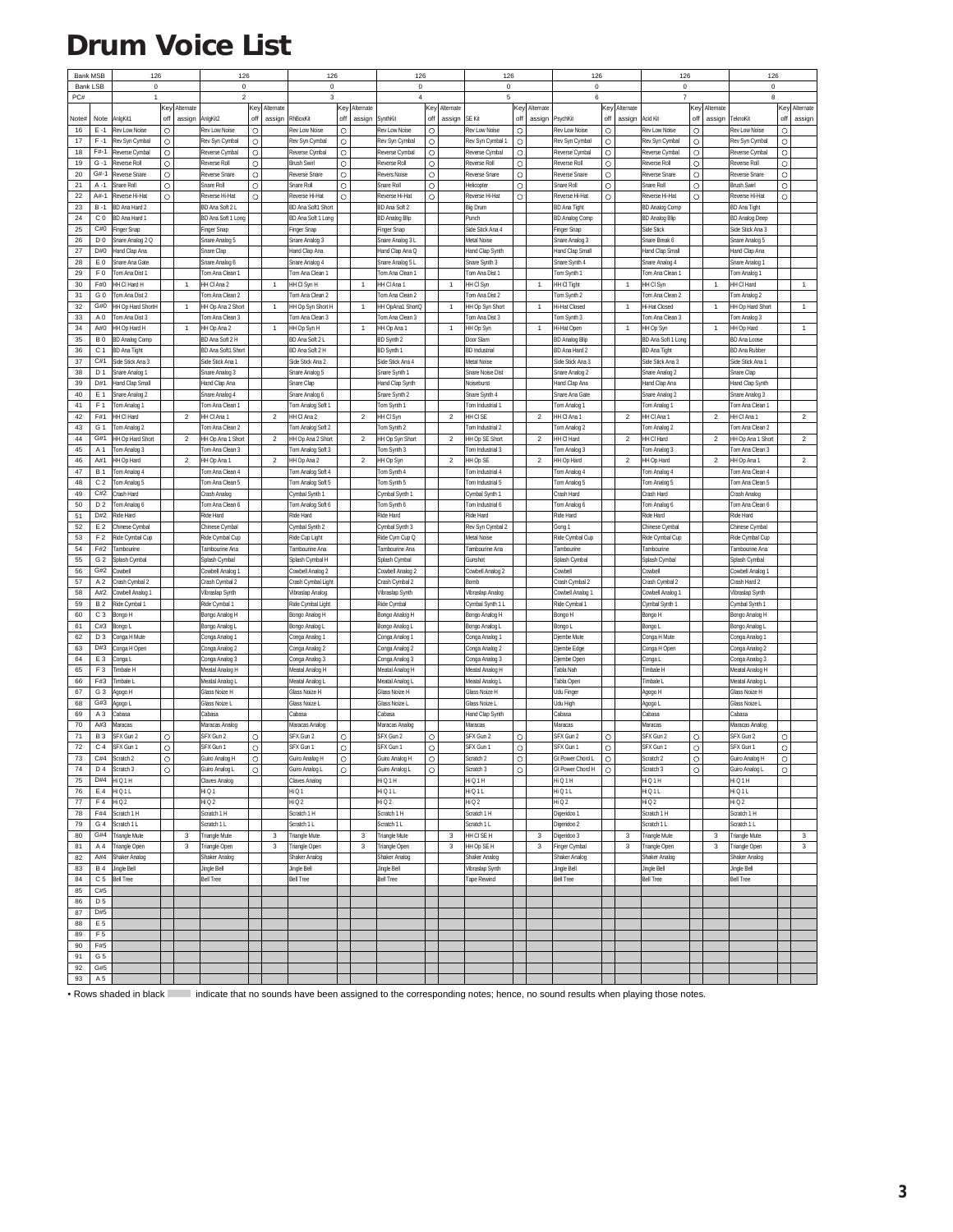| <b>Bank MSB</b> |                       | 126                              |                    |                         | 126                              |                    |                         | 126                              |         |                         | 126                              |         |                | 126                              |                    |                         | 126                              |                    |                         | 126                              |                    |                | 126                              |         |                  |
|-----------------|-----------------------|----------------------------------|--------------------|-------------------------|----------------------------------|--------------------|-------------------------|----------------------------------|---------|-------------------------|----------------------------------|---------|----------------|----------------------------------|--------------------|-------------------------|----------------------------------|--------------------|-------------------------|----------------------------------|--------------------|----------------|----------------------------------|---------|------------------|
|                 | <b>Bank LSB</b>       | 0                                |                    |                         | $\pmb{0}$                        |                    |                         | 0                                |         |                         | 0                                |         |                | 0                                |                    |                         | 0                                |                    |                         | $\pmb{0}$                        |                    |                | 0                                |         |                  |
| PC#             |                       | $\mathbf{Q}$                     |                    |                         | 10                               |                    |                         | 11                               |         |                         | 12                               |         |                | 13                               |                    |                         | 14                               |                    |                         | 15                               |                    |                | 16                               |         |                  |
|                 |                       |                                  | Key                | Alternate               |                                  | Key                | Alternate               |                                  |         | Key Alternate           |                                  |         | Key Alternate  |                                  |                    | Key Alternate           |                                  | Key                | Alternate               |                                  |                    | Key Alternate  |                                  |         | Key Alternate    |
| Note#           | Note                  | AmhntKit                         | off                | assign                  | Hard Kit                         | off                | assign                  | HouseKit                         | off     | assign                  | BreakKit                         | off     | assign         | JunglKit                         | off                | assign                  | D&B Kit                          | off                | assign                  | <b>Big Kit</b>                   | off                | assign         | HipHpKit                         | off     | assign           |
| 16              | $E - 1$<br>$F - 1$    | Rev Low Noise                    | $\circ$            |                         | Rev Low Noise                    | $\circ$            |                         | Rev Low Noise                    | $\circ$ |                         | Rev Low Noise                    | $\circ$ |                | Rev Low Noise                    | $\circ$            |                         | Rev Low Noise                    | $\circ$            |                         | Rev Low Noise                    | $\circ$            |                | Rev Low Noise                    | $\circ$ |                  |
| 17<br>18        | F#-1                  | Rev Syn Cymbal<br>Reverse Cymbal | $\circ$<br>$\circ$ |                         | Rev Syn Cymbal<br>Reverse Cymbal | $\circ$<br>$\circ$ |                         | Rev Syn Cymbal<br>Reverse Cymbal | O<br>O  |                         | Rev Syn Cymbal<br>Reverse Cymbal | O<br>O  |                | Rev Syn Cymbal<br>Reverse Cymbal | $\circ$<br>$\circ$ |                         | Rev Syn Cymbal<br>Reverse Cymbal | $\circ$<br>$\circ$ |                         | Rev Syn Cymbal<br>Reverse Cymbal | $\circ$<br>$\circ$ |                | Rev Syn Cymbal<br>Reverse Cymbal | O<br>O  |                  |
| 19              | $G - 1$               | Reverse Rol                      | $\circ$            |                         | Reverse Roll                     | $\circ$            |                         | Reverse Roll                     | $\circ$ |                         | Reverse Roll                     | $\circ$ |                | Reverse Rol                      | $\circ$            |                         | Reverse Roll                     | $\circ$            |                         | Reverse Roll                     | $\circ$            |                | Reverse Roll                     | $\circ$ |                  |
| 20              | $G#-1$                | Reverse Snare                    | $\circ$            |                         | Reverse Snare                    | $\circ$            |                         | Reverse Snare                    | $\circ$ |                         | <b>Reverse Snare</b>             | $\circ$ |                | <b>Reverse Snare</b>             | $\circ$            |                         | Reverse Snare                    | $\circ$            |                         | Reverse Snare                    | $\circ$            |                | Reverse Snare                    | $\circ$ |                  |
| 21              | A -1                  | <b>Brush Swirl</b>               | $\circ$            |                         | Snare Rol                        | $\circ$            |                         | Snare Roll                       | O       |                         | Snare Roll Break                 | $\circ$ |                | Snare Roll Breal                 | $\circ$            |                         | Snare Break 10                   | $\circ$            |                         | Snare Roll Break                 | $\circ$            |                | Snare Roll Break                 | O       |                  |
| 22              | $At - 1$              | Reverse Hi-Hat                   | $\circ$            |                         | Reverse Hi-Hat                   | $\circ$            |                         | Reverse Hi-Hat                   | Ō       |                         | Reverse Hi-Hat                   | $\circ$ |                | Reverse Hi-Hat                   | $\circ$            |                         | Reverse Hi-Hat                   | $\circ$            |                         | Reverse Hi-Hat                   | $\circ$            |                | Reverse Hi-Hat                   | Ō       |                  |
| 23              | $B - 1$               | BD Ana Soft 1 Long               |                    |                         | Ripper                           |                    |                         | <b>BD Analog Deep</b>            |         |                         | <b>BD Soft</b>                   |         |                | <b>BD Ana Loose</b>              |                    |                         | <b>BD Soft</b>                   |                    |                         | <b>BD Room</b>                   |                    |                | <b>BD Break 2</b>                |         |                  |
| 24              | C <sub>0</sub>        | Heart                            |                    |                         | BD Break 6                       |                    |                         | BD Ana Hard 1                    |         |                         | <b>BD Break 3</b>                |         |                | <b>BD Break 4</b>                |                    |                         | <b>BD Break 3</b>                |                    |                         | <b>BD Break 2</b>                |                    |                | <b>BD</b> Break                  |         |                  |
| 25              | C#0                   | Hi Q 2                           |                    |                         | Side Stick Ana 3 Q               |                    |                         | Finger Snap                      |         |                         | Side Stick                       |         |                | Snare Rim                        |                    |                         | Side Stick                       |                    |                         | Side Stick                       |                    |                | Side Stick                       |         |                  |
| 26              | D <sub>0</sub>        | <b>Brush Slap</b>                |                    |                         | Snare Break 4                    |                    |                         | Snare Break 4                    |         |                         | Snare Break 3                    |         |                | Snare Break 6                    |                    |                         | Snare Break 9                    |                    |                         | Snare Break 4                    |                    |                | Snare Break 1                    |         |                  |
| 27              | D#0                   | li Q 1                           |                    |                         | Snare Clad                       |                    |                         | Hand Clap Ana                    |         |                         | land Clap Small                  |         |                | Hand Clap Synth                  |                    |                         | Hand Clap Small                  |                    |                         | Snare Clap                       |                    |                | Hand Clap Small                  |         |                  |
| 28              | E <sub>0</sub>        | Snare Analog 5                   |                    |                         | Snare Analog 2                   |                    |                         | Snare Analog 2                   |         |                         | Inare Break 4                    |         |                | Snare Rim                        |                    |                         | Snare Break 4                    |                    |                         | Snare Break 2                    |                    |                | Snare Hard                       |         |                  |
| 29              | F <sub>0</sub>        | Tom Brush 1                      |                    |                         | Fom Industrial *                 |                    |                         | Tom Ana Clean 1                  |         |                         | Tom Hard 1                       |         |                | Tom Hard 1                       |                    |                         | Tom Soft 1                       |                    |                         | Tom Soft 1                       |                    |                | Tom Hard 1                       |         |                  |
| 30              | F#0                   | HH CI Syn                        |                    | $\overline{1}$          | Hi-Hat Closed                    |                    | 1                       | HH CI Tight                      |         | 1                       | Hi-Hat Closed                    |         | 1              | <b>HH CI Break</b>               |                    | $\overline{1}$          | Hi-Hat Closed                    |                    | $\overline{1}$          | HH CI Break                      |                    | $\overline{1}$ | HH CI Breal                      |         | 1                |
| 31              | GO                    | Tom Brush 2                      |                    |                         | Tom Industrial 2                 |                    |                         | om Ana Clean 2                   |         |                         | om Hard 2                        |         |                | Tom Hard 2                       |                    |                         | Tom Soft 2                       |                    |                         | Tom Soft 2                       |                    |                | Tom Hard 2                       |         |                  |
| 32              | G#0                   | HH CI SE                         |                    | $\overline{1}$          | Hi-Hat Pedal                     |                    | $\overline{1}$          | Hi-Hat Peda                      |         | $\mathbf{1}$            | <b>Hi-Hat Pedal</b>              |         | $\overline{1}$ | HH Pedal Break *                 |                    | $\mathbf{1}$            | Hi-Hat Pedal                     |                    | $\overline{1}$          | HH Pedal Break 1                 |                    | $\overline{1}$ | HH Pedal Break 1                 |         | $\mathbf{1}$     |
| 33              | A <sub>0</sub>        | Tom Brush 3                      |                    |                         | Fom Industrial 3                 |                    |                         | Tom Ana Clean 3                  |         |                         | Tom Hard 3                       |         |                | Tom Hard 3                       |                    |                         | Tom Soft 3                       |                    |                         | Tom Soft 3                       |                    |                | Tom Hard 3                       |         |                  |
| 34              | A#0                   | HH Op Syr                        |                    | $\mathbf{1}$            | Hi-Hat Open                      |                    | 1                       | Hi-Hat Oper                      |         | 1                       | li-Hat Open                      |         | 1              | HH Op Break                      |                    | $\overline{1}$          | Hi-Hat Open                      |                    | $\mathbf{1}$            | HH Op Break                      |                    | 1              | HH Op Break                      |         | 1                |
| 35              | B <sub>0</sub>        | BD Ana Soft 2                    |                    |                         | BD Synth 2                       |                    |                         | BD Ana Soft 2                    |         |                         | <b>BD Break 2</b>                |         |                | <b>BD Break 5</b>                |                    |                         | BD Break 6                       |                    |                         | <b>Big Drum</b>                  |                    |                | <b>BD Soft</b>                   |         |                  |
| 36              | C <sub>1</sub>        | BD Ana Soft1 Short               |                    |                         | <b>BD Analog Dist</b>            |                    |                         | <b>BD Ana Tight</b>              |         |                         | <b>BD Break 1</b>                |         |                | <b>BD Break 3</b>                |                    |                         | <b>BD Break 7</b>                |                    |                         | <b>BD Tight</b>                  |                    |                | BD Ana Soft 1                    |         |                  |
| 37              | C#1                   | Side Stick Ana 1                 |                    |                         | Snare Rim                        |                    |                         | Side Stick Ana 3                 |         |                         | Snare Rim                        |         |                | Side Stick                       |                    |                         | Snare Rim                        |                    |                         | Snare Rim                        |                    |                | Snare Rim                        |         |                  |
| 38              | D <sub>1</sub>        | Snare Analog 6                   |                    |                         | Snare Ana Dist                   |                    |                         | Snare Clap                       |         |                         | Snare Break *                    |         |                | Snare Break 4                    |                    |                         | Snare Break 7                    |                    |                         | Snare Powe                       |                    |                | Snare Break 4                    |         |                  |
| 39              | D#1                   | Hand Clap Ana                    |                    |                         | Noiseburst                       |                    |                         | Noiseburst                       |         |                         | Snare Clap                       |         |                | Snare Clap                       |                    |                         | Voiseburst                       |                    |                         | Hand Clap Large                  |                    |                | Snare Clap                       |         |                  |
| 40              | E 1                   | Snare Analog 3                   |                    |                         | Snare Noise Dist                 |                    |                         | Snare Analog *                   |         |                         | Snare Break 2                    |         |                | Snare Break 5                    |                    |                         | Snare Break 8                    |                    |                         | Snare Break 3                    |                    |                | Snare Rim                        |         |                  |
| 41              | F <sub>1</sub>        | Tom Ana Clean <sup>.</sup>       |                    |                         | Tom Ana Dist                     |                    |                         | Tom Analog 1                     |         |                         | Tom Soft 1                       |         |                | Tom Soft 1                       |                    |                         | Tom Hard                         |                    |                         | Tom Hard                         |                    |                | Tom Lo-Fi 1                      |         |                  |
| 42              | F#1                   | HH CI Ana 1 H                    |                    | $\overline{\mathbf{2}}$ | HH CI Hard                       |                    | $\overline{\mathbf{2}}$ | HH Cl Ana 1                      |         | $\overline{\mathbf{c}}$ | <b>IH CI Break</b>               |         | $\overline{2}$ | Hi-Hat Closed                    |                    | $\overline{\mathbf{c}}$ | HH CI Tight H                    |                    | $\overline{\mathbf{c}}$ | H CI Tight                       |                    | $\sqrt{2}$     | li-Hat Closed                    |         | 2                |
| 43              | G <sub>1</sub><br>G#1 | Tom Ana Clean 2                  |                    |                         | Tom Ana Dist 2                   |                    |                         | Tom Analog 2                     |         |                         | Tom Soft 2                       |         |                | Tom Soft 2                       |                    |                         | Tom Hard 2                       |                    |                         | Tom Hard 2                       |                    |                | Tom Lo-Fi 2                      |         |                  |
| 44              |                       | HH OpAna1 Shorth                 |                    | $\overline{\mathbf{2}}$ | HH Op Hard Short                 |                    | $\overline{\mathbf{c}}$ | HH Op Hard Short                 |         | $\overline{\mathbf{c}}$ | HH Pedal Break 1                 |         | $\overline{c}$ | Hi-Hat Pedal                     |                    | $\sqrt{2}$              | HH Pedal Break 2                 |                    | $\overline{\mathbf{c}}$ | Hi-Hat Closed                    |                    | $\overline{2}$ | Hi-Hat Peda                      |         | $\boldsymbol{2}$ |
| 45              | A 1<br>A#1            | Tom Ana Clean 3                  |                    | $\overline{2}$          | Tom Ana Dist 3                   |                    | $\overline{2}$          | om Analog 3                      |         | $\overline{2}$          | om Soft 3                        |         | $\overline{2}$ | Tom Soft 3<br>Hi-Hat Open        |                    | $\overline{2}$          | Tom Hard 3                       |                    | $\overline{2}$          | Tom Hard 3<br>Hi-Hat Open        |                    | $\overline{2}$ | Tom Lo-Fi 3<br>Hi-Hat Oper       |         | $\boldsymbol{2}$ |
| 46<br>47        | <b>B1</b>             | HH Op Ana 1 H<br>Tom Ana Clean 4 |                    |                         | HH Op Hard<br>Tom Ana Dist 4     |                    |                         | HH Op Hard                       |         |                         | HH Op Break<br>Tom Soft 4        |         |                | Tom Soft 4                       |                    |                         | HH Op Breal<br>Tom Hard 4        |                    |                         | Tom Hard 4                       |                    |                | Tom Lo-Fi 4                      |         |                  |
| 48              | C <sub>2</sub>        | Tom Ana Clean 5                  |                    |                         | Tom Ana Dist 5                   |                    |                         | Tom Analog 4                     |         |                         | Tom Soft 5                       |         |                | Tom Soft 5                       |                    |                         | Tom Hard 5                       |                    |                         | Tom Hard 5                       |                    |                | Tom Lo-Fi 5                      |         |                  |
| 49              | C#2                   | Cymbal Synth 1                   |                    |                         | Crash Hard                       |                    |                         | Tom Analog 5<br>Crash Hard       |         |                         | Crash Cymbal 1                   |         |                | Crash Cymbal 1                   |                    |                         | Crash Cymbal 1                   |                    |                         | Crash Cymbal 1                   |                    |                | Crash Cymbal                     |         |                  |
| 50              | D <sub>2</sub>        | Tom Ana Clean 6                  |                    |                         | Tom Ana Dist 6                   |                    |                         | Tom Analog 6                     |         |                         | Tom Soft 6                       |         |                | Tom Soft 6                       |                    |                         | Tom Hard 6                       |                    |                         | Tom Hard 6                       |                    |                | Tom Lo-Fi 6                      |         |                  |
| 51              | D#2                   | Ride Hard                        |                    |                         | Ride Hard                        |                    |                         | Ride Hard                        |         |                         | Ride Cymbal                      |         |                | Ride Cymbal                      |                    |                         | Ride Cymbal <sup>.</sup>         |                    |                         | Ride Cymbal 1                    |                    |                | Ride Cymbal                      |         |                  |
| 52              | E <sub>2</sub>        | Chinese Cymbal                   |                    |                         | Chinese Cymbal                   |                    |                         | Chinese Cymbal                   |         |                         | Chinese Cymbal                   |         |                | Chinese Cymba                    |                    |                         | Chinese Cymbal                   |                    |                         | Chinese Cymbal                   |                    |                | Chinese Cymbal                   |         |                  |
| 53              | F <sub>2</sub>        | Ride Cymbal Cup                  |                    |                         | Ride Cymbal Cup                  |                    |                         | Ride Cymbal Cup                  |         |                         | Ride Cymbal Cup                  |         |                | Ride Cymbal Cup                  |                    |                         | Ride Cymbal Cup                  |                    |                         | Ride Cymbal Cup                  |                    |                | Ride Cymbal Cup                  |         |                  |
| 54              | F#2                   | Tambourine                       |                    |                         | <b>Tambourine Ana</b>            |                    |                         | Tambourine                       |         |                         | Tambourine                       |         |                | Tambourine                       |                    |                         | Tambourine                       |                    |                         | Tambourine                       |                    |                | Tambourine                       |         |                  |
| 55              | G <sub>2</sub>        | Splash Cymbal                    |                    |                         | Splash Cymbal                    |                    |                         | Solash Cymbal                    |         |                         | Solash Cymbal                    |         |                | Solash Cymbal                    |                    |                         | Splash Cymbai                    |                    |                         | Splash Cymbal                    |                    |                | Solash Cymbal                    |         |                  |
| 56              | G#2                   | Cowbell Analog 1                 |                    |                         | Cowbell Analog 1                 |                    |                         | Cowbel                           |         |                         | cowbell                          |         |                | Cowbell                          |                    |                         | Cowbel                           |                    |                         | Cowbell                          |                    |                | owbel                            |         |                  |
| 57              | A <sub>2</sub>        | Crash Cymbal 2                   |                    |                         | Crash Cymbal 2                   |                    |                         | Crash Cymbal 2                   |         |                         | Crash Cymbal 2                   |         |                | Crash Cymbal 2                   |                    |                         | Crash Cymbal 2                   |                    |                         | Crash Cymbal 2                   |                    |                | Crash Cymbal 2                   |         |                  |
| 58              | A#2                   | /ibraslap Analog                 |                    |                         | Vibraslap                        |                    |                         | cowbell Analog                   |         |                         | Cowbell Analog 1                 |         |                | Vibraslap                        |                    |                         | Vibraslap                        |                    |                         | /ibraslap                        |                    |                | owbell Analog 1                  |         |                  |
| 59              | B <sub>2</sub>        | Ride Cymbal 1                    |                    |                         | Ride Cymbal 1                    |                    |                         | Ride Cymbal <sup>®</sup>         |         |                         | Ride Cymbal 2                    |         |                | Ride Cymbal 2                    |                    |                         | Ride Cymbal 2                    |                    |                         | Ride Cymbal 2                    |                    |                | Ride Cymbal 2                    |         |                  |
| 60              | C <sub>3</sub>        | Bongo H                          |                    |                         | BD & HH Open H                   |                    |                         | Bongo H                          |         |                         | Bongo H                          |         |                | Bongo H                          |                    |                         | Bongo H                          |                    |                         | Bongo H                          |                    |                | Bongo H                          |         |                  |
| 61              | C#3                   | Bongo L                          |                    |                         | BD & HH Open L                   |                    |                         | Bongo L                          |         |                         | Bongo L                          |         |                | Bongo L                          |                    |                         | Bongo L                          |                    |                         | Bongo L                          |                    |                | Bongo l                          |         |                  |
| 62              | D <sub>3</sub>        | Conga H Mute                     |                    |                         | Metal Noise H                    |                    |                         | Conga H Mute                     |         |                         | Conga H Mute                     |         |                | Conga H Mute                     |                    |                         | Conga H Mute                     |                    |                         | Conga H Mute                     |                    |                | onga H Mute                      |         |                  |
| 63              | D#3                   | Conga H Open                     |                    |                         | Metal Noise L                    |                    |                         | Conga H Open                     |         |                         | Conga H Open                     |         |                | Conga H Open                     |                    |                         | Conga H Open                     |                    |                         | Conga H Open                     |                    |                | Conga H Open                     |         |                  |
| 64              | E <sub>3</sub>        | Conga L                          |                    |                         | Big Drum                         |                    |                         | Conga L                          |         |                         | Conga L                          |         |                | Conga L                          |                    |                         | Conga L                          |                    |                         | Conga L                          |                    |                | Conga L                          |         |                  |
| 65              | F <sub>3</sub>        | Meatal Analog H                  |                    |                         | Timbale H                        |                    |                         | Timbale H                        |         |                         | BD & HH Open H                   |         |                | Tabla Nah                        |                    |                         | Tabla Nah                        |                    |                         | BD & HH Open H                   |                    |                | BD & HH Open H                   |         |                  |
| 66              | F#3                   | Meatal Analog L                  |                    |                         | Timbale I                        |                    |                         | Timbale                          |         |                         | BD & HH Open L                   |         |                | Tabla Open                       |                    |                         | <b>Tabla Oper</b>                |                    |                         | BD & HH Open L                   |                    |                | BD & HH Open L                   |         |                  |
| 67              | G <sub>3</sub>        | <b>Glass Noize H</b>             |                    |                         | <b>Glass Noize H</b>             |                    |                         | Agogo H                          |         |                         | Agogo H                          |         |                | Agogo H                          |                    |                         | Agogo H                          |                    |                         | Agogo H                          |                    |                | Agogo H                          |         |                  |
| 68              | G#3                   | <b>Glass Noize I</b>             |                    |                         | Glass Noize L                    |                    |                         | Agogo L                          |         |                         | Agogo L                          |         |                | Agogo L                          |                    |                         | Agogo I                          |                    |                         | Agogo L                          |                    |                | Agogo I                          |         |                  |
| 69<br>70        | A <sub>3</sub><br>A#3 | abasa<br>Maracas Analog          |                    |                         | Cold Stab L<br>Cold Stab H       | $\circ$            |                         | Cabasa                           |         |                         | Cabasa                           |         |                | Cabasa                           |                    |                         | Cabasa                           |                    |                         | Cabasa                           |                    |                | abasa<br>Maracas                 |         |                  |
| 71              | <b>B3</b>             | weet                             |                    |                         | Hard Stab                        | $\circ$<br>$\circ$ |                         | Maracas                          |         |                         | Aaracas                          |         |                | Maracas<br>Samba Whistle H       |                    |                         | Maracas                          |                    |                         | Vlaracas<br>Samba Whistle H      |                    |                | Giant Stab I                     |         |                  |
| 72              | C <sub>4</sub>        | Stream                           | O                  |                         | Hard Stab H                      | $\circ$            |                         | Organ Stab L<br>Organ Stab H     | O<br>O  |                         | Brass Hit<br>Kick & Hit          | O       |                | Samba Whistle L                  | O<br>$\circ$       |                         | Sonar H<br>Sonar L               |                    |                         | Samba Whistle L                  | $\circ$<br>O       |                | Giant Stab H                     | O<br>Ō  |                  |
| 73              | C#4                   | Thunder                          |                    |                         | Scratch <sub>2</sub>             | $\circ$            |                         | Giant Stab L                     | O       |                         | Scratch <sub>2</sub>             | $\circ$ |                | Guiro Short                      |                    |                         | Vox Bell H                       |                    |                         | Scratch <sub>2</sub>             | $\circ$            |                | Scratch <sub>2</sub>             | O       |                  |
| 74              | D 4                   | Wind                             |                    |                         | Scratch 3                        | $\circ$            |                         | Giant Stab H                     | $\circ$ |                         | Scratch 3                        | $\circ$ |                | Guiro Long                       | $\circ$            |                         | Vox Bell L                       |                    |                         | Scratch 3                        | $\circ$            |                | Scratch 3                        | $\circ$ |                  |
| 75              | D#4                   | Claves Analog                    |                    |                         | Hi Q 1 H                         |                    |                         | Claves                           |         |                         | Claves                           |         |                | Claves                           |                    |                         | Claves                           |                    |                         | Claves                           |                    |                | Claves                           |         |                  |
| 76              | E 4                   | Wood Block H                     |                    |                         | Hi Q 1 L                         |                    |                         | Wood Block H                     |         |                         | Wood Block H                     |         |                | Wood Block H                     |                    |                         | Wood Block H                     |                    |                         | Wood Block H                     |                    |                | Noiseburst                       |         |                  |
| 77              | F <sub>4</sub>        | Wood Block L                     |                    |                         | Hi Q 2                           |                    |                         | Wood Block L                     |         |                         | Wood Block L                     |         |                | Wood Block L                     |                    |                         | Wood Block L                     |                    |                         | Wood Block L                     |                    |                | Car Crash                        | $\circ$ |                  |
| 78              | F#4                   | Tambourine Ana                   |                    |                         | Scratch 1 H                      |                    |                         | Cuica Mute                       |         |                         | Scratch 1 H                      |         |                | Cuica Mute                       |                    |                         | Cuica Mute                       |                    |                         | Scratch 1 H                      |                    |                | Scratch 1 H                      |         |                  |
| 79              | G <sub>4</sub>        | Cowbell Analog 2                 |                    |                         | Scratch 1 L                      |                    |                         | Cuica Open                       |         |                         | Scratch 1 L                      |         |                | Cuica Open                       |                    |                         | Cuica Open                       |                    |                         | Scratch 1 L                      |                    |                | Scratch 1 L                      |         |                  |
| 80              | G#4                   | Triangle Mute                    |                    | 3                       | <b>Triangle Mute</b>             |                    | 3                       | Triangle Mute                    |         | 3                       | <b>Friangle Mute</b>             |         | 3              | Triangle Mute                    |                    | 3                       | <b>Triangle Mute</b>             |                    | 3                       | Triangle Mute                    |                    | 3              | Triangle Mute                    |         | 3                |
| 81              | A 4                   | Triangle Open                    |                    | 3                       | Triangle Open                    |                    | 3                       | Triangle Open                    |         | 3                       | <b>Triangle Open</b>             |         | 3              | Triangle Open                    |                    | $\mathsf 3$             | Triangle Open                    |                    | 3                       | Triangle Open                    |                    | 3              | Triangle Open                    |         | 3                |
| 82              | A#4                   | Shaker Analog                    |                    |                         | Shaker Analog                    |                    |                         | Shaker Analog                    |         |                         | Shaker                           |         |                | Shaker                           |                    |                         | Shaker                           |                    |                         | Shaker                           |                    |                | Shaker                           |         |                  |
| 83              | <b>B4</b>             | Jingle Bell                      |                    |                         | Jingle Bell                      |                    |                         | Jingle Bell                      |         |                         | Jingle Bell                      |         |                | Jingle Bell                      |                    |                         | Jingle Bell                      |                    |                         | Jingle Bell                      |                    |                | Jingle Bell                      |         |                  |
| 84              | C <sub>5</sub>        | Wind Chime                       |                    |                         | <b>Bell Tree</b>                 |                    |                         | <b>Bell Tree</b>                 |         |                         | Tumtable Noise                   | $\circ$ |                | <b>Bell Tree</b>                 |                    |                         | <b>Bell Tree</b>                 |                    |                         | <b>Bell Tree</b>                 |                    |                | Turntable Noise                  | O       |                  |
| 85              | C#5                   |                                  |                    |                         |                                  |                    |                         |                                  |         |                         |                                  |         |                |                                  |                    |                         |                                  |                    |                         |                                  |                    |                |                                  |         |                  |
| 86              | D <sub>5</sub>        |                                  |                    |                         |                                  |                    |                         |                                  |         |                         |                                  |         |                |                                  |                    |                         |                                  |                    |                         |                                  |                    |                |                                  |         |                  |
| 87              | D#5                   |                                  |                    |                         |                                  |                    |                         |                                  |         |                         |                                  |         |                |                                  |                    |                         |                                  |                    |                         |                                  |                    |                |                                  |         |                  |
| 88              | E 5                   |                                  |                    |                         |                                  |                    |                         |                                  |         |                         |                                  |         |                |                                  |                    |                         |                                  |                    |                         |                                  |                    |                |                                  |         |                  |
| 89              | F <sub>5</sub>        |                                  |                    |                         |                                  |                    |                         |                                  |         |                         |                                  |         |                |                                  |                    |                         |                                  |                    |                         |                                  |                    |                |                                  |         |                  |
| 90              | F#5                   |                                  |                    |                         |                                  |                    |                         |                                  |         |                         |                                  |         |                |                                  |                    |                         |                                  |                    |                         |                                  |                    |                |                                  |         |                  |
| 91              | G <sub>5</sub>        |                                  |                    |                         |                                  |                    |                         |                                  |         |                         |                                  |         |                |                                  |                    |                         |                                  |                    |                         |                                  |                    |                |                                  |         |                  |
| 92              | G#5                   |                                  |                    |                         |                                  |                    |                         |                                  |         |                         |                                  |         |                |                                  |                    |                         |                                  |                    |                         |                                  |                    |                |                                  |         |                  |
| 93              | A 5                   |                                  |                    |                         |                                  |                    |                         |                                  |         |                         |                                  |         |                |                                  |                    |                         |                                  |                    |                         |                                  |                    |                |                                  |         |                  |

• Rows shaded in black indicate that no sounds have been assigned to the corresponding notes; hence, no sound results when playing those notes.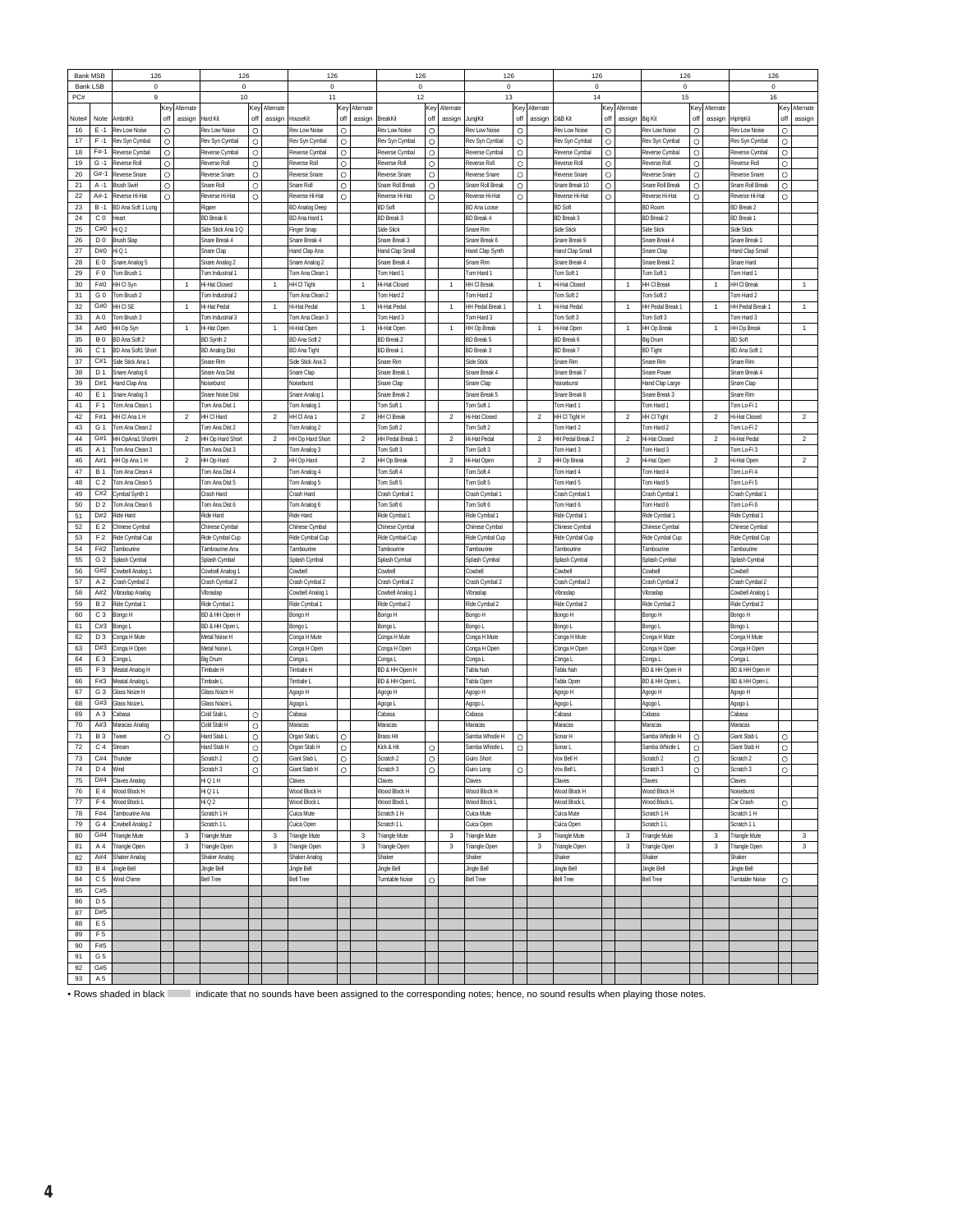| <b>Bank MSB</b> |                                  | 126                                   |                    |                           | 126                                 |                    |                               | 126                                   |                    |                               | 126                                 |                    |                     | 126                                          |              |               | 126                                |                    |           | 126                                    |                    |           | 126                                    |                    |           |
|-----------------|----------------------------------|---------------------------------------|--------------------|---------------------------|-------------------------------------|--------------------|-------------------------------|---------------------------------------|--------------------|-------------------------------|-------------------------------------|--------------------|---------------------|----------------------------------------------|--------------|---------------|------------------------------------|--------------------|-----------|----------------------------------------|--------------------|-----------|----------------------------------------|--------------------|-----------|
| Bank LSB        |                                  | 0                                     |                    |                           | 0                                   |                    |                               | 0                                     |                    |                               | $\mathbf 0$                         |                    |                     | $\mathbf 0$                                  |              |               | 0                                  |                    |           | 0                                      |                    |           | 0                                      |                    |           |
| PC#             |                                  | 17                                    | Key                | Alternate                 | 18                                  | Key                | Alternate                     | 19                                    | Key                | Alternate                     | 20                                  | Key                | Alternate           | 21                                           |              | Key Alternate | 22                                 | Key                | Alternate | 23                                     | Key                | Alternate | 24                                     | Key                | Alternate |
| Note#           | Note                             | Aco.Kit                               | off                | assign                    | Jazz Kit                            | off                | assign                        | BrushKit                              | off                | assign                        | PercsKit                            | off                | assign              | <b>BD</b> Kit                                | off          | assign        | HH&CyKit                           | off                | assign    | SD Kit                                 | off                | assign    | Tom Kit                                | off                | assign    |
| 16              | $E - 1$                          | Rev Low Noise                         | $\circ$            |                           | Rev Low Noise                       | $\circ$            |                               | Rev Low Noise                         | $\circ$            |                               | Digeridoo 3 Short                   | $\circ$            |                     |                                              |              |               |                                    |                    |           |                                        |                    |           |                                        |                    |           |
| 17              | $F - 1$                          | Rev Syn Cymbal                        | $\circ$            |                           | Rev Syn Cymbal                      | $\circ$            |                               | Rev Syn Cymbal                        | $\circ$            |                               | Digeridoo 3 Long                    | $\circ$            |                     |                                              |              |               |                                    |                    |           |                                        |                    |           |                                        |                    |           |
| 18              | F#-1                             | Reverse Cymbal                        | $\circ$            |                           | Reverse Cymbal                      | $\circ$            |                               | Reverse Cymbal                        | $\circ$            |                               | Gong 1                              | $\circ$            |                     |                                              |              |               |                                    |                    |           |                                        |                    |           |                                        |                    |           |
| 19              | $G - 1$                          | Reverse Roll                          | $\circ$            |                           | <b>Brush Swirl</b>                  | $\circ$            |                               | <b>Brush Swirl Shor</b>               |                    |                               | Digeridoo 2                         | $\circ$            |                     |                                              |              |               |                                    |                    |           |                                        |                    |           |                                        |                    |           |
| 20<br>21        | G#-1<br>A -1                     | <b>Reverse Snare</b><br>Snare Rol     | $\circ$<br>$\circ$ |                           | Reverse Snare<br>Snare Roll         | $\circ$<br>$\circ$ |                               | Reverse Snare<br>Brush Swirl Long     | $\circ$<br>$\circ$ |                               | Side Stick<br>Digeridoo 1           | $\circ$<br>$\circ$ |                     |                                              |              |               |                                    |                    |           |                                        |                    |           |                                        |                    |           |
| 22              | $At - 1$                         | Reverse Hi-Hal                        | $\circ$            |                           | Reverse Hi-Hat                      | $\circ$            |                               | Reverse Hi-Hat                        | O                  |                               | Sticks                              | $\circ$            |                     |                                              |              |               |                                    |                    |           |                                        |                    |           |                                        |                    |           |
| 23              | $B - 1$                          | <b>BD Dry Soft</b>                    |                    |                           | <b>BD Soft</b>                      |                    |                               | <b>BD Soft</b>                        |                    |                               | Big Drum                            |                    |                     |                                              |              |               |                                    |                    |           |                                        |                    |           |                                        |                    |           |
| 24              | C 0                              | <b>BD</b> Dry                         |                    |                           | <b>BD</b> Room                      |                    |                               | <b>BD Room</b>                        |                    |                               | Surdo Open                          |                    |                     |                                              |              |               |                                    |                    |           |                                        |                    |           |                                        |                    |           |
| 25              | C#0                              | Side Stick                            |                    |                           | Finger Snap                         |                    |                               | Finger Snap                           |                    |                               | Castanet                            |                    |                     |                                              |              |               |                                    |                    |           |                                        |                    |           |                                        |                    |           |
| 26              | D <sub>0</sub>                   | Snare Dry                             |                    |                           | <b>Brush Slap</b>                   |                    |                               | Brush Slap L                          |                    |                               | Surdo Mute                          |                    |                     |                                              |              |               |                                    |                    |           |                                        |                    |           |                                        |                    |           |
| 27<br>28        | D#0<br>E <sub>0</sub>            | Hand Clap Small<br>Snare Rim          |                    |                           | Hand Clap Ana<br><b>Brush Tap</b>   |                    |                               | Hand Clap Ana<br>Brush Tap L          |                    |                               | Hand Clap Large<br>Djembe Mute      |                    |                     | <b>BD Ana Tight</b><br><b>BD Analog Comp</b> | $\circ$<br>O |               | HH CI Hard<br>HH Op Hard Short     | $\circ$<br>$\circ$ |           | Snare Analog 1<br>Snare Analog 2       | $\circ$<br>O       |           | Tom Analog 1<br>Tom Analog 2           | $\circ$<br>O       |           |
| 29              | F0                               | om Soft 1                             |                    |                           | Tom Brush                           |                    |                               | Tom Soft 1                            |                    |                               | Diembe Open L                       |                    |                     | <b>BD Analog Deep</b>                        | O            |               | HH Op Hard                         | $\circ$            |           | Snare Analog 2 Q                       | $\circ$            |           | Tom Analog 3                           | $\circ$            |           |
| 30              | F#0                              | HH CI Tight                           |                    |                           | Hi-Hat Closed H                     |                    | $\overline{1}$                | Hi-Hat Closed H                       |                    | $\overline{1}$                | Triangle Mute                       |                    | $\overline{1}$      | BD Ana Hard 2                                | O            |               | HH CI Hard H                       | $\circ$            |           | Snare Ana Gate                         | Ō                  |           | Tom Analog 4                           | $\circ$            |           |
| 31              | G <sub>0</sub>                   | Tom Soft 2                            |                    |                           | Tom Brush 2                         |                    |                               | Tom Soft 2                            |                    |                               | Diembe Open H                       |                    |                     | BD Ana Hard 1                                | O            |               | HH Op Hard ShortH                  | $\circ$            |           | Snare Synth 1                          | O                  |           | om Analog 5                            | O                  |           |
| 32              | G#0                              | Hi-Hat Pedal H                        |                    | $\overline{1}$            | Hi-Hat Pedal H                      |                    | $\overline{1}$                | Hi-Hat Pedal H                        |                    | $\overline{1}$                | Friangle Op Short                   |                    | $\overline{1}$      | <b>BD Analog Blip</b>                        | O            |               | HH Op Hard H                       | O                  |           | Snare Synth 2                          | O                  |           | Tom Analog 6                           | $\circ$            |           |
| 33              | A <sub>0</sub>                   | om Soft 3                             |                    |                           | Tom Brush 3                         |                    |                               | Tom Soft 3                            |                    |                               | Djembe Edge                         |                    |                     | BD Ana Rubber                                | Ō            |               | HH CI Ana 1                        | O                  |           | Snare Synth 3                          | O                  |           | Tom Ana Dist 1                         | Ō                  |           |
| 34<br>35        | A#0<br>B <sub>0</sub>            | Hi-Hat Open H<br><b>BD</b> Tight      |                    | $\mathbf{1}$              | Hi-Hat Open H<br><b>BD Dry Soft</b> |                    | $\mathbf{1}$                  | HH Open Brush H<br><b>BD Dry Soft</b> |                    | $\overline{1}$                | riangle Open<br>Taiko Drum          |                    | 1                   | <b>BD Ana Loose</b><br>BD Synth 1            | O<br>O       |               | HH CI Ana 1 H<br>HH OpAna1 ShortQ  | $\circ$<br>$\circ$ |           | Snare Synth 4<br>Snare Ana Dist        | $\circ$<br>$\circ$ |           | Tom Ana Dist 2<br>Tom Ana Dist 3       | $\circ$<br>$\circ$ |           |
| 36              | C <sub>1</sub>                   | <b>BD</b> Room                        |                    |                           | <b>BD</b> Dry                       |                    |                               | BD Dry                                |                    |                               | Feet                                |                    |                     | BD Synth 2                                   | O            |               | HH Op Ana 1 Short                  | $\circ$            |           | Snare Noise Dis                        | O                  |           | Tom Ana Dist 4                         | O                  |           |
| 37              | C#1                              | Snare Rim                             |                    |                           | Side Stick                          |                    |                               | Side Stick                            |                    |                               | Log Drum                            |                    |                     | <b>BD Analog Dist</b>                        | O            |               | HH Op Ana 1                        | $\circ$            |           | Metal Noise                            | O                  |           | Tom Ana Dist 5                         | O                  |           |
| 38              | D <sub>1</sub>                   | Snare Hard                            |                    |                           | Snare Dry                           |                    |                               | <b>Brush Slac</b>                     |                    |                               | Shekere 3                           |                    |                     | Ripper                                       | Ō            |               | HH CI Ana 2                        | $\circ$            |           | Snare Analog 3 L                       | $\circ$            |           | Tom Ana Dist 6                         | $\circ$            |           |
| 39              | D#1                              | Hand Clap Large                       |                    |                           | Hand Clap Small                     |                    |                               | Hand Clap Small                       |                    |                               | Shekere 2                           |                    |                     | BD Ana Soft 2 L                              | O            |               | HH Op Ana 2 Short                  | $\circ$            |           | Snare Analog 3                         | O                  |           | Tom Synth 1                            | $\circ$            |           |
| 40              | E 1                              | Snare Power                           |                    |                           | Snare Rim                           |                    |                               | <b>Brush Tap</b>                      |                    |                               | Shekere 1                           |                    |                     | BD Ana Soft 2 H                              | O            |               | HH Op Ana 2                        | $\circ$            |           | Snare Analog 4                         | O                  |           | Tom Synth 2                            | O                  |           |
| 41<br>42        | F <sub>1</sub><br>F#1            | Tom Hard 1<br>li-Hat Closed           |                    |                           | Tom Soft:                           |                    | $\sqrt{2}$                    | Tom Brush '                           |                    |                               | <b>Tabla Open</b>                   |                    |                     | <b>BD Ana Soft1 Short</b>                    | Ó            |               | HH CI Syn H                        | $\circ$<br>$\circ$ |           | Snare Analog 5 I                       | Ō                  |           | Tom Synth 3                            | $\circ$            |           |
| 43              | G <sub>1</sub>                   | Tom Hard 2                            |                    | $\overline{c}$            | HH CI Tight<br>Tom Soft 2           |                    |                               | HH CI Tight<br>Tom Brush 2            |                    | $\overline{2}$                | Maracas Analog<br><b>Tabla Mute</b> |                    | $\overline{2}$      | BD Ana Soft 1 Long<br><b>BD Dry Soft</b>     | O<br>O       |               | HH Op Syn Short H<br>HH Op Syn H   | O                  |           | Snare Analog 5<br>Snare Analog 6       | O<br>O             |           | Tom Synth 4<br>Tom Synth 5             | O<br>$\circ$       |           |
| 44              | G#1                              | Hi-Hat Pedal                          |                    | $\overline{c}$            | Hi-Hat Pedal                        |                    | $\sqrt{2}$                    | Hi-Hat Peda                           |                    | $\overline{2}$                | Shaker Analog                       |                    | $\overline{c}$      | BD Dry                                       | O            |               | HH CI Syn                          | $\circ$            |           | Snare Clap                             | $\circ$            |           | Tom Synth 6                            | O                  |           |
| 45              | A 1                              | Tom Hard 3                            |                    |                           | Tom Soft 3                          |                    |                               | Tom Brush 3                           |                    |                               | <b>Tabla Nah</b>                    |                    |                     | <b>BD</b> Tight                              | $\circ$      |               | HH Op Syn Short                    | $\circ$            |           | Snare Hard                             | $\circ$            |           | Tom Industrial 1                       | $\circ$            |           |
| 46              | A#1                              | li-Hat Open                           |                    | $\overline{2}$            | Hi-Hat Open                         |                    | $\overline{\mathbf{c}}$       | Hi-Hat Open Brush                     |                    | $\overline{2}$                | Cabasa                              |                    | $\overline{2}$      | <b>BD Soft</b>                               | O            |               | HH Op Syn                          | $\circ$            |           | Snare Powe                             | $\circ$            |           | Tom Industrial 2                       | O                  |           |
| 47              | <b>B</b> 1                       | om Hard 4                             |                    |                           | Tom Soft 4                          |                    |                               | Tom Brush 4                           |                    |                               | Udu Low                             |                    |                     | <b>BD Room</b>                               | $\circ$      |               | HH CI SE                           | $\circ$            |           | Snare Dry                              | $\circ$            |           | Tom Industrial 3                       | O                  |           |
| 48              | C <sub>2</sub>                   | Tom Hard 5                            |                    |                           | Tom Soft 5                          |                    |                               | Tom Brush 5                           |                    |                               | Udu High                            |                    |                     | <b>BD Break 2</b>                            | O            |               | HH Op SE Short                     | $\circ$            |           | Snare Rim                              | $\circ$            |           | Tom Industrial 4                       | $\circ$            |           |
| 49<br>50        | C#2<br>D <sub>2</sub>            | Crash Cymbal 1<br>om Hard 6           |                    |                           | Crash Cymbal 1                      |                    |                               | Crash Cym 1 Brush                     |                    |                               | Finger Cymbal 1                     |                    |                     | <b>BD Break</b>                              | Ō<br>O       |               | HH Op SE<br><b>Hi-Hat Closed</b>   | $\circ$<br>$\circ$ |           | Snare Break 1                          | $\circ$<br>O       |           | Tom Industrial 5                       | $\circ$<br>O       |           |
| 51              | D#2                              | Ride Cymbal <sup>®</sup>              |                    |                           | Tom Soft 6<br>Ride Cymbal *         |                    |                               | Tom Brush 6<br>Ride Cym 1 Brush       |                    |                               | Udu Finger<br>Berimbau 2            |                    |                     | 3D & HH Open H<br><b>BD Break 4</b>          | O            |               | Hi-Hat Pedal                       | O                  |           | Snare Break 2<br>Snare Break 3         | O                  |           | om Industrial 6<br>Tom Ana Clean 1     | O                  |           |
| 52              | E <sub>2</sub>                   | Chinese Cymbal                        |                    |                           | Chinese Cymba                       |                    |                               | Chinese Cymbal                        |                    |                               | Gong 2                              |                    |                     | <b>BD Break 3</b>                            | Ō            |               | li-Hat Open                        | $\circ$            |           | Snare Roll Breal                       | $\circ$            |           | Tom Ana Clean 2                        | $\circ$            |           |
| 53              | F <sub>2</sub>                   | Ride Cymbal Cup                       |                    |                           | Ride Cymbal Cup                     |                    |                               | Ride Cup Brush                        |                    |                               | Berimbau 1                          |                    |                     | BD Break 5                                   | O            |               | Hi-Hat Open Brush                  | $\circ$            |           | Snare Break 6                          | O                  |           | Tom Ana Clean 3                        | O                  |           |
| 54              | F#2                              | Tambourine                            |                    |                           | Tambourine                          |                    |                               | Tambourine                            |                    |                               | Tambourine                          |                    |                     | <b>BD Break 6</b>                            | O            |               | HH CI Tight                        | O                  |           | Snare Break 4                          | O                  |           | Tom Ana Clean 4                        | O                  |           |
| 55              | G <sub>2</sub>                   | ìplash Cymbai                         |                    |                           | Splash Cymba                        |                    |                               | Splash Cym Brush                      |                    |                               | Gong 3                              |                    |                     | <b>BD Break</b>                              | O            |               | Hi-Hat Pedal H                     | $\circ$            |           | Snare Break 5                          | $\circ$            |           | Tom Ana Clean 5                        | $\circ$            |           |
| 56              | G#2                              | Cowbell                               |                    |                           | Cowbel                              |                    |                               | Cowbell                               |                    |                               | Cowbel                              |                    |                     | Big Drum                                     | $\circ$      |               | li-Hat Open H                      | $\circ$            |           | Snare Break 7                          | $\circ$            |           | om Ana Clean 6                         | $\circ$            |           |
| 57<br>58        | A <sub>2</sub><br>A#2            | Crash Cymbal 2<br>fibraslap           |                    |                           | Crash Cymbal 2<br>/ibraslap         |                    |                               | Crash Cym 2 Brush<br>/ibraslap        |                    |                               | Wind Chime<br>Vibraslap             |                    |                     | Taiko Drun<br>urdo Open                      | O<br>O       |               | HH CI Break<br>HH Pedal Break 1    | $\circ$<br>$\circ$ |           | Snare Break 8<br>Snare Break 9         | O<br>O             |           | Tom Analog Soft 1<br>Tom Analog Soft 2 | O<br>O             |           |
| 59              | B <sub>2</sub>                   | Ride Cymbal 2                         |                    |                           | Ride Cymbal 2                       |                    |                               | Ride Cymbal 2                         |                    |                               | Finger Cymbal 2                     |                    |                     | Feet                                         | O            |               | HH Op Break                        | $\circ$            |           | Snare Break 10                         | $\circ$            |           | Tom Analog Soft 3                      | O                  |           |
| 60              | C <sub>3</sub>                   | Bongo H                               |                    |                           | Bongo H                             |                    |                               | Bongo H                               |                    |                               | Bongo H                             |                    |                     | <b>BD</b> Industrial                         | Ō            |               | HH CI Tight H                      | $\circ$            |           | Snare Roll                             | $\circ$            |           | Tom Analog Soft 4                      | $\circ$            |           |
| 61              | C#3                              | Bongo l                               |                    |                           | Bongo L                             |                    |                               | Bongo L                               |                    |                               | Bongo L                             |                    |                     | Door Slam                                    | O            |               | HH Pedal Break 2                   | O                  |           | Reverse Roll                           | O                  |           | Tom Analog Soft 5                      | O                  |           |
| 62              | D <sub>3</sub>                   | Conga H Mute                          |                    |                           | Conga H Mute                        |                    |                               | Conga H Mute                          |                    |                               | Conga H Mute                        |                    |                     | Punch                                        | O            |               | HH Oo Break                        | O                  |           | Reverse Snare                          | O                  |           | Tom Analog Soft 6                      | O                  |           |
| 63              | D#3                              | Conga H Open                          |                    |                           | Conga H Open                        |                    |                               | Conga H Open                          |                    |                               | Conga H Open                        |                    |                     | teart                                        | Ō            |               | Reverse Hi-Hat                     | $\circ$            |           | <b>Revers Noise</b>                    | $\circ$            |           | Tom Hard 1                             | $\circ$            |           |
| 64<br>65        | E <sub>3</sub><br>F <sub>3</sub> | Conga L<br>'imbale H                  |                    |                           | Conga L<br>Timbale H                |                    |                               | Conga L<br>Timbale H                  |                    |                               | Conga L<br>limbale ⊦                |                    |                     |                                              |              |               | tide Hard<br>Ride Cymbal 1         | $\circ$<br>O       |           | Brush Tap L<br>Brush Tap               | O<br>$\circ$       |           | Tom Hard 2<br>Tom Hard 3               | O<br>$\circ$       |           |
| 66              | F#3                              | Timbale L                             |                    |                           | Timbale L                           |                    |                               | Timbale                               |                    |                               | Timbale I                           |                    |                     |                                              |              |               | Ride Cym 1 Brush                   | $\circ$            |           | Brush Slap I                           | $\circ$            |           | Tom Hard 4                             | $\circ$            |           |
| 67              | G <sub>3</sub>                   | Agogo H                               |                    |                           | Agogo H                             |                    |                               | Agogo H                               |                    |                               | Agogo H                             |                    |                     |                                              |              |               | tide Cymbal 2                      | $\circ$            |           | <b>Brush Slap</b>                      | $\circ$            |           | om Hard 5                              | $\circ$            |           |
| 68              | G#3                              | l apopl                               |                    |                           | Agogo L                             |                    |                               | Agogo L                               |                    |                               | Agogo L                             |                    |                     |                                              |              |               | Ride Cymbal Light                  | $\circ$            |           | Brush Swirl Long                       | O                  |           | Tom Hard 6                             | $\circ$            |           |
| 69              | A <sub>3</sub>                   | abasa                                 |                    |                           | Cabasa                              |                    |                               | Cabasa                                |                    |                               | Cabasa                              |                    |                     |                                              |              |               | Ride Cymbal Cup                    | O                  |           | <b>Brush Swirl Short</b>               | O                  |           | Tom Soft 1                             | O                  |           |
| 70              | A#3                              | Maracas                               |                    |                           | Maracas                             |                    |                               | Maracas                               |                    |                               | Maracas                             |                    |                     |                                              |              |               | Ride Cup Light                     | $\circ$            |           | Side Stick Ana 3                       | Ō                  |           | Tom Soft 2                             | $\circ$            |           |
| 71<br>72        | <b>B3</b>                        | amba Whistle H                        | $\circ$            |                           | Samha Whistle H                     | $\circ$            |                               | Samba Whistle H                       | O                  |                               | Samba Whistle H                     | O                  |                     |                                              |              |               | Ride Cym Cup Q                     | O                  |           | Side Stick Ana 3 Q<br>Side Stick Ana 4 | O                  |           | Tom Soft 3                             | $\circ$            |           |
| 73              | C <sub>4</sub><br>C#4            | Samba Whistle L<br><b>Guiro Short</b> | O                  |                           | Samba Whistle L<br>Guiro Short      | $\circ$            |                               | Samba Whistle L<br>Guiro Short        | O                  |                               | Samba Whistle L<br>Guiro Short      | O                  |                     |                                              |              |               | Ride Cup Brush<br>Metal Noise      | O<br>$\circ$       |           | Metal Noise                            | O<br>$\circ$       |           | Tom Soft 4<br>Tom Soft 5               | O<br>O             |           |
| 74              | D 4                              | Guiro Long                            | $\circ$            |                           | Guiro Long                          | $\circ$            |                               | Guiro Long                            | $\circ$            |                               | Guiro Long                          | $\circ$            |                     |                                              |              |               | Crash Hard                         | $\circ$            |           | Side Stick Ana 1                       | $\circ$            |           | Tom Soft 6                             | $\circ$            |           |
| 75              | D#4                              | Claves                                |                    |                           | Claves                              |                    |                               | Claves                                |                    |                               | Claves                              |                    |                     |                                              |              |               | Crash Analog                       | $\circ$            |           | Side Stick Ana 2                       | $\circ$            |           | Tom Lo-Fi 1                            | $\circ$            |           |
| 76              | E 4                              | Wood Block H                          |                    |                           | Wood Block H                        |                    |                               | Wood Block H                          |                    |                               | Wood Block H                        |                    |                     |                                              |              |               | Cymbal Synth 1                     | $\circ$            |           | Side Stick                             | $\circ$            |           | Tom Lo-Fi 2                            | $\circ$            |           |
| 77              | F <sub>4</sub>                   | Wood Block L                          |                    |                           | Wood Block L                        |                    |                               | Wood Block L                          |                    |                               | Wood Block L                        |                    |                     |                                              |              |               | Cymbal Synth 1 L                   | $\circ$            |           | Snare Rim                              | $\circ$            |           | Tom Lo-Fi 3                            | $\circ$            |           |
| 78              | F#4                              | Cuica Mute                            |                    | $\sqrt{4}$                | Cuica Mute                          |                    | $\overline{4}$                | Cuica Mute                            |                    | $\overline{4}$                | Cuica Mute                          |                    | 4                   |                                              |              |               | Cymbal Synth 2                     | $\circ$            |           | Log Drum                               | $\circ$            |           | Tom Lo-Fi 4                            | $\circ$            |           |
| 79<br>80        | G <sub>4</sub><br>G#4            | Cuica Open<br>Triangle Mute           |                    | $\sqrt{4}$<br>$\mathsf 3$ | Cuica Open<br><b>Triangle Mute</b>  |                    | $\overline{4}$<br>$\mathsf 3$ | Cuica Open<br><b>Friangle Mute</b>    |                    | $\overline{4}$<br>$\mathsf 3$ | Cuica Open<br><b>Friangle Mute</b>  |                    | $\overline{4}$<br>3 |                                              |              |               | Cymbal Synth 3<br>Rev Syn Cymbal 2 | $\circ$<br>$\circ$ |           | Shekere 2<br>Hand Clap Ana             | $\circ$<br>$\circ$ |           | Tom Lo-Fi 5<br>Tom Lo-Fi 6             | $\circ$<br>$\circ$ |           |
| 81              | A 4                              | Triangle Open                         |                    | 3                         | Triangle Open                       |                    | 3                             | Triangle Open                         |                    | 3                             | Triangle Open                       |                    | 3                   |                                              |              |               | Crash Cymbal 1                     | $\circ$            |           | Hand Clap Ana Q                        | $\circ$            |           | Tom Brush 1                            | $\circ$            |           |
| 82              | A#4                              | Shaker                                |                    |                           | Shaker                              |                    |                               | Shaker                                |                    |                               | Shaker                              |                    |                     |                                              |              |               | Crash Cym 1 Brush                  | $\circ$            |           | Hand Clap Synth                        | $\circ$            |           | Tom Brush 2                            | $\circ$            |           |
| 83              | <b>B4</b>                        | Jingle Bell                           |                    |                           | Jingle Bell                         |                    |                               | Jingle Bell                           |                    |                               | Jingle Bell                         |                    |                     |                                              |              |               | Crash Cymbal 2                     | $\circ$            |           | Noiseburst                             | O                  |           | Tom Brush 3                            | $\circ$            |           |
| 84              | C <sub>5</sub>                   | <b>Bell Tree</b>                      |                    |                           | <b>Bell Tree</b>                    |                    |                               | <b>Bell Tree</b>                      |                    |                               | <b>Bell Tree</b>                    |                    |                     |                                              |              |               | Crash Cymbal Light                 | $\circ$            |           | Hand Clap Small                        | $\circ$            |           | Tom Brush 4                            | $\circ$            |           |
| 85              | C#5                              |                                       |                    |                           |                                     |                    |                               |                                       |                    |                               |                                     |                    |                     |                                              |              |               | Splash Cymbal                      | $\circ$            |           | Hand Clap Large                        | $\circ$            |           | Tom Brush 5                            | $\circ$            |           |
| 86              | D <sub>5</sub><br>D#5            |                                       |                    |                           |                                     |                    |                               |                                       |                    |                               |                                     |                    |                     |                                              |              |               | Splash Cymbal H                    | $\circ$            |           | Finger Snap                            | O                  |           | Tom Brush 6                            | $\circ$            |           |
| 87<br>88        | E 5                              |                                       |                    |                           |                                     |                    |                               |                                       |                    |                               |                                     |                    |                     |                                              |              |               | Splash Cym Brush<br>Chinese Cymbal | $\circ$<br>$\circ$ |           |                                        |                    |           |                                        |                    |           |
| 89              | F <sub>5</sub>                   |                                       |                    |                           |                                     |                    |                               |                                       |                    |                               |                                     |                    |                     |                                              |              |               | Reverse Cymbal                     | $\circ$            |           |                                        |                    |           |                                        |                    |           |
| 90              | F#5                              |                                       |                    |                           |                                     |                    |                               |                                       |                    |                               |                                     |                    |                     |                                              |              |               | Gong 1                             | $\circ$            |           |                                        |                    |           |                                        |                    |           |
| 91              | G <sub>5</sub>                   |                                       |                    |                           |                                     |                    |                               |                                       |                    |                               |                                     |                    |                     |                                              |              |               | Gong 2                             | $\circ$            |           |                                        |                    |           |                                        |                    |           |
| 92              | G#5                              |                                       |                    |                           |                                     |                    |                               |                                       |                    |                               |                                     |                    |                     |                                              |              |               | Gong 3                             | $\circ$            |           |                                        |                    |           |                                        |                    |           |
| 93              | A 5                              |                                       |                    |                           |                                     |                    |                               |                                       |                    |                               |                                     |                    |                     |                                              |              |               | Finger Cymbal 1                    | $\circ$            |           |                                        |                    |           |                                        |                    |           |

• Rows shaded in black indicate that no sounds have been assigned to the corresponding notes; hence, no sound results when playing those notes.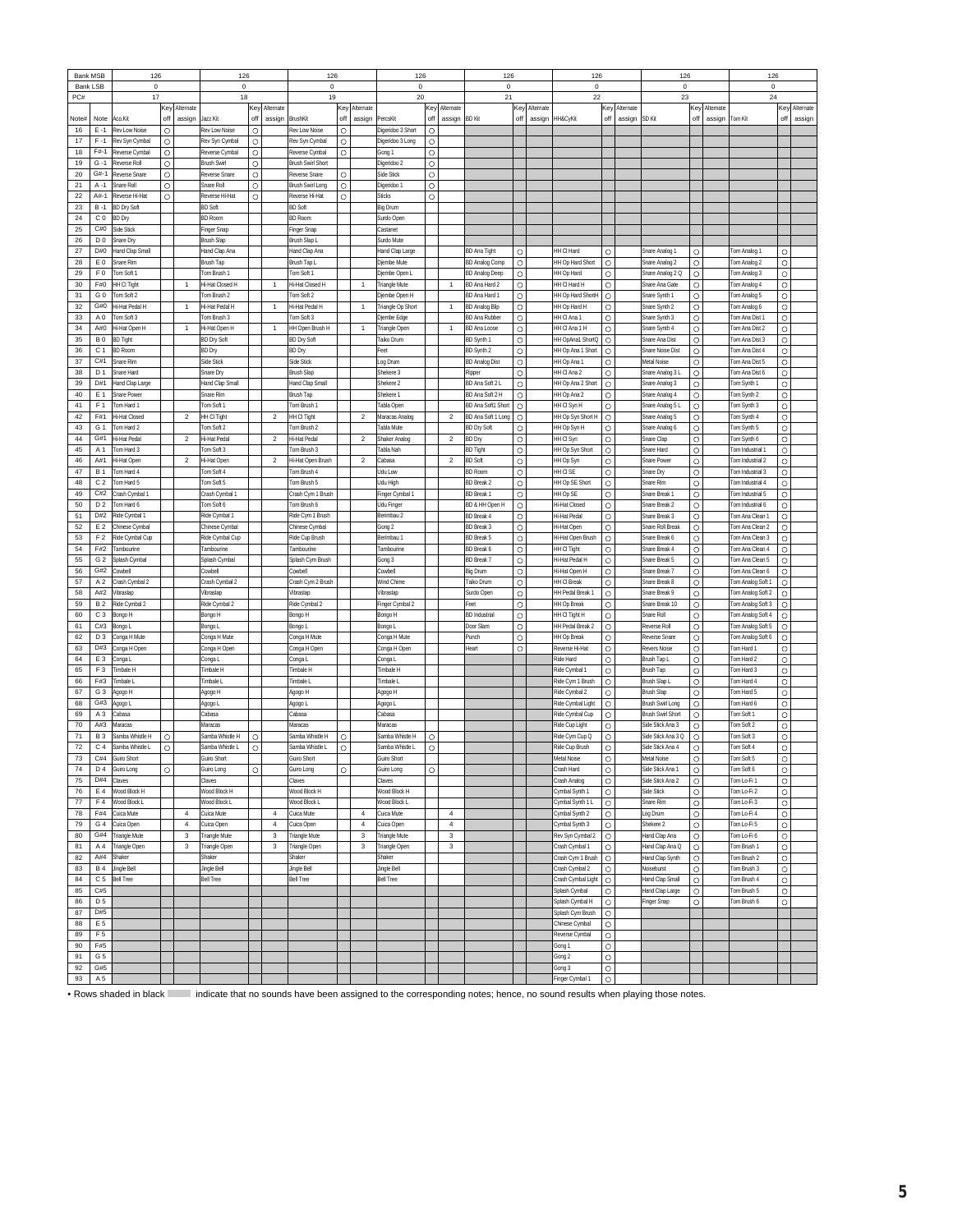| <b>Bank MSB</b> |                       | 126                             |         |           | 126                  |         |           | 126                             |              |               | 126                                              |               |               | 126                                         |                    |               | 126                                |                    |           | 126                                |                    |               | 126                                   |              |           |
|-----------------|-----------------------|---------------------------------|---------|-----------|----------------------|---------|-----------|---------------------------------|--------------|---------------|--------------------------------------------------|---------------|---------------|---------------------------------------------|--------------------|---------------|------------------------------------|--------------------|-----------|------------------------------------|--------------------|---------------|---------------------------------------|--------------|-----------|
|                 | <b>Bank LSB</b>       | 0                               |         |           | $\pmb{0}$            |         |           | 0                               |              |               | 0                                                |               |               | 0                                           |                    |               | $\mathbf 0$                        |                    |           | $\pmb{0}$                          |                    |               | 0                                     |              |           |
| PC#             |                       | 25                              |         |           | 26                   |         |           | 27                              |              |               | 28                                               |               |               | 29                                          |                    |               | 30                                 |                    |           | 31                                 |                    |               | 32                                    |              |           |
|                 |                       |                                 | Key     | Alternate |                      | Key     | Alternate |                                 |              | Key Alternate |                                                  |               | Key Alternate |                                             |                    | Key Alternate |                                    | Key                | Alternate |                                    |                    | Key Alternate |                                       | Key          | Alternate |
| Note#           | Note                  | SFX Kit1                        | off     | assign    | SFX Kit2             | off     | assign    | AnlgKt1N                        | off          | assign        | AnlgKt2N                                         | off           | assign        | <b>RhBoxKtN</b>                             | off                | assign        | SynthKtN                           | off                | assign    | <b>SE Kit N</b>                    | off                | assign        | PsychKtN                              | off          | assign    |
| 16              | $E - 1$               |                                 |         |           |                      |         |           | Rev Low Noise                   | $\circ$      |               | Rev Low Noise                                    | $\circ$       |               | Rev Low Noise                               | $\circ$            |               | <b>Rev Low Noise</b>               | $\circ$            |           | Rev Low Noise                      | $\circ$            |               | Rev Low Noise                         | $\circ$      |           |
| 17              | $F - 1$               |                                 |         |           |                      |         |           | Rev Syn Cymbal                  | O            |               | Rev Syn Cymbal                                   | O             |               | Rev Syn Cymbal                              | $\circ$            |               | Rev Syn Cymbal                     | $\circ$            |           | Rev Syn Cymbal 1                   | $\circ$            |               | Rev Syn Cymbal                        | O            |           |
| 18              | $F#-1$<br>$G -$       |                                 |         |           |                      |         |           | Reverse Cymbal                  | O<br>$\circ$ |               | <b>Reverse Cymbal</b>                            | O<br>$\Omega$ |               | Reverse Cymbal<br><b>Brush Swirl</b>        | $\circ$<br>$\circ$ |               | Reverse Cymbal<br>Reverse Roll     | $\circ$<br>$\circ$ |           | Reverse Cymbal                     | $\circ$<br>$\circ$ |               | Reverse Cymbal                        | O<br>$\circ$ |           |
| 19<br>20        | G#-1                  |                                 |         |           |                      |         |           | Reverse Rol<br>Reverse Snare    | $\circ$      |               | Reverse Roll<br><b>Reverse Snare</b>             | $\circ$       |               | <b>Reverse Snare</b>                        | $\circ$            |               | Revers Noise                       | O                  |           | Reverse Roll<br>Reverse Snare      | $\circ$            |               | Reverse Roll<br>Reverse Snare         | $\circ$      |           |
|                 |                       |                                 |         |           |                      |         |           |                                 |              |               |                                                  |               |               |                                             |                    |               |                                    |                    |           |                                    |                    |               |                                       |              |           |
| 21              | A -1<br>A#-           |                                 |         |           |                      |         |           | Snare Roll                      | O<br>O       |               | Snare Roll                                       | $\circ$<br>O  |               | Snare Roll                                  | $\circ$<br>$\circ$ |               | Snare Rol                          | $\circ$<br>$\circ$ |           | Helicopter                         | $\circ$<br>$\circ$ |               | Snare Roll                            | O<br>Ō       |           |
| 22<br>23        | $B - 1$               |                                 |         |           |                      |         |           | Reverse Hi-Hat<br>BD Ana Hard 2 | O            |               | Reverse Hi-Hat<br>BD Ana Soft 2 L                | $\circ$       |               | Reverse Hi-Hat<br><b>BD Ana Soft1 Short</b> | $\circ$            |               | Reverse Hi-Hat<br>BD Ana Soft 2    | $\circ$            |           | Reverse Hi-Hat<br>Bia Drum         | $\circ$            |               | Reverse Hi-Hat<br><b>BD Ana Tight</b> | Ō            |           |
| 24              | C 0                   |                                 |         |           |                      |         |           | BD Ana Hard 1                   | $\circ$      |               | BD Ana Soft 1 Long                               | $\circ$       |               | BD Ana Soft 1 Long                          | $\circ$            |               | <b>BD Analog Blip</b>              | $\circ$            |           | Punch                              | $\circ$            |               | <b>BD Analog Comp</b>                 | O            |           |
| 25              | C#0                   |                                 |         |           |                      |         |           | Finger Snap                     | O            |               | Finger Snap                                      | O             |               | inger Snap                                  | O                  |               | Finger Snap                        | $\circ$            |           | Side Stick Ana 4                   | O                  |               | <b>Finger Snap</b>                    | O            |           |
| 26              | D <sub>0</sub>        |                                 |         |           |                      |         |           |                                 | O            |               | Snare Analog 5                                   | O             |               |                                             | $\circ$            |               | Snare Analog 3 L                   | $\circ$            |           | Metal Noise                        | $\circ$            |               |                                       | O            |           |
| 27              | D#0                   | Trance1                         | $\circ$ |           | Shower               | $\circ$ |           | Snare Analog 2 Q                | $\circ$      |               | Snare Clad                                       | $\circ$       |               | Snare Analog 3                              | $\circ$            |               | Hand Clap Ana Q                    | $\circ$            |           |                                    | $\circ$            |               | Snare Analog 3                        | $\circ$      |           |
| 28              | E <sub>0</sub>        | Trance2                         | $\circ$ |           | hunder               | $\circ$ |           | Hand Clap Ana<br>Snare Ana Gate | O            |               | Inare Analog 6                                   | $\circ$       |               | Hand Clap Ana<br>Snare Analog 4             | $\circ$            |               | Snare Analog 5 L                   | $\circ$            |           | land Clap Synth<br>Snare Synth 3   | $\circ$            |               | Hand Clap Small<br>Snare Synth 4      | O            |           |
| 29              | F <sub>0</sub>        | rance3                          | $\circ$ |           | Nind                 | $\circ$ |           | Tom Ana Dist 1                  | O            |               | Tom Ana Clean 1                                  | $\circ$       |               | Tom Ana Clean 1                             | $\circ$            |               | Tom Ana Clean 1                    | $\circ$            |           | Tom Ana Dist 1                     | $\circ$            |               | Tom Synth 1                           | O            |           |
| 30              | F#0                   | Trance4                         | $\circ$ |           | Seashore             | $\circ$ |           | HH CI Hard H                    | $\circ$      |               | HH CI Ana 2                                      | $\circ$       |               | HH CI Syn H                                 | $\circ$            |               | HH CI Ana 1                        | $\circ$            |           | HH CI Syn                          | $\circ$            |               | HH CI Tight                           | Ō            |           |
| 31              | G <sub>0</sub>        | Trance5                         | O       |           | Steam                | $\circ$ |           | Tom Ana Dist 2                  | $\circ$      |               | om Ana Clean 2                                   | $\circ$       |               | Tom Ana Clean 2                             | O                  |               | Tom Ana Clean 2                    | O                  |           | Tom Ana Dist 2                     | $\circ$            |               | Tom Synth 2                           | Ō            |           |
| 32              | G#0                   | <b>Trance6</b>                  | $\circ$ |           | <b>Bubble</b>        | $\circ$ |           | HH Op Hard ShortH               | O            |               | HH Op Ana 2 Short                                | O             |               | HH Op Syn Short H                           | O                  |               | HH OpAna1 ShortQ                   | O                  |           | HH Op Syn Short                    | $\circ$            |               | Hi-Hat Closed                         | O            |           |
| 33              | A <sub>0</sub>        | <b>Trance</b>                   | $\circ$ |           | Dog                  | $\circ$ |           | Tom Ana Dist 3                  | Ō            |               | Tom Ana Clean 3                                  | $\circ$       |               | Tom Ana Clean 3                             | $\circ$            |               | Tom Ana Clean 3                    | $\circ$            |           | Tom Ana Dist 3                     | $\circ$            |               | Tom Synth 3                           | $\circ$      |           |
| 34              | A#0                   | Trance8                         | $\circ$ |           | torse                | $\circ$ |           | HH Op Hard H                    | O            |               | HH Op Ana 2                                      | $\circ$       |               | HH Op Syn H                                 | $\circ$            |               | HH Op Ana 1                        | $\circ$            |           | HH Op Syn                          | $\circ$            |               | Hi-Hat Open                           | O            |           |
| 35              | B <sub>0</sub>        | Trance9                         | $\circ$ |           | weet 1               | $\circ$ |           | <b>BD Analog Comp</b>           | $\circ$      |               | BD Ana Soft 2 H                                  | $\circ$       |               | BD Ana Soft 2 L                             | $\circ$            |               | BD Synth 2                         | $\circ$            |           | Door Slam                          | $\circ$            |               | <b>BD Analog Blip</b>                 | O            |           |
| 36              | C <sub>1</sub>        | Trance10                        | $\circ$ |           | Tweet 2              | $\circ$ |           | <b>BD Ana Tight</b>             | O            |               | BD Ana Soft1 Short                               | O             |               | BD Ana Soft 2 H                             | $\circ$            |               | BD Synth 1                         | $\circ$            |           | <b>BD</b> Industria                | $\circ$            |               | BD Ana Hard 2                         | O            |           |
| 37              | C#1                   | Trance11                        | $\circ$ |           | Growl                | $\circ$ |           | Side Stick Ana 3                | O            |               | Side Stick Ana 1                                 | O             |               | Side Stick Ana 2                            | $\circ$            |               | Side Stick Ana 4                   | $\circ$            |           | Metal Noise                        | $\circ$            |               | Side Stick Ana 3                      | O            |           |
| 38              | D <sub>1</sub>        | unnvCPU                         | $\circ$ |           | DoorSaek             | $\circ$ |           | Snare Analog 1                  | $\circ$      |               | Snare Analog 3                                   | $\circ$       |               | Snare Analog 5                              | $\circ$            |               | Snare Synth 1                      | $\circ$            |           | <b>Snare Noise Dist</b>            | $\circ$            |               | Snare Analog 2                        | $\circ$      |           |
| 39              | D#1                   | Siren                           | $\circ$ |           | DoorSlam             | $\circ$ |           | Hand Clap Small                 | O            |               | land Clap Ana                                    | $\circ$       |               | Snare Clap                                  | $\circ$            |               | Hand Clap Synth                    | $\circ$            |           | Noiseburst                         | $\circ$            |               | Hand Clap Ana                         | O            |           |
|                 | E 1                   |                                 | $\circ$ |           |                      | $\circ$ |           |                                 | O            |               |                                                  | $\circ$       |               |                                             | $\circ$            |               |                                    | $\circ$            |           | Snare Synth 4                      | $\circ$            |               |                                       | O            |           |
| 40<br>41        | F <sub>1</sub>        | SystmDwn<br>Smoky               | $\circ$ |           | Telphon1             | $\circ$ |           | Snare Analog 2                  | O            |               | Snare Analog 4                                   | $\circ$       |               | Snare Analog 6                              | $\circ$            |               | Snare Synth 2                      | $\circ$            |           |                                    | $\circ$            |               | Snare Ana Gate                        | Ō            |           |
| 42              | F#1                   | Sonr&CPU                        | $\circ$ |           | Telphon2<br>Scratch  | $\circ$ |           | Tom Analog 1<br>HH CI Hard      | O            |               | Tom Ana Clean 1<br>HH CI Ana 1                   | O             |               | Tom Analog Soft 1<br>HH CI Ana 2            | O                  |               | Tom Synth 1<br>HH CI Syn           | $\circ$            |           | Tom Industrial *<br><b>H CISE</b>  | O                  |               | Tom Analog 1<br>HH Cl Ana 1           | Ō            |           |
| 43              | G <sub>1</sub>        | <b>EX-NG</b>                    | O       |           | TumTabl              | $\circ$ |           | Tom Analog 2                    | O            |               | Tom Ana Clean 2                                  | O             |               | Tom Analog Soft 2                           | O                  |               | Tom Synth 2                        | $\circ$            |           | Tom Industrial 2                   | $\circ$            |               | Tom Analog 2                          | O            |           |
| 44              | G#1                   | Machine?                        | $\circ$ |           | TapeRwnd             | $\circ$ |           | HH Op Hard Short                | $\circ$      |               | HH Op Ana 1 Short                                | O             |               | HH Op Ana 2 Short                           | $\circ$            |               | HH Op Syn Short                    | $\circ$            |           | HH Op SE Short                     | $\circ$            |               | HH CI Hard                            | $\circ$      |           |
| 45              | A 1                   | Bikers                          | $\circ$ |           | GlasNoiz             | $\circ$ |           | Tom Analog 3                    | O            |               | om Ana Clean 3                                   | $\circ$       |               | Tom Analog Soft 3                           | $\circ$            |               | Tom Synth 3                        | $\circ$            |           | Tom Industrial 3                   | $\circ$            |               | Tom Analog 3                          | O            |           |
| 46              | A#1                   | <b>RvrsLife</b>                 | $\circ$ |           | MetalNz1             | $\circ$ |           | HH Op Hard                      | O            |               | HH Op Ana 1                                      | $\circ$       |               | HH Op Ana 2                                 | $\circ$            |               | HH Op Syn                          | $\circ$            |           | HH Op SE                           | $\circ$            |               | HH Op Hard                            | O            |           |
| 47              | <b>B1</b>             | Panlmpct                        | $\circ$ |           | MetalNz2             | $\circ$ |           | Tom Analog 4                    | $\circ$      |               | Tom Ana Clean 4                                  | $\circ$       |               | Tom Analog Soft 4                           | $\circ$            |               | Tom Synth 4                        | $\circ$            |           | Tom Industrial 4                   | $\circ$            |               | Tom Analog 4                          | $\circ$      |           |
| 48              | C <sub>2</sub>        | ShotStar                        | $\circ$ |           | ndstTom              | $\circ$ |           |                                 | O            |               | Tom Ana Clean 5                                  | O             |               |                                             | $\circ$            |               | Tom Synth 5                        | $\circ$            |           | Tom Industrial 5                   | $\circ$            |               | Tom Analog 5                          | O            |           |
| 49              | C#2                   | <b>InBubble</b>                 | $\circ$ |           | CarElgn              | $\circ$ |           | Tom Analog 5<br>Crash Hard      | $\circ$      |               | Crash Analoo                                     | $\circ$       |               | Tom Analog Soft 5                           | $\circ$            |               |                                    | $\circ$            |           |                                    | $\circ$            |               | Crash Hard                            | Ō            |           |
| 50              | D <sub>2</sub>        | <b>GameOver</b>                 | $\circ$ |           |                      | $\circ$ |           |                                 | O            |               |                                                  | $\circ$       |               | Cymbal Synth 1                              | O                  |               | Cymbal Synth 1                     | $\circ$            |           | Cymbal Synth 1                     | $\circ$            |               |                                       | O            |           |
| 51              | D#2                   | <b>ConeDeaf</b>                 | $\circ$ |           | CarTSqel<br>Car Pass | $\circ$ |           | Tom Analog 6<br>Ride Hard       | O            |               | Tom Ana Clean 6<br>Ride Hard                     |               |               | Tom Analog Soft 6<br>Ride Hard              | $\circ$            |               | Tom Synth 6<br>Ride Hard           | $\circ$            |           | Tom Industrial 6<br>tide Hard      | $\circ$            |               | Tom Analog 6<br>Ride Hard             | O            |           |
| 52              | E <sub>2</sub>        | Nhat?                           | $\circ$ |           | CarCrash             | $\circ$ |           | Chinese Cymbal                  | $\circ$      |               | Chinese Cymbal                                   | O<br>$\circ$  |               | Cymbal Synth 2                              | $\circ$            |               | Cymbal Synth 3                     | $\circ$            |           | Rev Syn Cymbal 2                   | $\circ$            |               | Gong 1                                | $\circ$      |           |
| 53              | F <sub>2</sub>        | Zao Gun                         | $\circ$ |           | Train                | $\circ$ |           | Ride Cymbal Cup                 | O            |               | <b>Ride Cymbal Cup</b>                           | O             |               | Ride Cup Light                              | $\circ$            |               | Ride Cym Cup Q                     | $\circ$            |           | Metal Noise                        | $\circ$            |               | Ride Cymbal Cup                       | Ō            |           |
| 54              | F#2                   | Hndrail1                        | $\circ$ |           | Helicptr             | $\circ$ |           | Tambourine                      | O            |               | Fambourine Ana                                   | O             |               | Tambourine Ana                              | O                  |               | Tambourine Ana                     | O                  |           | Tambourine Ana                     | $\circ$            |               | Tambourine                            |              |           |
| 55              | G <sub>2</sub>        | Hndrail2                        | $\circ$ |           | RevBurst             | $\circ$ |           |                                 | O            |               |                                                  | $\circ$       |               |                                             | $\circ$            |               |                                    | $\circ$            |           | Gunshot                            | $\circ$            |               |                                       | O<br>$\circ$ |           |
| 56              | G#2                   | litchhik                        | $\circ$ |           | RevLowNz             | $\circ$ |           | Splash Cymbal<br>Cowbell        | $\circ$      |               | Splash Cymbal<br>Cowbell Analog 1                | $\circ$       |               | Splash Cymbal H<br>Cowbell Analog 2         | $\circ$            |               | Splash Cymbai<br>Cowbell Analog 2  | $\circ$            |           | Cowbell Analog 2                   | $\circ$            |               | Splash Cymbal<br>Cowbel               | $\circ$      |           |
| 57              | A <sub>2</sub>        |                                 | $\circ$ |           |                      | $\circ$ |           |                                 | O            |               |                                                  | $\circ$       |               |                                             | $\circ$            |               |                                    | $\circ$            |           | Bomb                               | $\circ$            |               |                                       | O            |           |
| 58              | A#2                   | Digger                          | $\circ$ |           | Laugh                | $\circ$ |           | Crash Cymbal 2                  | $\circ$      |               | Crash Cymbal 2                                   | $\circ$       |               | Crash Cymbal Ligh                           | $\circ$            |               | Crash Cymbal 2                     | $\circ$            |           |                                    |                    |               | Crash Cymbal 2                        | O            |           |
| 59              | B <sub>2</sub>        | ropelr <sup>.</sup><br>Propelr2 | $\circ$ |           | Scream<br>Punch      | $\circ$ |           | Cowbell Analog                  | $\circ$      |               | /ibraslap Synth                                  | $\circ$       |               | Vibraslap Analog                            | $\circ$            |               | Vibraslap Synth                    | $\circ$            |           | /ibraslap Analog                   | $\circ$<br>$\circ$ |               | Cowbell Analog 1                      | O            |           |
| 60              | C <sub>3</sub>        | Greeting                        | $\circ$ |           | Heart                | $\circ$ |           | Ride Cymbal 1<br>Bongo H        | $\circ$      |               | Ride Cymbal 1<br>Bongo Analog H                  | $\circ$       |               | Ride Cymbal Light<br>Bongo Analog H         | O                  |               | Ride Cymbal<br>Bongo Analog H      | $\circ$            |           | Cymbal Synth 1 L<br>Bongo Analog H | $\circ$            |               | Ride Cymbal 1<br>Bongo H              | $\circ$      |           |
| 61              | C#3                   | Safari                          | O       |           | ootstep              | $\circ$ |           | Bongo L                         | O            |               | Bongo Analog L                                   | O             |               | Bongo Analog L                              | O                  |               | Bongo Analog L                     | O                  |           |                                    | $\circ$            |               | Bongo L                               | O            |           |
| 62              | D <sub>3</sub>        | Sesame                          | $\circ$ |           | Applause             | $\circ$ |           | Conga H Mute                    | O            |               |                                                  | O             |               |                                             | $\circ$            |               | Conga Analog <sup>.</sup>          | $\circ$            |           | Bongo Analog L                     | $\circ$            |               | Diembe Mute                           | O            |           |
| 63              | D#3                   | Buddha                          | $\circ$ |           | BrthNoiz             | $\circ$ |           | Conga H Open                    | O            |               | Conga Analog 1<br>Conga Analog 2                 | $\circ$       |               | Conga Analog 1<br>Conga Analog 2            | $\circ$            |               | Conga Analog 2                     | $\circ$            |           | Conga Analog 1<br>Conga Analog 2   | $\circ$            |               | Djembe Edge                           | O            |           |
| 64              | E <sub>3</sub>        | Wah Seq1                        | $\circ$ |           | Gunshot              | $\circ$ |           | Conga L                         | O            |               | Conga Analog 3                                   | O             |               | Conga Analog 3                              | $\circ$            |               | Conga Analog 3                     | $\circ$            |           | Conga Analog 3                     | $\circ$            |               | Djembe Open                           | O            |           |
|                 |                       |                                 | $\circ$ |           |                      | $\circ$ |           |                                 | O            |               |                                                  |               |               |                                             | $\circ$            |               |                                    |                    |           |                                    |                    |               |                                       | O            |           |
| 65<br>66        | F <sub>3</sub><br>F#3 | Wah Seq2<br>Siter               | $\circ$ |           | Bomb<br>HiO 1        | $\circ$ |           | Timbale H<br>Timbale I          | $\circ$      |               | Meatal Analog H<br><i><b>Meatal Analog L</b></i> | O<br>$\circ$  |               | Meatal Analog H                             | $\circ$            |               | Meatal Analog H<br>Meatal Analog L | O<br>$\circ$       |           | Meatal Analog H<br>Meatal Analog L | $\circ$<br>$\circ$ |               | Tabla Nah<br>Tabla Open               | $\circ$      |           |
| 67              | G <sub>3</sub>        | /acuum                          | $\circ$ |           | $H$ iQ 2             | $\circ$ |           | Agogo H                         | $\circ$      |               | <b>Glass Noize H</b>                             | $\circ$       |               | Meatal Analog L<br>Glass Noize H            | $\circ$            |               | <b>Glass Noize H</b>               | $\circ$            |           | Glass Noize H                      | $\circ$            |               | Jdu Finger                            | $\circ$      |           |
| 68              | G#3                   | Brokndwn                        | $\circ$ |           | SFX Gun1             | $\circ$ |           | Agogo L                         | O            |               | <b>Glass Noize L</b>                             | $\circ$       |               | Glass Noize L                               | $\circ$            |               | Glass Noize L                      | $\circ$            |           | Glass Noize I                      | $\circ$            |               | <b>Jdu High</b>                       | O            |           |
| 69              | A <sub>3</sub>        | elepor                          | $\circ$ |           | SFX Gun2             | $\circ$ |           | `abasa                          | $\circ$      |               | Cabasa                                           | O             |               | abasa                                       | $\circ$            |               | Cabasa                             | $\circ$            |           | land Clap Synth                    | $\circ$            |               | abasa                                 | $\circ$      |           |
| 70              | A#3                   | Scat                            | $\circ$ |           | <b>BrstNoiz</b>      | $\circ$ |           | Maracas                         | $\circ$      |               | Maracas Analog                                   | $\circ$       |               | Maracas Analoo                              | $\circ$            |               | Maracas Analog                     | $\circ$            |           | Vlaracas                           | $\circ$            |               | Maracas                               | $\circ$      |           |
| 71              | <b>B3</b>             | <b>Jisaster</b>                 | $\circ$ |           | Ripper               | $\circ$ |           | SFX Gun 2                       | O            |               | SFX Gun 2                                        | O             |               | SFX Gun 2                                   | $\circ$            |               | SFX Gun 2                          | $\circ$            |           | SFX Gun 2                          | $\circ$            |               | SFX Gun 2                             | Ō            |           |
| 72              | C <sub>4</sub>        | Match                           | $\circ$ |           |                      |         |           | SFX Gun 1                       | O            |               | SFX Gun 1                                        | O             |               | SFX Gun 1                                   | $\circ$            |               | SFX Gun 1                          | O                  |           | SFX Gun 1                          | O                  |               | SFX Gun 1                             | Ō            |           |
| 73              | C#4                   | asrShot                         | $\circ$ |           |                      |         |           | Scratch <sub>2</sub>            | O            |               | Guiro Analog H                                   | O             |               | Guiro Analog H                              | $\circ$            |               | Guiro Analog H                     | $\circ$            |           | Scratch <sub>2</sub>               | $\circ$            |               | Gt Power Chord L                      | O            |           |
| 74              | D 4                   | Whimsy1                         | $\circ$ |           |                      |         |           | Scratch 3                       | $\circ$      |               | Guiro Analog L                                   | $\circ$       |               | Guiro Analog L                              | $\circ$            |               | Guiro Analog L                     | $\circ$            |           | Scratch 3                          | $\circ$            |               | Gt Power Chord H                      | $\circ$      |           |
| 75              | D#4                   | Whimsy2                         | $\circ$ |           |                      |         |           | HiQ1H                           | $\circ$      |               | Claves Analog                                    | $\circ$       |               | Claves Analog                               | $\circ$            |               | HiQ1H                              | $\circ$            |           | HiQ1H                              | $\circ$            |               | HiQ1H                                 | $\circ$      |           |
| 76              | E 4                   | Feeder                          | $\circ$ |           |                      |         |           | HiQ 1 L                         | $\circ$      |               | Hi Q 1                                           | $\circ$       |               | Hi Q 1                                      | $\circ$            |               | HiQ1L                              | $\circ$            |           | HiQ1L                              | $\circ$            |               | HiQ1L                                 | $\circ$      |           |
| 77              | F <sub>4</sub>        | Rising                          | $\circ$ |           |                      |         |           | Hi Q 2                          | $\circ$      |               | Hi Q 2                                           | $\circ$       |               | Hi Q 2                                      | $\circ$            |               | Hi Q 2                             | $\circ$            |           | Hi Q 2                             | $\circ$            |               | HiQ2                                  | $\circ$      |           |
| 78              | F#4                   | Drain                           | $\circ$ |           |                      |         |           | Scratch 1 H                     | $\circ$      |               | Scratch 1 H                                      | $\circ$       |               | Scratch 1 H                                 | $\circ$            |               | Scratch 1 H                        | $\circ$            |           | Scratch 1 H                        | $\circ$            |               | Digeridoo 1                           | $\circ$      |           |
| 79              | G <sub>4</sub>        | Spin                            | $\circ$ |           |                      |         |           | Scratch 1 L                     | $\circ$      |               | Scratch 1 L                                      | $\circ$       |               | Scratch 1 L                                 | $\circ$            |               | Scratch 1 L                        | $\circ$            |           | Scratch 1 L                        | $\circ$            |               | Digeridoo 2                           | $\circ$      |           |
| 80              | G#4                   | Takeoff                         | $\circ$ |           |                      |         |           | Triangle Mute                   | $\circ$      |               | Triangle Mute                                    | $\circ$       |               | Triangle Mute                               | $\circ$            |               | <b>Triangle Mute</b>               | $\circ$            |           | HH CI SE H                         | $\circ$            |               | Digeridoo 3                           | $\circ$      |           |
| 81              | A 4                   | GiantStp                        | $\circ$ |           |                      |         |           | Triangle Open                   | $\circ$      |               | <b>Triangle Open</b>                             | $\circ$       |               | Triangle Open                               | O                  |               | Triangle Open                      | $\circ$            |           | HH Op SE H                         | $\circ$            |               | Finger Cymbal                         | O            |           |
| 82              | A#4                   | CyberStp                        | $\circ$ |           |                      |         |           | Shaker Analog                   | $\circ$      |               | Shaker Analog                                    | $\circ$       |               | Shaker Analog                               | $\circ$            |               | Shaker Analog                      | $\circ$            |           | Shaker Analog                      | $\circ$            |               | Shaker Analog                         | $\circ$      |           |
| 83              | <b>B4</b>             | Typhoon                         | $\circ$ |           |                      |         |           | Jingle Bell                     | $\circ$      |               | Jingle Bell                                      | $\circ$       |               | Jingle Bell                                 | $\circ$            |               | Jingle Bell                        | $\circ$            |           | /ibraslap Synth                    | $\circ$            |               | Jingle Bell                           | $\circ$      |           |
| 84              | C <sub>5</sub>        | Rocker                          | $\circ$ |           |                      |         |           | Bell Tree                       | $\circ$      |               | <b>Bell Tree</b>                                 | $\circ$       |               | <b>Bell Tree</b>                            | $\circ$            |               | <b>Bell Tree</b>                   | $\circ$            |           | Tape Rewind                        | $\circ$            |               | <b>Bell Tree</b>                      | O            |           |
| 85              | C#5                   | Amphibia                        | $\circ$ |           |                      |         |           |                                 |              |               |                                                  |               |               |                                             |                    |               |                                    |                    |           |                                    |                    |               |                                       |              |           |
| 86              | D <sub>5</sub>        | Escape                          | $\circ$ |           |                      |         |           |                                 |              |               |                                                  |               |               |                                             |                    |               |                                    |                    |           |                                    |                    |               |                                       |              |           |
| 87              | D#5                   |                                 |         |           |                      |         |           |                                 |              |               |                                                  |               |               |                                             |                    |               |                                    |                    |           |                                    |                    |               |                                       |              |           |
| 88              | E 5                   |                                 |         |           |                      |         |           |                                 |              |               |                                                  |               |               |                                             |                    |               |                                    |                    |           |                                    |                    |               |                                       |              |           |
| 89              | F <sub>5</sub>        |                                 |         |           |                      |         |           |                                 |              |               |                                                  |               |               |                                             |                    |               |                                    |                    |           |                                    |                    |               |                                       |              |           |
| 90              | F#5                   |                                 |         |           |                      |         |           |                                 |              |               |                                                  |               |               |                                             |                    |               |                                    |                    |           |                                    |                    |               |                                       |              |           |
| 91              | G <sub>5</sub>        |                                 |         |           |                      |         |           |                                 |              |               |                                                  |               |               |                                             |                    |               |                                    |                    |           |                                    |                    |               |                                       |              |           |
| 92              | G#5                   |                                 |         |           |                      |         |           |                                 |              |               |                                                  |               |               |                                             |                    |               |                                    |                    |           |                                    |                    |               |                                       |              |           |
| 93              | A 5                   |                                 |         |           |                      |         |           |                                 |              |               |                                                  |               |               |                                             |                    |               |                                    |                    |           |                                    |                    |               |                                       |              |           |

• Rows shaded in black indicate that no sounds have been assigned to the corresponding notes; hence, no sound results when playing those notes.<br>• All the instruments, belonging to the drum kits which names are ended with t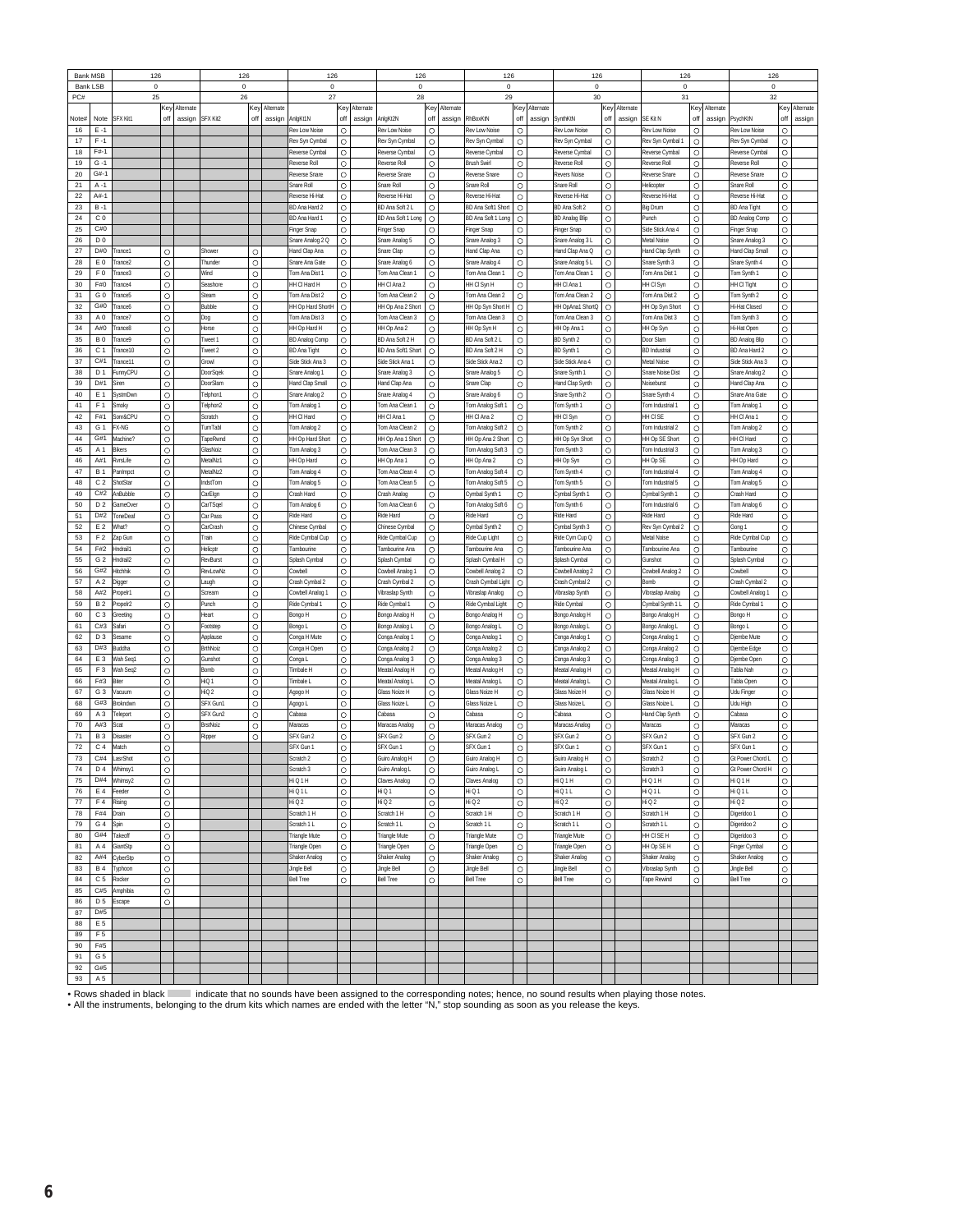| <b>Bank MSB</b> |                       | 126                         |         |           | 126                            |         |           | 126                              |              |           | 126                         |          |           | 126                   |         |               | 126                              |         |           | 126                         |         |           | 126                  |         |           |
|-----------------|-----------------------|-----------------------------|---------|-----------|--------------------------------|---------|-----------|----------------------------------|--------------|-----------|-----------------------------|----------|-----------|-----------------------|---------|---------------|----------------------------------|---------|-----------|-----------------------------|---------|-----------|----------------------|---------|-----------|
| <b>Bank LSB</b> |                       | $\mathbf 0$                 |         |           | $\bf{0}$                       |         |           | $\bf{0}$                         |              |           | $\mathsf 0$                 |          |           | $\mathbf 0$           |         |               | $\Omega$                         |         |           | $\overline{0}$              |         |           | $\mathbf 0$          |         |           |
| PC#             |                       | 33                          |         |           | 34                             |         |           | 35                               |              |           | 36                          |          |           | 37                    |         |               | 38                               |         |           | 39                          |         |           | 40                   |         |           |
|                 |                       |                             | Key     | Alternate |                                | Key     | Alternate |                                  | Key          | Alternate |                             | Key      | Alternate |                       |         | Key Alternate |                                  | Key     | Alternate |                             | Key     | Alternate |                      | Key     | Alternate |
| Note#           | Note                  | AcidKitN                    | off     | assign    | TeknoKtN                       | off     | assign    | AmbntKtN                         | off          | assign    | HardKitN                    | off      | assign    | HouseKtN              | off     | assign        | BreakKtN                         | off     | assign    | JunglKtN                    | off     | assign    | D&BKitN              | off     | assign    |
| 16              | $E - 1$               | Rev Low Noise               | $\circ$ |           | Rev Low Noise                  | $\circ$ |           | Rev Low Noise                    | O            |           | Rev Low Noise               | O        |           | Rev Low Noise         | O       |               | Rev Low Noise                    | $\circ$ |           | Rev Low Noise               | $\circ$ |           | Rev Low Noise        | O       |           |
| 17              | $F - 1$               | Rev Syn Cymbal              | $\circ$ |           | Rev Syn Cymba                  | $\circ$ |           | Rev Syn Cymba                    | O            |           | Rev Syn Cymbal              | O        |           | Rev Syn Cymbai        | $\circ$ |               | Rev Syn Cymbal                   | $\circ$ |           | Rev Syn Cymba               | $\circ$ |           | Rev Syn Cymbal       | O       |           |
| 18              | F#-1                  | Reverse Cymba               | $\circ$ |           | Reverse Cymbal                 | $\circ$ |           | Reverse Cymbal                   | $\circ$      |           | Reverse Cymba               | $\circ$  |           | Reverse Cymba         | $\circ$ |               | Reverse Cymbal                   | $\circ$ |           | Reverse Cymba               | $\circ$ |           | Reverse Cymbal       | $\circ$ |           |
| 19              | $G - 1$               | Reverse Roll                | $\circ$ |           | Reverse Roll                   | $\circ$ |           | Reverse Roll                     | O            |           | Reverse Roll                | $\circ$  |           | Reverse Roll          | $\circ$ |               | <b>Reverse Roll</b>              | $\circ$ |           | Reverse Roll                | $\circ$ |           | Reverse Roll         | $\circ$ |           |
| 20              | $G#-1$                | Reverse Snare               | $\circ$ |           | <b>Reverse Snare</b>           | $\circ$ |           | Reverse Snare                    | O            |           | Reverse Snare               | O        |           | Reverse Snare         | $\circ$ |               | <b>Reverse Snare</b>             | $\circ$ |           | Reverse Snare               | $\circ$ |           | Reverse Snare        | O       |           |
| 21              | $A - 1$               | Snare Roll                  | $\circ$ |           | <b>Brush Swir</b>              | $\circ$ |           | <b>Brush Swirl</b>               | $\circ$      |           | Snare Roll                  | $\circ$  |           | Snare Roll            | $\circ$ |               | Snare Roll Break                 | $\circ$ |           | Snare Roll Break            | $\circ$ |           | Snare Break 10       | $\circ$ |           |
| 22              | A#-1                  | Reverse Hi-Hat              | O       |           | Reverse Hi-Hat                 | $\circ$ |           | Reverse Hi-Hat                   | O            |           | Reverse Hi-Hat              | O        |           | Reverse Hi-Hat        | O       |               | Reverse Hi-Hat                   | O       |           | Reverse Hi-Hat              | O       |           | Reverse Hi-Hat       | Ō       |           |
| 23              | B-1                   | <b>BD Analog Comp</b>       | O       |           | <b>BD Ana Tight</b>            | $\circ$ |           | BD Ana Soft 1 Long               | O            |           | Ripper                      | O        |           | <b>BD Analog Deep</b> | O       |               | <b>BD Soft</b>                   | $\circ$ |           | BD Ana Loose                | $\circ$ |           | <b>BD</b> Soft       | O       |           |
| 24              | C <sub>0</sub>        | <b>BD Analog Blip</b>       | $\circ$ |           | <b>BD Analog Deep</b>          | $\circ$ |           | Hear                             | O            |           | BD Break 6                  | O        |           | BD Ana Hard 1         | O       |               | <b>BD Break 3</b>                | $\circ$ |           | <b>BD Break 4</b>           | $\circ$ |           | <b>BD Break 3</b>    | $\circ$ |           |
| 25              | C#0                   | Side Stick                  | $\circ$ |           | Side Stick Ana 3               | $\circ$ |           | HiQ2                             | $\circ$      |           | Side Stick Ana 3 Q          | $\circ$  |           | Finger Snap           | $\circ$ |               | Side Stick                       | $\circ$ |           | Snare Rim                   | $\circ$ |           | Side Stick           | $\circ$ |           |
| 26              | D <sub>0</sub>        | Snare Break 6               | $\circ$ |           | Snare Analog 5                 | $\circ$ |           | <b>Brush Slap</b>                | O            |           | Snare Break 4               | O        |           | Snare Break 4         | $\circ$ |               | Snare Break 3                    | $\circ$ |           | Snare Break 6               | $\circ$ |           | Snare Break 9        | O       |           |
| 27              | D#0                   | land Clap Small             | $\circ$ |           | land Clap Ana                  | $\circ$ |           | Hi Q 1                           | $\circ$      |           | Snare Clap                  | O        |           | land Clap Ana         | $\circ$ |               | land Clap Small                  | $\circ$ |           | land Clap Synth             | $\circ$ |           | Hand Clap Small      | O       |           |
| 28              | E0                    | Snare Analog 4              | $\circ$ |           | Snare Analog 1                 | $\circ$ |           | Snare Analog 5                   | O            |           | Snare Analog 2              | $\circ$  |           | Snare Analog 2        | $\circ$ |               | Snare Break 4                    | $\circ$ |           | Snare Rim                   | $\circ$ |           | Snare Break 4        | O       |           |
| 29              | F <sub>0</sub>        | Tom Ana Clean               | $\circ$ |           | Tom Analog 1                   | $\circ$ |           | Forn Brush                       | $\circ$      |           | Tom Industrial              | $\circ$  |           | Tom Ana Clean *       | $\circ$ |               | Tom Hard 1                       | $\circ$ |           | Tom Hard                    | $\circ$ |           | Tom Soft 1           | $\circ$ |           |
| 30              | F#0                   | HH CI Syn                   | $\circ$ |           | HH CI Hard                     | $\circ$ |           | HH CI Syn                        | O            |           | Hi-Hat Closed               | $\circ$  |           | HH CI Tight           | O       |               | <b>Hi-Hat Closed</b>             | $\circ$ |           | HH CI Break                 | $\circ$ |           | Hi-Hat Closed        | $\circ$ |           |
| 31              | G 0                   | Tom Ana Clean 2             | $\circ$ |           | Tom Analog 2                   | $\circ$ |           | Tom Brush 2                      | O            |           | Tom Industrial 2            | O        |           | fom Ana Clean 2       | $\circ$ |               | Tom Hard 2                       | $\circ$ |           | Tom Hard 2                  | $\circ$ |           | Tom Soft 2           | O       |           |
| 32              | G#0                   | Hi-Hat Closed               | $\circ$ |           | HH Op Hard Short               | $\circ$ |           | HH CI SE                         | $\circ$      |           | Hi-Hat Pedal                | $\circ$  |           | Hi-Hat Pedal          | $\circ$ |               | Hi-Hat Pedal                     | $\circ$ |           | HH Pedal Break              | $\circ$ |           | Hi-Hat Pedal         | $\circ$ |           |
| 33              | A <sub>0</sub>        | Tom Ana Clean 3             | O       |           | om Analog 3                    | $\circ$ |           | Tom Brush 3                      | Ō            |           | om Industrial 3             | O        |           | Tom Ana Clean 3       | $\circ$ |               | Tom Hard 3                       | $\circ$ |           | om Hard 3                   | $\circ$ |           | Tom Soft 3           | Ō       |           |
| 34              | A#0                   | HH Op Syn                   | O       |           | HH Op Hard                     | $\circ$ |           | HH Op Syn                        | O            |           | Hi-Hat Open                 | O        |           | Hi-Hat Open           | O       |               | Hi-Hat Open                      | $\circ$ |           | HH Op Breal                 | $\circ$ |           | Hi-Hat Open          | O       |           |
| 35              | <b>B0</b>             | BD Ana Soft 1 Long          | $\circ$ |           | <b>BD Ana Loose</b>            | $\circ$ |           | BD Ana Soft 2                    | $\circ$      |           | BD Synth 2                  | $\circ$  |           | BD Ana Soft 2         | $\circ$ |               | <b>BD Break 2</b>                | $\circ$ |           | <b>BD Break 5</b>           | Ō       |           | <b>BD</b> Break 6    | $\circ$ |           |
| 36              | C <sub>1</sub>        | <b>BD Ana Tight</b>         | $\circ$ |           | <b>BD Ana Rubber</b>           | $\circ$ |           | BD Ana Soft1 Short               | $\circ$      |           | <b>BD Analog Dist</b>       | $\circ$  |           | <b>BD Ana Tight</b>   | $\circ$ |               | <b>BD Break 1</b>                | $\circ$ |           | <b>BD Break 3</b>           | $\circ$ |           | <b>BD Break 7</b>    | $\circ$ |           |
| 37              | C#1                   | Side Stick Ana 3            | $\circ$ |           | Side Stick Ana 1               | $\circ$ |           | Side Stick Ana 1                 | O            |           | Snare Rim                   | O        |           | Side Stick Ana 3      | $\circ$ |               | Snare Rim                        | $\circ$ |           | Side Stick                  | $\circ$ |           | Snare Rim            | O       |           |
| 38              | D <sub>1</sub>        | Snare Analog 2              | $\circ$ |           | Snare Clap                     | $\circ$ |           | Snare Analog 6                   | O            |           | Snare Ana Dist              | O        |           | Snare Clap            | $\circ$ |               | Snare Break 1                    | $\circ$ |           | Snare Break 4               | $\circ$ |           | Snare Break 7        | $\circ$ |           |
| 39              | D#1                   | Hand Clap Ana               | $\circ$ |           |                                | $\circ$ |           | Hand Clap Ana                    |              |           | Noiseburst                  | $\circ$  |           |                       | $\circ$ |               |                                  | $\circ$ |           |                             | $\circ$ |           | Noiseburst           | $\circ$ |           |
|                 | E 1                   |                             |         |           | Hand Clap Synth                |         |           |                                  | O<br>$\circ$ |           |                             |          |           | Noiseburst            | $\circ$ |               | Snare Clap                       | $\circ$ |           | Snare Clap                  | $\circ$ |           |                      | Ō       |           |
| 40              |                       | Snare Analog 2              | $\circ$ |           | Snare Analog 3                 | $\circ$ |           | Snare Analog 3                   |              |           | Snare Noise Dist            | O        |           | Snare Analog 1        |         |               | Snare Break 2                    |         |           | Snare Break 5               |         |           | Snare Break 8        |         |           |
| 41              | F <sub>1</sub><br>F#1 | Tom Analog 1<br>HH CI Ana 1 | O       |           | Tom Ana Clean 1<br>HH CI Ana 1 | $\circ$ |           | Tom Ana Clean 1<br>HH CI Ana 1 H | O            |           | om Ana Dist 1<br>HH CI Hard | O        |           | Tom Analog 1          | O       |               | Tom Soft 1<br><b>HH CI Break</b> | O       |           | Tom Soft 1<br>li-Hat Closed | O       |           | Tom Hard 1           | O       |           |
| 42              |                       |                             | $\circ$ |           |                                | $\circ$ |           |                                  | O            |           |                             | O        |           | HH CI Ana 1           | $\circ$ |               |                                  | $\circ$ |           |                             | $\circ$ |           | HH CI Tight H        | O       |           |
| 43              | G <sub>1</sub>        | Tom Analog 2                | $\circ$ |           | Tom Ana Clean 2                | $\circ$ |           | Tom Ana Clean 2                  | $\circ$      |           | Tom Ana Dist 2              | $\circ$  |           | Tom Analog 2          | $\circ$ |               | Tom Soft 2                       | $\circ$ |           | Tom Soft 2                  | $\circ$ |           | Tom Hard 2           | $\circ$ |           |
| 44              | G#1                   | HH CI Hard                  | $\circ$ |           | HH Op Ana 1 Short              | $\circ$ |           | HH OpAna1 ShortH                 | O            |           | HH Op Hard Short            | O        |           | HH Op Hard Short      | $\circ$ |               | HH Pedal Break 1                 | $\circ$ |           | li-Hat Pedal                | $\circ$ |           | HH Pedal Break 2     | O       |           |
| 45              | A 1                   | Tom Analog 3                | O       |           | Tom Ana Clean 3                | $\circ$ |           | Tom Ana Clean 3                  | O            |           | Tom Ana Dist 3              | O        |           | Tom Analog 3          | O       |               | Tom Soft 3                       | $\circ$ |           | Tom Soft 3                  | $\circ$ |           | Tom Hard 3           | O       |           |
| 46              | A#1                   | HH Op Hard                  | $\circ$ |           | HH Op Ana 1                    | $\circ$ |           | HH Op Ana 1 H                    | $\circ$      |           | HH Op Hard                  | $\Omega$ |           | HH Op Hard            | $\circ$ |               | HH Op Break                      | $\circ$ |           | Hi-Hat Open                 | $\circ$ |           | HH Op Break          | $\circ$ |           |
| 47              | <b>B</b> 1            | Tom Analog 4                | $\circ$ |           | Tom Ana Clean 4                | $\circ$ |           | Tom Ana Clean 4                  | $\circ$      |           | om Ana Dist 4               | $\circ$  |           | Tom Analog 4          | $\circ$ |               | Tom Soft 4                       | $\circ$ |           | Tom Soft 4                  | $\circ$ |           | Tom Hard 4           | $\circ$ |           |
| 48              | C <sub>2</sub>        | Tom Analog 5                | $\circ$ |           | Tom Ana Clean 5                | $\circ$ |           | Tom Ana Clean 5                  | O            |           | Tom Ana Dist 5              | $\circ$  |           | Tom Analog 5          | $\circ$ |               | Tom Soft 5                       | $\circ$ |           | Tom Soft 5                  | $\circ$ |           | Tom Hard 5           | $\circ$ |           |
| 49              | C#2                   | Crash Hard                  | $\circ$ |           | rash Analog                    | $\circ$ |           | ymbal Synth 1                    | $\circ$      |           | Crash Hard                  | O        |           | Crash Hard            | O       |               | Crash Cymbal 1                   | $\circ$ |           | Crash Cymbal 1              | $\circ$ |           | Crash Cymbal 1       | O       |           |
| 50              | D <sub>2</sub>        | Tom Analog 6                | $\circ$ |           | Tom Ana Clean 6                | $\circ$ |           | Tom Ana Clean 6                  | O            |           | Tom Ana Dist 6              | O        |           | Tom Analog 6          | $\circ$ |               | Tom Soft 6                       | $\circ$ |           | Tom Soft 6                  | $\circ$ |           | Tom Hard 6           | Ō       |           |
| 51              | D#2                   | Ride Hard                   | O       |           | Ride Hard                      | $\circ$ |           | Ride Hard                        | O            |           | <b>Ride Hard</b>            | O        |           | Ride Hard             | O       |               | Ride Cymbal 1                    | $\circ$ |           | Ride Cymbal 1               | $\circ$ |           | Ride Cymbal 1        | Ō       |           |
| 52              | E 2                   | Chinese Cymbal              | $\circ$ |           | Chinese Cymbal                 | $\circ$ |           | Chinese Cymbal                   | O            |           | Chinese Cymbal              | O        |           | Chinese Cymbal        | O       |               | Chinese Cymbal                   | O       |           | Chinese Cymbal              | $\circ$ |           | Chinese Cymbal       | O       |           |
| 53              | F <sub>2</sub>        | Ride Cymbal Cup             | $\circ$ |           | Ride Cymbal Cup                | $\circ$ |           | Ride Cymbal Cup                  | O            |           | Ride Cymbal Cup             | O        |           | Ride Cymbal Cup       | $\circ$ |               | Ride Cymbal Cup                  | $\circ$ |           | Ride Cymbal Cup             | O       |           | Ride Cymbal Cup      | O       |           |
| 54              | F#2                   | Tambourine                  | $\circ$ |           | Tambourine Ana                 | $\circ$ |           | Tambourine                       | $\circ$      |           | Tambourine Ana              | $\circ$  |           | Tambourine            | $\circ$ |               | Tambourine                       | $\circ$ |           | Tambourine                  | $\circ$ |           | Tambourine           | $\circ$ |           |
| 55              | G <sub>2</sub>        | Solash Cymbal               | $\circ$ |           | plash Cymbal                   | $\circ$ |           | Splash Cymbal                    | O            |           | plash Cymbal                | $\circ$  |           | Solash Cymbal         | $\circ$ |               | Solash Cymbal                    | $\circ$ |           | plash Cymbal                | $\circ$ |           | Splash Cymbal        | O       |           |
| 56              | G#2                   | Cowbell                     | $\circ$ |           | Cowbell Analog                 | $\circ$ |           | Cowbell Analog                   | O            |           | Cowbell Analog 1            | O        |           | Cowbell               | $\circ$ |               | owbell                           | $\circ$ |           | Cowbell                     | $\circ$ |           | Cowbell              | O       |           |
| 57              | A 2                   | Crash Cymbal 2              | $\circ$ |           | Crash Hard 2                   | $\circ$ |           | Crash Cymbal 2                   | $\circ$      |           | Crash Cymbal 2              | $\Omega$ |           | Crash Cymbal 2        | $\circ$ |               | Crash Cymbal 2                   | $\circ$ |           | Crash Cymbal 2              | $\circ$ |           | Crash Cymbal 2       | $\circ$ |           |
| 58              | A#2                   | Cowbell Analog 1            | $\circ$ |           | /ibraslap Synth                | $\circ$ |           | Vibraslap Analoo                 | $\circ$      |           | /ibraslap                   | $\circ$  |           | Cowbell Analog 1      | $\circ$ |               | Cowbell Analog 1                 | $\circ$ |           | /ibraslac                   | $\circ$ |           | Vibraslad            | $\circ$ |           |
| 59              | <b>B2</b>             | Cymbal Synth 1              | $\circ$ |           | Cymbal Synth 1                 | $\circ$ |           | Ride Cymbal 1                    | O            |           | Ride Cymbal 1               | $\circ$  |           | Ride Cymbal 1         | $\circ$ |               | Ride Cymbal 2                    | $\circ$ |           | Ride Cymbal 2               | $\circ$ |           | Ride Cymbal 2        | O       |           |
| 60              | C <sub>3</sub>        | Bongo H                     | $\circ$ |           | Bongo Analog H                 | $\circ$ |           | Bongo H                          | O            |           | BD & HH Open H              | O        |           | Bongo H               | O       |               | Bongo H                          | $\circ$ |           | Bongo H                     | $\circ$ |           | Bongo H              | O       |           |
| 61              | C#3                   | Bonao L                     | $\circ$ |           | Bongo Analog L                 | $\circ$ |           | Bonao L                          | O            |           | BD & HH Open L              | $\circ$  |           | Bongo L               | $\circ$ |               | Bonao L                          | $\circ$ |           | Bonao L                     | $\circ$ |           | Bonao L              | $\circ$ |           |
| 62              | D <sub>3</sub>        | Conga H Mute                | O       |           | Conga Analog 1                 | $\circ$ |           | Conga H Mute                     | O            |           | Metal Noise H               | O        |           | Conga H Mute          | $\circ$ |               | Conga H Mute                     | $\circ$ |           | Conga H Mute                | $\circ$ |           | Conga H Mute         | Ō       |           |
| 63              | D#3                   | Conga H Open                | O       |           | Conga Analog 2                 | $\circ$ |           | Conga H Open                     | O            |           | Metal Noise L               | O        |           | Conga H Open          | O       |               | ≿onga H Open                     | O       |           | Conga H Open                | O       |           | Conga H Open         | O       |           |
| 64              | E <sub>3</sub>        | Conga L                     | $\circ$ |           | Conga Analog 3                 | $\circ$ |           | Conga L                          | O            |           | <b>Big Drum</b>             | O        |           | Conga L               | O       |               | Conga L                          | $\circ$ |           | Conga L                     | $\circ$ |           | Conga L              | O       |           |
| 65              | F <sub>3</sub>        | Timbale H                   | $\circ$ |           | Meatal Analog H                | $\circ$ |           | Meatal Analog H                  | $\circ$      |           | Timbale H                   | $\circ$  |           | Timbale H             | $\circ$ |               | BD & HH Open H                   | $\circ$ |           | Tabla Nah                   | $\circ$ |           | Tabla Nah            | $\circ$ |           |
| 66              | F#3                   | Timbale L                   | $\circ$ |           | Neatal Analog L                | $\circ$ |           | Meatal Analog L                  | O            |           | Timbale L                   | O        |           | Timbale I             | $\circ$ |               | BD & HH Open L                   | $\circ$ |           | Tabla Open                  | $\circ$ |           | Tabla Open           | O       |           |
| 67              | G <sub>3</sub>        | Agogo H                     | $\circ$ |           | <b>Glass Noize H</b>           | $\circ$ |           | Glass Noize H                    | O            |           | Glass Noize H               | O        |           | Agogo H               | $\circ$ |               | Agogo H                          | $\circ$ |           | Agogo H                     | $\circ$ |           | Agogo H              | O       |           |
| 68              | G#3                   | Agogo L                     | $\circ$ |           | <b>Glass Noize I</b>           | $\circ$ |           | Glass Noize L                    | $\circ$      |           | Glass Noize I               | $\circ$  |           | Agogo L               | O       |               | Agogo L                          | $\circ$ |           | Agogo L                     | $\circ$ |           | Agogo L              | $\circ$ |           |
| 69              | A <sub>3</sub>        | Cabasa                      | O       |           | Cabasa                         | $\circ$ |           | Cabasa                           | $\circ$      |           | Cold Stab L                 | $\circ$  |           | Cabasa                | O       |               | `abasa                           | $\circ$ |           | Cabasa                      | $\circ$ |           | Cabasa               | Ō       |           |
| 70              | A#3                   | Maracas                     | O       |           | Maracas Analog                 | $\circ$ |           | Maracas Analog                   | O            |           | Cold Stab H                 | $\circ$  |           | Maracas               | O       |               | Maracas                          | $\circ$ |           | Maracas                     | $\circ$ |           | Maraca:              | O       |           |
| 71              | <b>B3</b>             | SFX Gun 2                   | $\circ$ |           | SFX Gun 2                      | $\circ$ |           | weet                             | Ō            |           | Hard Stab L                 | O        |           | Organ Stab L          | O       |               | <b>Brass Hit</b>                 | $\circ$ |           | Samba Whistle H             | O       |           | Sonar H              | Ō       |           |
| 72              | C <sub>4</sub>        | SFX Gun 1                   | $\circ$ |           | SFX Gun 1                      | $\circ$ |           | Stream                           | O            |           | lard Stab H                 | $\circ$  |           | Organ Stab H          | $\circ$ |               | Kick & Hit                       | $\circ$ |           | Samba Whistle L             | $\circ$ |           | Sonar L              | $\circ$ |           |
| 73              | C#4                   | Scratch <sub>2</sub>        | $\circ$ |           | Guiro Analog H                 | $\circ$ |           | hunde                            | O            |           | Scratch <sub>2</sub>        | O        |           | Giant Stab L          | $\circ$ |               | Scratch <sub>2</sub>             | $\circ$ |           | Guiro Short                 | $\circ$ |           | Vox Bell H           | O       |           |
| 74              | D 4                   | Scratch 3                   | $\circ$ |           | Guiro Analog L                 | $\circ$ |           | Wind                             | O            |           | Scratch 3                   | O        |           | Giant Stab H          | O       |               | Scratch 3                        | $\circ$ |           | Guiro Long                  | $\circ$ |           | Vox Bell L           | O       |           |
| 75              | D#4                   | HiQ1H                       | $\circ$ |           | Hi Q 1 H                       | $\circ$ |           | Claves Analog                    | O            |           | HiQ1H                       | $\circ$  |           | Claves                | $\circ$ |               | Claves                           | $\circ$ |           | Claves                      | $\circ$ |           | Claves               | $\circ$ |           |
| 76              | E 4                   | HiQ1L                       | $\circ$ |           | Hi Q 1 L                       | $\circ$ |           | Wood Block H                     | $\circ$      |           | HiQ1L                       | $\circ$  |           | Wood Block H          | $\circ$ |               | Wood Block H                     | $\circ$ |           | Wood Block H                | $\circ$ |           | Wood Block H         | $\circ$ |           |
| 77              | F <sub>4</sub>        | HiQ2                        | $\circ$ |           | Hi Q 2                         | $\circ$ |           | Wood Block L                     | O            |           | HiQ2                        | $\circ$  |           | Wood Block L          | $\circ$ |               | Wood Block I                     | $\circ$ |           | Wood Block L                | $\circ$ |           | Wood Block L         | $\circ$ |           |
| 78              | F#4                   | Scratch 1 H                 | $\circ$ |           | Scratch 1 H                    | $\circ$ |           | Tambourine Ana                   | $\circ$      |           | Scratch 1 H                 | $\circ$  |           | Cuica Mute            | $\circ$ |               | Scratch 1 H                      | $\circ$ |           | Cuica Mute                  | $\circ$ |           | Cuica Mute           | $\circ$ |           |
| 79              | G <sub>4</sub>        | Scratch 1 L                 | $\circ$ |           | Scratch 1 L                    | $\circ$ |           | Cowbell Analog 2                 | $\circ$      |           | Scratch 1 L                 | $\circ$  |           | Cuica Open            | $\circ$ |               | Scratch 1 L                      | $\circ$ |           | Cuica Open                  | $\circ$ |           | Cuica Open           | $\circ$ |           |
|                 | G#4                   |                             |         |           |                                |         |           |                                  |              |           |                             |          |           |                       |         |               |                                  |         |           |                             |         |           | <b>Triangle Mute</b> |         |           |
| 80              |                       | Triangle Mute               | O       |           | <b>Triangle Mute</b>           | $\circ$ |           | Triangle Mute                    | O            |           | <b>Triangle Mute</b>        | O        |           | <b>Triangle Mute</b>  | $\circ$ |               | <b>Triangle Mute</b>             | $\circ$ |           | <b>Triangle Mute</b>        | O       |           |                      | O       |           |
| 81              | A 4                   | Triangle Open               | $\circ$ |           | Triangle Open                  | $\circ$ |           | Triangle Open                    | O            |           | Triangle Open               | O        |           | Triangle Open         | $\circ$ |               | Triangle Open                    | $\circ$ |           | Triangle Open               | $\circ$ |           | Triangle Open        | O       |           |
| 82              | A#4                   | Shaker Analog               | $\circ$ |           | Shaker Analog                  | $\circ$ |           | Shaker Analog                    | $\circ$      |           | Shaker Analog               | $\circ$  |           | Shaker Analog         | $\circ$ |               | Shaker                           | $\circ$ |           | Shaker                      | $\circ$ |           | Shaker               | $\circ$ |           |
| 83              | <b>B4</b>             | Jingle Bell                 | $\circ$ |           | Jingle Bell                    | $\circ$ |           | Jingle Bell                      | O            |           | Jingle Bell                 | $\circ$  |           | Jingle Bell           | $\circ$ |               | Jingle Bell                      | $\circ$ |           | Jingle Bell                 | $\circ$ |           | Jingle Bell          | $\circ$ |           |
| 84              | C <sub>5</sub>        | <b>Bell Tree</b>            | $\circ$ |           | <b>Bell Tree</b>               | $\circ$ |           | Wind Chime                       | $\circ$      |           | <b>Bell Tree</b>            | $\circ$  |           | <b>Bell Tree</b>      | $\circ$ |               | Turntable Noise                  | $\circ$ |           | <b>Bell Tree</b>            | $\circ$ |           | <b>Bell Tree</b>     | $\circ$ |           |
| 85              | C#5                   |                             |         |           |                                |         |           |                                  |              |           |                             |          |           |                       |         |               |                                  |         |           |                             |         |           |                      |         |           |
| 86              | D <sub>5</sub>        |                             |         |           |                                |         |           |                                  |              |           |                             |          |           |                       |         |               |                                  |         |           |                             |         |           |                      |         |           |
| 87              | D#5                   |                             |         |           |                                |         |           |                                  |              |           |                             |          |           |                       |         |               |                                  |         |           |                             |         |           |                      |         |           |
| 88              | E <sub>5</sub>        |                             |         |           |                                |         |           |                                  |              |           |                             |          |           |                       |         |               |                                  |         |           |                             |         |           |                      |         |           |
| 89              | F <sub>5</sub>        |                             |         |           |                                |         |           |                                  |              |           |                             |          |           |                       |         |               |                                  |         |           |                             |         |           |                      |         |           |
| 90              | F#5                   |                             |         |           |                                |         |           |                                  |              |           |                             |          |           |                       |         |               |                                  |         |           |                             |         |           |                      |         |           |
| 91              | G <sub>5</sub>        |                             |         |           |                                |         |           |                                  |              |           |                             |          |           |                       |         |               |                                  |         |           |                             |         |           |                      |         |           |
| 92              | G#5                   |                             |         |           |                                |         |           |                                  |              |           |                             |          |           |                       |         |               |                                  |         |           |                             |         |           |                      |         |           |
| 93              | A 5                   |                             |         |           |                                |         |           |                                  |              |           |                             |          |           |                       |         |               |                                  |         |           |                             |         |           |                      |         |           |

• Rows shaded in black indicate that no sounds have been assigned to the corresponding notes; hence, no sound results when playing those notes.<br>• All the instruments, belonging to the drum kits which names are ended with t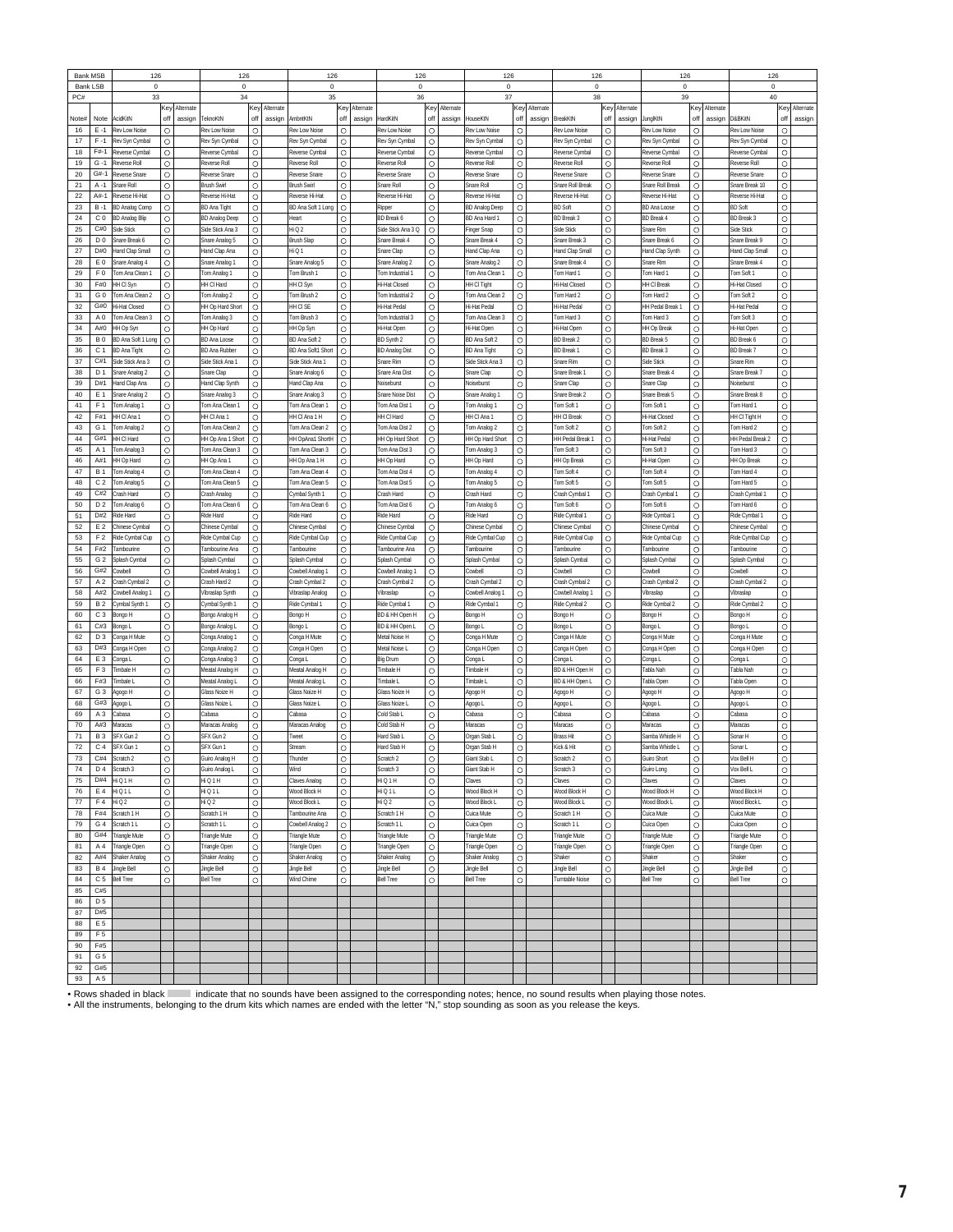| Bank LSB<br>$\mathbf 0$<br>0<br>0<br>$\mathbf 0$<br>$\mathbf 0$<br>$\mathbf 0$<br>$\mathbf 0$<br>PC#<br>41<br>42<br>43<br>44<br>45<br>46<br>Alternate<br>Key<br>Alternate<br>Key<br>Alternate<br>Key<br>Alternate<br>Key<br>Alternate<br><ey<br>Alternate<br/>Key<br/>Key<br/><b>Big KitN</b><br/>off<br/>assign<br/>HipHpKtN<br/>off<br/>assign<br/>Aco.KitN<br/>off<br/>assign<br/>JazzKitN<br/>off<br/>BrushKtN<br/>off<br/>assign<br/>PercsKtN<br/>off<br/>assign<br/><b>3M-StandKit</b><br/>off<br/>Note#<br/>Note<br/>assign<br/>16<br/><math>\circ</math><br/><math>\circ</math><br/><math>\circ</math><br/><math>\circ</math><br/><math>\circ</math><br/><math>F - 1</math><br/>Rev Low Noise<br/>Rev Low Noise<br/>O<br/>Rev Low Noise<br/>Rev Low Noise<br/>Rev Low Noise<br/>Digeridoo 3 Short<br/><math>\circ</math><br/><math>\circ</math><br/><math>\circ</math><br/><math>\circ</math><br/><math>F - 1</math><br/>Rev Syn Cymbal<br/><math>\circ</math><br/>Rev Syn Cymbal<br/>Rev Svn Cvmbal<br/>Rev Syn Cymbal<br/>O<br/>Rev Syn Cymbal<br/>Digeridoo 3 Long<br/>17<br/>O<br/><math>\circ</math><br/>O<br/>18<br/><math>F#-1</math><br/>Reverse Cymbal<br/><math>\circ</math><br/>Reverse Cymbal<br/><math>\circ</math><br/>Reverse Cymbal<br/><math>\circ</math><br/>Reverse Cymbal<br/>Reverse Cymbal<br/>Gong 1<br/><math>\circ</math><br/><math>\circ</math><br/><math>\circ</math><br/><math>\circ</math><br/>19<br/>G<br/><b>Reverse Roll</b><br/>Reverse Roll<br/><math>\circ</math><br/>Reverse Roll<br/><math>\circ</math><br/><b>Brush Swir</b><br/><b>Brush Swirl Short</b><br/>Digeridoo 2<br/><math>\Omega</math><br/><math>\circ</math><br/><math>\circ</math><br/><math>\circ</math><br/><math>\circ</math><br/>O<br/><math>G#-1</math><br/>Side Stick<br/>20<br/>Reverse Snare<br/>Reverse Snare<br/>Reverse Snare<br/>Reverse Snare<br/><b>Reverse Snare</b><br/>21<br/><math>A - 1</math><br/><math>\circ</math><br/><math>\circ</math><br/><math>\circ</math><br/>O<br/><math>\circ</math><br/><math>\circ</math><br/>Snare Roll Break<br/>Snare Roll Break<br/>Snare Roll<br/>Snare Rol<br/>Brush Swirl Long<br/>Digeridoo 1<br/>A#-1<br/>O<br/><math>\circ</math><br/>O<br/>O<br/>O<br/>22<br/>Reverse Hi-Hat<br/>Reverse Hi-Hat<br/><math>\circ</math><br/>Reverse Hi-Hat<br/>Reverse Hi-Hat<br/>Reverse Hi-Hat<br/><b>Sticks</b><br/><math>\circ</math><br/>O<br/>O<br/>23<br/>O<br/><b>BD Break 2</b><br/><math>\circ</math><br/><b>BD Dry Soft</b><br/><b>BD</b> Soft<br/><b>BD Soft</b><br/>O<br/><math>B - 1</math><br/><b>BD Room</b><br/>Big Drum<br/>24<br/>C<sub>0</sub><br/><math>\circ</math><br/><math>\circ</math><br/><math>\circ</math><br/><math>\circ</math><br/><math>\circ</math><br/><math>\circ</math><br/><b>BD Break</b><br/>BD Dry<br/><b>BD Room</b><br/><b>BD Room</b><br/><b>BD Break 2</b><br/>Surdo Oper<br/>O<br/><math>\circ</math><br/><math>\circ</math><br/>O<br/>O<br/>O<br/>25<br/>C#0<br/>Side Stick<br/>Side Stick<br/>Side Stick<br/>Finger Snap<br/>Finger Snap<br/>Castanet<br/>26<br/>D<sub>0</sub><br/>nare Break 4<br/><math>\circ</math><br/>Snare Break 1<br/><math>\circ</math><br/>Snare Dry<br/><math>\circ</math><br/><b>Brush Slap</b><br/>O<br/>Brush Slap L<br/>O<br/>Surdo Mute<br/><math>\circ</math><br/><math>\circ</math><br/><math>\circ</math><br/><math>\circ</math><br/><math>\circ</math><br/><math>\circ</math><br/><math>\circ</math><br/>27<br/>D#O<br/>Snare Clap<br/>Hand Clap Small<br/>Hand Clap Small<br/>Hand Clap Ana<br/>Hand Clap Ana<br/>Hand Clap Large<br/>28<br/><math>\circ</math><br/><math>\circ</math><br/><math>\circ</math><br/><math>\circ</math><br/><math>\circ</math><br/><math>\circ</math><br/>E<sub>0</sub><br/>Snare Break 2<br/>Snare Hard<br/>Snare Rim<br/><b>Brush Tao</b><br/>Brush Tao L<br/>Diembe Mute<br/><math>\circ</math><br/><math>\circ</math><br/><math>\circ</math><br/>O<br/>O<br/>O<br/>29<br/>F<sub>0</sub><br/>Tom Soft 1<br/>Tom Hard<br/>Tom Soft 1<br/>Tom Brush 1<br/>Tom Soft 1<br/>Djembe Open L<br/>F#0<br/><math>\circ</math><br/><math>\circ</math><br/><math>\circ</math><br/>O<br/><math>\circ</math><br/>O<br/>30<br/><b>IH CI Break</b><br/>HH CI Break<br/>HH CI Tight<br/>Hi-Hat Closed H<br/>Hi-Hat Closed H<br/><b>Triangle Mute</b><br/>G<sub>0</sub><br/><math>\Omega</math><br/><math>\Omega</math><br/><math>\circ</math><br/>O<br/><math>\circ</math><br/>O<br/>31<br/>Tom Soft 2<br/>Tom Hard 2<br/>Tom Soft 2<br/>Tom Soft 2<br/>Tom Brush 2<br/>Djembe Open H<br/>32<br/>G#0<br/>HH Pedal Break 1<br/><math>\circ</math><br/>HH Pedal Break 1<br/><math>\circ</math><br/>Hi-Hat Pedal H<br/><math>\circ</math><br/>Hi-Hat Pedal H<br/>O<br/>Hi-Hat Pedal H<br/>O<br/>Triangle Op Short<br/><math>\circ</math><br/>33<br/>A 0<br/>om Soft 3<br/>O<br/>Tom Hard 3<br/>Tom Soft 3<br/><math>\circ</math><br/>Tom Brush 3<br/>O<br/>Tom Soft 3<br/>O<br/>Djembe Edge<br/>O<br/><math>\circ</math><br/><math>\circ</math><br/>O<br/>O<br/>34<br/>A#()<br/>HH Op Break<br/>O<br/>HH Op Break<br/><math>\circ</math><br/>Hi-Hat Open H<br/>Hi-Hat Open H<br/>HH Open Brush H<br/>O<br/>Triangle Oper<br/>35<br/><math>\circ</math><br/><b>BD Soft</b><br/><math>\circ</math><br/><math>\circ</math><br/><math>\circ</math><br/><math>\circ</math><br/><math>\circ</math><br/>B<sub>0</sub><br/><b>BD Tight</b><br/><b>BD Dry Soft</b><br/><b>BD Dry Soft</b><br/>Taiko Drum<br/>Big Drum<br/>BD Dry Sof<br/><math>\circ</math><br/><math>\circ</math><br/><math>\circ</math><br/><math>\circ</math><br/><math>\circ</math><br/>O<br/>36<br/>C<sub>1</sub><br/><b>BD</b> Tight<br/>BD Ana Soft 1<br/><b>BD Room</b><br/><b>BD</b> Dry<br/><b>BD</b> Dry<br/>Feet<br/>BD Dry<br/><math>\circ</math><br/><math>\circ</math><br/><math>\circ</math><br/>37<br/>C#1<br/><math>\circ</math><br/>Snare Rim<br/><math>\circ</math><br/>Snare Rim<br/><math>\circ</math><br/>Side Stick<br/>Side Stick<br/>Side Stick<br/>nare Rim<br/>Log Drum<br/><math>\Omega</math><br/><math>\circ</math><br/><math>\circ</math><br/><math>\circ</math><br/><math>\circ</math><br/>O<br/>38<br/>D<sub>1</sub><br/>Snare Powe<br/>Snare Break 4<br/>Snare Hard<br/>Snare Dry<br/><b>Brush Slap</b><br/>Shekere 3<br/>Snare Dry<br/>D#1<br/><math>\circ</math><br/><math>\circ</math><br/><math>\circ</math><br/>Hand Clap Small<br/><math>\circ</math><br/>land Clap Small<br/><math>\circ</math><br/>O<br/>Hand Clap Small<br/>39<br/>Hand Clap Large<br/>Snare Clap<br/>Hand Clap Large<br/>Shekere 2<br/><math>\circ</math><br/><math>\circ</math><br/><math>\circ</math><br/>O<br/><math>\circ</math><br/>O<br/>40<br/>E 1<br/><b>Snare Break 3</b><br/>Snare Rim<br/>Snare Power<br/>Snare Rim<br/><b>Brush Tap</b><br/>Shekere 1<br/>Snare Rim<br/><math>\circ</math><br/><math>\circ</math><br/><math>\circ</math><br/>O<br/><math>\circ</math><br/><math>\circ</math><br/>41<br/>F<sub>1</sub><br/>om Hard 1<br/>rom Lo-Fi'<br/>Tom Hard 1<br/>Tom Soft 1<br/>Tom Brush<br/>Tabla Open<br/>Tom Soft 1<br/>42<br/>Hi-Hat Closed<br/>Hi-Hat Closed<br/>HH CI Tight<br/>O<br/>HH CI Tight<br/>HH CI Tight<br/>F#1<br/>HH CI Tight<br/><math>\Omega</math><br/><math>\Omega</math><br/><math>\circ</math><br/>O<br/>Ō<br/>Maracas Analog<br/>O<br/>43<br/>G<sub>1</sub><br/>Tom Hard 2<br/><math>\circ</math><br/>Tom Lo-Fi 2<br/><math>\circ</math><br/>Tom Hard 2<br/><math>\circ</math><br/>Tom Soft 2<br/>Tom Brush 2<br/>O<br/>Tabla Mute<br/>O<br/>Tom Soft 2<br/>44<br/>G#1<br/>li-Hat Closed<br/>O<br/>Hi-Hat Pedal<br/><math>\circ</math><br/>Hi-Hat Pedal<br/><math>\circ</math><br/>Hi-Hat Pedal<br/>O<br/>Hi-Hat Pedal<br/>O<br/>Shaker Analog<br/>O<br/>Hi-Hat Peda<br/>O<br/><math>\circ</math><br/><math>\circ</math><br/><math>\circ</math><br/><math>\circ</math><br/><math>\circ</math><br/>45<br/>Tom Lo-Fi 3<br/>Tabla Nah<br/>Tom Soft 3<br/>A 1<br/>Tom Hard 3<br/>Tom Hard 3<br/>Tom Soft 3<br/>Tom Brush 3<br/>46<br/><math>\circ</math><br/><math>\circ</math><br/><math>\circ</math><br/><math>\circ</math><br/><math>\circ</math><br/><math>\circ</math><br/>A#<br/>Hi-Hat Open<br/>Hi-Hat Open<br/>Hi-Hat Open<br/>Hi-Hat Open<br/>Hi-Hat Open Brush<br/>Cabasa<br/>Hi-Hat Open<br/><math>\circ</math><br/><math>\circ</math><br/><math>\circ</math><br/>O<br/><math>\circ</math><br/>O<br/>47<br/><b>B</b> 1<br/>Tom Hard 4<br/>Tom Lo-Fi 4<br/>Tom Hard 4<br/>Tom Soft 4<br/>Tom Brush 4<br/>Udu Low<br/>Tom Soft 4<br/><math>\circ</math><br/><math>\circ</math><br/>48<br/>C<sub>2</sub><br/>om Hard 5<br/><math>\circ</math><br/>Tom Lo-Fi 5<br/><math>\circ</math><br/>Tom Hard 5<br/><math>\circ</math><br/>Tom Soft 5<br/>Tom Brush 5<br/>O<br/>Udu High<br/>Tom Soft 5<br/>C#2<br/><math>\Omega</math><br/><math>\Omega</math><br/><math>\Omega</math><br/><math>\circ</math><br/><math>\circ</math><br/><math>\circ</math><br/>49<br/>Crash Cymbal 1<br/>Crash Cymbal<sup>.</sup><br/>Crash Cymbal 1<br/>Crash Cymbal 1<br/>Crash Cym 1 Brush<br/>Finger Cymbal 1<br/>Crash Cymbal<br/>D<sub>2</sub><br/><math>\circ</math><br/>Tom Lo-Fi 6<br/><math>\circ</math><br/><math>\circ</math><br/>O<br/><math>\circ</math><br/>O<br/>50<br/>om Hard 6<br/>Tom Hard 6<br/>Tom Soft 6<br/>Tom Brush 6<br/>Udu Finger<br/>Tom Soft 6<br/>51<br/>D#2<br/>tide Cymbal 1<br/>O<br/>Ride Cymbal 1<br/><math>\circ</math><br/>Ride Cymbal 1<br/><math>\circ</math><br/>Ride Cymbal 1<br/>O<br/>Ride Cym 1 Brush<br/>O<br/>Berimbau 2<br/>O<br/>Ride Cymbal 1<br/><math>\circ</math><br/><math>\circ</math><br/>O<br/>52<br/>F<sub>2</sub><br/>O<br/><math>\circ</math><br/>Chinese Cymbal<br/>Chinese Cymbal<br/>O<br/>Chinese Cymbal<br/>Chinese Cymbal<br/>Chinese Cymbal<br/>Gong 2<br/>Chinese Cymba<br/><math>\circ</math><br/>53<br/>F<sub>2</sub><br/>Ride Cymbal Cup<br/><math>\circ</math><br/>Ride Cymbal Cup<br/><math>\Omega</math><br/>Ride Cymbal Cup<br/><math>\circ</math><br/>Ride Cymbal Cup<br/><math>\circ</math><br/>Ride Cup Brush<br/><math>\circ</math><br/>Berimbau 1<br/>Ride Cymbal Cup<br/>54<br/>F#2<br/>ambourine<br/><math>\circ</math><br/>Tambourine<br/><math>\circ</math><br/>Tambourine<br/><math>\circ</math><br/>Tambourine<br/>O<br/>Tambourine<br/>O<br/>Tambourine<br/>O<br/>Tambourine<br/><math>\circ</math><br/><math>\circ</math><br/>55<br/>G<sub>2</sub><br/>plash Cymbal<br/><math>\circ</math><br/>Splash Cymbal<br/><math>\circ</math><br/>Splash Cymbal<br/><math>\circ</math><br/>Splash Cymbal<br/>O<br/>Splash Cym Brush<br/>Splash Cymbal<br/>Gong 3<br/><math>\circ</math><br/><math>\circ</math><br/><math>\circ</math><br/><math>\circ</math><br/>56<br/>G#2<br/><math>\circ</math><br/>O<br/>`owbell<br/>Cowbell.<br/>Cowbell<br/>Cowbell<br/>Crwbell<br/>Cowbell<br/>cowbell.<br/>57<br/><math>\circ</math><br/><math>\circ</math><br/><math>\circ</math><br/><math>\circ</math><br/><math>\circ</math><br/>Wind Chime<br/><math>\circ</math><br/>A 2<br/>Crash Cymbal 2<br/>Crash Cymbal 2<br/>Crash Cym 2 Brush<br/>Crash Cymbal 2<br/>Crash Cymbal 2<br/>Crash Cymbal 2<br/>A#2<br/><math>\circ</math><br/><math>\circ</math><br/>Ō<br/>58<br/>Vibraslap<br/>Cowbell Analog 1<br/><math>\circ</math><br/>Vibraslap<br/>O<br/>Vibraslap<br/>/ibraslap<br/>O<br/>Vibraslap<br/>/ibraslap<br/><math>\circ</math><br/>O<br/>59<br/><b>B2</b><br/>tide Cymbal 2<br/>O<br/>Ride Cymbal 2<br/><math>\circ</math><br/>Ride Cymbal 2<br/><math>\circ</math><br/>Ride Cymbal 2<br/>Ride Cymbal 2<br/>O<br/>Finger Cymbal 2<br/>Ride Cymbal 2<br/>C<sub>3</sub><br/><math>\circ</math><br/><math>\circ</math><br/><math>\Omega</math><br/><math>\Omega</math><br/><math>\Omega</math><br/>Bongo H<br/>O<br/>60<br/>Bonao H<br/>Bongo H<br/>Bongo H<br/>Bongo H<br/>Bongo H<br/>Bongo H<br/>61<br/>C#3<br/>O<br/>Bongo L<br/><math>\circ</math><br/>Bongo L<br/>O<br/>Bongo L<br/>O<br/>Bongo L<br/>O<br/>Bongo L<br/>O<br/>Bongo L<br/>Bongo L<br/>62<br/>D<sub>3</sub><br/>'onga H Mute<br/>O<br/>Conga H Mute<br/><math>\circ</math><br/>Conga H Mute<br/><math>\circ</math><br/>Conga H Mute<br/>O<br/>Conga H Mute<br/>O<br/>Conga H Mute<br/>O<br/>Conga H Mute<br/><math>\circ</math><br/><math>\circ</math><br/><math>\circ</math><br/>O<br/>O<br/>O<br/>63<br/>D#3<br/>Conga H Open<br/>Conga H Open<br/>Conga H Open<br/>Conga H Open<br/>Conga H Open<br/>Conga H Open<br/>Conga H Open<br/><math>\circ</math><br/><math>\circ</math><br/><math>\circ</math><br/><math>\circ</math><br/>64<br/>E<sub>3</sub><br/><math>\circ</math><br/><math>\circ</math><br/>Conga L<br/>Conga L<br/>Conga L<br/>Conga L<br/>Conga l<br/>Conga L<br/>Conga L<br/><math>\circ</math><br/>O<br/><math>\circ</math><br/>65<br/>F<sub>3</sub><br/>BD &amp; HH Open H<br/><math>\circ</math><br/>BD &amp; HH Open H<br/><math>\circ</math><br/>Timbale H<br/>Timbale H<br/>Timbale H<br/>Timbale H<br/><math>\circ</math><br/>Timbale H<br/><math>\circ</math><br/><math>\circ</math><br/><math display="inline">\circ</math><br/><math>\circ</math><br/>66<br/>F#3<br/>BD &amp; HH Open L<br/>BD &amp; HH Open L<br/><math>\circ</math><br/>Timbale L<br/><math>\circ</math><br/>Timbale L<br/>l'imbale L<br/>Timbale L<br/>Timbale L<br/>O<br/><math>\circ</math><br/><math>\circ</math><br/><math>\circ</math><br/><math>\circ</math><br/><math>\circ</math><br/>67<br/>G<sub>3</sub><br/>Agogo H<br/>Agogo H<br/>Agogo H<br/>Agogo H<br/>Agogo H<br/>Agogo H<br/>Agogo H<br/>68<br/>G#3<br/><math>\circ</math><br/><math>\circ</math><br/><math>\circ</math><br/><math>\circ</math><br/><math>\circ</math><br/><math>\circ</math><br/>igogo L<br/>Agogo L<br/>Agogo L<br/>Agogo L<br/>Agogo L<br/>Agogo L<br/>Agogo L<br/><math>\circ</math><br/><math>\circ</math><br/><math>\circ</math><br/><math>\circ</math><br/>Ō<br/>69<br/>AЗ<br/>Cabasa<br/>Cabasa<br/><math>\circ</math><br/>Cabasa<br/>Cabasa<br/>Cabasa<br/>Cabasa<br/>Cabasa<br/>O<br/>O<br/>70<br/>A#3<br/>Maracas<br/>O<br/>Maracas<br/><math>\circ</math><br/>Maracas<br/><math>\circ</math><br/>Maracas<br/>Maracas<br/>O<br/>Maracas<br/>Maracas<br/>71<br/><b>B3</b><br/>amba Whistle H<br/><math>\Omega</math><br/>Siant Stab I<br/><math>\Omega</math><br/>Samba Whistle H<br/><math>\circ</math><br/>Samba Whistle H<br/><math>\circ</math><br/>Samba Whistle H<br/><math>\Omega</math><br/>Samba Whistle H<br/>Ō<br/>Samba Whistle H<br/>Ō<br/>Samba Whistle L<br/><math>\circ</math><br/>Samba Whistle L<br/>Samba Whistle L<br/>Samba Whistle L<br/>Samba Whistle L<br/>Ō<br/>Samba Whistle L<br/>72<br/>C<sub>4</sub><br/>O<br/><b>Giant Stab H</b><br/><math>\circ</math><br/>O<br/>O<br/>O<br/>73<br/>C#4<br/>Scratch 2<br/>O<br/>Scratch 2<br/><math>\circ</math><br/>Guiro Short<br/><math>\circ</math><br/>Guiro Short<br/>O<br/><b>Guiro Short</b><br/>O<br/>Guiro Short<br/>O<br/><b>Guiro Short</b><br/>O<br/>O<br/>O<br/>74<br/>D<sub>4</sub><br/>Scratch 3<br/><math>\circ</math><br/>Scratch 3<br/><math>\circ</math><br/>Guiro Long<br/><math>\circ</math><br/>Guiro Long<br/>Guiro Long<br/>Guiro Long<br/>O<br/>Guiro Long<br/>75<br/><math>\circ</math><br/><math>\circ</math><br/><math>\circ</math><br/>Claves<br/><math>\circ</math><br/>Claves<br/><math>\circ</math><br/><math>\circ</math><br/>D#4<br/>Claves<br/>Claves<br/>Claves<br/>Claves<br/>Claves<br/><math display="inline">\circ</math><br/><math>\circ</math><br/><math display="inline">\circ</math><br/><math>\circ</math><br/><math>\circ</math><br/><math>\circ</math><br/>76<br/>E 4<br/>Wood Block H<br/>Noiseburst<br/>Wood Block H<br/>Wood Block H<br/>Wood Block H<br/>Wood Block H<br/>Wood Block H<br/><math display="inline">\circ</math><br/>F<sub>4</sub><br/><math display="inline">\circ</math><br/><math>\circ</math><br/><math display="inline">\circ</math><br/><math>\circ</math><br/><math>\circ</math><br/>77<br/>Wood Block L<br/>Car Crash<br/>Wood Block L<br/>Wood Block L<br/>Wood Block L<br/>Wood Block L<br/>Wood Block L<br/><math>\circ</math><br/><math display="inline">\circ</math><br/>O<br/><math display="inline">\circ</math><br/>F#4<br/><math>\circ</math><br/><math>\circ</math><br/>78<br/>Scratch 1 H<br/>Scratch 1 H<br/>Cuica Mute<br/>Cuica Mute<br/>Cuica Mute<br/>Cuica Mute<br/>Cuica Mute<br/><math>\circ</math><br/><math>\circ</math><br/><math>\circ</math><br/><math>\circ</math><br/>79<br/>G<sub>4</sub><br/>Scratch 1 L<br/><math>\circ</math><br/>Scratch 1 L<br/>Cuica Open<br/>Cuica Open<br/>Cuica Open<br/>Cuica Open<br/><math>\circ</math><br/>Cuica Open<br/>80<br/>G#4<br/><b>Triangle Mute</b><br/><math>\circ</math><br/><b>Triangle Mute</b><br/><math>\circ</math><br/>Triangle Mute<br/><math>\circ</math><br/>Triangle Mute<br/>O<br/><b>Triangle Mute</b><br/>O<br/>Triangle Mute<br/><math>\circ</math><br/><b>Triangle Mute</b><br/>81<br/>A<sub>4</sub><br/><math>\circ</math><br/>Triangle Open<br/><math>\circ</math><br/>Triangle Open<br/><math>\circ</math><br/>Triangle Open<br/>O<br/><math>\circ</math><br/><math>\circ</math><br/>Triangle Open<br/>Triangle Open<br/>Triangle Open<br/>Triangle Open<br/>82<br/><math>\circ</math><br/><math>\circ</math><br/><math>\circ</math><br/><math>\circ</math><br/><math>\circ</math><br/><math>\circ</math><br/>A#4<br/>Shaker<br/>Shaker<br/>Shaker<br/>Shaker<br/>Shaker<br/>Shaker<br/><math display="inline">\circ</math><br/><math>\circ</math><br/><math display="inline">\circ</math><br/>O<br/><math display="inline">\circ</math><br/><math>\circ</math><br/>83<br/><b>B4</b><br/>Jingle Bell<br/>Jingle Bell<br/>Jingle Bell<br/>lingle Bell<br/>Jingle Bell<br/>Jingle Bell<br/>O<br/><b>Bell Tree</b><br/><math display="inline">\circ</math><br/><b>Bell Tree</b><br/><math display="inline">\circ</math><br/>84<br/>C<sub>5</sub><br/><b>Bell Tree</b><br/><math>\circ</math><br/>Turntable Noise<br/><math>\circ</math><br/><b>Bell Tree</b><br/>O<br/><b>Bell Tree</b><br/>C#5<br/>85<br/>86<br/>D<sub>5</sub><br/>D#5<br/>87<br/>E 5<br/>88<br/>89<br/>F<sub>5</sub><br/>F#5<br/>90<br/>91<br/>G<sub>5</sub><br/>G#5<br/>92<br/>93<br/>A 5</ey<br> | <b>Bank MSB</b> | 126 |  | 126 |  | 126 |  | 126 |  | 126 |  | 126 |  | 127 |                         |
|---------------------------------------------------------------------------------------------------------------------------------------------------------------------------------------------------------------------------------------------------------------------------------------------------------------------------------------------------------------------------------------------------------------------------------------------------------------------------------------------------------------------------------------------------------------------------------------------------------------------------------------------------------------------------------------------------------------------------------------------------------------------------------------------------------------------------------------------------------------------------------------------------------------------------------------------------------------------------------------------------------------------------------------------------------------------------------------------------------------------------------------------------------------------------------------------------------------------------------------------------------------------------------------------------------------------------------------------------------------------------------------------------------------------------------------------------------------------------------------------------------------------------------------------------------------------------------------------------------------------------------------------------------------------------------------------------------------------------------------------------------------------------------------------------------------------------------------------------------------------------------------------------------------------------------------------------------------------------------------------------------------------------------------------------------------------------------------------------------------------------------------------------------------------------------------------------------------------------------------------------------------------------------------------------------------------------------------------------------------------------------------------------------------------------------------------------------------------------------------------------------------------------------------------------------------------------------------------------------------------------------------------------------------------------------------------------------------------------------------------------------------------------------------------------------------------------------------------------------------------------------------------------------------------------------------------------------------------------------------------------------------------------------------------------------------------------------------------------------------------------------------------------------------------------------------------------------------------------------------------------------------------------------------------------------------------------------------------------------------------------------------------------------------------------------------------------------------------------------------------------------------------------------------------------------------------------------------------------------------------------------------------------------------------------------------------------------------------------------------------------------------------------------------------------------------------------------------------------------------------------------------------------------------------------------------------------------------------------------------------------------------------------------------------------------------------------------------------------------------------------------------------------------------------------------------------------------------------------------------------------------------------------------------------------------------------------------------------------------------------------------------------------------------------------------------------------------------------------------------------------------------------------------------------------------------------------------------------------------------------------------------------------------------------------------------------------------------------------------------------------------------------------------------------------------------------------------------------------------------------------------------------------------------------------------------------------------------------------------------------------------------------------------------------------------------------------------------------------------------------------------------------------------------------------------------------------------------------------------------------------------------------------------------------------------------------------------------------------------------------------------------------------------------------------------------------------------------------------------------------------------------------------------------------------------------------------------------------------------------------------------------------------------------------------------------------------------------------------------------------------------------------------------------------------------------------------------------------------------------------------------------------------------------------------------------------------------------------------------------------------------------------------------------------------------------------------------------------------------------------------------------------------------------------------------------------------------------------------------------------------------------------------------------------------------------------------------------------------------------------------------------------------------------------------------------------------------------------------------------------------------------------------------------------------------------------------------------------------------------------------------------------------------------------------------------------------------------------------------------------------------------------------------------------------------------------------------------------------------------------------------------------------------------------------------------------------------------------------------------------------------------------------------------------------------------------------------------------------------------------------------------------------------------------------------------------------------------------------------------------------------------------------------------------------------------------------------------------------------------------------------------------------------------------------------------------------------------------------------------------------------------------------------------------------------------------------------------------------------------------------------------------------------------------------------------------------------------------------------------------------------------------------------------------------------------------------------------------------------------------------------------------------------------------------------------------------------------------------------------------------------------------------------------------------------------------------------------------------------------------------------------------------------------------------------------------------------------------------------------------------------------------------------------------------------------------------------------------------------------------------------------------------------------------------------------------------------------------------------------------------------------------------------------------------------------------------------------------------------------------------------------------------------------------------------------------------------------------------------------------------------------------------------------------------------------------------------------------------------------------------------------------------------------------------------------------------------------------------------------------------------------------------------------------------------------------------------------------------------------------------------------------------------------------------------------------------------------------------------------------------------------------------------------------------------------------------------------------------------------------------------------------------------------------------------------------------------------------------------------------------------------------------------------------------------------------------------------------------------------------------------------------------------------------------------------------------------------------------------------------------------------------------------------------------------------------------------------------------------------------------------------------------------------------------------------------------------------------------------------------------------------------------------------------------------------------------------------------------------------------------------------------------------------------------------------------------------------------------------------------------------------------------------------------------------------------------------------------------------------------------------------------------------------------------------------------------------------------------------------------------------------------------------------------------------------------------------------------------------------------------------------------------------------------------------------------------------------------------------------------------------------------------------------------------------------------------------------------------------------------------------------------------------------------------------------------------------------------------------------------------------------------------------------------------------------------------------------------------------------------------------------------------------------------------------------------------------------------------------------------------------------------------------------------------------------------------------------------------------------------------------------------------------------------------------------------------------------------------------------------------------------------------------------------------------------------------------------------------------------------------------------------------------------------------------------------------------------------------------------------------------------------------------------------------------------------------------------------------------------------------------------------------------------------------------------------------------------------------------------------------------------------------------------------------------------------------------------------------------------------------------------------------------------------------------------------------------------------------------------------------------------------------------------------------------------------------------------------------------------------------------------------------------------------------------------------------------------------------------------------------------------------------------------------------------------------------------------------------------------------------------------------------------------------------------------------------------------------------------------------------------------------------------------------------------------------------------------------------------------------------------------------------------------------------------------------------------------------------------------------------------------------------------------------------------------------------------------------------------------------------------------------------------------------------------------------------------------------------------------------------------------------------------------------------------------------------------------------------------------------------------------------------------------------------------------------------------------------------------------------------------------------------------------------------------------------------------------------------------------------------------------------------------------------------------------------------------------------------------------------------------------------------------------------------------------------------------------------------------------------------------------------------------------------------------------------------------------------------------------------------------------------------------------------------------------------------------------------------------------------------------------------------------------------------------------------------------------------------------------------------------------------------------------------------------------------------------------------------------------------------------------------------------------------------------------------------------------------------------------------------------------------------------------------------------------------------------------------------------------------------------------------------------------------------------------------------------------------------------------------------------------------------------------------------------------------------------------------------------------------------------------------------------------------------------------------------------------------------------------------------------------------------------------------------------------------------------------------------------------------------------------------------------------------------------------------------------------------------------------------------------------------------------------------------------------------------------------------------------------------------------------------------------------------------------------------------------------------------------------------------------------------------------------------------------------------------------------------------------------------------------------------------------------------------------------------------------------------------------------------------------------------------------------------------------------------------------------------------------------------------------------------------------------------------------------------------------------------------------------------------------------------------------------------------------------------------------------------------------------------------------------------------------------------------------------------------------------------------------------------------------------------------------------------------------------------------------------------------------------------------------------------------------------------------------------------------------------------------------------------------------------------------------------------------------------------------------------------------------------------------------------------------------------------------------------------------------------------------------------------------------------------------------------------------------------------------------------------------------------------------------------------------------------------------------------------------------------------------------------------------------------------------------------------------------------------------------------------------------------------------------------------------------------------------------------------------------------------------------------------------------------------------------------------------------------------------------------------------------------------------------------------------------------------------------------------------------------------------------------------------------------------------------------------------------------------------------------------------------------------------------------------------------------------------------------------------------------------------------------------------------------------------------------------------------------------------------------------------------------------------------------------------------------------------------------------------------------------------------------------------------------------------------------------------------------------------------------------------------------------------------------------------------------------------------------------------|-----------------|-----|--|-----|--|-----|--|-----|--|-----|--|-----|--|-----|-------------------------|
|                                                                                                                                                                                                                                                                                                                                                                                                                                                                                                                                                                                                                                                                                                                                                                                                                                                                                                                                                                                                                                                                                                                                                                                                                                                                                                                                                                                                                                                                                                                                                                                                                                                                                                                                                                                                                                                                                                                                                                                                                                                                                                                                                                                                                                                                                                                                                                                                                                                                                                                                                                                                                                                                                                                                                                                                                                                                                                                                                                                                                                                                                                                                                                                                                                                                                                                                                                                                                                                                                                                                                                                                                                                                                                                                                                                                                                                                                                                                                                                                                                                                                                                                                                                                                                                                                                                                                                                                                                                                                                                                                                                                                                                                                                                                                                                                                                                                                                                                                                                                                                                                                                                                                                                                                                                                                                                                                                                                                                                                                                                                                                                                                                                                                                                                                                                                                                                                                                                                                                                                                                                                                                                                                                                                                                                                                                                                                                                                                                                                                                                                                                                                                                                                                                                                                                                                                                                                                                                                                                                                                                                                                                                                                                                                                                                                                                                                                                                                                                                                                                                                                                                                                                                                                                                                                                                                                                                                                                                                                                                                                                                                                                                                                                                                                                                                                                                                                                                                                                                                                                                                                                                                                                                                                                                                                                                                                                                                                                                                                                                                                                                                                                                                                                                                                                                                                                                                                                                                                                                                                                                                                                                                                                                                                                                                                                                                                                                                                                                                                                                                                                                                                                                                                                                                                                                                                                                                                                                                                                                                                                                                                                                                                                                                                                                                                                                                                                                                                                                                                                                                                                                                                                                                                                                                                                                                                                                                                                                                                                                                                                                                                                                                                                                                                                                                                                                                                                                                                                                                                                                                                                                                                                                                                                                                                                                                                                                                                                                                                                                                                                                                                                                                                                                                                                                                                                                                                                                                                                                                                                                                                                                                                                                                                                                                                                                                                                                                                                                                                                                                                                                                                                                                                                                                                                                                                                                                                                                                                                                                                                                                                                                                                                                                                                                                                                                                                                                                                                                                                                                                                                                                                                                                                                                                                                                                                                                                                                                                                                                                                                                                                                                                                                                                                                                                                                                                                                                                                                                                                                                                                                                                                                                                                                                                                                                                                                                                                                                                                                                                                                                                                                                                                                                                                                                                                                                                                                                                                                                                                                                                                                                                                                                                                                                                                                                                                                                                                                                                                                                                                                                                                                                                                                                                                                                                                                                                                                                                                                                                                                                                                                                                                                                                                                                                                                                                                                                                                                                                                                                                                                                                                                                                                                                                                                                                   |                 |     |  |     |  |     |  |     |  |     |  |     |  |     |                         |
|                                                                                                                                                                                                                                                                                                                                                                                                                                                                                                                                                                                                                                                                                                                                                                                                                                                                                                                                                                                                                                                                                                                                                                                                                                                                                                                                                                                                                                                                                                                                                                                                                                                                                                                                                                                                                                                                                                                                                                                                                                                                                                                                                                                                                                                                                                                                                                                                                                                                                                                                                                                                                                                                                                                                                                                                                                                                                                                                                                                                                                                                                                                                                                                                                                                                                                                                                                                                                                                                                                                                                                                                                                                                                                                                                                                                                                                                                                                                                                                                                                                                                                                                                                                                                                                                                                                                                                                                                                                                                                                                                                                                                                                                                                                                                                                                                                                                                                                                                                                                                                                                                                                                                                                                                                                                                                                                                                                                                                                                                                                                                                                                                                                                                                                                                                                                                                                                                                                                                                                                                                                                                                                                                                                                                                                                                                                                                                                                                                                                                                                                                                                                                                                                                                                                                                                                                                                                                                                                                                                                                                                                                                                                                                                                                                                                                                                                                                                                                                                                                                                                                                                                                                                                                                                                                                                                                                                                                                                                                                                                                                                                                                                                                                                                                                                                                                                                                                                                                                                                                                                                                                                                                                                                                                                                                                                                                                                                                                                                                                                                                                                                                                                                                                                                                                                                                                                                                                                                                                                                                                                                                                                                                                                                                                                                                                                                                                                                                                                                                                                                                                                                                                                                                                                                                                                                                                                                                                                                                                                                                                                                                                                                                                                                                                                                                                                                                                                                                                                                                                                                                                                                                                                                                                                                                                                                                                                                                                                                                                                                                                                                                                                                                                                                                                                                                                                                                                                                                                                                                                                                                                                                                                                                                                                                                                                                                                                                                                                                                                                                                                                                                                                                                                                                                                                                                                                                                                                                                                                                                                                                                                                                                                                                                                                                                                                                                                                                                                                                                                                                                                                                                                                                                                                                                                                                                                                                                                                                                                                                                                                                                                                                                                                                                                                                                                                                                                                                                                                                                                                                                                                                                                                                                                                                                                                                                                                                                                                                                                                                                                                                                                                                                                                                                                                                                                                                                                                                                                                                                                                                                                                                                                                                                                                                                                                                                                                                                                                                                                                                                                                                                                                                                                                                                                                                                                                                                                                                                                                                                                                                                                                                                                                                                                                                                                                                                                                                                                                                                                                                                                                                                                                                                                                                                                                                                                                                                                                                                                                                                                                                                                                                                                                                                                                                                                                                                                                                                                                                                                                                                                                                                                                                                                                                                                                                   |                 |     |  |     |  |     |  |     |  |     |  |     |  |     |                         |
|                                                                                                                                                                                                                                                                                                                                                                                                                                                                                                                                                                                                                                                                                                                                                                                                                                                                                                                                                                                                                                                                                                                                                                                                                                                                                                                                                                                                                                                                                                                                                                                                                                                                                                                                                                                                                                                                                                                                                                                                                                                                                                                                                                                                                                                                                                                                                                                                                                                                                                                                                                                                                                                                                                                                                                                                                                                                                                                                                                                                                                                                                                                                                                                                                                                                                                                                                                                                                                                                                                                                                                                                                                                                                                                                                                                                                                                                                                                                                                                                                                                                                                                                                                                                                                                                                                                                                                                                                                                                                                                                                                                                                                                                                                                                                                                                                                                                                                                                                                                                                                                                                                                                                                                                                                                                                                                                                                                                                                                                                                                                                                                                                                                                                                                                                                                                                                                                                                                                                                                                                                                                                                                                                                                                                                                                                                                                                                                                                                                                                                                                                                                                                                                                                                                                                                                                                                                                                                                                                                                                                                                                                                                                                                                                                                                                                                                                                                                                                                                                                                                                                                                                                                                                                                                                                                                                                                                                                                                                                                                                                                                                                                                                                                                                                                                                                                                                                                                                                                                                                                                                                                                                                                                                                                                                                                                                                                                                                                                                                                                                                                                                                                                                                                                                                                                                                                                                                                                                                                                                                                                                                                                                                                                                                                                                                                                                                                                                                                                                                                                                                                                                                                                                                                                                                                                                                                                                                                                                                                                                                                                                                                                                                                                                                                                                                                                                                                                                                                                                                                                                                                                                                                                                                                                                                                                                                                                                                                                                                                                                                                                                                                                                                                                                                                                                                                                                                                                                                                                                                                                                                                                                                                                                                                                                                                                                                                                                                                                                                                                                                                                                                                                                                                                                                                                                                                                                                                                                                                                                                                                                                                                                                                                                                                                                                                                                                                                                                                                                                                                                                                                                                                                                                                                                                                                                                                                                                                                                                                                                                                                                                                                                                                                                                                                                                                                                                                                                                                                                                                                                                                                                                                                                                                                                                                                                                                                                                                                                                                                                                                                                                                                                                                                                                                                                                                                                                                                                                                                                                                                                                                                                                                                                                                                                                                                                                                                                                                                                                                                                                                                                                                                                                                                                                                                                                                                                                                                                                                                                                                                                                                                                                                                                                                                                                                                                                                                                                                                                                                                                                                                                                                                                                                                                                                                                                                                                                                                                                                                                                                                                                                                                                                                                                                                                                                                                                                                                                                                                                                                                                                                                                                                                                                                                                                                                   |                 |     |  |     |  |     |  |     |  |     |  |     |  |     | Alternate               |
|                                                                                                                                                                                                                                                                                                                                                                                                                                                                                                                                                                                                                                                                                                                                                                                                                                                                                                                                                                                                                                                                                                                                                                                                                                                                                                                                                                                                                                                                                                                                                                                                                                                                                                                                                                                                                                                                                                                                                                                                                                                                                                                                                                                                                                                                                                                                                                                                                                                                                                                                                                                                                                                                                                                                                                                                                                                                                                                                                                                                                                                                                                                                                                                                                                                                                                                                                                                                                                                                                                                                                                                                                                                                                                                                                                                                                                                                                                                                                                                                                                                                                                                                                                                                                                                                                                                                                                                                                                                                                                                                                                                                                                                                                                                                                                                                                                                                                                                                                                                                                                                                                                                                                                                                                                                                                                                                                                                                                                                                                                                                                                                                                                                                                                                                                                                                                                                                                                                                                                                                                                                                                                                                                                                                                                                                                                                                                                                                                                                                                                                                                                                                                                                                                                                                                                                                                                                                                                                                                                                                                                                                                                                                                                                                                                                                                                                                                                                                                                                                                                                                                                                                                                                                                                                                                                                                                                                                                                                                                                                                                                                                                                                                                                                                                                                                                                                                                                                                                                                                                                                                                                                                                                                                                                                                                                                                                                                                                                                                                                                                                                                                                                                                                                                                                                                                                                                                                                                                                                                                                                                                                                                                                                                                                                                                                                                                                                                                                                                                                                                                                                                                                                                                                                                                                                                                                                                                                                                                                                                                                                                                                                                                                                                                                                                                                                                                                                                                                                                                                                                                                                                                                                                                                                                                                                                                                                                                                                                                                                                                                                                                                                                                                                                                                                                                                                                                                                                                                                                                                                                                                                                                                                                                                                                                                                                                                                                                                                                                                                                                                                                                                                                                                                                                                                                                                                                                                                                                                                                                                                                                                                                                                                                                                                                                                                                                                                                                                                                                                                                                                                                                                                                                                                                                                                                                                                                                                                                                                                                                                                                                                                                                                                                                                                                                                                                                                                                                                                                                                                                                                                                                                                                                                                                                                                                                                                                                                                                                                                                                                                                                                                                                                                                                                                                                                                                                                                                                                                                                                                                                                                                                                                                                                                                                                                                                                                                                                                                                                                                                                                                                                                                                                                                                                                                                                                                                                                                                                                                                                                                                                                                                                                                                                                                                                                                                                                                                                                                                                                                                                                                                                                                                                                                                                                                                                                                                                                                                                                                                                                                                                                                                                                                                                                                                                                                                                                                                                                                                                                                                                                                                                                                                                                                                                                                                   |                 |     |  |     |  |     |  |     |  |     |  |     |  |     | assign                  |
|                                                                                                                                                                                                                                                                                                                                                                                                                                                                                                                                                                                                                                                                                                                                                                                                                                                                                                                                                                                                                                                                                                                                                                                                                                                                                                                                                                                                                                                                                                                                                                                                                                                                                                                                                                                                                                                                                                                                                                                                                                                                                                                                                                                                                                                                                                                                                                                                                                                                                                                                                                                                                                                                                                                                                                                                                                                                                                                                                                                                                                                                                                                                                                                                                                                                                                                                                                                                                                                                                                                                                                                                                                                                                                                                                                                                                                                                                                                                                                                                                                                                                                                                                                                                                                                                                                                                                                                                                                                                                                                                                                                                                                                                                                                                                                                                                                                                                                                                                                                                                                                                                                                                                                                                                                                                                                                                                                                                                                                                                                                                                                                                                                                                                                                                                                                                                                                                                                                                                                                                                                                                                                                                                                                                                                                                                                                                                                                                                                                                                                                                                                                                                                                                                                                                                                                                                                                                                                                                                                                                                                                                                                                                                                                                                                                                                                                                                                                                                                                                                                                                                                                                                                                                                                                                                                                                                                                                                                                                                                                                                                                                                                                                                                                                                                                                                                                                                                                                                                                                                                                                                                                                                                                                                                                                                                                                                                                                                                                                                                                                                                                                                                                                                                                                                                                                                                                                                                                                                                                                                                                                                                                                                                                                                                                                                                                                                                                                                                                                                                                                                                                                                                                                                                                                                                                                                                                                                                                                                                                                                                                                                                                                                                                                                                                                                                                                                                                                                                                                                                                                                                                                                                                                                                                                                                                                                                                                                                                                                                                                                                                                                                                                                                                                                                                                                                                                                                                                                                                                                                                                                                                                                                                                                                                                                                                                                                                                                                                                                                                                                                                                                                                                                                                                                                                                                                                                                                                                                                                                                                                                                                                                                                                                                                                                                                                                                                                                                                                                                                                                                                                                                                                                                                                                                                                                                                                                                                                                                                                                                                                                                                                                                                                                                                                                                                                                                                                                                                                                                                                                                                                                                                                                                                                                                                                                                                                                                                                                                                                                                                                                                                                                                                                                                                                                                                                                                                                                                                                                                                                                                                                                                                                                                                                                                                                                                                                                                                                                                                                                                                                                                                                                                                                                                                                                                                                                                                                                                                                                                                                                                                                                                                                                                                                                                                                                                                                                                                                                                                                                                                                                                                                                                                                                                                                                                                                                                                                                                                                                                                                                                                                                                                                                                                                                                                                                                                                                                                                                                                                                                                                                                                                                                                                                                                                                   |                 |     |  |     |  |     |  |     |  |     |  |     |  |     |                         |
|                                                                                                                                                                                                                                                                                                                                                                                                                                                                                                                                                                                                                                                                                                                                                                                                                                                                                                                                                                                                                                                                                                                                                                                                                                                                                                                                                                                                                                                                                                                                                                                                                                                                                                                                                                                                                                                                                                                                                                                                                                                                                                                                                                                                                                                                                                                                                                                                                                                                                                                                                                                                                                                                                                                                                                                                                                                                                                                                                                                                                                                                                                                                                                                                                                                                                                                                                                                                                                                                                                                                                                                                                                                                                                                                                                                                                                                                                                                                                                                                                                                                                                                                                                                                                                                                                                                                                                                                                                                                                                                                                                                                                                                                                                                                                                                                                                                                                                                                                                                                                                                                                                                                                                                                                                                                                                                                                                                                                                                                                                                                                                                                                                                                                                                                                                                                                                                                                                                                                                                                                                                                                                                                                                                                                                                                                                                                                                                                                                                                                                                                                                                                                                                                                                                                                                                                                                                                                                                                                                                                                                                                                                                                                                                                                                                                                                                                                                                                                                                                                                                                                                                                                                                                                                                                                                                                                                                                                                                                                                                                                                                                                                                                                                                                                                                                                                                                                                                                                                                                                                                                                                                                                                                                                                                                                                                                                                                                                                                                                                                                                                                                                                                                                                                                                                                                                                                                                                                                                                                                                                                                                                                                                                                                                                                                                                                                                                                                                                                                                                                                                                                                                                                                                                                                                                                                                                                                                                                                                                                                                                                                                                                                                                                                                                                                                                                                                                                                                                                                                                                                                                                                                                                                                                                                                                                                                                                                                                                                                                                                                                                                                                                                                                                                                                                                                                                                                                                                                                                                                                                                                                                                                                                                                                                                                                                                                                                                                                                                                                                                                                                                                                                                                                                                                                                                                                                                                                                                                                                                                                                                                                                                                                                                                                                                                                                                                                                                                                                                                                                                                                                                                                                                                                                                                                                                                                                                                                                                                                                                                                                                                                                                                                                                                                                                                                                                                                                                                                                                                                                                                                                                                                                                                                                                                                                                                                                                                                                                                                                                                                                                                                                                                                                                                                                                                                                                                                                                                                                                                                                                                                                                                                                                                                                                                                                                                                                                                                                                                                                                                                                                                                                                                                                                                                                                                                                                                                                                                                                                                                                                                                                                                                                                                                                                                                                                                                                                                                                                                                                                                                                                                                                                                                                                                                                                                                                                                                                                                                                                                                                                                                                                                                                                                                                                                                                                                                                                                                                                                                                                                                                                                                                                                                                                                                                                   |                 |     |  |     |  |     |  |     |  |     |  |     |  |     |                         |
|                                                                                                                                                                                                                                                                                                                                                                                                                                                                                                                                                                                                                                                                                                                                                                                                                                                                                                                                                                                                                                                                                                                                                                                                                                                                                                                                                                                                                                                                                                                                                                                                                                                                                                                                                                                                                                                                                                                                                                                                                                                                                                                                                                                                                                                                                                                                                                                                                                                                                                                                                                                                                                                                                                                                                                                                                                                                                                                                                                                                                                                                                                                                                                                                                                                                                                                                                                                                                                                                                                                                                                                                                                                                                                                                                                                                                                                                                                                                                                                                                                                                                                                                                                                                                                                                                                                                                                                                                                                                                                                                                                                                                                                                                                                                                                                                                                                                                                                                                                                                                                                                                                                                                                                                                                                                                                                                                                                                                                                                                                                                                                                                                                                                                                                                                                                                                                                                                                                                                                                                                                                                                                                                                                                                                                                                                                                                                                                                                                                                                                                                                                                                                                                                                                                                                                                                                                                                                                                                                                                                                                                                                                                                                                                                                                                                                                                                                                                                                                                                                                                                                                                                                                                                                                                                                                                                                                                                                                                                                                                                                                                                                                                                                                                                                                                                                                                                                                                                                                                                                                                                                                                                                                                                                                                                                                                                                                                                                                                                                                                                                                                                                                                                                                                                                                                                                                                                                                                                                                                                                                                                                                                                                                                                                                                                                                                                                                                                                                                                                                                                                                                                                                                                                                                                                                                                                                                                                                                                                                                                                                                                                                                                                                                                                                                                                                                                                                                                                                                                                                                                                                                                                                                                                                                                                                                                                                                                                                                                                                                                                                                                                                                                                                                                                                                                                                                                                                                                                                                                                                                                                                                                                                                                                                                                                                                                                                                                                                                                                                                                                                                                                                                                                                                                                                                                                                                                                                                                                                                                                                                                                                                                                                                                                                                                                                                                                                                                                                                                                                                                                                                                                                                                                                                                                                                                                                                                                                                                                                                                                                                                                                                                                                                                                                                                                                                                                                                                                                                                                                                                                                                                                                                                                                                                                                                                                                                                                                                                                                                                                                                                                                                                                                                                                                                                                                                                                                                                                                                                                                                                                                                                                                                                                                                                                                                                                                                                                                                                                                                                                                                                                                                                                                                                                                                                                                                                                                                                                                                                                                                                                                                                                                                                                                                                                                                                                                                                                                                                                                                                                                                                                                                                                                                                                                                                                                                                                                                                                                                                                                                                                                                                                                                                                                                                                                                                                                                                                                                                                                                                                                                                                                                                                                                                                                                                   |                 |     |  |     |  |     |  |     |  |     |  |     |  |     |                         |
|                                                                                                                                                                                                                                                                                                                                                                                                                                                                                                                                                                                                                                                                                                                                                                                                                                                                                                                                                                                                                                                                                                                                                                                                                                                                                                                                                                                                                                                                                                                                                                                                                                                                                                                                                                                                                                                                                                                                                                                                                                                                                                                                                                                                                                                                                                                                                                                                                                                                                                                                                                                                                                                                                                                                                                                                                                                                                                                                                                                                                                                                                                                                                                                                                                                                                                                                                                                                                                                                                                                                                                                                                                                                                                                                                                                                                                                                                                                                                                                                                                                                                                                                                                                                                                                                                                                                                                                                                                                                                                                                                                                                                                                                                                                                                                                                                                                                                                                                                                                                                                                                                                                                                                                                                                                                                                                                                                                                                                                                                                                                                                                                                                                                                                                                                                                                                                                                                                                                                                                                                                                                                                                                                                                                                                                                                                                                                                                                                                                                                                                                                                                                                                                                                                                                                                                                                                                                                                                                                                                                                                                                                                                                                                                                                                                                                                                                                                                                                                                                                                                                                                                                                                                                                                                                                                                                                                                                                                                                                                                                                                                                                                                                                                                                                                                                                                                                                                                                                                                                                                                                                                                                                                                                                                                                                                                                                                                                                                                                                                                                                                                                                                                                                                                                                                                                                                                                                                                                                                                                                                                                                                                                                                                                                                                                                                                                                                                                                                                                                                                                                                                                                                                                                                                                                                                                                                                                                                                                                                                                                                                                                                                                                                                                                                                                                                                                                                                                                                                                                                                                                                                                                                                                                                                                                                                                                                                                                                                                                                                                                                                                                                                                                                                                                                                                                                                                                                                                                                                                                                                                                                                                                                                                                                                                                                                                                                                                                                                                                                                                                                                                                                                                                                                                                                                                                                                                                                                                                                                                                                                                                                                                                                                                                                                                                                                                                                                                                                                                                                                                                                                                                                                                                                                                                                                                                                                                                                                                                                                                                                                                                                                                                                                                                                                                                                                                                                                                                                                                                                                                                                                                                                                                                                                                                                                                                                                                                                                                                                                                                                                                                                                                                                                                                                                                                                                                                                                                                                                                                                                                                                                                                                                                                                                                                                                                                                                                                                                                                                                                                                                                                                                                                                                                                                                                                                                                                                                                                                                                                                                                                                                                                                                                                                                                                                                                                                                                                                                                                                                                                                                                                                                                                                                                                                                                                                                                                                                                                                                                                                                                                                                                                                                                                                                                                                                                                                                                                                                                                                                                                                                                                                                                                                                                                                                                   |                 |     |  |     |  |     |  |     |  |     |  |     |  |     |                         |
|                                                                                                                                                                                                                                                                                                                                                                                                                                                                                                                                                                                                                                                                                                                                                                                                                                                                                                                                                                                                                                                                                                                                                                                                                                                                                                                                                                                                                                                                                                                                                                                                                                                                                                                                                                                                                                                                                                                                                                                                                                                                                                                                                                                                                                                                                                                                                                                                                                                                                                                                                                                                                                                                                                                                                                                                                                                                                                                                                                                                                                                                                                                                                                                                                                                                                                                                                                                                                                                                                                                                                                                                                                                                                                                                                                                                                                                                                                                                                                                                                                                                                                                                                                                                                                                                                                                                                                                                                                                                                                                                                                                                                                                                                                                                                                                                                                                                                                                                                                                                                                                                                                                                                                                                                                                                                                                                                                                                                                                                                                                                                                                                                                                                                                                                                                                                                                                                                                                                                                                                                                                                                                                                                                                                                                                                                                                                                                                                                                                                                                                                                                                                                                                                                                                                                                                                                                                                                                                                                                                                                                                                                                                                                                                                                                                                                                                                                                                                                                                                                                                                                                                                                                                                                                                                                                                                                                                                                                                                                                                                                                                                                                                                                                                                                                                                                                                                                                                                                                                                                                                                                                                                                                                                                                                                                                                                                                                                                                                                                                                                                                                                                                                                                                                                                                                                                                                                                                                                                                                                                                                                                                                                                                                                                                                                                                                                                                                                                                                                                                                                                                                                                                                                                                                                                                                                                                                                                                                                                                                                                                                                                                                                                                                                                                                                                                                                                                                                                                                                                                                                                                                                                                                                                                                                                                                                                                                                                                                                                                                                                                                                                                                                                                                                                                                                                                                                                                                                                                                                                                                                                                                                                                                                                                                                                                                                                                                                                                                                                                                                                                                                                                                                                                                                                                                                                                                                                                                                                                                                                                                                                                                                                                                                                                                                                                                                                                                                                                                                                                                                                                                                                                                                                                                                                                                                                                                                                                                                                                                                                                                                                                                                                                                                                                                                                                                                                                                                                                                                                                                                                                                                                                                                                                                                                                                                                                                                                                                                                                                                                                                                                                                                                                                                                                                                                                                                                                                                                                                                                                                                                                                                                                                                                                                                                                                                                                                                                                                                                                                                                                                                                                                                                                                                                                                                                                                                                                                                                                                                                                                                                                                                                                                                                                                                                                                                                                                                                                                                                                                                                                                                                                                                                                                                                                                                                                                                                                                                                                                                                                                                                                                                                                                                                                                                                                                                                                                                                                                                                                                                                                                                                                                                                                                                                                                                   |                 |     |  |     |  |     |  |     |  |     |  |     |  |     |                         |
|                                                                                                                                                                                                                                                                                                                                                                                                                                                                                                                                                                                                                                                                                                                                                                                                                                                                                                                                                                                                                                                                                                                                                                                                                                                                                                                                                                                                                                                                                                                                                                                                                                                                                                                                                                                                                                                                                                                                                                                                                                                                                                                                                                                                                                                                                                                                                                                                                                                                                                                                                                                                                                                                                                                                                                                                                                                                                                                                                                                                                                                                                                                                                                                                                                                                                                                                                                                                                                                                                                                                                                                                                                                                                                                                                                                                                                                                                                                                                                                                                                                                                                                                                                                                                                                                                                                                                                                                                                                                                                                                                                                                                                                                                                                                                                                                                                                                                                                                                                                                                                                                                                                                                                                                                                                                                                                                                                                                                                                                                                                                                                                                                                                                                                                                                                                                                                                                                                                                                                                                                                                                                                                                                                                                                                                                                                                                                                                                                                                                                                                                                                                                                                                                                                                                                                                                                                                                                                                                                                                                                                                                                                                                                                                                                                                                                                                                                                                                                                                                                                                                                                                                                                                                                                                                                                                                                                                                                                                                                                                                                                                                                                                                                                                                                                                                                                                                                                                                                                                                                                                                                                                                                                                                                                                                                                                                                                                                                                                                                                                                                                                                                                                                                                                                                                                                                                                                                                                                                                                                                                                                                                                                                                                                                                                                                                                                                                                                                                                                                                                                                                                                                                                                                                                                                                                                                                                                                                                                                                                                                                                                                                                                                                                                                                                                                                                                                                                                                                                                                                                                                                                                                                                                                                                                                                                                                                                                                                                                                                                                                                                                                                                                                                                                                                                                                                                                                                                                                                                                                                                                                                                                                                                                                                                                                                                                                                                                                                                                                                                                                                                                                                                                                                                                                                                                                                                                                                                                                                                                                                                                                                                                                                                                                                                                                                                                                                                                                                                                                                                                                                                                                                                                                                                                                                                                                                                                                                                                                                                                                                                                                                                                                                                                                                                                                                                                                                                                                                                                                                                                                                                                                                                                                                                                                                                                                                                                                                                                                                                                                                                                                                                                                                                                                                                                                                                                                                                                                                                                                                                                                                                                                                                                                                                                                                                                                                                                                                                                                                                                                                                                                                                                                                                                                                                                                                                                                                                                                                                                                                                                                                                                                                                                                                                                                                                                                                                                                                                                                                                                                                                                                                                                                                                                                                                                                                                                                                                                                                                                                                                                                                                                                                                                                                                                                                                                                                                                                                                                                                                                                                                                                                                                                                                                                                                                   |                 |     |  |     |  |     |  |     |  |     |  |     |  |     |                         |
|                                                                                                                                                                                                                                                                                                                                                                                                                                                                                                                                                                                                                                                                                                                                                                                                                                                                                                                                                                                                                                                                                                                                                                                                                                                                                                                                                                                                                                                                                                                                                                                                                                                                                                                                                                                                                                                                                                                                                                                                                                                                                                                                                                                                                                                                                                                                                                                                                                                                                                                                                                                                                                                                                                                                                                                                                                                                                                                                                                                                                                                                                                                                                                                                                                                                                                                                                                                                                                                                                                                                                                                                                                                                                                                                                                                                                                                                                                                                                                                                                                                                                                                                                                                                                                                                                                                                                                                                                                                                                                                                                                                                                                                                                                                                                                                                                                                                                                                                                                                                                                                                                                                                                                                                                                                                                                                                                                                                                                                                                                                                                                                                                                                                                                                                                                                                                                                                                                                                                                                                                                                                                                                                                                                                                                                                                                                                                                                                                                                                                                                                                                                                                                                                                                                                                                                                                                                                                                                                                                                                                                                                                                                                                                                                                                                                                                                                                                                                                                                                                                                                                                                                                                                                                                                                                                                                                                                                                                                                                                                                                                                                                                                                                                                                                                                                                                                                                                                                                                                                                                                                                                                                                                                                                                                                                                                                                                                                                                                                                                                                                                                                                                                                                                                                                                                                                                                                                                                                                                                                                                                                                                                                                                                                                                                                                                                                                                                                                                                                                                                                                                                                                                                                                                                                                                                                                                                                                                                                                                                                                                                                                                                                                                                                                                                                                                                                                                                                                                                                                                                                                                                                                                                                                                                                                                                                                                                                                                                                                                                                                                                                                                                                                                                                                                                                                                                                                                                                                                                                                                                                                                                                                                                                                                                                                                                                                                                                                                                                                                                                                                                                                                                                                                                                                                                                                                                                                                                                                                                                                                                                                                                                                                                                                                                                                                                                                                                                                                                                                                                                                                                                                                                                                                                                                                                                                                                                                                                                                                                                                                                                                                                                                                                                                                                                                                                                                                                                                                                                                                                                                                                                                                                                                                                                                                                                                                                                                                                                                                                                                                                                                                                                                                                                                                                                                                                                                                                                                                                                                                                                                                                                                                                                                                                                                                                                                                                                                                                                                                                                                                                                                                                                                                                                                                                                                                                                                                                                                                                                                                                                                                                                                                                                                                                                                                                                                                                                                                                                                                                                                                                                                                                                                                                                                                                                                                                                                                                                                                                                                                                                                                                                                                                                                                                                                                                                                                                                                                                                                                                                                                                                                                                                                                                                                                                                   |                 |     |  |     |  |     |  |     |  |     |  |     |  |     |                         |
|                                                                                                                                                                                                                                                                                                                                                                                                                                                                                                                                                                                                                                                                                                                                                                                                                                                                                                                                                                                                                                                                                                                                                                                                                                                                                                                                                                                                                                                                                                                                                                                                                                                                                                                                                                                                                                                                                                                                                                                                                                                                                                                                                                                                                                                                                                                                                                                                                                                                                                                                                                                                                                                                                                                                                                                                                                                                                                                                                                                                                                                                                                                                                                                                                                                                                                                                                                                                                                                                                                                                                                                                                                                                                                                                                                                                                                                                                                                                                                                                                                                                                                                                                                                                                                                                                                                                                                                                                                                                                                                                                                                                                                                                                                                                                                                                                                                                                                                                                                                                                                                                                                                                                                                                                                                                                                                                                                                                                                                                                                                                                                                                                                                                                                                                                                                                                                                                                                                                                                                                                                                                                                                                                                                                                                                                                                                                                                                                                                                                                                                                                                                                                                                                                                                                                                                                                                                                                                                                                                                                                                                                                                                                                                                                                                                                                                                                                                                                                                                                                                                                                                                                                                                                                                                                                                                                                                                                                                                                                                                                                                                                                                                                                                                                                                                                                                                                                                                                                                                                                                                                                                                                                                                                                                                                                                                                                                                                                                                                                                                                                                                                                                                                                                                                                                                                                                                                                                                                                                                                                                                                                                                                                                                                                                                                                                                                                                                                                                                                                                                                                                                                                                                                                                                                                                                                                                                                                                                                                                                                                                                                                                                                                                                                                                                                                                                                                                                                                                                                                                                                                                                                                                                                                                                                                                                                                                                                                                                                                                                                                                                                                                                                                                                                                                                                                                                                                                                                                                                                                                                                                                                                                                                                                                                                                                                                                                                                                                                                                                                                                                                                                                                                                                                                                                                                                                                                                                                                                                                                                                                                                                                                                                                                                                                                                                                                                                                                                                                                                                                                                                                                                                                                                                                                                                                                                                                                                                                                                                                                                                                                                                                                                                                                                                                                                                                                                                                                                                                                                                                                                                                                                                                                                                                                                                                                                                                                                                                                                                                                                                                                                                                                                                                                                                                                                                                                                                                                                                                                                                                                                                                                                                                                                                                                                                                                                                                                                                                                                                                                                                                                                                                                                                                                                                                                                                                                                                                                                                                                                                                                                                                                                                                                                                                                                                                                                                                                                                                                                                                                                                                                                                                                                                                                                                                                                                                                                                                                                                                                                                                                                                                                                                                                                                                                                                                                                                                                                                                                                                                                                                                                                                                                                                                                                                                                   |                 |     |  |     |  |     |  |     |  |     |  |     |  |     |                         |
|                                                                                                                                                                                                                                                                                                                                                                                                                                                                                                                                                                                                                                                                                                                                                                                                                                                                                                                                                                                                                                                                                                                                                                                                                                                                                                                                                                                                                                                                                                                                                                                                                                                                                                                                                                                                                                                                                                                                                                                                                                                                                                                                                                                                                                                                                                                                                                                                                                                                                                                                                                                                                                                                                                                                                                                                                                                                                                                                                                                                                                                                                                                                                                                                                                                                                                                                                                                                                                                                                                                                                                                                                                                                                                                                                                                                                                                                                                                                                                                                                                                                                                                                                                                                                                                                                                                                                                                                                                                                                                                                                                                                                                                                                                                                                                                                                                                                                                                                                                                                                                                                                                                                                                                                                                                                                                                                                                                                                                                                                                                                                                                                                                                                                                                                                                                                                                                                                                                                                                                                                                                                                                                                                                                                                                                                                                                                                                                                                                                                                                                                                                                                                                                                                                                                                                                                                                                                                                                                                                                                                                                                                                                                                                                                                                                                                                                                                                                                                                                                                                                                                                                                                                                                                                                                                                                                                                                                                                                                                                                                                                                                                                                                                                                                                                                                                                                                                                                                                                                                                                                                                                                                                                                                                                                                                                                                                                                                                                                                                                                                                                                                                                                                                                                                                                                                                                                                                                                                                                                                                                                                                                                                                                                                                                                                                                                                                                                                                                                                                                                                                                                                                                                                                                                                                                                                                                                                                                                                                                                                                                                                                                                                                                                                                                                                                                                                                                                                                                                                                                                                                                                                                                                                                                                                                                                                                                                                                                                                                                                                                                                                                                                                                                                                                                                                                                                                                                                                                                                                                                                                                                                                                                                                                                                                                                                                                                                                                                                                                                                                                                                                                                                                                                                                                                                                                                                                                                                                                                                                                                                                                                                                                                                                                                                                                                                                                                                                                                                                                                                                                                                                                                                                                                                                                                                                                                                                                                                                                                                                                                                                                                                                                                                                                                                                                                                                                                                                                                                                                                                                                                                                                                                                                                                                                                                                                                                                                                                                                                                                                                                                                                                                                                                                                                                                                                                                                                                                                                                                                                                                                                                                                                                                                                                                                                                                                                                                                                                                                                                                                                                                                                                                                                                                                                                                                                                                                                                                                                                                                                                                                                                                                                                                                                                                                                                                                                                                                                                                                                                                                                                                                                                                                                                                                                                                                                                                                                                                                                                                                                                                                                                                                                                                                                                                                                                                                                                                                                                                                                                                                                                                                                                                                                                                                                                                   |                 |     |  |     |  |     |  |     |  |     |  |     |  |     |                         |
|                                                                                                                                                                                                                                                                                                                                                                                                                                                                                                                                                                                                                                                                                                                                                                                                                                                                                                                                                                                                                                                                                                                                                                                                                                                                                                                                                                                                                                                                                                                                                                                                                                                                                                                                                                                                                                                                                                                                                                                                                                                                                                                                                                                                                                                                                                                                                                                                                                                                                                                                                                                                                                                                                                                                                                                                                                                                                                                                                                                                                                                                                                                                                                                                                                                                                                                                                                                                                                                                                                                                                                                                                                                                                                                                                                                                                                                                                                                                                                                                                                                                                                                                                                                                                                                                                                                                                                                                                                                                                                                                                                                                                                                                                                                                                                                                                                                                                                                                                                                                                                                                                                                                                                                                                                                                                                                                                                                                                                                                                                                                                                                                                                                                                                                                                                                                                                                                                                                                                                                                                                                                                                                                                                                                                                                                                                                                                                                                                                                                                                                                                                                                                                                                                                                                                                                                                                                                                                                                                                                                                                                                                                                                                                                                                                                                                                                                                                                                                                                                                                                                                                                                                                                                                                                                                                                                                                                                                                                                                                                                                                                                                                                                                                                                                                                                                                                                                                                                                                                                                                                                                                                                                                                                                                                                                                                                                                                                                                                                                                                                                                                                                                                                                                                                                                                                                                                                                                                                                                                                                                                                                                                                                                                                                                                                                                                                                                                                                                                                                                                                                                                                                                                                                                                                                                                                                                                                                                                                                                                                                                                                                                                                                                                                                                                                                                                                                                                                                                                                                                                                                                                                                                                                                                                                                                                                                                                                                                                                                                                                                                                                                                                                                                                                                                                                                                                                                                                                                                                                                                                                                                                                                                                                                                                                                                                                                                                                                                                                                                                                                                                                                                                                                                                                                                                                                                                                                                                                                                                                                                                                                                                                                                                                                                                                                                                                                                                                                                                                                                                                                                                                                                                                                                                                                                                                                                                                                                                                                                                                                                                                                                                                                                                                                                                                                                                                                                                                                                                                                                                                                                                                                                                                                                                                                                                                                                                                                                                                                                                                                                                                                                                                                                                                                                                                                                                                                                                                                                                                                                                                                                                                                                                                                                                                                                                                                                                                                                                                                                                                                                                                                                                                                                                                                                                                                                                                                                                                                                                                                                                                                                                                                                                                                                                                                                                                                                                                                                                                                                                                                                                                                                                                                                                                                                                                                                                                                                                                                                                                                                                                                                                                                                                                                                                                                                                                                                                                                                                                                                                                                                                                                                                                                                                                                                                                   |                 |     |  |     |  |     |  |     |  |     |  |     |  |     |                         |
|                                                                                                                                                                                                                                                                                                                                                                                                                                                                                                                                                                                                                                                                                                                                                                                                                                                                                                                                                                                                                                                                                                                                                                                                                                                                                                                                                                                                                                                                                                                                                                                                                                                                                                                                                                                                                                                                                                                                                                                                                                                                                                                                                                                                                                                                                                                                                                                                                                                                                                                                                                                                                                                                                                                                                                                                                                                                                                                                                                                                                                                                                                                                                                                                                                                                                                                                                                                                                                                                                                                                                                                                                                                                                                                                                                                                                                                                                                                                                                                                                                                                                                                                                                                                                                                                                                                                                                                                                                                                                                                                                                                                                                                                                                                                                                                                                                                                                                                                                                                                                                                                                                                                                                                                                                                                                                                                                                                                                                                                                                                                                                                                                                                                                                                                                                                                                                                                                                                                                                                                                                                                                                                                                                                                                                                                                                                                                                                                                                                                                                                                                                                                                                                                                                                                                                                                                                                                                                                                                                                                                                                                                                                                                                                                                                                                                                                                                                                                                                                                                                                                                                                                                                                                                                                                                                                                                                                                                                                                                                                                                                                                                                                                                                                                                                                                                                                                                                                                                                                                                                                                                                                                                                                                                                                                                                                                                                                                                                                                                                                                                                                                                                                                                                                                                                                                                                                                                                                                                                                                                                                                                                                                                                                                                                                                                                                                                                                                                                                                                                                                                                                                                                                                                                                                                                                                                                                                                                                                                                                                                                                                                                                                                                                                                                                                                                                                                                                                                                                                                                                                                                                                                                                                                                                                                                                                                                                                                                                                                                                                                                                                                                                                                                                                                                                                                                                                                                                                                                                                                                                                                                                                                                                                                                                                                                                                                                                                                                                                                                                                                                                                                                                                                                                                                                                                                                                                                                                                                                                                                                                                                                                                                                                                                                                                                                                                                                                                                                                                                                                                                                                                                                                                                                                                                                                                                                                                                                                                                                                                                                                                                                                                                                                                                                                                                                                                                                                                                                                                                                                                                                                                                                                                                                                                                                                                                                                                                                                                                                                                                                                                                                                                                                                                                                                                                                                                                                                                                                                                                                                                                                                                                                                                                                                                                                                                                                                                                                                                                                                                                                                                                                                                                                                                                                                                                                                                                                                                                                                                                                                                                                                                                                                                                                                                                                                                                                                                                                                                                                                                                                                                                                                                                                                                                                                                                                                                                                                                                                                                                                                                                                                                                                                                                                                                                                                                                                                                                                                                                                                                                                                                                                                                                                                                                                                                   |                 |     |  |     |  |     |  |     |  |     |  |     |  |     |                         |
|                                                                                                                                                                                                                                                                                                                                                                                                                                                                                                                                                                                                                                                                                                                                                                                                                                                                                                                                                                                                                                                                                                                                                                                                                                                                                                                                                                                                                                                                                                                                                                                                                                                                                                                                                                                                                                                                                                                                                                                                                                                                                                                                                                                                                                                                                                                                                                                                                                                                                                                                                                                                                                                                                                                                                                                                                                                                                                                                                                                                                                                                                                                                                                                                                                                                                                                                                                                                                                                                                                                                                                                                                                                                                                                                                                                                                                                                                                                                                                                                                                                                                                                                                                                                                                                                                                                                                                                                                                                                                                                                                                                                                                                                                                                                                                                                                                                                                                                                                                                                                                                                                                                                                                                                                                                                                                                                                                                                                                                                                                                                                                                                                                                                                                                                                                                                                                                                                                                                                                                                                                                                                                                                                                                                                                                                                                                                                                                                                                                                                                                                                                                                                                                                                                                                                                                                                                                                                                                                                                                                                                                                                                                                                                                                                                                                                                                                                                                                                                                                                                                                                                                                                                                                                                                                                                                                                                                                                                                                                                                                                                                                                                                                                                                                                                                                                                                                                                                                                                                                                                                                                                                                                                                                                                                                                                                                                                                                                                                                                                                                                                                                                                                                                                                                                                                                                                                                                                                                                                                                                                                                                                                                                                                                                                                                                                                                                                                                                                                                                                                                                                                                                                                                                                                                                                                                                                                                                                                                                                                                                                                                                                                                                                                                                                                                                                                                                                                                                                                                                                                                                                                                                                                                                                                                                                                                                                                                                                                                                                                                                                                                                                                                                                                                                                                                                                                                                                                                                                                                                                                                                                                                                                                                                                                                                                                                                                                                                                                                                                                                                                                                                                                                                                                                                                                                                                                                                                                                                                                                                                                                                                                                                                                                                                                                                                                                                                                                                                                                                                                                                                                                                                                                                                                                                                                                                                                                                                                                                                                                                                                                                                                                                                                                                                                                                                                                                                                                                                                                                                                                                                                                                                                                                                                                                                                                                                                                                                                                                                                                                                                                                                                                                                                                                                                                                                                                                                                                                                                                                                                                                                                                                                                                                                                                                                                                                                                                                                                                                                                                                                                                                                                                                                                                                                                                                                                                                                                                                                                                                                                                                                                                                                                                                                                                                                                                                                                                                                                                                                                                                                                                                                                                                                                                                                                                                                                                                                                                                                                                                                                                                                                                                                                                                                                                                                                                                                                                                                                                                                                                                                                                                                                                                                                                                                                                   |                 |     |  |     |  |     |  |     |  |     |  |     |  |     |                         |
|                                                                                                                                                                                                                                                                                                                                                                                                                                                                                                                                                                                                                                                                                                                                                                                                                                                                                                                                                                                                                                                                                                                                                                                                                                                                                                                                                                                                                                                                                                                                                                                                                                                                                                                                                                                                                                                                                                                                                                                                                                                                                                                                                                                                                                                                                                                                                                                                                                                                                                                                                                                                                                                                                                                                                                                                                                                                                                                                                                                                                                                                                                                                                                                                                                                                                                                                                                                                                                                                                                                                                                                                                                                                                                                                                                                                                                                                                                                                                                                                                                                                                                                                                                                                                                                                                                                                                                                                                                                                                                                                                                                                                                                                                                                                                                                                                                                                                                                                                                                                                                                                                                                                                                                                                                                                                                                                                                                                                                                                                                                                                                                                                                                                                                                                                                                                                                                                                                                                                                                                                                                                                                                                                                                                                                                                                                                                                                                                                                                                                                                                                                                                                                                                                                                                                                                                                                                                                                                                                                                                                                                                                                                                                                                                                                                                                                                                                                                                                                                                                                                                                                                                                                                                                                                                                                                                                                                                                                                                                                                                                                                                                                                                                                                                                                                                                                                                                                                                                                                                                                                                                                                                                                                                                                                                                                                                                                                                                                                                                                                                                                                                                                                                                                                                                                                                                                                                                                                                                                                                                                                                                                                                                                                                                                                                                                                                                                                                                                                                                                                                                                                                                                                                                                                                                                                                                                                                                                                                                                                                                                                                                                                                                                                                                                                                                                                                                                                                                                                                                                                                                                                                                                                                                                                                                                                                                                                                                                                                                                                                                                                                                                                                                                                                                                                                                                                                                                                                                                                                                                                                                                                                                                                                                                                                                                                                                                                                                                                                                                                                                                                                                                                                                                                                                                                                                                                                                                                                                                                                                                                                                                                                                                                                                                                                                                                                                                                                                                                                                                                                                                                                                                                                                                                                                                                                                                                                                                                                                                                                                                                                                                                                                                                                                                                                                                                                                                                                                                                                                                                                                                                                                                                                                                                                                                                                                                                                                                                                                                                                                                                                                                                                                                                                                                                                                                                                                                                                                                                                                                                                                                                                                                                                                                                                                                                                                                                                                                                                                                                                                                                                                                                                                                                                                                                                                                                                                                                                                                                                                                                                                                                                                                                                                                                                                                                                                                                                                                                                                                                                                                                                                                                                                                                                                                                                                                                                                                                                                                                                                                                                                                                                                                                                                                                                                                                                                                                                                                                                                                                                                                                                                                                                                                                                                                                                   |                 |     |  |     |  |     |  |     |  |     |  |     |  |     |                         |
|                                                                                                                                                                                                                                                                                                                                                                                                                                                                                                                                                                                                                                                                                                                                                                                                                                                                                                                                                                                                                                                                                                                                                                                                                                                                                                                                                                                                                                                                                                                                                                                                                                                                                                                                                                                                                                                                                                                                                                                                                                                                                                                                                                                                                                                                                                                                                                                                                                                                                                                                                                                                                                                                                                                                                                                                                                                                                                                                                                                                                                                                                                                                                                                                                                                                                                                                                                                                                                                                                                                                                                                                                                                                                                                                                                                                                                                                                                                                                                                                                                                                                                                                                                                                                                                                                                                                                                                                                                                                                                                                                                                                                                                                                                                                                                                                                                                                                                                                                                                                                                                                                                                                                                                                                                                                                                                                                                                                                                                                                                                                                                                                                                                                                                                                                                                                                                                                                                                                                                                                                                                                                                                                                                                                                                                                                                                                                                                                                                                                                                                                                                                                                                                                                                                                                                                                                                                                                                                                                                                                                                                                                                                                                                                                                                                                                                                                                                                                                                                                                                                                                                                                                                                                                                                                                                                                                                                                                                                                                                                                                                                                                                                                                                                                                                                                                                                                                                                                                                                                                                                                                                                                                                                                                                                                                                                                                                                                                                                                                                                                                                                                                                                                                                                                                                                                                                                                                                                                                                                                                                                                                                                                                                                                                                                                                                                                                                                                                                                                                                                                                                                                                                                                                                                                                                                                                                                                                                                                                                                                                                                                                                                                                                                                                                                                                                                                                                                                                                                                                                                                                                                                                                                                                                                                                                                                                                                                                                                                                                                                                                                                                                                                                                                                                                                                                                                                                                                                                                                                                                                                                                                                                                                                                                                                                                                                                                                                                                                                                                                                                                                                                                                                                                                                                                                                                                                                                                                                                                                                                                                                                                                                                                                                                                                                                                                                                                                                                                                                                                                                                                                                                                                                                                                                                                                                                                                                                                                                                                                                                                                                                                                                                                                                                                                                                                                                                                                                                                                                                                                                                                                                                                                                                                                                                                                                                                                                                                                                                                                                                                                                                                                                                                                                                                                                                                                                                                                                                                                                                                                                                                                                                                                                                                                                                                                                                                                                                                                                                                                                                                                                                                                                                                                                                                                                                                                                                                                                                                                                                                                                                                                                                                                                                                                                                                                                                                                                                                                                                                                                                                                                                                                                                                                                                                                                                                                                                                                                                                                                                                                                                                                                                                                                                                                                                                                                                                                                                                                                                                                                                                                                                                                                                                                                                                                                   |                 |     |  |     |  |     |  |     |  |     |  |     |  |     |                         |
|                                                                                                                                                                                                                                                                                                                                                                                                                                                                                                                                                                                                                                                                                                                                                                                                                                                                                                                                                                                                                                                                                                                                                                                                                                                                                                                                                                                                                                                                                                                                                                                                                                                                                                                                                                                                                                                                                                                                                                                                                                                                                                                                                                                                                                                                                                                                                                                                                                                                                                                                                                                                                                                                                                                                                                                                                                                                                                                                                                                                                                                                                                                                                                                                                                                                                                                                                                                                                                                                                                                                                                                                                                                                                                                                                                                                                                                                                                                                                                                                                                                                                                                                                                                                                                                                                                                                                                                                                                                                                                                                                                                                                                                                                                                                                                                                                                                                                                                                                                                                                                                                                                                                                                                                                                                                                                                                                                                                                                                                                                                                                                                                                                                                                                                                                                                                                                                                                                                                                                                                                                                                                                                                                                                                                                                                                                                                                                                                                                                                                                                                                                                                                                                                                                                                                                                                                                                                                                                                                                                                                                                                                                                                                                                                                                                                                                                                                                                                                                                                                                                                                                                                                                                                                                                                                                                                                                                                                                                                                                                                                                                                                                                                                                                                                                                                                                                                                                                                                                                                                                                                                                                                                                                                                                                                                                                                                                                                                                                                                                                                                                                                                                                                                                                                                                                                                                                                                                                                                                                                                                                                                                                                                                                                                                                                                                                                                                                                                                                                                                                                                                                                                                                                                                                                                                                                                                                                                                                                                                                                                                                                                                                                                                                                                                                                                                                                                                                                                                                                                                                                                                                                                                                                                                                                                                                                                                                                                                                                                                                                                                                                                                                                                                                                                                                                                                                                                                                                                                                                                                                                                                                                                                                                                                                                                                                                                                                                                                                                                                                                                                                                                                                                                                                                                                                                                                                                                                                                                                                                                                                                                                                                                                                                                                                                                                                                                                                                                                                                                                                                                                                                                                                                                                                                                                                                                                                                                                                                                                                                                                                                                                                                                                                                                                                                                                                                                                                                                                                                                                                                                                                                                                                                                                                                                                                                                                                                                                                                                                                                                                                                                                                                                                                                                                                                                                                                                                                                                                                                                                                                                                                                                                                                                                                                                                                                                                                                                                                                                                                                                                                                                                                                                                                                                                                                                                                                                                                                                                                                                                                                                                                                                                                                                                                                                                                                                                                                                                                                                                                                                                                                                                                                                                                                                                                                                                                                                                                                                                                                                                                                                                                                                                                                                                                                                                                                                                                                                                                                                                                                                                                                                                                                                                                                                                                                   |                 |     |  |     |  |     |  |     |  |     |  |     |  |     |                         |
|                                                                                                                                                                                                                                                                                                                                                                                                                                                                                                                                                                                                                                                                                                                                                                                                                                                                                                                                                                                                                                                                                                                                                                                                                                                                                                                                                                                                                                                                                                                                                                                                                                                                                                                                                                                                                                                                                                                                                                                                                                                                                                                                                                                                                                                                                                                                                                                                                                                                                                                                                                                                                                                                                                                                                                                                                                                                                                                                                                                                                                                                                                                                                                                                                                                                                                                                                                                                                                                                                                                                                                                                                                                                                                                                                                                                                                                                                                                                                                                                                                                                                                                                                                                                                                                                                                                                                                                                                                                                                                                                                                                                                                                                                                                                                                                                                                                                                                                                                                                                                                                                                                                                                                                                                                                                                                                                                                                                                                                                                                                                                                                                                                                                                                                                                                                                                                                                                                                                                                                                                                                                                                                                                                                                                                                                                                                                                                                                                                                                                                                                                                                                                                                                                                                                                                                                                                                                                                                                                                                                                                                                                                                                                                                                                                                                                                                                                                                                                                                                                                                                                                                                                                                                                                                                                                                                                                                                                                                                                                                                                                                                                                                                                                                                                                                                                                                                                                                                                                                                                                                                                                                                                                                                                                                                                                                                                                                                                                                                                                                                                                                                                                                                                                                                                                                                                                                                                                                                                                                                                                                                                                                                                                                                                                                                                                                                                                                                                                                                                                                                                                                                                                                                                                                                                                                                                                                                                                                                                                                                                                                                                                                                                                                                                                                                                                                                                                                                                                                                                                                                                                                                                                                                                                                                                                                                                                                                                                                                                                                                                                                                                                                                                                                                                                                                                                                                                                                                                                                                                                                                                                                                                                                                                                                                                                                                                                                                                                                                                                                                                                                                                                                                                                                                                                                                                                                                                                                                                                                                                                                                                                                                                                                                                                                                                                                                                                                                                                                                                                                                                                                                                                                                                                                                                                                                                                                                                                                                                                                                                                                                                                                                                                                                                                                                                                                                                                                                                                                                                                                                                                                                                                                                                                                                                                                                                                                                                                                                                                                                                                                                                                                                                                                                                                                                                                                                                                                                                                                                                                                                                                                                                                                                                                                                                                                                                                                                                                                                                                                                                                                                                                                                                                                                                                                                                                                                                                                                                                                                                                                                                                                                                                                                                                                                                                                                                                                                                                                                                                                                                                                                                                                                                                                                                                                                                                                                                                                                                                                                                                                                                                                                                                                                                                                                                                                                                                                                                                                                                                                                                                                                                                                                                                                                                                                                   |                 |     |  |     |  |     |  |     |  |     |  |     |  |     |                         |
|                                                                                                                                                                                                                                                                                                                                                                                                                                                                                                                                                                                                                                                                                                                                                                                                                                                                                                                                                                                                                                                                                                                                                                                                                                                                                                                                                                                                                                                                                                                                                                                                                                                                                                                                                                                                                                                                                                                                                                                                                                                                                                                                                                                                                                                                                                                                                                                                                                                                                                                                                                                                                                                                                                                                                                                                                                                                                                                                                                                                                                                                                                                                                                                                                                                                                                                                                                                                                                                                                                                                                                                                                                                                                                                                                                                                                                                                                                                                                                                                                                                                                                                                                                                                                                                                                                                                                                                                                                                                                                                                                                                                                                                                                                                                                                                                                                                                                                                                                                                                                                                                                                                                                                                                                                                                                                                                                                                                                                                                                                                                                                                                                                                                                                                                                                                                                                                                                                                                                                                                                                                                                                                                                                                                                                                                                                                                                                                                                                                                                                                                                                                                                                                                                                                                                                                                                                                                                                                                                                                                                                                                                                                                                                                                                                                                                                                                                                                                                                                                                                                                                                                                                                                                                                                                                                                                                                                                                                                                                                                                                                                                                                                                                                                                                                                                                                                                                                                                                                                                                                                                                                                                                                                                                                                                                                                                                                                                                                                                                                                                                                                                                                                                                                                                                                                                                                                                                                                                                                                                                                                                                                                                                                                                                                                                                                                                                                                                                                                                                                                                                                                                                                                                                                                                                                                                                                                                                                                                                                                                                                                                                                                                                                                                                                                                                                                                                                                                                                                                                                                                                                                                                                                                                                                                                                                                                                                                                                                                                                                                                                                                                                                                                                                                                                                                                                                                                                                                                                                                                                                                                                                                                                                                                                                                                                                                                                                                                                                                                                                                                                                                                                                                                                                                                                                                                                                                                                                                                                                                                                                                                                                                                                                                                                                                                                                                                                                                                                                                                                                                                                                                                                                                                                                                                                                                                                                                                                                                                                                                                                                                                                                                                                                                                                                                                                                                                                                                                                                                                                                                                                                                                                                                                                                                                                                                                                                                                                                                                                                                                                                                                                                                                                                                                                                                                                                                                                                                                                                                                                                                                                                                                                                                                                                                                                                                                                                                                                                                                                                                                                                                                                                                                                                                                                                                                                                                                                                                                                                                                                                                                                                                                                                                                                                                                                                                                                                                                                                                                                                                                                                                                                                                                                                                                                                                                                                                                                                                                                                                                                                                                                                                                                                                                                                                                                                                                                                                                                                                                                                                                                                                                                                                                                                                                                                                   |                 |     |  |     |  |     |  |     |  |     |  |     |  |     |                         |
|                                                                                                                                                                                                                                                                                                                                                                                                                                                                                                                                                                                                                                                                                                                                                                                                                                                                                                                                                                                                                                                                                                                                                                                                                                                                                                                                                                                                                                                                                                                                                                                                                                                                                                                                                                                                                                                                                                                                                                                                                                                                                                                                                                                                                                                                                                                                                                                                                                                                                                                                                                                                                                                                                                                                                                                                                                                                                                                                                                                                                                                                                                                                                                                                                                                                                                                                                                                                                                                                                                                                                                                                                                                                                                                                                                                                                                                                                                                                                                                                                                                                                                                                                                                                                                                                                                                                                                                                                                                                                                                                                                                                                                                                                                                                                                                                                                                                                                                                                                                                                                                                                                                                                                                                                                                                                                                                                                                                                                                                                                                                                                                                                                                                                                                                                                                                                                                                                                                                                                                                                                                                                                                                                                                                                                                                                                                                                                                                                                                                                                                                                                                                                                                                                                                                                                                                                                                                                                                                                                                                                                                                                                                                                                                                                                                                                                                                                                                                                                                                                                                                                                                                                                                                                                                                                                                                                                                                                                                                                                                                                                                                                                                                                                                                                                                                                                                                                                                                                                                                                                                                                                                                                                                                                                                                                                                                                                                                                                                                                                                                                                                                                                                                                                                                                                                                                                                                                                                                                                                                                                                                                                                                                                                                                                                                                                                                                                                                                                                                                                                                                                                                                                                                                                                                                                                                                                                                                                                                                                                                                                                                                                                                                                                                                                                                                                                                                                                                                                                                                                                                                                                                                                                                                                                                                                                                                                                                                                                                                                                                                                                                                                                                                                                                                                                                                                                                                                                                                                                                                                                                                                                                                                                                                                                                                                                                                                                                                                                                                                                                                                                                                                                                                                                                                                                                                                                                                                                                                                                                                                                                                                                                                                                                                                                                                                                                                                                                                                                                                                                                                                                                                                                                                                                                                                                                                                                                                                                                                                                                                                                                                                                                                                                                                                                                                                                                                                                                                                                                                                                                                                                                                                                                                                                                                                                                                                                                                                                                                                                                                                                                                                                                                                                                                                                                                                                                                                                                                                                                                                                                                                                                                                                                                                                                                                                                                                                                                                                                                                                                                                                                                                                                                                                                                                                                                                                                                                                                                                                                                                                                                                                                                                                                                                                                                                                                                                                                                                                                                                                                                                                                                                                                                                                                                                                                                                                                                                                                                                                                                                                                                                                                                                                                                                                                                                                                                                                                                                                                                                                                                                                                                                                                                                                                                                                                   |                 |     |  |     |  |     |  |     |  |     |  |     |  |     |                         |
|                                                                                                                                                                                                                                                                                                                                                                                                                                                                                                                                                                                                                                                                                                                                                                                                                                                                                                                                                                                                                                                                                                                                                                                                                                                                                                                                                                                                                                                                                                                                                                                                                                                                                                                                                                                                                                                                                                                                                                                                                                                                                                                                                                                                                                                                                                                                                                                                                                                                                                                                                                                                                                                                                                                                                                                                                                                                                                                                                                                                                                                                                                                                                                                                                                                                                                                                                                                                                                                                                                                                                                                                                                                                                                                                                                                                                                                                                                                                                                                                                                                                                                                                                                                                                                                                                                                                                                                                                                                                                                                                                                                                                                                                                                                                                                                                                                                                                                                                                                                                                                                                                                                                                                                                                                                                                                                                                                                                                                                                                                                                                                                                                                                                                                                                                                                                                                                                                                                                                                                                                                                                                                                                                                                                                                                                                                                                                                                                                                                                                                                                                                                                                                                                                                                                                                                                                                                                                                                                                                                                                                                                                                                                                                                                                                                                                                                                                                                                                                                                                                                                                                                                                                                                                                                                                                                                                                                                                                                                                                                                                                                                                                                                                                                                                                                                                                                                                                                                                                                                                                                                                                                                                                                                                                                                                                                                                                                                                                                                                                                                                                                                                                                                                                                                                                                                                                                                                                                                                                                                                                                                                                                                                                                                                                                                                                                                                                                                                                                                                                                                                                                                                                                                                                                                                                                                                                                                                                                                                                                                                                                                                                                                                                                                                                                                                                                                                                                                                                                                                                                                                                                                                                                                                                                                                                                                                                                                                                                                                                                                                                                                                                                                                                                                                                                                                                                                                                                                                                                                                                                                                                                                                                                                                                                                                                                                                                                                                                                                                                                                                                                                                                                                                                                                                                                                                                                                                                                                                                                                                                                                                                                                                                                                                                                                                                                                                                                                                                                                                                                                                                                                                                                                                                                                                                                                                                                                                                                                                                                                                                                                                                                                                                                                                                                                                                                                                                                                                                                                                                                                                                                                                                                                                                                                                                                                                                                                                                                                                                                                                                                                                                                                                                                                                                                                                                                                                                                                                                                                                                                                                                                                                                                                                                                                                                                                                                                                                                                                                                                                                                                                                                                                                                                                                                                                                                                                                                                                                                                                                                                                                                                                                                                                                                                                                                                                                                                                                                                                                                                                                                                                                                                                                                                                                                                                                                                                                                                                                                                                                                                                                                                                                                                                                                                                                                                                                                                                                                                                                                                                                                                                                                                                                                                                                                                                   |                 |     |  |     |  |     |  |     |  |     |  |     |  |     |                         |
|                                                                                                                                                                                                                                                                                                                                                                                                                                                                                                                                                                                                                                                                                                                                                                                                                                                                                                                                                                                                                                                                                                                                                                                                                                                                                                                                                                                                                                                                                                                                                                                                                                                                                                                                                                                                                                                                                                                                                                                                                                                                                                                                                                                                                                                                                                                                                                                                                                                                                                                                                                                                                                                                                                                                                                                                                                                                                                                                                                                                                                                                                                                                                                                                                                                                                                                                                                                                                                                                                                                                                                                                                                                                                                                                                                                                                                                                                                                                                                                                                                                                                                                                                                                                                                                                                                                                                                                                                                                                                                                                                                                                                                                                                                                                                                                                                                                                                                                                                                                                                                                                                                                                                                                                                                                                                                                                                                                                                                                                                                                                                                                                                                                                                                                                                                                                                                                                                                                                                                                                                                                                                                                                                                                                                                                                                                                                                                                                                                                                                                                                                                                                                                                                                                                                                                                                                                                                                                                                                                                                                                                                                                                                                                                                                                                                                                                                                                                                                                                                                                                                                                                                                                                                                                                                                                                                                                                                                                                                                                                                                                                                                                                                                                                                                                                                                                                                                                                                                                                                                                                                                                                                                                                                                                                                                                                                                                                                                                                                                                                                                                                                                                                                                                                                                                                                                                                                                                                                                                                                                                                                                                                                                                                                                                                                                                                                                                                                                                                                                                                                                                                                                                                                                                                                                                                                                                                                                                                                                                                                                                                                                                                                                                                                                                                                                                                                                                                                                                                                                                                                                                                                                                                                                                                                                                                                                                                                                                                                                                                                                                                                                                                                                                                                                                                                                                                                                                                                                                                                                                                                                                                                                                                                                                                                                                                                                                                                                                                                                                                                                                                                                                                                                                                                                                                                                                                                                                                                                                                                                                                                                                                                                                                                                                                                                                                                                                                                                                                                                                                                                                                                                                                                                                                                                                                                                                                                                                                                                                                                                                                                                                                                                                                                                                                                                                                                                                                                                                                                                                                                                                                                                                                                                                                                                                                                                                                                                                                                                                                                                                                                                                                                                                                                                                                                                                                                                                                                                                                                                                                                                                                                                                                                                                                                                                                                                                                                                                                                                                                                                                                                                                                                                                                                                                                                                                                                                                                                                                                                                                                                                                                                                                                                                                                                                                                                                                                                                                                                                                                                                                                                                                                                                                                                                                                                                                                                                                                                                                                                                                                                                                                                                                                                                                                                                                                                                                                                                                                                                                                                                                                                                                                                                                                                                                                                   |                 |     |  |     |  |     |  |     |  |     |  |     |  |     |                         |
|                                                                                                                                                                                                                                                                                                                                                                                                                                                                                                                                                                                                                                                                                                                                                                                                                                                                                                                                                                                                                                                                                                                                                                                                                                                                                                                                                                                                                                                                                                                                                                                                                                                                                                                                                                                                                                                                                                                                                                                                                                                                                                                                                                                                                                                                                                                                                                                                                                                                                                                                                                                                                                                                                                                                                                                                                                                                                                                                                                                                                                                                                                                                                                                                                                                                                                                                                                                                                                                                                                                                                                                                                                                                                                                                                                                                                                                                                                                                                                                                                                                                                                                                                                                                                                                                                                                                                                                                                                                                                                                                                                                                                                                                                                                                                                                                                                                                                                                                                                                                                                                                                                                                                                                                                                                                                                                                                                                                                                                                                                                                                                                                                                                                                                                                                                                                                                                                                                                                                                                                                                                                                                                                                                                                                                                                                                                                                                                                                                                                                                                                                                                                                                                                                                                                                                                                                                                                                                                                                                                                                                                                                                                                                                                                                                                                                                                                                                                                                                                                                                                                                                                                                                                                                                                                                                                                                                                                                                                                                                                                                                                                                                                                                                                                                                                                                                                                                                                                                                                                                                                                                                                                                                                                                                                                                                                                                                                                                                                                                                                                                                                                                                                                                                                                                                                                                                                                                                                                                                                                                                                                                                                                                                                                                                                                                                                                                                                                                                                                                                                                                                                                                                                                                                                                                                                                                                                                                                                                                                                                                                                                                                                                                                                                                                                                                                                                                                                                                                                                                                                                                                                                                                                                                                                                                                                                                                                                                                                                                                                                                                                                                                                                                                                                                                                                                                                                                                                                                                                                                                                                                                                                                                                                                                                                                                                                                                                                                                                                                                                                                                                                                                                                                                                                                                                                                                                                                                                                                                                                                                                                                                                                                                                                                                                                                                                                                                                                                                                                                                                                                                                                                                                                                                                                                                                                                                                                                                                                                                                                                                                                                                                                                                                                                                                                                                                                                                                                                                                                                                                                                                                                                                                                                                                                                                                                                                                                                                                                                                                                                                                                                                                                                                                                                                                                                                                                                                                                                                                                                                                                                                                                                                                                                                                                                                                                                                                                                                                                                                                                                                                                                                                                                                                                                                                                                                                                                                                                                                                                                                                                                                                                                                                                                                                                                                                                                                                                                                                                                                                                                                                                                                                                                                                                                                                                                                                                                                                                                                                                                                                                                                                                                                                                                                                                                                                                                                                                                                                                                                                                                                                                                                                                                                                                                                                                   |                 |     |  |     |  |     |  |     |  |     |  |     |  |     |                         |
|                                                                                                                                                                                                                                                                                                                                                                                                                                                                                                                                                                                                                                                                                                                                                                                                                                                                                                                                                                                                                                                                                                                                                                                                                                                                                                                                                                                                                                                                                                                                                                                                                                                                                                                                                                                                                                                                                                                                                                                                                                                                                                                                                                                                                                                                                                                                                                                                                                                                                                                                                                                                                                                                                                                                                                                                                                                                                                                                                                                                                                                                                                                                                                                                                                                                                                                                                                                                                                                                                                                                                                                                                                                                                                                                                                                                                                                                                                                                                                                                                                                                                                                                                                                                                                                                                                                                                                                                                                                                                                                                                                                                                                                                                                                                                                                                                                                                                                                                                                                                                                                                                                                                                                                                                                                                                                                                                                                                                                                                                                                                                                                                                                                                                                                                                                                                                                                                                                                                                                                                                                                                                                                                                                                                                                                                                                                                                                                                                                                                                                                                                                                                                                                                                                                                                                                                                                                                                                                                                                                                                                                                                                                                                                                                                                                                                                                                                                                                                                                                                                                                                                                                                                                                                                                                                                                                                                                                                                                                                                                                                                                                                                                                                                                                                                                                                                                                                                                                                                                                                                                                                                                                                                                                                                                                                                                                                                                                                                                                                                                                                                                                                                                                                                                                                                                                                                                                                                                                                                                                                                                                                                                                                                                                                                                                                                                                                                                                                                                                                                                                                                                                                                                                                                                                                                                                                                                                                                                                                                                                                                                                                                                                                                                                                                                                                                                                                                                                                                                                                                                                                                                                                                                                                                                                                                                                                                                                                                                                                                                                                                                                                                                                                                                                                                                                                                                                                                                                                                                                                                                                                                                                                                                                                                                                                                                                                                                                                                                                                                                                                                                                                                                                                                                                                                                                                                                                                                                                                                                                                                                                                                                                                                                                                                                                                                                                                                                                                                                                                                                                                                                                                                                                                                                                                                                                                                                                                                                                                                                                                                                                                                                                                                                                                                                                                                                                                                                                                                                                                                                                                                                                                                                                                                                                                                                                                                                                                                                                                                                                                                                                                                                                                                                                                                                                                                                                                                                                                                                                                                                                                                                                                                                                                                                                                                                                                                                                                                                                                                                                                                                                                                                                                                                                                                                                                                                                                                                                                                                                                                                                                                                                                                                                                                                                                                                                                                                                                                                                                                                                                                                                                                                                                                                                                                                                                                                                                                                                                                                                                                                                                                                                                                                                                                                                                                                                                                                                                                                                                                                                                                                                                                                                                                                                                                                                   |                 |     |  |     |  |     |  |     |  |     |  |     |  |     |                         |
|                                                                                                                                                                                                                                                                                                                                                                                                                                                                                                                                                                                                                                                                                                                                                                                                                                                                                                                                                                                                                                                                                                                                                                                                                                                                                                                                                                                                                                                                                                                                                                                                                                                                                                                                                                                                                                                                                                                                                                                                                                                                                                                                                                                                                                                                                                                                                                                                                                                                                                                                                                                                                                                                                                                                                                                                                                                                                                                                                                                                                                                                                                                                                                                                                                                                                                                                                                                                                                                                                                                                                                                                                                                                                                                                                                                                                                                                                                                                                                                                                                                                                                                                                                                                                                                                                                                                                                                                                                                                                                                                                                                                                                                                                                                                                                                                                                                                                                                                                                                                                                                                                                                                                                                                                                                                                                                                                                                                                                                                                                                                                                                                                                                                                                                                                                                                                                                                                                                                                                                                                                                                                                                                                                                                                                                                                                                                                                                                                                                                                                                                                                                                                                                                                                                                                                                                                                                                                                                                                                                                                                                                                                                                                                                                                                                                                                                                                                                                                                                                                                                                                                                                                                                                                                                                                                                                                                                                                                                                                                                                                                                                                                                                                                                                                                                                                                                                                                                                                                                                                                                                                                                                                                                                                                                                                                                                                                                                                                                                                                                                                                                                                                                                                                                                                                                                                                                                                                                                                                                                                                                                                                                                                                                                                                                                                                                                                                                                                                                                                                                                                                                                                                                                                                                                                                                                                                                                                                                                                                                                                                                                                                                                                                                                                                                                                                                                                                                                                                                                                                                                                                                                                                                                                                                                                                                                                                                                                                                                                                                                                                                                                                                                                                                                                                                                                                                                                                                                                                                                                                                                                                                                                                                                                                                                                                                                                                                                                                                                                                                                                                                                                                                                                                                                                                                                                                                                                                                                                                                                                                                                                                                                                                                                                                                                                                                                                                                                                                                                                                                                                                                                                                                                                                                                                                                                                                                                                                                                                                                                                                                                                                                                                                                                                                                                                                                                                                                                                                                                                                                                                                                                                                                                                                                                                                                                                                                                                                                                                                                                                                                                                                                                                                                                                                                                                                                                                                                                                                                                                                                                                                                                                                                                                                                                                                                                                                                                                                                                                                                                                                                                                                                                                                                                                                                                                                                                                                                                                                                                                                                                                                                                                                                                                                                                                                                                                                                                                                                                                                                                                                                                                                                                                                                                                                                                                                                                                                                                                                                                                                                                                                                                                                                                                                                                                                                                                                                                                                                                                                                                                                                                                                                                                                                                                                                                   |                 |     |  |     |  |     |  |     |  |     |  |     |  |     |                         |
|                                                                                                                                                                                                                                                                                                                                                                                                                                                                                                                                                                                                                                                                                                                                                                                                                                                                                                                                                                                                                                                                                                                                                                                                                                                                                                                                                                                                                                                                                                                                                                                                                                                                                                                                                                                                                                                                                                                                                                                                                                                                                                                                                                                                                                                                                                                                                                                                                                                                                                                                                                                                                                                                                                                                                                                                                                                                                                                                                                                                                                                                                                                                                                                                                                                                                                                                                                                                                                                                                                                                                                                                                                                                                                                                                                                                                                                                                                                                                                                                                                                                                                                                                                                                                                                                                                                                                                                                                                                                                                                                                                                                                                                                                                                                                                                                                                                                                                                                                                                                                                                                                                                                                                                                                                                                                                                                                                                                                                                                                                                                                                                                                                                                                                                                                                                                                                                                                                                                                                                                                                                                                                                                                                                                                                                                                                                                                                                                                                                                                                                                                                                                                                                                                                                                                                                                                                                                                                                                                                                                                                                                                                                                                                                                                                                                                                                                                                                                                                                                                                                                                                                                                                                                                                                                                                                                                                                                                                                                                                                                                                                                                                                                                                                                                                                                                                                                                                                                                                                                                                                                                                                                                                                                                                                                                                                                                                                                                                                                                                                                                                                                                                                                                                                                                                                                                                                                                                                                                                                                                                                                                                                                                                                                                                                                                                                                                                                                                                                                                                                                                                                                                                                                                                                                                                                                                                                                                                                                                                                                                                                                                                                                                                                                                                                                                                                                                                                                                                                                                                                                                                                                                                                                                                                                                                                                                                                                                                                                                                                                                                                                                                                                                                                                                                                                                                                                                                                                                                                                                                                                                                                                                                                                                                                                                                                                                                                                                                                                                                                                                                                                                                                                                                                                                                                                                                                                                                                                                                                                                                                                                                                                                                                                                                                                                                                                                                                                                                                                                                                                                                                                                                                                                                                                                                                                                                                                                                                                                                                                                                                                                                                                                                                                                                                                                                                                                                                                                                                                                                                                                                                                                                                                                                                                                                                                                                                                                                                                                                                                                                                                                                                                                                                                                                                                                                                                                                                                                                                                                                                                                                                                                                                                                                                                                                                                                                                                                                                                                                                                                                                                                                                                                                                                                                                                                                                                                                                                                                                                                                                                                                                                                                                                                                                                                                                                                                                                                                                                                                                                                                                                                                                                                                                                                                                                                                                                                                                                                                                                                                                                                                                                                                                                                                                                                                                                                                                                                                                                                                                                                                                                                                                                                                                                                                                                   |                 |     |  |     |  |     |  |     |  |     |  |     |  |     |                         |
|                                                                                                                                                                                                                                                                                                                                                                                                                                                                                                                                                                                                                                                                                                                                                                                                                                                                                                                                                                                                                                                                                                                                                                                                                                                                                                                                                                                                                                                                                                                                                                                                                                                                                                                                                                                                                                                                                                                                                                                                                                                                                                                                                                                                                                                                                                                                                                                                                                                                                                                                                                                                                                                                                                                                                                                                                                                                                                                                                                                                                                                                                                                                                                                                                                                                                                                                                                                                                                                                                                                                                                                                                                                                                                                                                                                                                                                                                                                                                                                                                                                                                                                                                                                                                                                                                                                                                                                                                                                                                                                                                                                                                                                                                                                                                                                                                                                                                                                                                                                                                                                                                                                                                                                                                                                                                                                                                                                                                                                                                                                                                                                                                                                                                                                                                                                                                                                                                                                                                                                                                                                                                                                                                                                                                                                                                                                                                                                                                                                                                                                                                                                                                                                                                                                                                                                                                                                                                                                                                                                                                                                                                                                                                                                                                                                                                                                                                                                                                                                                                                                                                                                                                                                                                                                                                                                                                                                                                                                                                                                                                                                                                                                                                                                                                                                                                                                                                                                                                                                                                                                                                                                                                                                                                                                                                                                                                                                                                                                                                                                                                                                                                                                                                                                                                                                                                                                                                                                                                                                                                                                                                                                                                                                                                                                                                                                                                                                                                                                                                                                                                                                                                                                                                                                                                                                                                                                                                                                                                                                                                                                                                                                                                                                                                                                                                                                                                                                                                                                                                                                                                                                                                                                                                                                                                                                                                                                                                                                                                                                                                                                                                                                                                                                                                                                                                                                                                                                                                                                                                                                                                                                                                                                                                                                                                                                                                                                                                                                                                                                                                                                                                                                                                                                                                                                                                                                                                                                                                                                                                                                                                                                                                                                                                                                                                                                                                                                                                                                                                                                                                                                                                                                                                                                                                                                                                                                                                                                                                                                                                                                                                                                                                                                                                                                                                                                                                                                                                                                                                                                                                                                                                                                                                                                                                                                                                                                                                                                                                                                                                                                                                                                                                                                                                                                                                                                                                                                                                                                                                                                                                                                                                                                                                                                                                                                                                                                                                                                                                                                                                                                                                                                                                                                                                                                                                                                                                                                                                                                                                                                                                                                                                                                                                                                                                                                                                                                                                                                                                                                                                                                                                                                                                                                                                                                                                                                                                                                                                                                                                                                                                                                                                                                                                                                                                                                                                                                                                                                                                                                                                                                                                                                                                                                                                                                                   |                 |     |  |     |  |     |  |     |  |     |  |     |  |     |                         |
|                                                                                                                                                                                                                                                                                                                                                                                                                                                                                                                                                                                                                                                                                                                                                                                                                                                                                                                                                                                                                                                                                                                                                                                                                                                                                                                                                                                                                                                                                                                                                                                                                                                                                                                                                                                                                                                                                                                                                                                                                                                                                                                                                                                                                                                                                                                                                                                                                                                                                                                                                                                                                                                                                                                                                                                                                                                                                                                                                                                                                                                                                                                                                                                                                                                                                                                                                                                                                                                                                                                                                                                                                                                                                                                                                                                                                                                                                                                                                                                                                                                                                                                                                                                                                                                                                                                                                                                                                                                                                                                                                                                                                                                                                                                                                                                                                                                                                                                                                                                                                                                                                                                                                                                                                                                                                                                                                                                                                                                                                                                                                                                                                                                                                                                                                                                                                                                                                                                                                                                                                                                                                                                                                                                                                                                                                                                                                                                                                                                                                                                                                                                                                                                                                                                                                                                                                                                                                                                                                                                                                                                                                                                                                                                                                                                                                                                                                                                                                                                                                                                                                                                                                                                                                                                                                                                                                                                                                                                                                                                                                                                                                                                                                                                                                                                                                                                                                                                                                                                                                                                                                                                                                                                                                                                                                                                                                                                                                                                                                                                                                                                                                                                                                                                                                                                                                                                                                                                                                                                                                                                                                                                                                                                                                                                                                                                                                                                                                                                                                                                                                                                                                                                                                                                                                                                                                                                                                                                                                                                                                                                                                                                                                                                                                                                                                                                                                                                                                                                                                                                                                                                                                                                                                                                                                                                                                                                                                                                                                                                                                                                                                                                                                                                                                                                                                                                                                                                                                                                                                                                                                                                                                                                                                                                                                                                                                                                                                                                                                                                                                                                                                                                                                                                                                                                                                                                                                                                                                                                                                                                                                                                                                                                                                                                                                                                                                                                                                                                                                                                                                                                                                                                                                                                                                                                                                                                                                                                                                                                                                                                                                                                                                                                                                                                                                                                                                                                                                                                                                                                                                                                                                                                                                                                                                                                                                                                                                                                                                                                                                                                                                                                                                                                                                                                                                                                                                                                                                                                                                                                                                                                                                                                                                                                                                                                                                                                                                                                                                                                                                                                                                                                                                                                                                                                                                                                                                                                                                                                                                                                                                                                                                                                                                                                                                                                                                                                                                                                                                                                                                                                                                                                                                                                                                                                                                                                                                                                                                                                                                                                                                                                                                                                                                                                                                                                                                                                                                                                                                                                                                                                                                                                                                                                                                                                                   |                 |     |  |     |  |     |  |     |  |     |  |     |  |     |                         |
|                                                                                                                                                                                                                                                                                                                                                                                                                                                                                                                                                                                                                                                                                                                                                                                                                                                                                                                                                                                                                                                                                                                                                                                                                                                                                                                                                                                                                                                                                                                                                                                                                                                                                                                                                                                                                                                                                                                                                                                                                                                                                                                                                                                                                                                                                                                                                                                                                                                                                                                                                                                                                                                                                                                                                                                                                                                                                                                                                                                                                                                                                                                                                                                                                                                                                                                                                                                                                                                                                                                                                                                                                                                                                                                                                                                                                                                                                                                                                                                                                                                                                                                                                                                                                                                                                                                                                                                                                                                                                                                                                                                                                                                                                                                                                                                                                                                                                                                                                                                                                                                                                                                                                                                                                                                                                                                                                                                                                                                                                                                                                                                                                                                                                                                                                                                                                                                                                                                                                                                                                                                                                                                                                                                                                                                                                                                                                                                                                                                                                                                                                                                                                                                                                                                                                                                                                                                                                                                                                                                                                                                                                                                                                                                                                                                                                                                                                                                                                                                                                                                                                                                                                                                                                                                                                                                                                                                                                                                                                                                                                                                                                                                                                                                                                                                                                                                                                                                                                                                                                                                                                                                                                                                                                                                                                                                                                                                                                                                                                                                                                                                                                                                                                                                                                                                                                                                                                                                                                                                                                                                                                                                                                                                                                                                                                                                                                                                                                                                                                                                                                                                                                                                                                                                                                                                                                                                                                                                                                                                                                                                                                                                                                                                                                                                                                                                                                                                                                                                                                                                                                                                                                                                                                                                                                                                                                                                                                                                                                                                                                                                                                                                                                                                                                                                                                                                                                                                                                                                                                                                                                                                                                                                                                                                                                                                                                                                                                                                                                                                                                                                                                                                                                                                                                                                                                                                                                                                                                                                                                                                                                                                                                                                                                                                                                                                                                                                                                                                                                                                                                                                                                                                                                                                                                                                                                                                                                                                                                                                                                                                                                                                                                                                                                                                                                                                                                                                                                                                                                                                                                                                                                                                                                                                                                                                                                                                                                                                                                                                                                                                                                                                                                                                                                                                                                                                                                                                                                                                                                                                                                                                                                                                                                                                                                                                                                                                                                                                                                                                                                                                                                                                                                                                                                                                                                                                                                                                                                                                                                                                                                                                                                                                                                                                                                                                                                                                                                                                                                                                                                                                                                                                                                                                                                                                                                                                                                                                                                                                                                                                                                                                                                                                                                                                                                                                                                                                                                                                                                                                                                                                                                                                                                                                                                                                                   |                 |     |  |     |  |     |  |     |  |     |  |     |  |     |                         |
|                                                                                                                                                                                                                                                                                                                                                                                                                                                                                                                                                                                                                                                                                                                                                                                                                                                                                                                                                                                                                                                                                                                                                                                                                                                                                                                                                                                                                                                                                                                                                                                                                                                                                                                                                                                                                                                                                                                                                                                                                                                                                                                                                                                                                                                                                                                                                                                                                                                                                                                                                                                                                                                                                                                                                                                                                                                                                                                                                                                                                                                                                                                                                                                                                                                                                                                                                                                                                                                                                                                                                                                                                                                                                                                                                                                                                                                                                                                                                                                                                                                                                                                                                                                                                                                                                                                                                                                                                                                                                                                                                                                                                                                                                                                                                                                                                                                                                                                                                                                                                                                                                                                                                                                                                                                                                                                                                                                                                                                                                                                                                                                                                                                                                                                                                                                                                                                                                                                                                                                                                                                                                                                                                                                                                                                                                                                                                                                                                                                                                                                                                                                                                                                                                                                                                                                                                                                                                                                                                                                                                                                                                                                                                                                                                                                                                                                                                                                                                                                                                                                                                                                                                                                                                                                                                                                                                                                                                                                                                                                                                                                                                                                                                                                                                                                                                                                                                                                                                                                                                                                                                                                                                                                                                                                                                                                                                                                                                                                                                                                                                                                                                                                                                                                                                                                                                                                                                                                                                                                                                                                                                                                                                                                                                                                                                                                                                                                                                                                                                                                                                                                                                                                                                                                                                                                                                                                                                                                                                                                                                                                                                                                                                                                                                                                                                                                                                                                                                                                                                                                                                                                                                                                                                                                                                                                                                                                                                                                                                                                                                                                                                                                                                                                                                                                                                                                                                                                                                                                                                                                                                                                                                                                                                                                                                                                                                                                                                                                                                                                                                                                                                                                                                                                                                                                                                                                                                                                                                                                                                                                                                                                                                                                                                                                                                                                                                                                                                                                                                                                                                                                                                                                                                                                                                                                                                                                                                                                                                                                                                                                                                                                                                                                                                                                                                                                                                                                                                                                                                                                                                                                                                                                                                                                                                                                                                                                                                                                                                                                                                                                                                                                                                                                                                                                                                                                                                                                                                                                                                                                                                                                                                                                                                                                                                                                                                                                                                                                                                                                                                                                                                                                                                                                                                                                                                                                                                                                                                                                                                                                                                                                                                                                                                                                                                                                                                                                                                                                                                                                                                                                                                                                                                                                                                                                                                                                                                                                                                                                                                                                                                                                                                                                                                                                                                                                                                                                                                                                                                                                                                                                                                                                                                                                                                                                                   |                 |     |  |     |  |     |  |     |  |     |  |     |  |     |                         |
|                                                                                                                                                                                                                                                                                                                                                                                                                                                                                                                                                                                                                                                                                                                                                                                                                                                                                                                                                                                                                                                                                                                                                                                                                                                                                                                                                                                                                                                                                                                                                                                                                                                                                                                                                                                                                                                                                                                                                                                                                                                                                                                                                                                                                                                                                                                                                                                                                                                                                                                                                                                                                                                                                                                                                                                                                                                                                                                                                                                                                                                                                                                                                                                                                                                                                                                                                                                                                                                                                                                                                                                                                                                                                                                                                                                                                                                                                                                                                                                                                                                                                                                                                                                                                                                                                                                                                                                                                                                                                                                                                                                                                                                                                                                                                                                                                                                                                                                                                                                                                                                                                                                                                                                                                                                                                                                                                                                                                                                                                                                                                                                                                                                                                                                                                                                                                                                                                                                                                                                                                                                                                                                                                                                                                                                                                                                                                                                                                                                                                                                                                                                                                                                                                                                                                                                                                                                                                                                                                                                                                                                                                                                                                                                                                                                                                                                                                                                                                                                                                                                                                                                                                                                                                                                                                                                                                                                                                                                                                                                                                                                                                                                                                                                                                                                                                                                                                                                                                                                                                                                                                                                                                                                                                                                                                                                                                                                                                                                                                                                                                                                                                                                                                                                                                                                                                                                                                                                                                                                                                                                                                                                                                                                                                                                                                                                                                                                                                                                                                                                                                                                                                                                                                                                                                                                                                                                                                                                                                                                                                                                                                                                                                                                                                                                                                                                                                                                                                                                                                                                                                                                                                                                                                                                                                                                                                                                                                                                                                                                                                                                                                                                                                                                                                                                                                                                                                                                                                                                                                                                                                                                                                                                                                                                                                                                                                                                                                                                                                                                                                                                                                                                                                                                                                                                                                                                                                                                                                                                                                                                                                                                                                                                                                                                                                                                                                                                                                                                                                                                                                                                                                                                                                                                                                                                                                                                                                                                                                                                                                                                                                                                                                                                                                                                                                                                                                                                                                                                                                                                                                                                                                                                                                                                                                                                                                                                                                                                                                                                                                                                                                                                                                                                                                                                                                                                                                                                                                                                                                                                                                                                                                                                                                                                                                                                                                                                                                                                                                                                                                                                                                                                                                                                                                                                                                                                                                                                                                                                                                                                                                                                                                                                                                                                                                                                                                                                                                                                                                                                                                                                                                                                                                                                                                                                                                                                                                                                                                                                                                                                                                                                                                                                                                                                                                                                                                                                                                                                                                                                                                                                                                                                                                                                                                                                                   |                 |     |  |     |  |     |  |     |  |     |  |     |  |     |                         |
|                                                                                                                                                                                                                                                                                                                                                                                                                                                                                                                                                                                                                                                                                                                                                                                                                                                                                                                                                                                                                                                                                                                                                                                                                                                                                                                                                                                                                                                                                                                                                                                                                                                                                                                                                                                                                                                                                                                                                                                                                                                                                                                                                                                                                                                                                                                                                                                                                                                                                                                                                                                                                                                                                                                                                                                                                                                                                                                                                                                                                                                                                                                                                                                                                                                                                                                                                                                                                                                                                                                                                                                                                                                                                                                                                                                                                                                                                                                                                                                                                                                                                                                                                                                                                                                                                                                                                                                                                                                                                                                                                                                                                                                                                                                                                                                                                                                                                                                                                                                                                                                                                                                                                                                                                                                                                                                                                                                                                                                                                                                                                                                                                                                                                                                                                                                                                                                                                                                                                                                                                                                                                                                                                                                                                                                                                                                                                                                                                                                                                                                                                                                                                                                                                                                                                                                                                                                                                                                                                                                                                                                                                                                                                                                                                                                                                                                                                                                                                                                                                                                                                                                                                                                                                                                                                                                                                                                                                                                                                                                                                                                                                                                                                                                                                                                                                                                                                                                                                                                                                                                                                                                                                                                                                                                                                                                                                                                                                                                                                                                                                                                                                                                                                                                                                                                                                                                                                                                                                                                                                                                                                                                                                                                                                                                                                                                                                                                                                                                                                                                                                                                                                                                                                                                                                                                                                                                                                                                                                                                                                                                                                                                                                                                                                                                                                                                                                                                                                                                                                                                                                                                                                                                                                                                                                                                                                                                                                                                                                                                                                                                                                                                                                                                                                                                                                                                                                                                                                                                                                                                                                                                                                                                                                                                                                                                                                                                                                                                                                                                                                                                                                                                                                                                                                                                                                                                                                                                                                                                                                                                                                                                                                                                                                                                                                                                                                                                                                                                                                                                                                                                                                                                                                                                                                                                                                                                                                                                                                                                                                                                                                                                                                                                                                                                                                                                                                                                                                                                                                                                                                                                                                                                                                                                                                                                                                                                                                                                                                                                                                                                                                                                                                                                                                                                                                                                                                                                                                                                                                                                                                                                                                                                                                                                                                                                                                                                                                                                                                                                                                                                                                                                                                                                                                                                                                                                                                                                                                                                                                                                                                                                                                                                                                                                                                                                                                                                                                                                                                                                                                                                                                                                                                                                                                                                                                                                                                                                                                                                                                                                                                                                                                                                                                                                                                                                                                                                                                                                                                                                                                                                                                                                                                                                                                                                                   |                 |     |  |     |  |     |  |     |  |     |  |     |  |     |                         |
|                                                                                                                                                                                                                                                                                                                                                                                                                                                                                                                                                                                                                                                                                                                                                                                                                                                                                                                                                                                                                                                                                                                                                                                                                                                                                                                                                                                                                                                                                                                                                                                                                                                                                                                                                                                                                                                                                                                                                                                                                                                                                                                                                                                                                                                                                                                                                                                                                                                                                                                                                                                                                                                                                                                                                                                                                                                                                                                                                                                                                                                                                                                                                                                                                                                                                                                                                                                                                                                                                                                                                                                                                                                                                                                                                                                                                                                                                                                                                                                                                                                                                                                                                                                                                                                                                                                                                                                                                                                                                                                                                                                                                                                                                                                                                                                                                                                                                                                                                                                                                                                                                                                                                                                                                                                                                                                                                                                                                                                                                                                                                                                                                                                                                                                                                                                                                                                                                                                                                                                                                                                                                                                                                                                                                                                                                                                                                                                                                                                                                                                                                                                                                                                                                                                                                                                                                                                                                                                                                                                                                                                                                                                                                                                                                                                                                                                                                                                                                                                                                                                                                                                                                                                                                                                                                                                                                                                                                                                                                                                                                                                                                                                                                                                                                                                                                                                                                                                                                                                                                                                                                                                                                                                                                                                                                                                                                                                                                                                                                                                                                                                                                                                                                                                                                                                                                                                                                                                                                                                                                                                                                                                                                                                                                                                                                                                                                                                                                                                                                                                                                                                                                                                                                                                                                                                                                                                                                                                                                                                                                                                                                                                                                                                                                                                                                                                                                                                                                                                                                                                                                                                                                                                                                                                                                                                                                                                                                                                                                                                                                                                                                                                                                                                                                                                                                                                                                                                                                                                                                                                                                                                                                                                                                                                                                                                                                                                                                                                                                                                                                                                                                                                                                                                                                                                                                                                                                                                                                                                                                                                                                                                                                                                                                                                                                                                                                                                                                                                                                                                                                                                                                                                                                                                                                                                                                                                                                                                                                                                                                                                                                                                                                                                                                                                                                                                                                                                                                                                                                                                                                                                                                                                                                                                                                                                                                                                                                                                                                                                                                                                                                                                                                                                                                                                                                                                                                                                                                                                                                                                                                                                                                                                                                                                                                                                                                                                                                                                                                                                                                                                                                                                                                                                                                                                                                                                                                                                                                                                                                                                                                                                                                                                                                                                                                                                                                                                                                                                                                                                                                                                                                                                                                                                                                                                                                                                                                                                                                                                                                                                                                                                                                                                                                                                                                                                                                                                                                                                                                                                                                                                                                                                                                                                                                                                                   |                 |     |  |     |  |     |  |     |  |     |  |     |  |     |                         |
|                                                                                                                                                                                                                                                                                                                                                                                                                                                                                                                                                                                                                                                                                                                                                                                                                                                                                                                                                                                                                                                                                                                                                                                                                                                                                                                                                                                                                                                                                                                                                                                                                                                                                                                                                                                                                                                                                                                                                                                                                                                                                                                                                                                                                                                                                                                                                                                                                                                                                                                                                                                                                                                                                                                                                                                                                                                                                                                                                                                                                                                                                                                                                                                                                                                                                                                                                                                                                                                                                                                                                                                                                                                                                                                                                                                                                                                                                                                                                                                                                                                                                                                                                                                                                                                                                                                                                                                                                                                                                                                                                                                                                                                                                                                                                                                                                                                                                                                                                                                                                                                                                                                                                                                                                                                                                                                                                                                                                                                                                                                                                                                                                                                                                                                                                                                                                                                                                                                                                                                                                                                                                                                                                                                                                                                                                                                                                                                                                                                                                                                                                                                                                                                                                                                                                                                                                                                                                                                                                                                                                                                                                                                                                                                                                                                                                                                                                                                                                                                                                                                                                                                                                                                                                                                                                                                                                                                                                                                                                                                                                                                                                                                                                                                                                                                                                                                                                                                                                                                                                                                                                                                                                                                                                                                                                                                                                                                                                                                                                                                                                                                                                                                                                                                                                                                                                                                                                                                                                                                                                                                                                                                                                                                                                                                                                                                                                                                                                                                                                                                                                                                                                                                                                                                                                                                                                                                                                                                                                                                                                                                                                                                                                                                                                                                                                                                                                                                                                                                                                                                                                                                                                                                                                                                                                                                                                                                                                                                                                                                                                                                                                                                                                                                                                                                                                                                                                                                                                                                                                                                                                                                                                                                                                                                                                                                                                                                                                                                                                                                                                                                                                                                                                                                                                                                                                                                                                                                                                                                                                                                                                                                                                                                                                                                                                                                                                                                                                                                                                                                                                                                                                                                                                                                                                                                                                                                                                                                                                                                                                                                                                                                                                                                                                                                                                                                                                                                                                                                                                                                                                                                                                                                                                                                                                                                                                                                                                                                                                                                                                                                                                                                                                                                                                                                                                                                                                                                                                                                                                                                                                                                                                                                                                                                                                                                                                                                                                                                                                                                                                                                                                                                                                                                                                                                                                                                                                                                                                                                                                                                                                                                                                                                                                                                                                                                                                                                                                                                                                                                                                                                                                                                                                                                                                                                                                                                                                                                                                                                                                                                                                                                                                                                                                                                                                                                                                                                                                                                                                                                                                                                                                                                                                                                                                                                                   |                 |     |  |     |  |     |  |     |  |     |  |     |  |     |                         |
|                                                                                                                                                                                                                                                                                                                                                                                                                                                                                                                                                                                                                                                                                                                                                                                                                                                                                                                                                                                                                                                                                                                                                                                                                                                                                                                                                                                                                                                                                                                                                                                                                                                                                                                                                                                                                                                                                                                                                                                                                                                                                                                                                                                                                                                                                                                                                                                                                                                                                                                                                                                                                                                                                                                                                                                                                                                                                                                                                                                                                                                                                                                                                                                                                                                                                                                                                                                                                                                                                                                                                                                                                                                                                                                                                                                                                                                                                                                                                                                                                                                                                                                                                                                                                                                                                                                                                                                                                                                                                                                                                                                                                                                                                                                                                                                                                                                                                                                                                                                                                                                                                                                                                                                                                                                                                                                                                                                                                                                                                                                                                                                                                                                                                                                                                                                                                                                                                                                                                                                                                                                                                                                                                                                                                                                                                                                                                                                                                                                                                                                                                                                                                                                                                                                                                                                                                                                                                                                                                                                                                                                                                                                                                                                                                                                                                                                                                                                                                                                                                                                                                                                                                                                                                                                                                                                                                                                                                                                                                                                                                                                                                                                                                                                                                                                                                                                                                                                                                                                                                                                                                                                                                                                                                                                                                                                                                                                                                                                                                                                                                                                                                                                                                                                                                                                                                                                                                                                                                                                                                                                                                                                                                                                                                                                                                                                                                                                                                                                                                                                                                                                                                                                                                                                                                                                                                                                                                                                                                                                                                                                                                                                                                                                                                                                                                                                                                                                                                                                                                                                                                                                                                                                                                                                                                                                                                                                                                                                                                                                                                                                                                                                                                                                                                                                                                                                                                                                                                                                                                                                                                                                                                                                                                                                                                                                                                                                                                                                                                                                                                                                                                                                                                                                                                                                                                                                                                                                                                                                                                                                                                                                                                                                                                                                                                                                                                                                                                                                                                                                                                                                                                                                                                                                                                                                                                                                                                                                                                                                                                                                                                                                                                                                                                                                                                                                                                                                                                                                                                                                                                                                                                                                                                                                                                                                                                                                                                                                                                                                                                                                                                                                                                                                                                                                                                                                                                                                                                                                                                                                                                                                                                                                                                                                                                                                                                                                                                                                                                                                                                                                                                                                                                                                                                                                                                                                                                                                                                                                                                                                                                                                                                                                                                                                                                                                                                                                                                                                                                                                                                                                                                                                                                                                                                                                                                                                                                                                                                                                                                                                                                                                                                                                                                                                                                                                                                                                                                                                                                                                                                                                                                                                                                                                                                                                                   |                 |     |  |     |  |     |  |     |  |     |  |     |  |     |                         |
|                                                                                                                                                                                                                                                                                                                                                                                                                                                                                                                                                                                                                                                                                                                                                                                                                                                                                                                                                                                                                                                                                                                                                                                                                                                                                                                                                                                                                                                                                                                                                                                                                                                                                                                                                                                                                                                                                                                                                                                                                                                                                                                                                                                                                                                                                                                                                                                                                                                                                                                                                                                                                                                                                                                                                                                                                                                                                                                                                                                                                                                                                                                                                                                                                                                                                                                                                                                                                                                                                                                                                                                                                                                                                                                                                                                                                                                                                                                                                                                                                                                                                                                                                                                                                                                                                                                                                                                                                                                                                                                                                                                                                                                                                                                                                                                                                                                                                                                                                                                                                                                                                                                                                                                                                                                                                                                                                                                                                                                                                                                                                                                                                                                                                                                                                                                                                                                                                                                                                                                                                                                                                                                                                                                                                                                                                                                                                                                                                                                                                                                                                                                                                                                                                                                                                                                                                                                                                                                                                                                                                                                                                                                                                                                                                                                                                                                                                                                                                                                                                                                                                                                                                                                                                                                                                                                                                                                                                                                                                                                                                                                                                                                                                                                                                                                                                                                                                                                                                                                                                                                                                                                                                                                                                                                                                                                                                                                                                                                                                                                                                                                                                                                                                                                                                                                                                                                                                                                                                                                                                                                                                                                                                                                                                                                                                                                                                                                                                                                                                                                                                                                                                                                                                                                                                                                                                                                                                                                                                                                                                                                                                                                                                                                                                                                                                                                                                                                                                                                                                                                                                                                                                                                                                                                                                                                                                                                                                                                                                                                                                                                                                                                                                                                                                                                                                                                                                                                                                                                                                                                                                                                                                                                                                                                                                                                                                                                                                                                                                                                                                                                                                                                                                                                                                                                                                                                                                                                                                                                                                                                                                                                                                                                                                                                                                                                                                                                                                                                                                                                                                                                                                                                                                                                                                                                                                                                                                                                                                                                                                                                                                                                                                                                                                                                                                                                                                                                                                                                                                                                                                                                                                                                                                                                                                                                                                                                                                                                                                                                                                                                                                                                                                                                                                                                                                                                                                                                                                                                                                                                                                                                                                                                                                                                                                                                                                                                                                                                                                                                                                                                                                                                                                                                                                                                                                                                                                                                                                                                                                                                                                                                                                                                                                                                                                                                                                                                                                                                                                                                                                                                                                                                                                                                                                                                                                                                                                                                                                                                                                                                                                                                                                                                                                                                                                                                                                                                                                                                                                                                                                                                                                                                                                                                                                                                                   |                 |     |  |     |  |     |  |     |  |     |  |     |  |     |                         |
|                                                                                                                                                                                                                                                                                                                                                                                                                                                                                                                                                                                                                                                                                                                                                                                                                                                                                                                                                                                                                                                                                                                                                                                                                                                                                                                                                                                                                                                                                                                                                                                                                                                                                                                                                                                                                                                                                                                                                                                                                                                                                                                                                                                                                                                                                                                                                                                                                                                                                                                                                                                                                                                                                                                                                                                                                                                                                                                                                                                                                                                                                                                                                                                                                                                                                                                                                                                                                                                                                                                                                                                                                                                                                                                                                                                                                                                                                                                                                                                                                                                                                                                                                                                                                                                                                                                                                                                                                                                                                                                                                                                                                                                                                                                                                                                                                                                                                                                                                                                                                                                                                                                                                                                                                                                                                                                                                                                                                                                                                                                                                                                                                                                                                                                                                                                                                                                                                                                                                                                                                                                                                                                                                                                                                                                                                                                                                                                                                                                                                                                                                                                                                                                                                                                                                                                                                                                                                                                                                                                                                                                                                                                                                                                                                                                                                                                                                                                                                                                                                                                                                                                                                                                                                                                                                                                                                                                                                                                                                                                                                                                                                                                                                                                                                                                                                                                                                                                                                                                                                                                                                                                                                                                                                                                                                                                                                                                                                                                                                                                                                                                                                                                                                                                                                                                                                                                                                                                                                                                                                                                                                                                                                                                                                                                                                                                                                                                                                                                                                                                                                                                                                                                                                                                                                                                                                                                                                                                                                                                                                                                                                                                                                                                                                                                                                                                                                                                                                                                                                                                                                                                                                                                                                                                                                                                                                                                                                                                                                                                                                                                                                                                                                                                                                                                                                                                                                                                                                                                                                                                                                                                                                                                                                                                                                                                                                                                                                                                                                                                                                                                                                                                                                                                                                                                                                                                                                                                                                                                                                                                                                                                                                                                                                                                                                                                                                                                                                                                                                                                                                                                                                                                                                                                                                                                                                                                                                                                                                                                                                                                                                                                                                                                                                                                                                                                                                                                                                                                                                                                                                                                                                                                                                                                                                                                                                                                                                                                                                                                                                                                                                                                                                                                                                                                                                                                                                                                                                                                                                                                                                                                                                                                                                                                                                                                                                                                                                                                                                                                                                                                                                                                                                                                                                                                                                                                                                                                                                                                                                                                                                                                                                                                                                                                                                                                                                                                                                                                                                                                                                                                                                                                                                                                                                                                                                                                                                                                                                                                                                                                                                                                                                                                                                                                                                                                                                                                                                                                                                                                                                                                                                                                                                                                                                                                                   |                 |     |  |     |  |     |  |     |  |     |  |     |  |     |                         |
|                                                                                                                                                                                                                                                                                                                                                                                                                                                                                                                                                                                                                                                                                                                                                                                                                                                                                                                                                                                                                                                                                                                                                                                                                                                                                                                                                                                                                                                                                                                                                                                                                                                                                                                                                                                                                                                                                                                                                                                                                                                                                                                                                                                                                                                                                                                                                                                                                                                                                                                                                                                                                                                                                                                                                                                                                                                                                                                                                                                                                                                                                                                                                                                                                                                                                                                                                                                                                                                                                                                                                                                                                                                                                                                                                                                                                                                                                                                                                                                                                                                                                                                                                                                                                                                                                                                                                                                                                                                                                                                                                                                                                                                                                                                                                                                                                                                                                                                                                                                                                                                                                                                                                                                                                                                                                                                                                                                                                                                                                                                                                                                                                                                                                                                                                                                                                                                                                                                                                                                                                                                                                                                                                                                                                                                                                                                                                                                                                                                                                                                                                                                                                                                                                                                                                                                                                                                                                                                                                                                                                                                                                                                                                                                                                                                                                                                                                                                                                                                                                                                                                                                                                                                                                                                                                                                                                                                                                                                                                                                                                                                                                                                                                                                                                                                                                                                                                                                                                                                                                                                                                                                                                                                                                                                                                                                                                                                                                                                                                                                                                                                                                                                                                                                                                                                                                                                                                                                                                                                                                                                                                                                                                                                                                                                                                                                                                                                                                                                                                                                                                                                                                                                                                                                                                                                                                                                                                                                                                                                                                                                                                                                                                                                                                                                                                                                                                                                                                                                                                                                                                                                                                                                                                                                                                                                                                                                                                                                                                                                                                                                                                                                                                                                                                                                                                                                                                                                                                                                                                                                                                                                                                                                                                                                                                                                                                                                                                                                                                                                                                                                                                                                                                                                                                                                                                                                                                                                                                                                                                                                                                                                                                                                                                                                                                                                                                                                                                                                                                                                                                                                                                                                                                                                                                                                                                                                                                                                                                                                                                                                                                                                                                                                                                                                                                                                                                                                                                                                                                                                                                                                                                                                                                                                                                                                                                                                                                                                                                                                                                                                                                                                                                                                                                                                                                                                                                                                                                                                                                                                                                                                                                                                                                                                                                                                                                                                                                                                                                                                                                                                                                                                                                                                                                                                                                                                                                                                                                                                                                                                                                                                                                                                                                                                                                                                                                                                                                                                                                                                                                                                                                                                                                                                                                                                                                                                                                                                                                                                                                                                                                                                                                                                                                                                                                                                                                                                                                                                                                                                                                                                                                                                                                                                                                                                                   |                 |     |  |     |  |     |  |     |  |     |  |     |  |     |                         |
|                                                                                                                                                                                                                                                                                                                                                                                                                                                                                                                                                                                                                                                                                                                                                                                                                                                                                                                                                                                                                                                                                                                                                                                                                                                                                                                                                                                                                                                                                                                                                                                                                                                                                                                                                                                                                                                                                                                                                                                                                                                                                                                                                                                                                                                                                                                                                                                                                                                                                                                                                                                                                                                                                                                                                                                                                                                                                                                                                                                                                                                                                                                                                                                                                                                                                                                                                                                                                                                                                                                                                                                                                                                                                                                                                                                                                                                                                                                                                                                                                                                                                                                                                                                                                                                                                                                                                                                                                                                                                                                                                                                                                                                                                                                                                                                                                                                                                                                                                                                                                                                                                                                                                                                                                                                                                                                                                                                                                                                                                                                                                                                                                                                                                                                                                                                                                                                                                                                                                                                                                                                                                                                                                                                                                                                                                                                                                                                                                                                                                                                                                                                                                                                                                                                                                                                                                                                                                                                                                                                                                                                                                                                                                                                                                                                                                                                                                                                                                                                                                                                                                                                                                                                                                                                                                                                                                                                                                                                                                                                                                                                                                                                                                                                                                                                                                                                                                                                                                                                                                                                                                                                                                                                                                                                                                                                                                                                                                                                                                                                                                                                                                                                                                                                                                                                                                                                                                                                                                                                                                                                                                                                                                                                                                                                                                                                                                                                                                                                                                                                                                                                                                                                                                                                                                                                                                                                                                                                                                                                                                                                                                                                                                                                                                                                                                                                                                                                                                                                                                                                                                                                                                                                                                                                                                                                                                                                                                                                                                                                                                                                                                                                                                                                                                                                                                                                                                                                                                                                                                                                                                                                                                                                                                                                                                                                                                                                                                                                                                                                                                                                                                                                                                                                                                                                                                                                                                                                                                                                                                                                                                                                                                                                                                                                                                                                                                                                                                                                                                                                                                                                                                                                                                                                                                                                                                                                                                                                                                                                                                                                                                                                                                                                                                                                                                                                                                                                                                                                                                                                                                                                                                                                                                                                                                                                                                                                                                                                                                                                                                                                                                                                                                                                                                                                                                                                                                                                                                                                                                                                                                                                                                                                                                                                                                                                                                                                                                                                                                                                                                                                                                                                                                                                                                                                                                                                                                                                                                                                                                                                                                                                                                                                                                                                                                                                                                                                                                                                                                                                                                                                                                                                                                                                                                                                                                                                                                                                                                                                                                                                                                                                                                                                                                                                                                                                                                                                                                                                                                                                                                                                                                                                                                                                                                                                                   |                 |     |  |     |  |     |  |     |  |     |  |     |  |     |                         |
|                                                                                                                                                                                                                                                                                                                                                                                                                                                                                                                                                                                                                                                                                                                                                                                                                                                                                                                                                                                                                                                                                                                                                                                                                                                                                                                                                                                                                                                                                                                                                                                                                                                                                                                                                                                                                                                                                                                                                                                                                                                                                                                                                                                                                                                                                                                                                                                                                                                                                                                                                                                                                                                                                                                                                                                                                                                                                                                                                                                                                                                                                                                                                                                                                                                                                                                                                                                                                                                                                                                                                                                                                                                                                                                                                                                                                                                                                                                                                                                                                                                                                                                                                                                                                                                                                                                                                                                                                                                                                                                                                                                                                                                                                                                                                                                                                                                                                                                                                                                                                                                                                                                                                                                                                                                                                                                                                                                                                                                                                                                                                                                                                                                                                                                                                                                                                                                                                                                                                                                                                                                                                                                                                                                                                                                                                                                                                                                                                                                                                                                                                                                                                                                                                                                                                                                                                                                                                                                                                                                                                                                                                                                                                                                                                                                                                                                                                                                                                                                                                                                                                                                                                                                                                                                                                                                                                                                                                                                                                                                                                                                                                                                                                                                                                                                                                                                                                                                                                                                                                                                                                                                                                                                                                                                                                                                                                                                                                                                                                                                                                                                                                                                                                                                                                                                                                                                                                                                                                                                                                                                                                                                                                                                                                                                                                                                                                                                                                                                                                                                                                                                                                                                                                                                                                                                                                                                                                                                                                                                                                                                                                                                                                                                                                                                                                                                                                                                                                                                                                                                                                                                                                                                                                                                                                                                                                                                                                                                                                                                                                                                                                                                                                                                                                                                                                                                                                                                                                                                                                                                                                                                                                                                                                                                                                                                                                                                                                                                                                                                                                                                                                                                                                                                                                                                                                                                                                                                                                                                                                                                                                                                                                                                                                                                                                                                                                                                                                                                                                                                                                                                                                                                                                                                                                                                                                                                                                                                                                                                                                                                                                                                                                                                                                                                                                                                                                                                                                                                                                                                                                                                                                                                                                                                                                                                                                                                                                                                                                                                                                                                                                                                                                                                                                                                                                                                                                                                                                                                                                                                                                                                                                                                                                                                                                                                                                                                                                                                                                                                                                                                                                                                                                                                                                                                                                                                                                                                                                                                                                                                                                                                                                                                                                                                                                                                                                                                                                                                                                                                                                                                                                                                                                                                                                                                                                                                                                                                                                                                                                                                                                                                                                                                                                                                                                                                                                                                                                                                                                                                                                                                                                                                                                                                                                                                                   |                 |     |  |     |  |     |  |     |  |     |  |     |  |     |                         |
|                                                                                                                                                                                                                                                                                                                                                                                                                                                                                                                                                                                                                                                                                                                                                                                                                                                                                                                                                                                                                                                                                                                                                                                                                                                                                                                                                                                                                                                                                                                                                                                                                                                                                                                                                                                                                                                                                                                                                                                                                                                                                                                                                                                                                                                                                                                                                                                                                                                                                                                                                                                                                                                                                                                                                                                                                                                                                                                                                                                                                                                                                                                                                                                                                                                                                                                                                                                                                                                                                                                                                                                                                                                                                                                                                                                                                                                                                                                                                                                                                                                                                                                                                                                                                                                                                                                                                                                                                                                                                                                                                                                                                                                                                                                                                                                                                                                                                                                                                                                                                                                                                                                                                                                                                                                                                                                                                                                                                                                                                                                                                                                                                                                                                                                                                                                                                                                                                                                                                                                                                                                                                                                                                                                                                                                                                                                                                                                                                                                                                                                                                                                                                                                                                                                                                                                                                                                                                                                                                                                                                                                                                                                                                                                                                                                                                                                                                                                                                                                                                                                                                                                                                                                                                                                                                                                                                                                                                                                                                                                                                                                                                                                                                                                                                                                                                                                                                                                                                                                                                                                                                                                                                                                                                                                                                                                                                                                                                                                                                                                                                                                                                                                                                                                                                                                                                                                                                                                                                                                                                                                                                                                                                                                                                                                                                                                                                                                                                                                                                                                                                                                                                                                                                                                                                                                                                                                                                                                                                                                                                                                                                                                                                                                                                                                                                                                                                                                                                                                                                                                                                                                                                                                                                                                                                                                                                                                                                                                                                                                                                                                                                                                                                                                                                                                                                                                                                                                                                                                                                                                                                                                                                                                                                                                                                                                                                                                                                                                                                                                                                                                                                                                                                                                                                                                                                                                                                                                                                                                                                                                                                                                                                                                                                                                                                                                                                                                                                                                                                                                                                                                                                                                                                                                                                                                                                                                                                                                                                                                                                                                                                                                                                                                                                                                                                                                                                                                                                                                                                                                                                                                                                                                                                                                                                                                                                                                                                                                                                                                                                                                                                                                                                                                                                                                                                                                                                                                                                                                                                                                                                                                                                                                                                                                                                                                                                                                                                                                                                                                                                                                                                                                                                                                                                                                                                                                                                                                                                                                                                                                                                                                                                                                                                                                                                                                                                                                                                                                                                                                                                                                                                                                                                                                                                                                                                                                                                                                                                                                                                                                                                                                                                                                                                                                                                                                                                                                                                                                                                                                                                                                                                                                                                                                                                                                                   |                 |     |  |     |  |     |  |     |  |     |  |     |  |     |                         |
|                                                                                                                                                                                                                                                                                                                                                                                                                                                                                                                                                                                                                                                                                                                                                                                                                                                                                                                                                                                                                                                                                                                                                                                                                                                                                                                                                                                                                                                                                                                                                                                                                                                                                                                                                                                                                                                                                                                                                                                                                                                                                                                                                                                                                                                                                                                                                                                                                                                                                                                                                                                                                                                                                                                                                                                                                                                                                                                                                                                                                                                                                                                                                                                                                                                                                                                                                                                                                                                                                                                                                                                                                                                                                                                                                                                                                                                                                                                                                                                                                                                                                                                                                                                                                                                                                                                                                                                                                                                                                                                                                                                                                                                                                                                                                                                                                                                                                                                                                                                                                                                                                                                                                                                                                                                                                                                                                                                                                                                                                                                                                                                                                                                                                                                                                                                                                                                                                                                                                                                                                                                                                                                                                                                                                                                                                                                                                                                                                                                                                                                                                                                                                                                                                                                                                                                                                                                                                                                                                                                                                                                                                                                                                                                                                                                                                                                                                                                                                                                                                                                                                                                                                                                                                                                                                                                                                                                                                                                                                                                                                                                                                                                                                                                                                                                                                                                                                                                                                                                                                                                                                                                                                                                                                                                                                                                                                                                                                                                                                                                                                                                                                                                                                                                                                                                                                                                                                                                                                                                                                                                                                                                                                                                                                                                                                                                                                                                                                                                                                                                                                                                                                                                                                                                                                                                                                                                                                                                                                                                                                                                                                                                                                                                                                                                                                                                                                                                                                                                                                                                                                                                                                                                                                                                                                                                                                                                                                                                                                                                                                                                                                                                                                                                                                                                                                                                                                                                                                                                                                                                                                                                                                                                                                                                                                                                                                                                                                                                                                                                                                                                                                                                                                                                                                                                                                                                                                                                                                                                                                                                                                                                                                                                                                                                                                                                                                                                                                                                                                                                                                                                                                                                                                                                                                                                                                                                                                                                                                                                                                                                                                                                                                                                                                                                                                                                                                                                                                                                                                                                                                                                                                                                                                                                                                                                                                                                                                                                                                                                                                                                                                                                                                                                                                                                                                                                                                                                                                                                                                                                                                                                                                                                                                                                                                                                                                                                                                                                                                                                                                                                                                                                                                                                                                                                                                                                                                                                                                                                                                                                                                                                                                                                                                                                                                                                                                                                                                                                                                                                                                                                                                                                                                                                                                                                                                                                                                                                                                                                                                                                                                                                                                                                                                                                                                                                                                                                                                                                                                                                                                                                                                                                                                                                                                                                                   |                 |     |  |     |  |     |  |     |  |     |  |     |  |     |                         |
|                                                                                                                                                                                                                                                                                                                                                                                                                                                                                                                                                                                                                                                                                                                                                                                                                                                                                                                                                                                                                                                                                                                                                                                                                                                                                                                                                                                                                                                                                                                                                                                                                                                                                                                                                                                                                                                                                                                                                                                                                                                                                                                                                                                                                                                                                                                                                                                                                                                                                                                                                                                                                                                                                                                                                                                                                                                                                                                                                                                                                                                                                                                                                                                                                                                                                                                                                                                                                                                                                                                                                                                                                                                                                                                                                                                                                                                                                                                                                                                                                                                                                                                                                                                                                                                                                                                                                                                                                                                                                                                                                                                                                                                                                                                                                                                                                                                                                                                                                                                                                                                                                                                                                                                                                                                                                                                                                                                                                                                                                                                                                                                                                                                                                                                                                                                                                                                                                                                                                                                                                                                                                                                                                                                                                                                                                                                                                                                                                                                                                                                                                                                                                                                                                                                                                                                                                                                                                                                                                                                                                                                                                                                                                                                                                                                                                                                                                                                                                                                                                                                                                                                                                                                                                                                                                                                                                                                                                                                                                                                                                                                                                                                                                                                                                                                                                                                                                                                                                                                                                                                                                                                                                                                                                                                                                                                                                                                                                                                                                                                                                                                                                                                                                                                                                                                                                                                                                                                                                                                                                                                                                                                                                                                                                                                                                                                                                                                                                                                                                                                                                                                                                                                                                                                                                                                                                                                                                                                                                                                                                                                                                                                                                                                                                                                                                                                                                                                                                                                                                                                                                                                                                                                                                                                                                                                                                                                                                                                                                                                                                                                                                                                                                                                                                                                                                                                                                                                                                                                                                                                                                                                                                                                                                                                                                                                                                                                                                                                                                                                                                                                                                                                                                                                                                                                                                                                                                                                                                                                                                                                                                                                                                                                                                                                                                                                                                                                                                                                                                                                                                                                                                                                                                                                                                                                                                                                                                                                                                                                                                                                                                                                                                                                                                                                                                                                                                                                                                                                                                                                                                                                                                                                                                                                                                                                                                                                                                                                                                                                                                                                                                                                                                                                                                                                                                                                                                                                                                                                                                                                                                                                                                                                                                                                                                                                                                                                                                                                                                                                                                                                                                                                                                                                                                                                                                                                                                                                                                                                                                                                                                                                                                                                                                                                                                                                                                                                                                                                                                                                                                                                                                                                                                                                                                                                                                                                                                                                                                                                                                                                                                                                                                                                                                                                                                                                                                                                                                                                                                                                                                                                                                                                                                                                                                                                                   |                 |     |  |     |  |     |  |     |  |     |  |     |  |     |                         |
|                                                                                                                                                                                                                                                                                                                                                                                                                                                                                                                                                                                                                                                                                                                                                                                                                                                                                                                                                                                                                                                                                                                                                                                                                                                                                                                                                                                                                                                                                                                                                                                                                                                                                                                                                                                                                                                                                                                                                                                                                                                                                                                                                                                                                                                                                                                                                                                                                                                                                                                                                                                                                                                                                                                                                                                                                                                                                                                                                                                                                                                                                                                                                                                                                                                                                                                                                                                                                                                                                                                                                                                                                                                                                                                                                                                                                                                                                                                                                                                                                                                                                                                                                                                                                                                                                                                                                                                                                                                                                                                                                                                                                                                                                                                                                                                                                                                                                                                                                                                                                                                                                                                                                                                                                                                                                                                                                                                                                                                                                                                                                                                                                                                                                                                                                                                                                                                                                                                                                                                                                                                                                                                                                                                                                                                                                                                                                                                                                                                                                                                                                                                                                                                                                                                                                                                                                                                                                                                                                                                                                                                                                                                                                                                                                                                                                                                                                                                                                                                                                                                                                                                                                                                                                                                                                                                                                                                                                                                                                                                                                                                                                                                                                                                                                                                                                                                                                                                                                                                                                                                                                                                                                                                                                                                                                                                                                                                                                                                                                                                                                                                                                                                                                                                                                                                                                                                                                                                                                                                                                                                                                                                                                                                                                                                                                                                                                                                                                                                                                                                                                                                                                                                                                                                                                                                                                                                                                                                                                                                                                                                                                                                                                                                                                                                                                                                                                                                                                                                                                                                                                                                                                                                                                                                                                                                                                                                                                                                                                                                                                                                                                                                                                                                                                                                                                                                                                                                                                                                                                                                                                                                                                                                                                                                                                                                                                                                                                                                                                                                                                                                                                                                                                                                                                                                                                                                                                                                                                                                                                                                                                                                                                                                                                                                                                                                                                                                                                                                                                                                                                                                                                                                                                                                                                                                                                                                                                                                                                                                                                                                                                                                                                                                                                                                                                                                                                                                                                                                                                                                                                                                                                                                                                                                                                                                                                                                                                                                                                                                                                                                                                                                                                                                                                                                                                                                                                                                                                                                                                                                                                                                                                                                                                                                                                                                                                                                                                                                                                                                                                                                                                                                                                                                                                                                                                                                                                                                                                                                                                                                                                                                                                                                                                                                                                                                                                                                                                                                                                                                                                                                                                                                                                                                                                                                                                                                                                                                                                                                                                                                                                                                                                                                                                                                                                                                                                                                                                                                                                                                                                                                                                                                                                                                                                                                                   |                 |     |  |     |  |     |  |     |  |     |  |     |  |     |                         |
|                                                                                                                                                                                                                                                                                                                                                                                                                                                                                                                                                                                                                                                                                                                                                                                                                                                                                                                                                                                                                                                                                                                                                                                                                                                                                                                                                                                                                                                                                                                                                                                                                                                                                                                                                                                                                                                                                                                                                                                                                                                                                                                                                                                                                                                                                                                                                                                                                                                                                                                                                                                                                                                                                                                                                                                                                                                                                                                                                                                                                                                                                                                                                                                                                                                                                                                                                                                                                                                                                                                                                                                                                                                                                                                                                                                                                                                                                                                                                                                                                                                                                                                                                                                                                                                                                                                                                                                                                                                                                                                                                                                                                                                                                                                                                                                                                                                                                                                                                                                                                                                                                                                                                                                                                                                                                                                                                                                                                                                                                                                                                                                                                                                                                                                                                                                                                                                                                                                                                                                                                                                                                                                                                                                                                                                                                                                                                                                                                                                                                                                                                                                                                                                                                                                                                                                                                                                                                                                                                                                                                                                                                                                                                                                                                                                                                                                                                                                                                                                                                                                                                                                                                                                                                                                                                                                                                                                                                                                                                                                                                                                                                                                                                                                                                                                                                                                                                                                                                                                                                                                                                                                                                                                                                                                                                                                                                                                                                                                                                                                                                                                                                                                                                                                                                                                                                                                                                                                                                                                                                                                                                                                                                                                                                                                                                                                                                                                                                                                                                                                                                                                                                                                                                                                                                                                                                                                                                                                                                                                                                                                                                                                                                                                                                                                                                                                                                                                                                                                                                                                                                                                                                                                                                                                                                                                                                                                                                                                                                                                                                                                                                                                                                                                                                                                                                                                                                                                                                                                                                                                                                                                                                                                                                                                                                                                                                                                                                                                                                                                                                                                                                                                                                                                                                                                                                                                                                                                                                                                                                                                                                                                                                                                                                                                                                                                                                                                                                                                                                                                                                                                                                                                                                                                                                                                                                                                                                                                                                                                                                                                                                                                                                                                                                                                                                                                                                                                                                                                                                                                                                                                                                                                                                                                                                                                                                                                                                                                                                                                                                                                                                                                                                                                                                                                                                                                                                                                                                                                                                                                                                                                                                                                                                                                                                                                                                                                                                                                                                                                                                                                                                                                                                                                                                                                                                                                                                                                                                                                                                                                                                                                                                                                                                                                                                                                                                                                                                                                                                                                                                                                                                                                                                                                                                                                                                                                                                                                                                                                                                                                                                                                                                                                                                                                                                                                                                                                                                                                                                                                                                                                                                                                                                                                                                                                                   |                 |     |  |     |  |     |  |     |  |     |  |     |  |     |                         |
|                                                                                                                                                                                                                                                                                                                                                                                                                                                                                                                                                                                                                                                                                                                                                                                                                                                                                                                                                                                                                                                                                                                                                                                                                                                                                                                                                                                                                                                                                                                                                                                                                                                                                                                                                                                                                                                                                                                                                                                                                                                                                                                                                                                                                                                                                                                                                                                                                                                                                                                                                                                                                                                                                                                                                                                                                                                                                                                                                                                                                                                                                                                                                                                                                                                                                                                                                                                                                                                                                                                                                                                                                                                                                                                                                                                                                                                                                                                                                                                                                                                                                                                                                                                                                                                                                                                                                                                                                                                                                                                                                                                                                                                                                                                                                                                                                                                                                                                                                                                                                                                                                                                                                                                                                                                                                                                                                                                                                                                                                                                                                                                                                                                                                                                                                                                                                                                                                                                                                                                                                                                                                                                                                                                                                                                                                                                                                                                                                                                                                                                                                                                                                                                                                                                                                                                                                                                                                                                                                                                                                                                                                                                                                                                                                                                                                                                                                                                                                                                                                                                                                                                                                                                                                                                                                                                                                                                                                                                                                                                                                                                                                                                                                                                                                                                                                                                                                                                                                                                                                                                                                                                                                                                                                                                                                                                                                                                                                                                                                                                                                                                                                                                                                                                                                                                                                                                                                                                                                                                                                                                                                                                                                                                                                                                                                                                                                                                                                                                                                                                                                                                                                                                                                                                                                                                                                                                                                                                                                                                                                                                                                                                                                                                                                                                                                                                                                                                                                                                                                                                                                                                                                                                                                                                                                                                                                                                                                                                                                                                                                                                                                                                                                                                                                                                                                                                                                                                                                                                                                                                                                                                                                                                                                                                                                                                                                                                                                                                                                                                                                                                                                                                                                                                                                                                                                                                                                                                                                                                                                                                                                                                                                                                                                                                                                                                                                                                                                                                                                                                                                                                                                                                                                                                                                                                                                                                                                                                                                                                                                                                                                                                                                                                                                                                                                                                                                                                                                                                                                                                                                                                                                                                                                                                                                                                                                                                                                                                                                                                                                                                                                                                                                                                                                                                                                                                                                                                                                                                                                                                                                                                                                                                                                                                                                                                                                                                                                                                                                                                                                                                                                                                                                                                                                                                                                                                                                                                                                                                                                                                                                                                                                                                                                                                                                                                                                                                                                                                                                                                                                                                                                                                                                                                                                                                                                                                                                                                                                                                                                                                                                                                                                                                                                                                                                                                                                                                                                                                                                                                                                                                                                                                                                                                                                                                                   |                 |     |  |     |  |     |  |     |  |     |  |     |  |     |                         |
|                                                                                                                                                                                                                                                                                                                                                                                                                                                                                                                                                                                                                                                                                                                                                                                                                                                                                                                                                                                                                                                                                                                                                                                                                                                                                                                                                                                                                                                                                                                                                                                                                                                                                                                                                                                                                                                                                                                                                                                                                                                                                                                                                                                                                                                                                                                                                                                                                                                                                                                                                                                                                                                                                                                                                                                                                                                                                                                                                                                                                                                                                                                                                                                                                                                                                                                                                                                                                                                                                                                                                                                                                                                                                                                                                                                                                                                                                                                                                                                                                                                                                                                                                                                                                                                                                                                                                                                                                                                                                                                                                                                                                                                                                                                                                                                                                                                                                                                                                                                                                                                                                                                                                                                                                                                                                                                                                                                                                                                                                                                                                                                                                                                                                                                                                                                                                                                                                                                                                                                                                                                                                                                                                                                                                                                                                                                                                                                                                                                                                                                                                                                                                                                                                                                                                                                                                                                                                                                                                                                                                                                                                                                                                                                                                                                                                                                                                                                                                                                                                                                                                                                                                                                                                                                                                                                                                                                                                                                                                                                                                                                                                                                                                                                                                                                                                                                                                                                                                                                                                                                                                                                                                                                                                                                                                                                                                                                                                                                                                                                                                                                                                                                                                                                                                                                                                                                                                                                                                                                                                                                                                                                                                                                                                                                                                                                                                                                                                                                                                                                                                                                                                                                                                                                                                                                                                                                                                                                                                                                                                                                                                                                                                                                                                                                                                                                                                                                                                                                                                                                                                                                                                                                                                                                                                                                                                                                                                                                                                                                                                                                                                                                                                                                                                                                                                                                                                                                                                                                                                                                                                                                                                                                                                                                                                                                                                                                                                                                                                                                                                                                                                                                                                                                                                                                                                                                                                                                                                                                                                                                                                                                                                                                                                                                                                                                                                                                                                                                                                                                                                                                                                                                                                                                                                                                                                                                                                                                                                                                                                                                                                                                                                                                                                                                                                                                                                                                                                                                                                                                                                                                                                                                                                                                                                                                                                                                                                                                                                                                                                                                                                                                                                                                                                                                                                                                                                                                                                                                                                                                                                                                                                                                                                                                                                                                                                                                                                                                                                                                                                                                                                                                                                                                                                                                                                                                                                                                                                                                                                                                                                                                                                                                                                                                                                                                                                                                                                                                                                                                                                                                                                                                                                                                                                                                                                                                                                                                                                                                                                                                                                                                                                                                                                                                                                                                                                                                                                                                                                                                                                                                                                                                                                                                                                                                                   |                 |     |  |     |  |     |  |     |  |     |  |     |  |     |                         |
|                                                                                                                                                                                                                                                                                                                                                                                                                                                                                                                                                                                                                                                                                                                                                                                                                                                                                                                                                                                                                                                                                                                                                                                                                                                                                                                                                                                                                                                                                                                                                                                                                                                                                                                                                                                                                                                                                                                                                                                                                                                                                                                                                                                                                                                                                                                                                                                                                                                                                                                                                                                                                                                                                                                                                                                                                                                                                                                                                                                                                                                                                                                                                                                                                                                                                                                                                                                                                                                                                                                                                                                                                                                                                                                                                                                                                                                                                                                                                                                                                                                                                                                                                                                                                                                                                                                                                                                                                                                                                                                                                                                                                                                                                                                                                                                                                                                                                                                                                                                                                                                                                                                                                                                                                                                                                                                                                                                                                                                                                                                                                                                                                                                                                                                                                                                                                                                                                                                                                                                                                                                                                                                                                                                                                                                                                                                                                                                                                                                                                                                                                                                                                                                                                                                                                                                                                                                                                                                                                                                                                                                                                                                                                                                                                                                                                                                                                                                                                                                                                                                                                                                                                                                                                                                                                                                                                                                                                                                                                                                                                                                                                                                                                                                                                                                                                                                                                                                                                                                                                                                                                                                                                                                                                                                                                                                                                                                                                                                                                                                                                                                                                                                                                                                                                                                                                                                                                                                                                                                                                                                                                                                                                                                                                                                                                                                                                                                                                                                                                                                                                                                                                                                                                                                                                                                                                                                                                                                                                                                                                                                                                                                                                                                                                                                                                                                                                                                                                                                                                                                                                                                                                                                                                                                                                                                                                                                                                                                                                                                                                                                                                                                                                                                                                                                                                                                                                                                                                                                                                                                                                                                                                                                                                                                                                                                                                                                                                                                                                                                                                                                                                                                                                                                                                                                                                                                                                                                                                                                                                                                                                                                                                                                                                                                                                                                                                                                                                                                                                                                                                                                                                                                                                                                                                                                                                                                                                                                                                                                                                                                                                                                                                                                                                                                                                                                                                                                                                                                                                                                                                                                                                                                                                                                                                                                                                                                                                                                                                                                                                                                                                                                                                                                                                                                                                                                                                                                                                                                                                                                                                                                                                                                                                                                                                                                                                                                                                                                                                                                                                                                                                                                                                                                                                                                                                                                                                                                                                                                                                                                                                                                                                                                                                                                                                                                                                                                                                                                                                                                                                                                                                                                                                                                                                                                                                                                                                                                                                                                                                                                                                                                                                                                                                                                                                                                                                                                                                                                                                                                                                                                                                                                                                                                                                                                                   |                 |     |  |     |  |     |  |     |  |     |  |     |  |     |                         |
|                                                                                                                                                                                                                                                                                                                                                                                                                                                                                                                                                                                                                                                                                                                                                                                                                                                                                                                                                                                                                                                                                                                                                                                                                                                                                                                                                                                                                                                                                                                                                                                                                                                                                                                                                                                                                                                                                                                                                                                                                                                                                                                                                                                                                                                                                                                                                                                                                                                                                                                                                                                                                                                                                                                                                                                                                                                                                                                                                                                                                                                                                                                                                                                                                                                                                                                                                                                                                                                                                                                                                                                                                                                                                                                                                                                                                                                                                                                                                                                                                                                                                                                                                                                                                                                                                                                                                                                                                                                                                                                                                                                                                                                                                                                                                                                                                                                                                                                                                                                                                                                                                                                                                                                                                                                                                                                                                                                                                                                                                                                                                                                                                                                                                                                                                                                                                                                                                                                                                                                                                                                                                                                                                                                                                                                                                                                                                                                                                                                                                                                                                                                                                                                                                                                                                                                                                                                                                                                                                                                                                                                                                                                                                                                                                                                                                                                                                                                                                                                                                                                                                                                                                                                                                                                                                                                                                                                                                                                                                                                                                                                                                                                                                                                                                                                                                                                                                                                                                                                                                                                                                                                                                                                                                                                                                                                                                                                                                                                                                                                                                                                                                                                                                                                                                                                                                                                                                                                                                                                                                                                                                                                                                                                                                                                                                                                                                                                                                                                                                                                                                                                                                                                                                                                                                                                                                                                                                                                                                                                                                                                                                                                                                                                                                                                                                                                                                                                                                                                                                                                                                                                                                                                                                                                                                                                                                                                                                                                                                                                                                                                                                                                                                                                                                                                                                                                                                                                                                                                                                                                                                                                                                                                                                                                                                                                                                                                                                                                                                                                                                                                                                                                                                                                                                                                                                                                                                                                                                                                                                                                                                                                                                                                                                                                                                                                                                                                                                                                                                                                                                                                                                                                                                                                                                                                                                                                                                                                                                                                                                                                                                                                                                                                                                                                                                                                                                                                                                                                                                                                                                                                                                                                                                                                                                                                                                                                                                                                                                                                                                                                                                                                                                                                                                                                                                                                                                                                                                                                                                                                                                                                                                                                                                                                                                                                                                                                                                                                                                                                                                                                                                                                                                                                                                                                                                                                                                                                                                                                                                                                                                                                                                                                                                                                                                                                                                                                                                                                                                                                                                                                                                                                                                                                                                                                                                                                                                                                                                                                                                                                                                                                                                                                                                                                                                                                                                                                                                                                                                                                                                                                                                                                                                                                                                                                                   |                 |     |  |     |  |     |  |     |  |     |  |     |  |     |                         |
|                                                                                                                                                                                                                                                                                                                                                                                                                                                                                                                                                                                                                                                                                                                                                                                                                                                                                                                                                                                                                                                                                                                                                                                                                                                                                                                                                                                                                                                                                                                                                                                                                                                                                                                                                                                                                                                                                                                                                                                                                                                                                                                                                                                                                                                                                                                                                                                                                                                                                                                                                                                                                                                                                                                                                                                                                                                                                                                                                                                                                                                                                                                                                                                                                                                                                                                                                                                                                                                                                                                                                                                                                                                                                                                                                                                                                                                                                                                                                                                                                                                                                                                                                                                                                                                                                                                                                                                                                                                                                                                                                                                                                                                                                                                                                                                                                                                                                                                                                                                                                                                                                                                                                                                                                                                                                                                                                                                                                                                                                                                                                                                                                                                                                                                                                                                                                                                                                                                                                                                                                                                                                                                                                                                                                                                                                                                                                                                                                                                                                                                                                                                                                                                                                                                                                                                                                                                                                                                                                                                                                                                                                                                                                                                                                                                                                                                                                                                                                                                                                                                                                                                                                                                                                                                                                                                                                                                                                                                                                                                                                                                                                                                                                                                                                                                                                                                                                                                                                                                                                                                                                                                                                                                                                                                                                                                                                                                                                                                                                                                                                                                                                                                                                                                                                                                                                                                                                                                                                                                                                                                                                                                                                                                                                                                                                                                                                                                                                                                                                                                                                                                                                                                                                                                                                                                                                                                                                                                                                                                                                                                                                                                                                                                                                                                                                                                                                                                                                                                                                                                                                                                                                                                                                                                                                                                                                                                                                                                                                                                                                                                                                                                                                                                                                                                                                                                                                                                                                                                                                                                                                                                                                                                                                                                                                                                                                                                                                                                                                                                                                                                                                                                                                                                                                                                                                                                                                                                                                                                                                                                                                                                                                                                                                                                                                                                                                                                                                                                                                                                                                                                                                                                                                                                                                                                                                                                                                                                                                                                                                                                                                                                                                                                                                                                                                                                                                                                                                                                                                                                                                                                                                                                                                                                                                                                                                                                                                                                                                                                                                                                                                                                                                                                                                                                                                                                                                                                                                                                                                                                                                                                                                                                                                                                                                                                                                                                                                                                                                                                                                                                                                                                                                                                                                                                                                                                                                                                                                                                                                                                                                                                                                                                                                                                                                                                                                                                                                                                                                                                                                                                                                                                                                                                                                                                                                                                                                                                                                                                                                                                                                                                                                                                                                                                                                                                                                                                                                                                                                                                                                                                                                                                                                                                                                                                                   |                 |     |  |     |  |     |  |     |  |     |  |     |  |     |                         |
|                                                                                                                                                                                                                                                                                                                                                                                                                                                                                                                                                                                                                                                                                                                                                                                                                                                                                                                                                                                                                                                                                                                                                                                                                                                                                                                                                                                                                                                                                                                                                                                                                                                                                                                                                                                                                                                                                                                                                                                                                                                                                                                                                                                                                                                                                                                                                                                                                                                                                                                                                                                                                                                                                                                                                                                                                                                                                                                                                                                                                                                                                                                                                                                                                                                                                                                                                                                                                                                                                                                                                                                                                                                                                                                                                                                                                                                                                                                                                                                                                                                                                                                                                                                                                                                                                                                                                                                                                                                                                                                                                                                                                                                                                                                                                                                                                                                                                                                                                                                                                                                                                                                                                                                                                                                                                                                                                                                                                                                                                                                                                                                                                                                                                                                                                                                                                                                                                                                                                                                                                                                                                                                                                                                                                                                                                                                                                                                                                                                                                                                                                                                                                                                                                                                                                                                                                                                                                                                                                                                                                                                                                                                                                                                                                                                                                                                                                                                                                                                                                                                                                                                                                                                                                                                                                                                                                                                                                                                                                                                                                                                                                                                                                                                                                                                                                                                                                                                                                                                                                                                                                                                                                                                                                                                                                                                                                                                                                                                                                                                                                                                                                                                                                                                                                                                                                                                                                                                                                                                                                                                                                                                                                                                                                                                                                                                                                                                                                                                                                                                                                                                                                                                                                                                                                                                                                                                                                                                                                                                                                                                                                                                                                                                                                                                                                                                                                                                                                                                                                                                                                                                                                                                                                                                                                                                                                                                                                                                                                                                                                                                                                                                                                                                                                                                                                                                                                                                                                                                                                                                                                                                                                                                                                                                                                                                                                                                                                                                                                                                                                                                                                                                                                                                                                                                                                                                                                                                                                                                                                                                                                                                                                                                                                                                                                                                                                                                                                                                                                                                                                                                                                                                                                                                                                                                                                                                                                                                                                                                                                                                                                                                                                                                                                                                                                                                                                                                                                                                                                                                                                                                                                                                                                                                                                                                                                                                                                                                                                                                                                                                                                                                                                                                                                                                                                                                                                                                                                                                                                                                                                                                                                                                                                                                                                                                                                                                                                                                                                                                                                                                                                                                                                                                                                                                                                                                                                                                                                                                                                                                                                                                                                                                                                                                                                                                                                                                                                                                                                                                                                                                                                                                                                                                                                                                                                                                                                                                                                                                                                                                                                                                                                                                                                                                                                                                                                                                                                                                                                                                                                                                                                                                                                                                                                                                                   |                 |     |  |     |  |     |  |     |  |     |  |     |  |     |                         |
|                                                                                                                                                                                                                                                                                                                                                                                                                                                                                                                                                                                                                                                                                                                                                                                                                                                                                                                                                                                                                                                                                                                                                                                                                                                                                                                                                                                                                                                                                                                                                                                                                                                                                                                                                                                                                                                                                                                                                                                                                                                                                                                                                                                                                                                                                                                                                                                                                                                                                                                                                                                                                                                                                                                                                                                                                                                                                                                                                                                                                                                                                                                                                                                                                                                                                                                                                                                                                                                                                                                                                                                                                                                                                                                                                                                                                                                                                                                                                                                                                                                                                                                                                                                                                                                                                                                                                                                                                                                                                                                                                                                                                                                                                                                                                                                                                                                                                                                                                                                                                                                                                                                                                                                                                                                                                                                                                                                                                                                                                                                                                                                                                                                                                                                                                                                                                                                                                                                                                                                                                                                                                                                                                                                                                                                                                                                                                                                                                                                                                                                                                                                                                                                                                                                                                                                                                                                                                                                                                                                                                                                                                                                                                                                                                                                                                                                                                                                                                                                                                                                                                                                                                                                                                                                                                                                                                                                                                                                                                                                                                                                                                                                                                                                                                                                                                                                                                                                                                                                                                                                                                                                                                                                                                                                                                                                                                                                                                                                                                                                                                                                                                                                                                                                                                                                                                                                                                                                                                                                                                                                                                                                                                                                                                                                                                                                                                                                                                                                                                                                                                                                                                                                                                                                                                                                                                                                                                                                                                                                                                                                                                                                                                                                                                                                                                                                                                                                                                                                                                                                                                                                                                                                                                                                                                                                                                                                                                                                                                                                                                                                                                                                                                                                                                                                                                                                                                                                                                                                                                                                                                                                                                                                                                                                                                                                                                                                                                                                                                                                                                                                                                                                                                                                                                                                                                                                                                                                                                                                                                                                                                                                                                                                                                                                                                                                                                                                                                                                                                                                                                                                                                                                                                                                                                                                                                                                                                                                                                                                                                                                                                                                                                                                                                                                                                                                                                                                                                                                                                                                                                                                                                                                                                                                                                                                                                                                                                                                                                                                                                                                                                                                                                                                                                                                                                                                                                                                                                                                                                                                                                                                                                                                                                                                                                                                                                                                                                                                                                                                                                                                                                                                                                                                                                                                                                                                                                                                                                                                                                                                                                                                                                                                                                                                                                                                                                                                                                                                                                                                                                                                                                                                                                                                                                                                                                                                                                                                                                                                                                                                                                                                                                                                                                                                                                                                                                                                                                                                                                                                                                                                                                                                                                                                                                                                                   |                 |     |  |     |  |     |  |     |  |     |  |     |  |     |                         |
|                                                                                                                                                                                                                                                                                                                                                                                                                                                                                                                                                                                                                                                                                                                                                                                                                                                                                                                                                                                                                                                                                                                                                                                                                                                                                                                                                                                                                                                                                                                                                                                                                                                                                                                                                                                                                                                                                                                                                                                                                                                                                                                                                                                                                                                                                                                                                                                                                                                                                                                                                                                                                                                                                                                                                                                                                                                                                                                                                                                                                                                                                                                                                                                                                                                                                                                                                                                                                                                                                                                                                                                                                                                                                                                                                                                                                                                                                                                                                                                                                                                                                                                                                                                                                                                                                                                                                                                                                                                                                                                                                                                                                                                                                                                                                                                                                                                                                                                                                                                                                                                                                                                                                                                                                                                                                                                                                                                                                                                                                                                                                                                                                                                                                                                                                                                                                                                                                                                                                                                                                                                                                                                                                                                                                                                                                                                                                                                                                                                                                                                                                                                                                                                                                                                                                                                                                                                                                                                                                                                                                                                                                                                                                                                                                                                                                                                                                                                                                                                                                                                                                                                                                                                                                                                                                                                                                                                                                                                                                                                                                                                                                                                                                                                                                                                                                                                                                                                                                                                                                                                                                                                                                                                                                                                                                                                                                                                                                                                                                                                                                                                                                                                                                                                                                                                                                                                                                                                                                                                                                                                                                                                                                                                                                                                                                                                                                                                                                                                                                                                                                                                                                                                                                                                                                                                                                                                                                                                                                                                                                                                                                                                                                                                                                                                                                                                                                                                                                                                                                                                                                                                                                                                                                                                                                                                                                                                                                                                                                                                                                                                                                                                                                                                                                                                                                                                                                                                                                                                                                                                                                                                                                                                                                                                                                                                                                                                                                                                                                                                                                                                                                                                                                                                                                                                                                                                                                                                                                                                                                                                                                                                                                                                                                                                                                                                                                                                                                                                                                                                                                                                                                                                                                                                                                                                                                                                                                                                                                                                                                                                                                                                                                                                                                                                                                                                                                                                                                                                                                                                                                                                                                                                                                                                                                                                                                                                                                                                                                                                                                                                                                                                                                                                                                                                                                                                                                                                                                                                                                                                                                                                                                                                                                                                                                                                                                                                                                                                                                                                                                                                                                                                                                                                                                                                                                                                                                                                                                                                                                                                                                                                                                                                                                                                                                                                                                                                                                                                                                                                                                                                                                                                                                                                                                                                                                                                                                                                                                                                                                                                                                                                                                                                                                                                                                                                                                                                                                                                                                                                                                                                                                                                                                                                                                                                                   |                 |     |  |     |  |     |  |     |  |     |  |     |  |     |                         |
|                                                                                                                                                                                                                                                                                                                                                                                                                                                                                                                                                                                                                                                                                                                                                                                                                                                                                                                                                                                                                                                                                                                                                                                                                                                                                                                                                                                                                                                                                                                                                                                                                                                                                                                                                                                                                                                                                                                                                                                                                                                                                                                                                                                                                                                                                                                                                                                                                                                                                                                                                                                                                                                                                                                                                                                                                                                                                                                                                                                                                                                                                                                                                                                                                                                                                                                                                                                                                                                                                                                                                                                                                                                                                                                                                                                                                                                                                                                                                                                                                                                                                                                                                                                                                                                                                                                                                                                                                                                                                                                                                                                                                                                                                                                                                                                                                                                                                                                                                                                                                                                                                                                                                                                                                                                                                                                                                                                                                                                                                                                                                                                                                                                                                                                                                                                                                                                                                                                                                                                                                                                                                                                                                                                                                                                                                                                                                                                                                                                                                                                                                                                                                                                                                                                                                                                                                                                                                                                                                                                                                                                                                                                                                                                                                                                                                                                                                                                                                                                                                                                                                                                                                                                                                                                                                                                                                                                                                                                                                                                                                                                                                                                                                                                                                                                                                                                                                                                                                                                                                                                                                                                                                                                                                                                                                                                                                                                                                                                                                                                                                                                                                                                                                                                                                                                                                                                                                                                                                                                                                                                                                                                                                                                                                                                                                                                                                                                                                                                                                                                                                                                                                                                                                                                                                                                                                                                                                                                                                                                                                                                                                                                                                                                                                                                                                                                                                                                                                                                                                                                                                                                                                                                                                                                                                                                                                                                                                                                                                                                                                                                                                                                                                                                                                                                                                                                                                                                                                                                                                                                                                                                                                                                                                                                                                                                                                                                                                                                                                                                                                                                                                                                                                                                                                                                                                                                                                                                                                                                                                                                                                                                                                                                                                                                                                                                                                                                                                                                                                                                                                                                                                                                                                                                                                                                                                                                                                                                                                                                                                                                                                                                                                                                                                                                                                                                                                                                                                                                                                                                                                                                                                                                                                                                                                                                                                                                                                                                                                                                                                                                                                                                                                                                                                                                                                                                                                                                                                                                                                                                                                                                                                                                                                                                                                                                                                                                                                                                                                                                                                                                                                                                                                                                                                                                                                                                                                                                                                                                                                                                                                                                                                                                                                                                                                                                                                                                                                                                                                                                                                                                                                                                                                                                                                                                                                                                                                                                                                                                                                                                                                                                                                                                                                                                                                                                                                                                                                                                                                                                                                                                                                                                                                                                                                                                                   |                 |     |  |     |  |     |  |     |  |     |  |     |  |     |                         |
|                                                                                                                                                                                                                                                                                                                                                                                                                                                                                                                                                                                                                                                                                                                                                                                                                                                                                                                                                                                                                                                                                                                                                                                                                                                                                                                                                                                                                                                                                                                                                                                                                                                                                                                                                                                                                                                                                                                                                                                                                                                                                                                                                                                                                                                                                                                                                                                                                                                                                                                                                                                                                                                                                                                                                                                                                                                                                                                                                                                                                                                                                                                                                                                                                                                                                                                                                                                                                                                                                                                                                                                                                                                                                                                                                                                                                                                                                                                                                                                                                                                                                                                                                                                                                                                                                                                                                                                                                                                                                                                                                                                                                                                                                                                                                                                                                                                                                                                                                                                                                                                                                                                                                                                                                                                                                                                                                                                                                                                                                                                                                                                                                                                                                                                                                                                                                                                                                                                                                                                                                                                                                                                                                                                                                                                                                                                                                                                                                                                                                                                                                                                                                                                                                                                                                                                                                                                                                                                                                                                                                                                                                                                                                                                                                                                                                                                                                                                                                                                                                                                                                                                                                                                                                                                                                                                                                                                                                                                                                                                                                                                                                                                                                                                                                                                                                                                                                                                                                                                                                                                                                                                                                                                                                                                                                                                                                                                                                                                                                                                                                                                                                                                                                                                                                                                                                                                                                                                                                                                                                                                                                                                                                                                                                                                                                                                                                                                                                                                                                                                                                                                                                                                                                                                                                                                                                                                                                                                                                                                                                                                                                                                                                                                                                                                                                                                                                                                                                                                                                                                                                                                                                                                                                                                                                                                                                                                                                                                                                                                                                                                                                                                                                                                                                                                                                                                                                                                                                                                                                                                                                                                                                                                                                                                                                                                                                                                                                                                                                                                                                                                                                                                                                                                                                                                                                                                                                                                                                                                                                                                                                                                                                                                                                                                                                                                                                                                                                                                                                                                                                                                                                                                                                                                                                                                                                                                                                                                                                                                                                                                                                                                                                                                                                                                                                                                                                                                                                                                                                                                                                                                                                                                                                                                                                                                                                                                                                                                                                                                                                                                                                                                                                                                                                                                                                                                                                                                                                                                                                                                                                                                                                                                                                                                                                                                                                                                                                                                                                                                                                                                                                                                                                                                                                                                                                                                                                                                                                                                                                                                                                                                                                                                                                                                                                                                                                                                                                                                                                                                                                                                                                                                                                                                                                                                                                                                                                                                                                                                                                                                                                                                                                                                                                                                                                                                                                                                                                                                                                                                                                                                                                                                                                                                                                                                                   |                 |     |  |     |  |     |  |     |  |     |  |     |  |     |                         |
|                                                                                                                                                                                                                                                                                                                                                                                                                                                                                                                                                                                                                                                                                                                                                                                                                                                                                                                                                                                                                                                                                                                                                                                                                                                                                                                                                                                                                                                                                                                                                                                                                                                                                                                                                                                                                                                                                                                                                                                                                                                                                                                                                                                                                                                                                                                                                                                                                                                                                                                                                                                                                                                                                                                                                                                                                                                                                                                                                                                                                                                                                                                                                                                                                                                                                                                                                                                                                                                                                                                                                                                                                                                                                                                                                                                                                                                                                                                                                                                                                                                                                                                                                                                                                                                                                                                                                                                                                                                                                                                                                                                                                                                                                                                                                                                                                                                                                                                                                                                                                                                                                                                                                                                                                                                                                                                                                                                                                                                                                                                                                                                                                                                                                                                                                                                                                                                                                                                                                                                                                                                                                                                                                                                                                                                                                                                                                                                                                                                                                                                                                                                                                                                                                                                                                                                                                                                                                                                                                                                                                                                                                                                                                                                                                                                                                                                                                                                                                                                                                                                                                                                                                                                                                                                                                                                                                                                                                                                                                                                                                                                                                                                                                                                                                                                                                                                                                                                                                                                                                                                                                                                                                                                                                                                                                                                                                                                                                                                                                                                                                                                                                                                                                                                                                                                                                                                                                                                                                                                                                                                                                                                                                                                                                                                                                                                                                                                                                                                                                                                                                                                                                                                                                                                                                                                                                                                                                                                                                                                                                                                                                                                                                                                                                                                                                                                                                                                                                                                                                                                                                                                                                                                                                                                                                                                                                                                                                                                                                                                                                                                                                                                                                                                                                                                                                                                                                                                                                                                                                                                                                                                                                                                                                                                                                                                                                                                                                                                                                                                                                                                                                                                                                                                                                                                                                                                                                                                                                                                                                                                                                                                                                                                                                                                                                                                                                                                                                                                                                                                                                                                                                                                                                                                                                                                                                                                                                                                                                                                                                                                                                                                                                                                                                                                                                                                                                                                                                                                                                                                                                                                                                                                                                                                                                                                                                                                                                                                                                                                                                                                                                                                                                                                                                                                                                                                                                                                                                                                                                                                                                                                                                                                                                                                                                                                                                                                                                                                                                                                                                                                                                                                                                                                                                                                                                                                                                                                                                                                                                                                                                                                                                                                                                                                                                                                                                                                                                                                                                                                                                                                                                                                                                                                                                                                                                                                                                                                                                                                                                                                                                                                                                                                                                                                                                                                                                                                                                                                                                                                                                                                                                                                                                                                                                                                                   |                 |     |  |     |  |     |  |     |  |     |  |     |  |     |                         |
|                                                                                                                                                                                                                                                                                                                                                                                                                                                                                                                                                                                                                                                                                                                                                                                                                                                                                                                                                                                                                                                                                                                                                                                                                                                                                                                                                                                                                                                                                                                                                                                                                                                                                                                                                                                                                                                                                                                                                                                                                                                                                                                                                                                                                                                                                                                                                                                                                                                                                                                                                                                                                                                                                                                                                                                                                                                                                                                                                                                                                                                                                                                                                                                                                                                                                                                                                                                                                                                                                                                                                                                                                                                                                                                                                                                                                                                                                                                                                                                                                                                                                                                                                                                                                                                                                                                                                                                                                                                                                                                                                                                                                                                                                                                                                                                                                                                                                                                                                                                                                                                                                                                                                                                                                                                                                                                                                                                                                                                                                                                                                                                                                                                                                                                                                                                                                                                                                                                                                                                                                                                                                                                                                                                                                                                                                                                                                                                                                                                                                                                                                                                                                                                                                                                                                                                                                                                                                                                                                                                                                                                                                                                                                                                                                                                                                                                                                                                                                                                                                                                                                                                                                                                                                                                                                                                                                                                                                                                                                                                                                                                                                                                                                                                                                                                                                                                                                                                                                                                                                                                                                                                                                                                                                                                                                                                                                                                                                                                                                                                                                                                                                                                                                                                                                                                                                                                                                                                                                                                                                                                                                                                                                                                                                                                                                                                                                                                                                                                                                                                                                                                                                                                                                                                                                                                                                                                                                                                                                                                                                                                                                                                                                                                                                                                                                                                                                                                                                                                                                                                                                                                                                                                                                                                                                                                                                                                                                                                                                                                                                                                                                                                                                                                                                                                                                                                                                                                                                                                                                                                                                                                                                                                                                                                                                                                                                                                                                                                                                                                                                                                                                                                                                                                                                                                                                                                                                                                                                                                                                                                                                                                                                                                                                                                                                                                                                                                                                                                                                                                                                                                                                                                                                                                                                                                                                                                                                                                                                                                                                                                                                                                                                                                                                                                                                                                                                                                                                                                                                                                                                                                                                                                                                                                                                                                                                                                                                                                                                                                                                                                                                                                                                                                                                                                                                                                                                                                                                                                                                                                                                                                                                                                                                                                                                                                                                                                                                                                                                                                                                                                                                                                                                                                                                                                                                                                                                                                                                                                                                                                                                                                                                                                                                                                                                                                                                                                                                                                                                                                                                                                                                                                                                                                                                                                                                                                                                                                                                                                                                                                                                                                                                                                                                                                                                                                                                                                                                                                                                                                                                                                                                                                                                                                                                                                                   |                 |     |  |     |  |     |  |     |  |     |  |     |  |     |                         |
|                                                                                                                                                                                                                                                                                                                                                                                                                                                                                                                                                                                                                                                                                                                                                                                                                                                                                                                                                                                                                                                                                                                                                                                                                                                                                                                                                                                                                                                                                                                                                                                                                                                                                                                                                                                                                                                                                                                                                                                                                                                                                                                                                                                                                                                                                                                                                                                                                                                                                                                                                                                                                                                                                                                                                                                                                                                                                                                                                                                                                                                                                                                                                                                                                                                                                                                                                                                                                                                                                                                                                                                                                                                                                                                                                                                                                                                                                                                                                                                                                                                                                                                                                                                                                                                                                                                                                                                                                                                                                                                                                                                                                                                                                                                                                                                                                                                                                                                                                                                                                                                                                                                                                                                                                                                                                                                                                                                                                                                                                                                                                                                                                                                                                                                                                                                                                                                                                                                                                                                                                                                                                                                                                                                                                                                                                                                                                                                                                                                                                                                                                                                                                                                                                                                                                                                                                                                                                                                                                                                                                                                                                                                                                                                                                                                                                                                                                                                                                                                                                                                                                                                                                                                                                                                                                                                                                                                                                                                                                                                                                                                                                                                                                                                                                                                                                                                                                                                                                                                                                                                                                                                                                                                                                                                                                                                                                                                                                                                                                                                                                                                                                                                                                                                                                                                                                                                                                                                                                                                                                                                                                                                                                                                                                                                                                                                                                                                                                                                                                                                                                                                                                                                                                                                                                                                                                                                                                                                                                                                                                                                                                                                                                                                                                                                                                                                                                                                                                                                                                                                                                                                                                                                                                                                                                                                                                                                                                                                                                                                                                                                                                                                                                                                                                                                                                                                                                                                                                                                                                                                                                                                                                                                                                                                                                                                                                                                                                                                                                                                                                                                                                                                                                                                                                                                                                                                                                                                                                                                                                                                                                                                                                                                                                                                                                                                                                                                                                                                                                                                                                                                                                                                                                                                                                                                                                                                                                                                                                                                                                                                                                                                                                                                                                                                                                                                                                                                                                                                                                                                                                                                                                                                                                                                                                                                                                                                                                                                                                                                                                                                                                                                                                                                                                                                                                                                                                                                                                                                                                                                                                                                                                                                                                                                                                                                                                                                                                                                                                                                                                                                                                                                                                                                                                                                                                                                                                                                                                                                                                                                                                                                                                                                                                                                                                                                                                                                                                                                                                                                                                                                                                                                                                                                                                                                                                                                                                                                                                                                                                                                                                                                                                                                                                                                                                                                                                                                                                                                                                                                                                                                                                                                                                                                                                                                                   |                 |     |  |     |  |     |  |     |  |     |  |     |  |     |                         |
|                                                                                                                                                                                                                                                                                                                                                                                                                                                                                                                                                                                                                                                                                                                                                                                                                                                                                                                                                                                                                                                                                                                                                                                                                                                                                                                                                                                                                                                                                                                                                                                                                                                                                                                                                                                                                                                                                                                                                                                                                                                                                                                                                                                                                                                                                                                                                                                                                                                                                                                                                                                                                                                                                                                                                                                                                                                                                                                                                                                                                                                                                                                                                                                                                                                                                                                                                                                                                                                                                                                                                                                                                                                                                                                                                                                                                                                                                                                                                                                                                                                                                                                                                                                                                                                                                                                                                                                                                                                                                                                                                                                                                                                                                                                                                                                                                                                                                                                                                                                                                                                                                                                                                                                                                                                                                                                                                                                                                                                                                                                                                                                                                                                                                                                                                                                                                                                                                                                                                                                                                                                                                                                                                                                                                                                                                                                                                                                                                                                                                                                                                                                                                                                                                                                                                                                                                                                                                                                                                                                                                                                                                                                                                                                                                                                                                                                                                                                                                                                                                                                                                                                                                                                                                                                                                                                                                                                                                                                                                                                                                                                                                                                                                                                                                                                                                                                                                                                                                                                                                                                                                                                                                                                                                                                                                                                                                                                                                                                                                                                                                                                                                                                                                                                                                                                                                                                                                                                                                                                                                                                                                                                                                                                                                                                                                                                                                                                                                                                                                                                                                                                                                                                                                                                                                                                                                                                                                                                                                                                                                                                                                                                                                                                                                                                                                                                                                                                                                                                                                                                                                                                                                                                                                                                                                                                                                                                                                                                                                                                                                                                                                                                                                                                                                                                                                                                                                                                                                                                                                                                                                                                                                                                                                                                                                                                                                                                                                                                                                                                                                                                                                                                                                                                                                                                                                                                                                                                                                                                                                                                                                                                                                                                                                                                                                                                                                                                                                                                                                                                                                                                                                                                                                                                                                                                                                                                                                                                                                                                                                                                                                                                                                                                                                                                                                                                                                                                                                                                                                                                                                                                                                                                                                                                                                                                                                                                                                                                                                                                                                                                                                                                                                                                                                                                                                                                                                                                                                                                                                                                                                                                                                                                                                                                                                                                                                                                                                                                                                                                                                                                                                                                                                                                                                                                                                                                                                                                                                                                                                                                                                                                                                                                                                                                                                                                                                                                                                                                                                                                                                                                                                                                                                                                                                                                                                                                                                                                                                                                                                                                                                                                                                                                                                                                                                                                                                                                                                                                                                                                                                                                                                                                                                                                                                                                                   |                 |     |  |     |  |     |  |     |  |     |  |     |  |     |                         |
|                                                                                                                                                                                                                                                                                                                                                                                                                                                                                                                                                                                                                                                                                                                                                                                                                                                                                                                                                                                                                                                                                                                                                                                                                                                                                                                                                                                                                                                                                                                                                                                                                                                                                                                                                                                                                                                                                                                                                                                                                                                                                                                                                                                                                                                                                                                                                                                                                                                                                                                                                                                                                                                                                                                                                                                                                                                                                                                                                                                                                                                                                                                                                                                                                                                                                                                                                                                                                                                                                                                                                                                                                                                                                                                                                                                                                                                                                                                                                                                                                                                                                                                                                                                                                                                                                                                                                                                                                                                                                                                                                                                                                                                                                                                                                                                                                                                                                                                                                                                                                                                                                                                                                                                                                                                                                                                                                                                                                                                                                                                                                                                                                                                                                                                                                                                                                                                                                                                                                                                                                                                                                                                                                                                                                                                                                                                                                                                                                                                                                                                                                                                                                                                                                                                                                                                                                                                                                                                                                                                                                                                                                                                                                                                                                                                                                                                                                                                                                                                                                                                                                                                                                                                                                                                                                                                                                                                                                                                                                                                                                                                                                                                                                                                                                                                                                                                                                                                                                                                                                                                                                                                                                                                                                                                                                                                                                                                                                                                                                                                                                                                                                                                                                                                                                                                                                                                                                                                                                                                                                                                                                                                                                                                                                                                                                                                                                                                                                                                                                                                                                                                                                                                                                                                                                                                                                                                                                                                                                                                                                                                                                                                                                                                                                                                                                                                                                                                                                                                                                                                                                                                                                                                                                                                                                                                                                                                                                                                                                                                                                                                                                                                                                                                                                                                                                                                                                                                                                                                                                                                                                                                                                                                                                                                                                                                                                                                                                                                                                                                                                                                                                                                                                                                                                                                                                                                                                                                                                                                                                                                                                                                                                                                                                                                                                                                                                                                                                                                                                                                                                                                                                                                                                                                                                                                                                                                                                                                                                                                                                                                                                                                                                                                                                                                                                                                                                                                                                                                                                                                                                                                                                                                                                                                                                                                                                                                                                                                                                                                                                                                                                                                                                                                                                                                                                                                                                                                                                                                                                                                                                                                                                                                                                                                                                                                                                                                                                                                                                                                                                                                                                                                                                                                                                                                                                                                                                                                                                                                                                                                                                                                                                                                                                                                                                                                                                                                                                                                                                                                                                                                                                                                                                                                                                                                                                                                                                                                                                                                                                                                                                                                                                                                                                                                                                                                                                                                                                                                                                                                                                                                                                                                                                                                                                                                                   |                 |     |  |     |  |     |  |     |  |     |  |     |  |     |                         |
|                                                                                                                                                                                                                                                                                                                                                                                                                                                                                                                                                                                                                                                                                                                                                                                                                                                                                                                                                                                                                                                                                                                                                                                                                                                                                                                                                                                                                                                                                                                                                                                                                                                                                                                                                                                                                                                                                                                                                                                                                                                                                                                                                                                                                                                                                                                                                                                                                                                                                                                                                                                                                                                                                                                                                                                                                                                                                                                                                                                                                                                                                                                                                                                                                                                                                                                                                                                                                                                                                                                                                                                                                                                                                                                                                                                                                                                                                                                                                                                                                                                                                                                                                                                                                                                                                                                                                                                                                                                                                                                                                                                                                                                                                                                                                                                                                                                                                                                                                                                                                                                                                                                                                                                                                                                                                                                                                                                                                                                                                                                                                                                                                                                                                                                                                                                                                                                                                                                                                                                                                                                                                                                                                                                                                                                                                                                                                                                                                                                                                                                                                                                                                                                                                                                                                                                                                                                                                                                                                                                                                                                                                                                                                                                                                                                                                                                                                                                                                                                                                                                                                                                                                                                                                                                                                                                                                                                                                                                                                                                                                                                                                                                                                                                                                                                                                                                                                                                                                                                                                                                                                                                                                                                                                                                                                                                                                                                                                                                                                                                                                                                                                                                                                                                                                                                                                                                                                                                                                                                                                                                                                                                                                                                                                                                                                                                                                                                                                                                                                                                                                                                                                                                                                                                                                                                                                                                                                                                                                                                                                                                                                                                                                                                                                                                                                                                                                                                                                                                                                                                                                                                                                                                                                                                                                                                                                                                                                                                                                                                                                                                                                                                                                                                                                                                                                                                                                                                                                                                                                                                                                                                                                                                                                                                                                                                                                                                                                                                                                                                                                                                                                                                                                                                                                                                                                                                                                                                                                                                                                                                                                                                                                                                                                                                                                                                                                                                                                                                                                                                                                                                                                                                                                                                                                                                                                                                                                                                                                                                                                                                                                                                                                                                                                                                                                                                                                                                                                                                                                                                                                                                                                                                                                                                                                                                                                                                                                                                                                                                                                                                                                                                                                                                                                                                                                                                                                                                                                                                                                                                                                                                                                                                                                                                                                                                                                                                                                                                                                                                                                                                                                                                                                                                                                                                                                                                                                                                                                                                                                                                                                                                                                                                                                                                                                                                                                                                                                                                                                                                                                                                                                                                                                                                                                                                                                                                                                                                                                                                                                                                                                                                                                                                                                                                                                                                                                                                                                                                                                                                                                                                                                                                                                                                                                                                                   |                 |     |  |     |  |     |  |     |  |     |  |     |  |     |                         |
|                                                                                                                                                                                                                                                                                                                                                                                                                                                                                                                                                                                                                                                                                                                                                                                                                                                                                                                                                                                                                                                                                                                                                                                                                                                                                                                                                                                                                                                                                                                                                                                                                                                                                                                                                                                                                                                                                                                                                                                                                                                                                                                                                                                                                                                                                                                                                                                                                                                                                                                                                                                                                                                                                                                                                                                                                                                                                                                                                                                                                                                                                                                                                                                                                                                                                                                                                                                                                                                                                                                                                                                                                                                                                                                                                                                                                                                                                                                                                                                                                                                                                                                                                                                                                                                                                                                                                                                                                                                                                                                                                                                                                                                                                                                                                                                                                                                                                                                                                                                                                                                                                                                                                                                                                                                                                                                                                                                                                                                                                                                                                                                                                                                                                                                                                                                                                                                                                                                                                                                                                                                                                                                                                                                                                                                                                                                                                                                                                                                                                                                                                                                                                                                                                                                                                                                                                                                                                                                                                                                                                                                                                                                                                                                                                                                                                                                                                                                                                                                                                                                                                                                                                                                                                                                                                                                                                                                                                                                                                                                                                                                                                                                                                                                                                                                                                                                                                                                                                                                                                                                                                                                                                                                                                                                                                                                                                                                                                                                                                                                                                                                                                                                                                                                                                                                                                                                                                                                                                                                                                                                                                                                                                                                                                                                                                                                                                                                                                                                                                                                                                                                                                                                                                                                                                                                                                                                                                                                                                                                                                                                                                                                                                                                                                                                                                                                                                                                                                                                                                                                                                                                                                                                                                                                                                                                                                                                                                                                                                                                                                                                                                                                                                                                                                                                                                                                                                                                                                                                                                                                                                                                                                                                                                                                                                                                                                                                                                                                                                                                                                                                                                                                                                                                                                                                                                                                                                                                                                                                                                                                                                                                                                                                                                                                                                                                                                                                                                                                                                                                                                                                                                                                                                                                                                                                                                                                                                                                                                                                                                                                                                                                                                                                                                                                                                                                                                                                                                                                                                                                                                                                                                                                                                                                                                                                                                                                                                                                                                                                                                                                                                                                                                                                                                                                                                                                                                                                                                                                                                                                                                                                                                                                                                                                                                                                                                                                                                                                                                                                                                                                                                                                                                                                                                                                                                                                                                                                                                                                                                                                                                                                                                                                                                                                                                                                                                                                                                                                                                                                                                                                                                                                                                                                                                                                                                                                                                                                                                                                                                                                                                                                                                                                                                                                                                                                                                                                                                                                                                                                                                                                                                                                                                                                                                                                                   |                 |     |  |     |  |     |  |     |  |     |  |     |  |     |                         |
|                                                                                                                                                                                                                                                                                                                                                                                                                                                                                                                                                                                                                                                                                                                                                                                                                                                                                                                                                                                                                                                                                                                                                                                                                                                                                                                                                                                                                                                                                                                                                                                                                                                                                                                                                                                                                                                                                                                                                                                                                                                                                                                                                                                                                                                                                                                                                                                                                                                                                                                                                                                                                                                                                                                                                                                                                                                                                                                                                                                                                                                                                                                                                                                                                                                                                                                                                                                                                                                                                                                                                                                                                                                                                                                                                                                                                                                                                                                                                                                                                                                                                                                                                                                                                                                                                                                                                                                                                                                                                                                                                                                                                                                                                                                                                                                                                                                                                                                                                                                                                                                                                                                                                                                                                                                                                                                                                                                                                                                                                                                                                                                                                                                                                                                                                                                                                                                                                                                                                                                                                                                                                                                                                                                                                                                                                                                                                                                                                                                                                                                                                                                                                                                                                                                                                                                                                                                                                                                                                                                                                                                                                                                                                                                                                                                                                                                                                                                                                                                                                                                                                                                                                                                                                                                                                                                                                                                                                                                                                                                                                                                                                                                                                                                                                                                                                                                                                                                                                                                                                                                                                                                                                                                                                                                                                                                                                                                                                                                                                                                                                                                                                                                                                                                                                                                                                                                                                                                                                                                                                                                                                                                                                                                                                                                                                                                                                                                                                                                                                                                                                                                                                                                                                                                                                                                                                                                                                                                                                                                                                                                                                                                                                                                                                                                                                                                                                                                                                                                                                                                                                                                                                                                                                                                                                                                                                                                                                                                                                                                                                                                                                                                                                                                                                                                                                                                                                                                                                                                                                                                                                                                                                                                                                                                                                                                                                                                                                                                                                                                                                                                                                                                                                                                                                                                                                                                                                                                                                                                                                                                                                                                                                                                                                                                                                                                                                                                                                                                                                                                                                                                                                                                                                                                                                                                                                                                                                                                                                                                                                                                                                                                                                                                                                                                                                                                                                                                                                                                                                                                                                                                                                                                                                                                                                                                                                                                                                                                                                                                                                                                                                                                                                                                                                                                                                                                                                                                                                                                                                                                                                                                                                                                                                                                                                                                                                                                                                                                                                                                                                                                                                                                                                                                                                                                                                                                                                                                                                                                                                                                                                                                                                                                                                                                                                                                                                                                                                                                                                                                                                                                                                                                                                                                                                                                                                                                                                                                                                                                                                                                                                                                                                                                                                                                                                                                                                                                                                                                                                                                                                                                                                                                                                                                                                                                                   |                 |     |  |     |  |     |  |     |  |     |  |     |  |     |                         |
|                                                                                                                                                                                                                                                                                                                                                                                                                                                                                                                                                                                                                                                                                                                                                                                                                                                                                                                                                                                                                                                                                                                                                                                                                                                                                                                                                                                                                                                                                                                                                                                                                                                                                                                                                                                                                                                                                                                                                                                                                                                                                                                                                                                                                                                                                                                                                                                                                                                                                                                                                                                                                                                                                                                                                                                                                                                                                                                                                                                                                                                                                                                                                                                                                                                                                                                                                                                                                                                                                                                                                                                                                                                                                                                                                                                                                                                                                                                                                                                                                                                                                                                                                                                                                                                                                                                                                                                                                                                                                                                                                                                                                                                                                                                                                                                                                                                                                                                                                                                                                                                                                                                                                                                                                                                                                                                                                                                                                                                                                                                                                                                                                                                                                                                                                                                                                                                                                                                                                                                                                                                                                                                                                                                                                                                                                                                                                                                                                                                                                                                                                                                                                                                                                                                                                                                                                                                                                                                                                                                                                                                                                                                                                                                                                                                                                                                                                                                                                                                                                                                                                                                                                                                                                                                                                                                                                                                                                                                                                                                                                                                                                                                                                                                                                                                                                                                                                                                                                                                                                                                                                                                                                                                                                                                                                                                                                                                                                                                                                                                                                                                                                                                                                                                                                                                                                                                                                                                                                                                                                                                                                                                                                                                                                                                                                                                                                                                                                                                                                                                                                                                                                                                                                                                                                                                                                                                                                                                                                                                                                                                                                                                                                                                                                                                                                                                                                                                                                                                                                                                                                                                                                                                                                                                                                                                                                                                                                                                                                                                                                                                                                                                                                                                                                                                                                                                                                                                                                                                                                                                                                                                                                                                                                                                                                                                                                                                                                                                                                                                                                                                                                                                                                                                                                                                                                                                                                                                                                                                                                                                                                                                                                                                                                                                                                                                                                                                                                                                                                                                                                                                                                                                                                                                                                                                                                                                                                                                                                                                                                                                                                                                                                                                                                                                                                                                                                                                                                                                                                                                                                                                                                                                                                                                                                                                                                                                                                                                                                                                                                                                                                                                                                                                                                                                                                                                                                                                                                                                                                                                                                                                                                                                                                                                                                                                                                                                                                                                                                                                                                                                                                                                                                                                                                                                                                                                                                                                                                                                                                                                                                                                                                                                                                                                                                                                                                                                                                                                                                                                                                                                                                                                                                                                                                                                                                                                                                                                                                                                                                                                                                                                                                                                                                                                                                                                                                                                                                                                                                                                                                                                                                                                                                                                                                                                                   |                 |     |  |     |  |     |  |     |  |     |  |     |  |     |                         |
|                                                                                                                                                                                                                                                                                                                                                                                                                                                                                                                                                                                                                                                                                                                                                                                                                                                                                                                                                                                                                                                                                                                                                                                                                                                                                                                                                                                                                                                                                                                                                                                                                                                                                                                                                                                                                                                                                                                                                                                                                                                                                                                                                                                                                                                                                                                                                                                                                                                                                                                                                                                                                                                                                                                                                                                                                                                                                                                                                                                                                                                                                                                                                                                                                                                                                                                                                                                                                                                                                                                                                                                                                                                                                                                                                                                                                                                                                                                                                                                                                                                                                                                                                                                                                                                                                                                                                                                                                                                                                                                                                                                                                                                                                                                                                                                                                                                                                                                                                                                                                                                                                                                                                                                                                                                                                                                                                                                                                                                                                                                                                                                                                                                                                                                                                                                                                                                                                                                                                                                                                                                                                                                                                                                                                                                                                                                                                                                                                                                                                                                                                                                                                                                                                                                                                                                                                                                                                                                                                                                                                                                                                                                                                                                                                                                                                                                                                                                                                                                                                                                                                                                                                                                                                                                                                                                                                                                                                                                                                                                                                                                                                                                                                                                                                                                                                                                                                                                                                                                                                                                                                                                                                                                                                                                                                                                                                                                                                                                                                                                                                                                                                                                                                                                                                                                                                                                                                                                                                                                                                                                                                                                                                                                                                                                                                                                                                                                                                                                                                                                                                                                                                                                                                                                                                                                                                                                                                                                                                                                                                                                                                                                                                                                                                                                                                                                                                                                                                                                                                                                                                                                                                                                                                                                                                                                                                                                                                                                                                                                                                                                                                                                                                                                                                                                                                                                                                                                                                                                                                                                                                                                                                                                                                                                                                                                                                                                                                                                                                                                                                                                                                                                                                                                                                                                                                                                                                                                                                                                                                                                                                                                                                                                                                                                                                                                                                                                                                                                                                                                                                                                                                                                                                                                                                                                                                                                                                                                                                                                                                                                                                                                                                                                                                                                                                                                                                                                                                                                                                                                                                                                                                                                                                                                                                                                                                                                                                                                                                                                                                                                                                                                                                                                                                                                                                                                                                                                                                                                                                                                                                                                                                                                                                                                                                                                                                                                                                                                                                                                                                                                                                                                                                                                                                                                                                                                                                                                                                                                                                                                                                                                                                                                                                                                                                                                                                                                                                                                                                                                                                                                                                                                                                                                                                                                                                                                                                                                                                                                                                                                                                                                                                                                                                                                                                                                                                                                                                                                                                                                                                                                                                                                                                                                                                                                                   |                 |     |  |     |  |     |  |     |  |     |  |     |  |     |                         |
|                                                                                                                                                                                                                                                                                                                                                                                                                                                                                                                                                                                                                                                                                                                                                                                                                                                                                                                                                                                                                                                                                                                                                                                                                                                                                                                                                                                                                                                                                                                                                                                                                                                                                                                                                                                                                                                                                                                                                                                                                                                                                                                                                                                                                                                                                                                                                                                                                                                                                                                                                                                                                                                                                                                                                                                                                                                                                                                                                                                                                                                                                                                                                                                                                                                                                                                                                                                                                                                                                                                                                                                                                                                                                                                                                                                                                                                                                                                                                                                                                                                                                                                                                                                                                                                                                                                                                                                                                                                                                                                                                                                                                                                                                                                                                                                                                                                                                                                                                                                                                                                                                                                                                                                                                                                                                                                                                                                                                                                                                                                                                                                                                                                                                                                                                                                                                                                                                                                                                                                                                                                                                                                                                                                                                                                                                                                                                                                                                                                                                                                                                                                                                                                                                                                                                                                                                                                                                                                                                                                                                                                                                                                                                                                                                                                                                                                                                                                                                                                                                                                                                                                                                                                                                                                                                                                                                                                                                                                                                                                                                                                                                                                                                                                                                                                                                                                                                                                                                                                                                                                                                                                                                                                                                                                                                                                                                                                                                                                                                                                                                                                                                                                                                                                                                                                                                                                                                                                                                                                                                                                                                                                                                                                                                                                                                                                                                                                                                                                                                                                                                                                                                                                                                                                                                                                                                                                                                                                                                                                                                                                                                                                                                                                                                                                                                                                                                                                                                                                                                                                                                                                                                                                                                                                                                                                                                                                                                                                                                                                                                                                                                                                                                                                                                                                                                                                                                                                                                                                                                                                                                                                                                                                                                                                                                                                                                                                                                                                                                                                                                                                                                                                                                                                                                                                                                                                                                                                                                                                                                                                                                                                                                                                                                                                                                                                                                                                                                                                                                                                                                                                                                                                                                                                                                                                                                                                                                                                                                                                                                                                                                                                                                                                                                                                                                                                                                                                                                                                                                                                                                                                                                                                                                                                                                                                                                                                                                                                                                                                                                                                                                                                                                                                                                                                                                                                                                                                                                                                                                                                                                                                                                                                                                                                                                                                                                                                                                                                                                                                                                                                                                                                                                                                                                                                                                                                                                                                                                                                                                                                                                                                                                                                                                                                                                                                                                                                                                                                                                                                                                                                                                                                                                                                                                                                                                                                                                                                                                                                                                                                                                                                                                                                                                                                                                                                                                                                                                                                                                                                                                                                                                                                                                                                                                                                                   |                 |     |  |     |  |     |  |     |  |     |  |     |  |     |                         |
|                                                                                                                                                                                                                                                                                                                                                                                                                                                                                                                                                                                                                                                                                                                                                                                                                                                                                                                                                                                                                                                                                                                                                                                                                                                                                                                                                                                                                                                                                                                                                                                                                                                                                                                                                                                                                                                                                                                                                                                                                                                                                                                                                                                                                                                                                                                                                                                                                                                                                                                                                                                                                                                                                                                                                                                                                                                                                                                                                                                                                                                                                                                                                                                                                                                                                                                                                                                                                                                                                                                                                                                                                                                                                                                                                                                                                                                                                                                                                                                                                                                                                                                                                                                                                                                                                                                                                                                                                                                                                                                                                                                                                                                                                                                                                                                                                                                                                                                                                                                                                                                                                                                                                                                                                                                                                                                                                                                                                                                                                                                                                                                                                                                                                                                                                                                                                                                                                                                                                                                                                                                                                                                                                                                                                                                                                                                                                                                                                                                                                                                                                                                                                                                                                                                                                                                                                                                                                                                                                                                                                                                                                                                                                                                                                                                                                                                                                                                                                                                                                                                                                                                                                                                                                                                                                                                                                                                                                                                                                                                                                                                                                                                                                                                                                                                                                                                                                                                                                                                                                                                                                                                                                                                                                                                                                                                                                                                                                                                                                                                                                                                                                                                                                                                                                                                                                                                                                                                                                                                                                                                                                                                                                                                                                                                                                                                                                                                                                                                                                                                                                                                                                                                                                                                                                                                                                                                                                                                                                                                                                                                                                                                                                                                                                                                                                                                                                                                                                                                                                                                                                                                                                                                                                                                                                                                                                                                                                                                                                                                                                                                                                                                                                                                                                                                                                                                                                                                                                                                                                                                                                                                                                                                                                                                                                                                                                                                                                                                                                                                                                                                                                                                                                                                                                                                                                                                                                                                                                                                                                                                                                                                                                                                                                                                                                                                                                                                                                                                                                                                                                                                                                                                                                                                                                                                                                                                                                                                                                                                                                                                                                                                                                                                                                                                                                                                                                                                                                                                                                                                                                                                                                                                                                                                                                                                                                                                                                                                                                                                                                                                                                                                                                                                                                                                                                                                                                                                                                                                                                                                                                                                                                                                                                                                                                                                                                                                                                                                                                                                                                                                                                                                                                                                                                                                                                                                                                                                                                                                                                                                                                                                                                                                                                                                                                                                                                                                                                                                                                                                                                                                                                                                                                                                                                                                                                                                                                                                                                                                                                                                                                                                                                                                                                                                                                                                                                                                                                                                                                                                                                                                                                                                                                                                                                                                                   |                 |     |  |     |  |     |  |     |  |     |  |     |  |     |                         |
|                                                                                                                                                                                                                                                                                                                                                                                                                                                                                                                                                                                                                                                                                                                                                                                                                                                                                                                                                                                                                                                                                                                                                                                                                                                                                                                                                                                                                                                                                                                                                                                                                                                                                                                                                                                                                                                                                                                                                                                                                                                                                                                                                                                                                                                                                                                                                                                                                                                                                                                                                                                                                                                                                                                                                                                                                                                                                                                                                                                                                                                                                                                                                                                                                                                                                                                                                                                                                                                                                                                                                                                                                                                                                                                                                                                                                                                                                                                                                                                                                                                                                                                                                                                                                                                                                                                                                                                                                                                                                                                                                                                                                                                                                                                                                                                                                                                                                                                                                                                                                                                                                                                                                                                                                                                                                                                                                                                                                                                                                                                                                                                                                                                                                                                                                                                                                                                                                                                                                                                                                                                                                                                                                                                                                                                                                                                                                                                                                                                                                                                                                                                                                                                                                                                                                                                                                                                                                                                                                                                                                                                                                                                                                                                                                                                                                                                                                                                                                                                                                                                                                                                                                                                                                                                                                                                                                                                                                                                                                                                                                                                                                                                                                                                                                                                                                                                                                                                                                                                                                                                                                                                                                                                                                                                                                                                                                                                                                                                                                                                                                                                                                                                                                                                                                                                                                                                                                                                                                                                                                                                                                                                                                                                                                                                                                                                                                                                                                                                                                                                                                                                                                                                                                                                                                                                                                                                                                                                                                                                                                                                                                                                                                                                                                                                                                                                                                                                                                                                                                                                                                                                                                                                                                                                                                                                                                                                                                                                                                                                                                                                                                                                                                                                                                                                                                                                                                                                                                                                                                                                                                                                                                                                                                                                                                                                                                                                                                                                                                                                                                                                                                                                                                                                                                                                                                                                                                                                                                                                                                                                                                                                                                                                                                                                                                                                                                                                                                                                                                                                                                                                                                                                                                                                                                                                                                                                                                                                                                                                                                                                                                                                                                                                                                                                                                                                                                                                                                                                                                                                                                                                                                                                                                                                                                                                                                                                                                                                                                                                                                                                                                                                                                                                                                                                                                                                                                                                                                                                                                                                                                                                                                                                                                                                                                                                                                                                                                                                                                                                                                                                                                                                                                                                                                                                                                                                                                                                                                                                                                                                                                                                                                                                                                                                                                                                                                                                                                                                                                                                                                                                                                                                                                                                                                                                                                                                                                                                                                                                                                                                                                                                                                                                                                                                                                                                                                                                                                                                                                                                                                                                                                                                                                                                                                                                                   |                 |     |  |     |  |     |  |     |  |     |  |     |  |     |                         |
|                                                                                                                                                                                                                                                                                                                                                                                                                                                                                                                                                                                                                                                                                                                                                                                                                                                                                                                                                                                                                                                                                                                                                                                                                                                                                                                                                                                                                                                                                                                                                                                                                                                                                                                                                                                                                                                                                                                                                                                                                                                                                                                                                                                                                                                                                                                                                                                                                                                                                                                                                                                                                                                                                                                                                                                                                                                                                                                                                                                                                                                                                                                                                                                                                                                                                                                                                                                                                                                                                                                                                                                                                                                                                                                                                                                                                                                                                                                                                                                                                                                                                                                                                                                                                                                                                                                                                                                                                                                                                                                                                                                                                                                                                                                                                                                                                                                                                                                                                                                                                                                                                                                                                                                                                                                                                                                                                                                                                                                                                                                                                                                                                                                                                                                                                                                                                                                                                                                                                                                                                                                                                                                                                                                                                                                                                                                                                                                                                                                                                                                                                                                                                                                                                                                                                                                                                                                                                                                                                                                                                                                                                                                                                                                                                                                                                                                                                                                                                                                                                                                                                                                                                                                                                                                                                                                                                                                                                                                                                                                                                                                                                                                                                                                                                                                                                                                                                                                                                                                                                                                                                                                                                                                                                                                                                                                                                                                                                                                                                                                                                                                                                                                                                                                                                                                                                                                                                                                                                                                                                                                                                                                                                                                                                                                                                                                                                                                                                                                                                                                                                                                                                                                                                                                                                                                                                                                                                                                                                                                                                                                                                                                                                                                                                                                                                                                                                                                                                                                                                                                                                                                                                                                                                                                                                                                                                                                                                                                                                                                                                                                                                                                                                                                                                                                                                                                                                                                                                                                                                                                                                                                                                                                                                                                                                                                                                                                                                                                                                                                                                                                                                                                                                                                                                                                                                                                                                                                                                                                                                                                                                                                                                                                                                                                                                                                                                                                                                                                                                                                                                                                                                                                                                                                                                                                                                                                                                                                                                                                                                                                                                                                                                                                                                                                                                                                                                                                                                                                                                                                                                                                                                                                                                                                                                                                                                                                                                                                                                                                                                                                                                                                                                                                                                                                                                                                                                                                                                                                                                                                                                                                                                                                                                                                                                                                                                                                                                                                                                                                                                                                                                                                                                                                                                                                                                                                                                                                                                                                                                                                                                                                                                                                                                                                                                                                                                                                                                                                                                                                                                                                                                                                                                                                                                                                                                                                                                                                                                                                                                                                                                                                                                                                                                                                                                                                                                                                                                                                                                                                                                                                                                                                                                                                                                                                                   |                 |     |  |     |  |     |  |     |  |     |  |     |  |     |                         |
|                                                                                                                                                                                                                                                                                                                                                                                                                                                                                                                                                                                                                                                                                                                                                                                                                                                                                                                                                                                                                                                                                                                                                                                                                                                                                                                                                                                                                                                                                                                                                                                                                                                                                                                                                                                                                                                                                                                                                                                                                                                                                                                                                                                                                                                                                                                                                                                                                                                                                                                                                                                                                                                                                                                                                                                                                                                                                                                                                                                                                                                                                                                                                                                                                                                                                                                                                                                                                                                                                                                                                                                                                                                                                                                                                                                                                                                                                                                                                                                                                                                                                                                                                                                                                                                                                                                                                                                                                                                                                                                                                                                                                                                                                                                                                                                                                                                                                                                                                                                                                                                                                                                                                                                                                                                                                                                                                                                                                                                                                                                                                                                                                                                                                                                                                                                                                                                                                                                                                                                                                                                                                                                                                                                                                                                                                                                                                                                                                                                                                                                                                                                                                                                                                                                                                                                                                                                                                                                                                                                                                                                                                                                                                                                                                                                                                                                                                                                                                                                                                                                                                                                                                                                                                                                                                                                                                                                                                                                                                                                                                                                                                                                                                                                                                                                                                                                                                                                                                                                                                                                                                                                                                                                                                                                                                                                                                                                                                                                                                                                                                                                                                                                                                                                                                                                                                                                                                                                                                                                                                                                                                                                                                                                                                                                                                                                                                                                                                                                                                                                                                                                                                                                                                                                                                                                                                                                                                                                                                                                                                                                                                                                                                                                                                                                                                                                                                                                                                                                                                                                                                                                                                                                                                                                                                                                                                                                                                                                                                                                                                                                                                                                                                                                                                                                                                                                                                                                                                                                                                                                                                                                                                                                                                                                                                                                                                                                                                                                                                                                                                                                                                                                                                                                                                                                                                                                                                                                                                                                                                                                                                                                                                                                                                                                                                                                                                                                                                                                                                                                                                                                                                                                                                                                                                                                                                                                                                                                                                                                                                                                                                                                                                                                                                                                                                                                                                                                                                                                                                                                                                                                                                                                                                                                                                                                                                                                                                                                                                                                                                                                                                                                                                                                                                                                                                                                                                                                                                                                                                                                                                                                                                                                                                                                                                                                                                                                                                                                                                                                                                                                                                                                                                                                                                                                                                                                                                                                                                                                                                                                                                                                                                                                                                                                                                                                                                                                                                                                                                                                                                                                                                                                                                                                                                                                                                                                                                                                                                                                                                                                                                                                                                                                                                                                                                                                                                                                                                                                                                                                                                                                                                                                                                                                                                                                                   |                 |     |  |     |  |     |  |     |  |     |  |     |  |     |                         |
|                                                                                                                                                                                                                                                                                                                                                                                                                                                                                                                                                                                                                                                                                                                                                                                                                                                                                                                                                                                                                                                                                                                                                                                                                                                                                                                                                                                                                                                                                                                                                                                                                                                                                                                                                                                                                                                                                                                                                                                                                                                                                                                                                                                                                                                                                                                                                                                                                                                                                                                                                                                                                                                                                                                                                                                                                                                                                                                                                                                                                                                                                                                                                                                                                                                                                                                                                                                                                                                                                                                                                                                                                                                                                                                                                                                                                                                                                                                                                                                                                                                                                                                                                                                                                                                                                                                                                                                                                                                                                                                                                                                                                                                                                                                                                                                                                                                                                                                                                                                                                                                                                                                                                                                                                                                                                                                                                                                                                                                                                                                                                                                                                                                                                                                                                                                                                                                                                                                                                                                                                                                                                                                                                                                                                                                                                                                                                                                                                                                                                                                                                                                                                                                                                                                                                                                                                                                                                                                                                                                                                                                                                                                                                                                                                                                                                                                                                                                                                                                                                                                                                                                                                                                                                                                                                                                                                                                                                                                                                                                                                                                                                                                                                                                                                                                                                                                                                                                                                                                                                                                                                                                                                                                                                                                                                                                                                                                                                                                                                                                                                                                                                                                                                                                                                                                                                                                                                                                                                                                                                                                                                                                                                                                                                                                                                                                                                                                                                                                                                                                                                                                                                                                                                                                                                                                                                                                                                                                                                                                                                                                                                                                                                                                                                                                                                                                                                                                                                                                                                                                                                                                                                                                                                                                                                                                                                                                                                                                                                                                                                                                                                                                                                                                                                                                                                                                                                                                                                                                                                                                                                                                                                                                                                                                                                                                                                                                                                                                                                                                                                                                                                                                                                                                                                                                                                                                                                                                                                                                                                                                                                                                                                                                                                                                                                                                                                                                                                                                                                                                                                                                                                                                                                                                                                                                                                                                                                                                                                                                                                                                                                                                                                                                                                                                                                                                                                                                                                                                                                                                                                                                                                                                                                                                                                                                                                                                                                                                                                                                                                                                                                                                                                                                                                                                                                                                                                                                                                                                                                                                                                                                                                                                                                                                                                                                                                                                                                                                                                                                                                                                                                                                                                                                                                                                                                                                                                                                                                                                                                                                                                                                                                                                                                                                                                                                                                                                                                                                                                                                                                                                                                                                                                                                                                                                                                                                                                                                                                                                                                                                                                                                                                                                                                                                                                                                                                                                                                                                                                                                                                                                                                                                                                                                                                                                                   |                 |     |  |     |  |     |  |     |  |     |  |     |  |     | 3                       |
|                                                                                                                                                                                                                                                                                                                                                                                                                                                                                                                                                                                                                                                                                                                                                                                                                                                                                                                                                                                                                                                                                                                                                                                                                                                                                                                                                                                                                                                                                                                                                                                                                                                                                                                                                                                                                                                                                                                                                                                                                                                                                                                                                                                                                                                                                                                                                                                                                                                                                                                                                                                                                                                                                                                                                                                                                                                                                                                                                                                                                                                                                                                                                                                                                                                                                                                                                                                                                                                                                                                                                                                                                                                                                                                                                                                                                                                                                                                                                                                                                                                                                                                                                                                                                                                                                                                                                                                                                                                                                                                                                                                                                                                                                                                                                                                                                                                                                                                                                                                                                                                                                                                                                                                                                                                                                                                                                                                                                                                                                                                                                                                                                                                                                                                                                                                                                                                                                                                                                                                                                                                                                                                                                                                                                                                                                                                                                                                                                                                                                                                                                                                                                                                                                                                                                                                                                                                                                                                                                                                                                                                                                                                                                                                                                                                                                                                                                                                                                                                                                                                                                                                                                                                                                                                                                                                                                                                                                                                                                                                                                                                                                                                                                                                                                                                                                                                                                                                                                                                                                                                                                                                                                                                                                                                                                                                                                                                                                                                                                                                                                                                                                                                                                                                                                                                                                                                                                                                                                                                                                                                                                                                                                                                                                                                                                                                                                                                                                                                                                                                                                                                                                                                                                                                                                                                                                                                                                                                                                                                                                                                                                                                                                                                                                                                                                                                                                                                                                                                                                                                                                                                                                                                                                                                                                                                                                                                                                                                                                                                                                                                                                                                                                                                                                                                                                                                                                                                                                                                                                                                                                                                                                                                                                                                                                                                                                                                                                                                                                                                                                                                                                                                                                                                                                                                                                                                                                                                                                                                                                                                                                                                                                                                                                                                                                                                                                                                                                                                                                                                                                                                                                                                                                                                                                                                                                                                                                                                                                                                                                                                                                                                                                                                                                                                                                                                                                                                                                                                                                                                                                                                                                                                                                                                                                                                                                                                                                                                                                                                                                                                                                                                                                                                                                                                                                                                                                                                                                                                                                                                                                                                                                                                                                                                                                                                                                                                                                                                                                                                                                                                                                                                                                                                                                                                                                                                                                                                                                                                                                                                                                                                                                                                                                                                                                                                                                                                                                                                                                                                                                                                                                                                                                                                                                                                                                                                                                                                                                                                                                                                                                                                                                                                                                                                                                                                                                                                                                                                                                                                                                                                                                                                                                                                                                                                                   |                 |     |  |     |  |     |  |     |  |     |  |     |  |     | 3                       |
|                                                                                                                                                                                                                                                                                                                                                                                                                                                                                                                                                                                                                                                                                                                                                                                                                                                                                                                                                                                                                                                                                                                                                                                                                                                                                                                                                                                                                                                                                                                                                                                                                                                                                                                                                                                                                                                                                                                                                                                                                                                                                                                                                                                                                                                                                                                                                                                                                                                                                                                                                                                                                                                                                                                                                                                                                                                                                                                                                                                                                                                                                                                                                                                                                                                                                                                                                                                                                                                                                                                                                                                                                                                                                                                                                                                                                                                                                                                                                                                                                                                                                                                                                                                                                                                                                                                                                                                                                                                                                                                                                                                                                                                                                                                                                                                                                                                                                                                                                                                                                                                                                                                                                                                                                                                                                                                                                                                                                                                                                                                                                                                                                                                                                                                                                                                                                                                                                                                                                                                                                                                                                                                                                                                                                                                                                                                                                                                                                                                                                                                                                                                                                                                                                                                                                                                                                                                                                                                                                                                                                                                                                                                                                                                                                                                                                                                                                                                                                                                                                                                                                                                                                                                                                                                                                                                                                                                                                                                                                                                                                                                                                                                                                                                                                                                                                                                                                                                                                                                                                                                                                                                                                                                                                                                                                                                                                                                                                                                                                                                                                                                                                                                                                                                                                                                                                                                                                                                                                                                                                                                                                                                                                                                                                                                                                                                                                                                                                                                                                                                                                                                                                                                                                                                                                                                                                                                                                                                                                                                                                                                                                                                                                                                                                                                                                                                                                                                                                                                                                                                                                                                                                                                                                                                                                                                                                                                                                                                                                                                                                                                                                                                                                                                                                                                                                                                                                                                                                                                                                                                                                                                                                                                                                                                                                                                                                                                                                                                                                                                                                                                                                                                                                                                                                                                                                                                                                                                                                                                                                                                                                                                                                                                                                                                                                                                                                                                                                                                                                                                                                                                                                                                                                                                                                                                                                                                                                                                                                                                                                                                                                                                                                                                                                                                                                                                                                                                                                                                                                                                                                                                                                                                                                                                                                                                                                                                                                                                                                                                                                                                                                                                                                                                                                                                                                                                                                                                                                                                                                                                                                                                                                                                                                                                                                                                                                                                                                                                                                                                                                                                                                                                                                                                                                                                                                                                                                                                                                                                                                                                                                                                                                                                                                                                                                                                                                                                                                                                                                                                                                                                                                                                                                                                                                                                                                                                                                                                                                                                                                                                                                                                                                                                                                                                                                                                                                                                                                                                                                                                                                                                                                                                                                                                                                                                                   |                 |     |  |     |  |     |  |     |  |     |  |     |  |     | $\overline{\mathbf{c}}$ |
|                                                                                                                                                                                                                                                                                                                                                                                                                                                                                                                                                                                                                                                                                                                                                                                                                                                                                                                                                                                                                                                                                                                                                                                                                                                                                                                                                                                                                                                                                                                                                                                                                                                                                                                                                                                                                                                                                                                                                                                                                                                                                                                                                                                                                                                                                                                                                                                                                                                                                                                                                                                                                                                                                                                                                                                                                                                                                                                                                                                                                                                                                                                                                                                                                                                                                                                                                                                                                                                                                                                                                                                                                                                                                                                                                                                                                                                                                                                                                                                                                                                                                                                                                                                                                                                                                                                                                                                                                                                                                                                                                                                                                                                                                                                                                                                                                                                                                                                                                                                                                                                                                                                                                                                                                                                                                                                                                                                                                                                                                                                                                                                                                                                                                                                                                                                                                                                                                                                                                                                                                                                                                                                                                                                                                                                                                                                                                                                                                                                                                                                                                                                                                                                                                                                                                                                                                                                                                                                                                                                                                                                                                                                                                                                                                                                                                                                                                                                                                                                                                                                                                                                                                                                                                                                                                                                                                                                                                                                                                                                                                                                                                                                                                                                                                                                                                                                                                                                                                                                                                                                                                                                                                                                                                                                                                                                                                                                                                                                                                                                                                                                                                                                                                                                                                                                                                                                                                                                                                                                                                                                                                                                                                                                                                                                                                                                                                                                                                                                                                                                                                                                                                                                                                                                                                                                                                                                                                                                                                                                                                                                                                                                                                                                                                                                                                                                                                                                                                                                                                                                                                                                                                                                                                                                                                                                                                                                                                                                                                                                                                                                                                                                                                                                                                                                                                                                                                                                                                                                                                                                                                                                                                                                                                                                                                                                                                                                                                                                                                                                                                                                                                                                                                                                                                                                                                                                                                                                                                                                                                                                                                                                                                                                                                                                                                                                                                                                                                                                                                                                                                                                                                                                                                                                                                                                                                                                                                                                                                                                                                                                                                                                                                                                                                                                                                                                                                                                                                                                                                                                                                                                                                                                                                                                                                                                                                                                                                                                                                                                                                                                                                                                                                                                                                                                                                                                                                                                                                                                                                                                                                                                                                                                                                                                                                                                                                                                                                                                                                                                                                                                                                                                                                                                                                                                                                                                                                                                                                                                                                                                                                                                                                                                                                                                                                                                                                                                                                                                                                                                                                                                                                                                                                                                                                                                                                                                                                                                                                                                                                                                                                                                                                                                                                                                                                                                                                                                                                                                                                                                                                                                                                                                                                                                                                                                                   |                 |     |  |     |  |     |  |     |  |     |  |     |  |     | $\overline{2}$          |
|                                                                                                                                                                                                                                                                                                                                                                                                                                                                                                                                                                                                                                                                                                                                                                                                                                                                                                                                                                                                                                                                                                                                                                                                                                                                                                                                                                                                                                                                                                                                                                                                                                                                                                                                                                                                                                                                                                                                                                                                                                                                                                                                                                                                                                                                                                                                                                                                                                                                                                                                                                                                                                                                                                                                                                                                                                                                                                                                                                                                                                                                                                                                                                                                                                                                                                                                                                                                                                                                                                                                                                                                                                                                                                                                                                                                                                                                                                                                                                                                                                                                                                                                                                                                                                                                                                                                                                                                                                                                                                                                                                                                                                                                                                                                                                                                                                                                                                                                                                                                                                                                                                                                                                                                                                                                                                                                                                                                                                                                                                                                                                                                                                                                                                                                                                                                                                                                                                                                                                                                                                                                                                                                                                                                                                                                                                                                                                                                                                                                                                                                                                                                                                                                                                                                                                                                                                                                                                                                                                                                                                                                                                                                                                                                                                                                                                                                                                                                                                                                                                                                                                                                                                                                                                                                                                                                                                                                                                                                                                                                                                                                                                                                                                                                                                                                                                                                                                                                                                                                                                                                                                                                                                                                                                                                                                                                                                                                                                                                                                                                                                                                                                                                                                                                                                                                                                                                                                                                                                                                                                                                                                                                                                                                                                                                                                                                                                                                                                                                                                                                                                                                                                                                                                                                                                                                                                                                                                                                                                                                                                                                                                                                                                                                                                                                                                                                                                                                                                                                                                                                                                                                                                                                                                                                                                                                                                                                                                                                                                                                                                                                                                                                                                                                                                                                                                                                                                                                                                                                                                                                                                                                                                                                                                                                                                                                                                                                                                                                                                                                                                                                                                                                                                                                                                                                                                                                                                                                                                                                                                                                                                                                                                                                                                                                                                                                                                                                                                                                                                                                                                                                                                                                                                                                                                                                                                                                                                                                                                                                                                                                                                                                                                                                                                                                                                                                                                                                                                                                                                                                                                                                                                                                                                                                                                                                                                                                                                                                                                                                                                                                                                                                                                                                                                                                                                                                                                                                                                                                                                                                                                                                                                                                                                                                                                                                                                                                                                                                                                                                                                                                                                                                                                                                                                                                                                                                                                                                                                                                                                                                                                                                                                                                                                                                                                                                                                                                                                                                                                                                                                                                                                                                                                                                                                                                                                                                                                                                                                                                                                                                                                                                                                                                                                                                                                                                                                                                                                                                                                                                                                                                                                                                                                                                                                                                   |                 |     |  |     |  |     |  |     |  |     |  |     |  |     |                         |
|                                                                                                                                                                                                                                                                                                                                                                                                                                                                                                                                                                                                                                                                                                                                                                                                                                                                                                                                                                                                                                                                                                                                                                                                                                                                                                                                                                                                                                                                                                                                                                                                                                                                                                                                                                                                                                                                                                                                                                                                                                                                                                                                                                                                                                                                                                                                                                                                                                                                                                                                                                                                                                                                                                                                                                                                                                                                                                                                                                                                                                                                                                                                                                                                                                                                                                                                                                                                                                                                                                                                                                                                                                                                                                                                                                                                                                                                                                                                                                                                                                                                                                                                                                                                                                                                                                                                                                                                                                                                                                                                                                                                                                                                                                                                                                                                                                                                                                                                                                                                                                                                                                                                                                                                                                                                                                                                                                                                                                                                                                                                                                                                                                                                                                                                                                                                                                                                                                                                                                                                                                                                                                                                                                                                                                                                                                                                                                                                                                                                                                                                                                                                                                                                                                                                                                                                                                                                                                                                                                                                                                                                                                                                                                                                                                                                                                                                                                                                                                                                                                                                                                                                                                                                                                                                                                                                                                                                                                                                                                                                                                                                                                                                                                                                                                                                                                                                                                                                                                                                                                                                                                                                                                                                                                                                                                                                                                                                                                                                                                                                                                                                                                                                                                                                                                                                                                                                                                                                                                                                                                                                                                                                                                                                                                                                                                                                                                                                                                                                                                                                                                                                                                                                                                                                                                                                                                                                                                                                                                                                                                                                                                                                                                                                                                                                                                                                                                                                                                                                                                                                                                                                                                                                                                                                                                                                                                                                                                                                                                                                                                                                                                                                                                                                                                                                                                                                                                                                                                                                                                                                                                                                                                                                                                                                                                                                                                                                                                                                                                                                                                                                                                                                                                                                                                                                                                                                                                                                                                                                                                                                                                                                                                                                                                                                                                                                                                                                                                                                                                                                                                                                                                                                                                                                                                                                                                                                                                                                                                                                                                                                                                                                                                                                                                                                                                                                                                                                                                                                                                                                                                                                                                                                                                                                                                                                                                                                                                                                                                                                                                                                                                                                                                                                                                                                                                                                                                                                                                                                                                                                                                                                                                                                                                                                                                                                                                                                                                                                                                                                                                                                                                                                                                                                                                                                                                                                                                                                                                                                                                                                                                                                                                                                                                                                                                                                                                                                                                                                                                                                                                                                                                                                                                                                                                                                                                                                                                                                                                                                                                                                                                                                                                                                                                                                                                                                                                                                                                                                                                                                                                                                                                                                                                                                                                                                   |                 |     |  |     |  |     |  |     |  |     |  |     |  |     |                         |
|                                                                                                                                                                                                                                                                                                                                                                                                                                                                                                                                                                                                                                                                                                                                                                                                                                                                                                                                                                                                                                                                                                                                                                                                                                                                                                                                                                                                                                                                                                                                                                                                                                                                                                                                                                                                                                                                                                                                                                                                                                                                                                                                                                                                                                                                                                                                                                                                                                                                                                                                                                                                                                                                                                                                                                                                                                                                                                                                                                                                                                                                                                                                                                                                                                                                                                                                                                                                                                                                                                                                                                                                                                                                                                                                                                                                                                                                                                                                                                                                                                                                                                                                                                                                                                                                                                                                                                                                                                                                                                                                                                                                                                                                                                                                                                                                                                                                                                                                                                                                                                                                                                                                                                                                                                                                                                                                                                                                                                                                                                                                                                                                                                                                                                                                                                                                                                                                                                                                                                                                                                                                                                                                                                                                                                                                                                                                                                                                                                                                                                                                                                                                                                                                                                                                                                                                                                                                                                                                                                                                                                                                                                                                                                                                                                                                                                                                                                                                                                                                                                                                                                                                                                                                                                                                                                                                                                                                                                                                                                                                                                                                                                                                                                                                                                                                                                                                                                                                                                                                                                                                                                                                                                                                                                                                                                                                                                                                                                                                                                                                                                                                                                                                                                                                                                                                                                                                                                                                                                                                                                                                                                                                                                                                                                                                                                                                                                                                                                                                                                                                                                                                                                                                                                                                                                                                                                                                                                                                                                                                                                                                                                                                                                                                                                                                                                                                                                                                                                                                                                                                                                                                                                                                                                                                                                                                                                                                                                                                                                                                                                                                                                                                                                                                                                                                                                                                                                                                                                                                                                                                                                                                                                                                                                                                                                                                                                                                                                                                                                                                                                                                                                                                                                                                                                                                                                                                                                                                                                                                                                                                                                                                                                                                                                                                                                                                                                                                                                                                                                                                                                                                                                                                                                                                                                                                                                                                                                                                                                                                                                                                                                                                                                                                                                                                                                                                                                                                                                                                                                                                                                                                                                                                                                                                                                                                                                                                                                                                                                                                                                                                                                                                                                                                                                                                                                                                                                                                                                                                                                                                                                                                                                                                                                                                                                                                                                                                                                                                                                                                                                                                                                                                                                                                                                                                                                                                                                                                                                                                                                                                                                                                                                                                                                                                                                                                                                                                                                                                                                                                                                                                                                                                                                                                                                                                                                                                                                                                                                                                                                                                                                                                                                                                                                                                                                                                                                                                                                                                                                                                                                                                                                                                                                                                                                                                   |                 |     |  |     |  |     |  |     |  |     |  |     |  |     |                         |
|                                                                                                                                                                                                                                                                                                                                                                                                                                                                                                                                                                                                                                                                                                                                                                                                                                                                                                                                                                                                                                                                                                                                                                                                                                                                                                                                                                                                                                                                                                                                                                                                                                                                                                                                                                                                                                                                                                                                                                                                                                                                                                                                                                                                                                                                                                                                                                                                                                                                                                                                                                                                                                                                                                                                                                                                                                                                                                                                                                                                                                                                                                                                                                                                                                                                                                                                                                                                                                                                                                                                                                                                                                                                                                                                                                                                                                                                                                                                                                                                                                                                                                                                                                                                                                                                                                                                                                                                                                                                                                                                                                                                                                                                                                                                                                                                                                                                                                                                                                                                                                                                                                                                                                                                                                                                                                                                                                                                                                                                                                                                                                                                                                                                                                                                                                                                                                                                                                                                                                                                                                                                                                                                                                                                                                                                                                                                                                                                                                                                                                                                                                                                                                                                                                                                                                                                                                                                                                                                                                                                                                                                                                                                                                                                                                                                                                                                                                                                                                                                                                                                                                                                                                                                                                                                                                                                                                                                                                                                                                                                                                                                                                                                                                                                                                                                                                                                                                                                                                                                                                                                                                                                                                                                                                                                                                                                                                                                                                                                                                                                                                                                                                                                                                                                                                                                                                                                                                                                                                                                                                                                                                                                                                                                                                                                                                                                                                                                                                                                                                                                                                                                                                                                                                                                                                                                                                                                                                                                                                                                                                                                                                                                                                                                                                                                                                                                                                                                                                                                                                                                                                                                                                                                                                                                                                                                                                                                                                                                                                                                                                                                                                                                                                                                                                                                                                                                                                                                                                                                                                                                                                                                                                                                                                                                                                                                                                                                                                                                                                                                                                                                                                                                                                                                                                                                                                                                                                                                                                                                                                                                                                                                                                                                                                                                                                                                                                                                                                                                                                                                                                                                                                                                                                                                                                                                                                                                                                                                                                                                                                                                                                                                                                                                                                                                                                                                                                                                                                                                                                                                                                                                                                                                                                                                                                                                                                                                                                                                                                                                                                                                                                                                                                                                                                                                                                                                                                                                                                                                                                                                                                                                                                                                                                                                                                                                                                                                                                                                                                                                                                                                                                                                                                                                                                                                                                                                                                                                                                                                                                                                                                                                                                                                                                                                                                                                                                                                                                                                                                                                                                                                                                                                                                                                                                                                                                                                                                                                                                                                                                                                                                                                                                                                                                                                                                                                                                                                                                                                                                                                                                                                                                                                                                                                                                                                   |                 |     |  |     |  |     |  |     |  |     |  |     |  |     |                         |
|                                                                                                                                                                                                                                                                                                                                                                                                                                                                                                                                                                                                                                                                                                                                                                                                                                                                                                                                                                                                                                                                                                                                                                                                                                                                                                                                                                                                                                                                                                                                                                                                                                                                                                                                                                                                                                                                                                                                                                                                                                                                                                                                                                                                                                                                                                                                                                                                                                                                                                                                                                                                                                                                                                                                                                                                                                                                                                                                                                                                                                                                                                                                                                                                                                                                                                                                                                                                                                                                                                                                                                                                                                                                                                                                                                                                                                                                                                                                                                                                                                                                                                                                                                                                                                                                                                                                                                                                                                                                                                                                                                                                                                                                                                                                                                                                                                                                                                                                                                                                                                                                                                                                                                                                                                                                                                                                                                                                                                                                                                                                                                                                                                                                                                                                                                                                                                                                                                                                                                                                                                                                                                                                                                                                                                                                                                                                                                                                                                                                                                                                                                                                                                                                                                                                                                                                                                                                                                                                                                                                                                                                                                                                                                                                                                                                                                                                                                                                                                                                                                                                                                                                                                                                                                                                                                                                                                                                                                                                                                                                                                                                                                                                                                                                                                                                                                                                                                                                                                                                                                                                                                                                                                                                                                                                                                                                                                                                                                                                                                                                                                                                                                                                                                                                                                                                                                                                                                                                                                                                                                                                                                                                                                                                                                                                                                                                                                                                                                                                                                                                                                                                                                                                                                                                                                                                                                                                                                                                                                                                                                                                                                                                                                                                                                                                                                                                                                                                                                                                                                                                                                                                                                                                                                                                                                                                                                                                                                                                                                                                                                                                                                                                                                                                                                                                                                                                                                                                                                                                                                                                                                                                                                                                                                                                                                                                                                                                                                                                                                                                                                                                                                                                                                                                                                                                                                                                                                                                                                                                                                                                                                                                                                                                                                                                                                                                                                                                                                                                                                                                                                                                                                                                                                                                                                                                                                                                                                                                                                                                                                                                                                                                                                                                                                                                                                                                                                                                                                                                                                                                                                                                                                                                                                                                                                                                                                                                                                                                                                                                                                                                                                                                                                                                                                                                                                                                                                                                                                                                                                                                                                                                                                                                                                                                                                                                                                                                                                                                                                                                                                                                                                                                                                                                                                                                                                                                                                                                                                                                                                                                                                                                                                                                                                                                                                                                                                                                                                                                                                                                                                                                                                                                                                                                                                                                                                                                                                                                                                                                                                                                                                                                                                                                                                                                                                                                                                                                                                                                                                                                                                                                                                                                                                                                                                                                   |                 |     |  |     |  |     |  |     |  |     |  |     |  |     |                         |
|                                                                                                                                                                                                                                                                                                                                                                                                                                                                                                                                                                                                                                                                                                                                                                                                                                                                                                                                                                                                                                                                                                                                                                                                                                                                                                                                                                                                                                                                                                                                                                                                                                                                                                                                                                                                                                                                                                                                                                                                                                                                                                                                                                                                                                                                                                                                                                                                                                                                                                                                                                                                                                                                                                                                                                                                                                                                                                                                                                                                                                                                                                                                                                                                                                                                                                                                                                                                                                                                                                                                                                                                                                                                                                                                                                                                                                                                                                                                                                                                                                                                                                                                                                                                                                                                                                                                                                                                                                                                                                                                                                                                                                                                                                                                                                                                                                                                                                                                                                                                                                                                                                                                                                                                                                                                                                                                                                                                                                                                                                                                                                                                                                                                                                                                                                                                                                                                                                                                                                                                                                                                                                                                                                                                                                                                                                                                                                                                                                                                                                                                                                                                                                                                                                                                                                                                                                                                                                                                                                                                                                                                                                                                                                                                                                                                                                                                                                                                                                                                                                                                                                                                                                                                                                                                                                                                                                                                                                                                                                                                                                                                                                                                                                                                                                                                                                                                                                                                                                                                                                                                                                                                                                                                                                                                                                                                                                                                                                                                                                                                                                                                                                                                                                                                                                                                                                                                                                                                                                                                                                                                                                                                                                                                                                                                                                                                                                                                                                                                                                                                                                                                                                                                                                                                                                                                                                                                                                                                                                                                                                                                                                                                                                                                                                                                                                                                                                                                                                                                                                                                                                                                                                                                                                                                                                                                                                                                                                                                                                                                                                                                                                                                                                                                                                                                                                                                                                                                                                                                                                                                                                                                                                                                                                                                                                                                                                                                                                                                                                                                                                                                                                                                                                                                                                                                                                                                                                                                                                                                                                                                                                                                                                                                                                                                                                                                                                                                                                                                                                                                                                                                                                                                                                                                                                                                                                                                                                                                                                                                                                                                                                                                                                                                                                                                                                                                                                                                                                                                                                                                                                                                                                                                                                                                                                                                                                                                                                                                                                                                                                                                                                                                                                                                                                                                                                                                                                                                                                                                                                                                                                                                                                                                                                                                                                                                                                                                                                                                                                                                                                                                                                                                                                                                                                                                                                                                                                                                                                                                                                                                                                                                                                                                                                                                                                                                                                                                                                                                                                                                                                                                                                                                                                                                                                                                                                                                                                                                                                                                                                                                                                                                                                                                                                                                                                                                                                                                                                                                                                                                                                                                                                                                                                                                                                                                   |                 |     |  |     |  |     |  |     |  |     |  |     |  |     |                         |
|                                                                                                                                                                                                                                                                                                                                                                                                                                                                                                                                                                                                                                                                                                                                                                                                                                                                                                                                                                                                                                                                                                                                                                                                                                                                                                                                                                                                                                                                                                                                                                                                                                                                                                                                                                                                                                                                                                                                                                                                                                                                                                                                                                                                                                                                                                                                                                                                                                                                                                                                                                                                                                                                                                                                                                                                                                                                                                                                                                                                                                                                                                                                                                                                                                                                                                                                                                                                                                                                                                                                                                                                                                                                                                                                                                                                                                                                                                                                                                                                                                                                                                                                                                                                                                                                                                                                                                                                                                                                                                                                                                                                                                                                                                                                                                                                                                                                                                                                                                                                                                                                                                                                                                                                                                                                                                                                                                                                                                                                                                                                                                                                                                                                                                                                                                                                                                                                                                                                                                                                                                                                                                                                                                                                                                                                                                                                                                                                                                                                                                                                                                                                                                                                                                                                                                                                                                                                                                                                                                                                                                                                                                                                                                                                                                                                                                                                                                                                                                                                                                                                                                                                                                                                                                                                                                                                                                                                                                                                                                                                                                                                                                                                                                                                                                                                                                                                                                                                                                                                                                                                                                                                                                                                                                                                                                                                                                                                                                                                                                                                                                                                                                                                                                                                                                                                                                                                                                                                                                                                                                                                                                                                                                                                                                                                                                                                                                                                                                                                                                                                                                                                                                                                                                                                                                                                                                                                                                                                                                                                                                                                                                                                                                                                                                                                                                                                                                                                                                                                                                                                                                                                                                                                                                                                                                                                                                                                                                                                                                                                                                                                                                                                                                                                                                                                                                                                                                                                                                                                                                                                                                                                                                                                                                                                                                                                                                                                                                                                                                                                                                                                                                                                                                                                                                                                                                                                                                                                                                                                                                                                                                                                                                                                                                                                                                                                                                                                                                                                                                                                                                                                                                                                                                                                                                                                                                                                                                                                                                                                                                                                                                                                                                                                                                                                                                                                                                                                                                                                                                                                                                                                                                                                                                                                                                                                                                                                                                                                                                                                                                                                                                                                                                                                                                                                                                                                                                                                                                                                                                                                                                                                                                                                                                                                                                                                                                                                                                                                                                                                                                                                                                                                                                                                                                                                                                                                                                                                                                                                                                                                                                                                                                                                                                                                                                                                                                                                                                                                                                                                                                                                                                                                                                                                                                                                                                                                                                                                                                                                                                                                                                                                                                                                                                                                                                                                                                                                                                                                                                                                                                                                                                                                                                                                                                                                   |                 |     |  |     |  |     |  |     |  |     |  |     |  |     |                         |
|                                                                                                                                                                                                                                                                                                                                                                                                                                                                                                                                                                                                                                                                                                                                                                                                                                                                                                                                                                                                                                                                                                                                                                                                                                                                                                                                                                                                                                                                                                                                                                                                                                                                                                                                                                                                                                                                                                                                                                                                                                                                                                                                                                                                                                                                                                                                                                                                                                                                                                                                                                                                                                                                                                                                                                                                                                                                                                                                                                                                                                                                                                                                                                                                                                                                                                                                                                                                                                                                                                                                                                                                                                                                                                                                                                                                                                                                                                                                                                                                                                                                                                                                                                                                                                                                                                                                                                                                                                                                                                                                                                                                                                                                                                                                                                                                                                                                                                                                                                                                                                                                                                                                                                                                                                                                                                                                                                                                                                                                                                                                                                                                                                                                                                                                                                                                                                                                                                                                                                                                                                                                                                                                                                                                                                                                                                                                                                                                                                                                                                                                                                                                                                                                                                                                                                                                                                                                                                                                                                                                                                                                                                                                                                                                                                                                                                                                                                                                                                                                                                                                                                                                                                                                                                                                                                                                                                                                                                                                                                                                                                                                                                                                                                                                                                                                                                                                                                                                                                                                                                                                                                                                                                                                                                                                                                                                                                                                                                                                                                                                                                                                                                                                                                                                                                                                                                                                                                                                                                                                                                                                                                                                                                                                                                                                                                                                                                                                                                                                                                                                                                                                                                                                                                                                                                                                                                                                                                                                                                                                                                                                                                                                                                                                                                                                                                                                                                                                                                                                                                                                                                                                                                                                                                                                                                                                                                                                                                                                                                                                                                                                                                                                                                                                                                                                                                                                                                                                                                                                                                                                                                                                                                                                                                                                                                                                                                                                                                                                                                                                                                                                                                                                                                                                                                                                                                                                                                                                                                                                                                                                                                                                                                                                                                                                                                                                                                                                                                                                                                                                                                                                                                                                                                                                                                                                                                                                                                                                                                                                                                                                                                                                                                                                                                                                                                                                                                                                                                                                                                                                                                                                                                                                                                                                                                                                                                                                                                                                                                                                                                                                                                                                                                                                                                                                                                                                                                                                                                                                                                                                                                                                                                                                                                                                                                                                                                                                                                                                                                                                                                                                                                                                                                                                                                                                                                                                                                                                                                                                                                                                                                                                                                                                                                                                                                                                                                                                                                                                                                                                                                                                                                                                                                                                                                                                                                                                                                                                                                                                                                                                                                                                                                                                                                                                                                                                                                                                                                                                                                                                                                                                                                                                                                                                                                                                   |                 |     |  |     |  |     |  |     |  |     |  |     |  |     |                         |
|                                                                                                                                                                                                                                                                                                                                                                                                                                                                                                                                                                                                                                                                                                                                                                                                                                                                                                                                                                                                                                                                                                                                                                                                                                                                                                                                                                                                                                                                                                                                                                                                                                                                                                                                                                                                                                                                                                                                                                                                                                                                                                                                                                                                                                                                                                                                                                                                                                                                                                                                                                                                                                                                                                                                                                                                                                                                                                                                                                                                                                                                                                                                                                                                                                                                                                                                                                                                                                                                                                                                                                                                                                                                                                                                                                                                                                                                                                                                                                                                                                                                                                                                                                                                                                                                                                                                                                                                                                                                                                                                                                                                                                                                                                                                                                                                                                                                                                                                                                                                                                                                                                                                                                                                                                                                                                                                                                                                                                                                                                                                                                                                                                                                                                                                                                                                                                                                                                                                                                                                                                                                                                                                                                                                                                                                                                                                                                                                                                                                                                                                                                                                                                                                                                                                                                                                                                                                                                                                                                                                                                                                                                                                                                                                                                                                                                                                                                                                                                                                                                                                                                                                                                                                                                                                                                                                                                                                                                                                                                                                                                                                                                                                                                                                                                                                                                                                                                                                                                                                                                                                                                                                                                                                                                                                                                                                                                                                                                                                                                                                                                                                                                                                                                                                                                                                                                                                                                                                                                                                                                                                                                                                                                                                                                                                                                                                                                                                                                                                                                                                                                                                                                                                                                                                                                                                                                                                                                                                                                                                                                                                                                                                                                                                                                                                                                                                                                                                                                                                                                                                                                                                                                                                                                                                                                                                                                                                                                                                                                                                                                                                                                                                                                                                                                                                                                                                                                                                                                                                                                                                                                                                                                                                                                                                                                                                                                                                                                                                                                                                                                                                                                                                                                                                                                                                                                                                                                                                                                                                                                                                                                                                                                                                                                                                                                                                                                                                                                                                                                                                                                                                                                                                                                                                                                                                                                                                                                                                                                                                                                                                                                                                                                                                                                                                                                                                                                                                                                                                                                                                                                                                                                                                                                                                                                                                                                                                                                                                                                                                                                                                                                                                                                                                                                                                                                                                                                                                                                                                                                                                                                                                                                                                                                                                                                                                                                                                                                                                                                                                                                                                                                                                                                                                                                                                                                                                                                                                                                                                                                                                                                                                                                                                                                                                                                                                                                                                                                                                                                                                                                                                                                                                                                                                                                                                                                                                                                                                                                                                                                                                                                                                                                                                                                                                                                                                                                                                                                                                                                                                                                                                                                                                                                                                                                                                   |                 |     |  |     |  |     |  |     |  |     |  |     |  |     |                         |
|                                                                                                                                                                                                                                                                                                                                                                                                                                                                                                                                                                                                                                                                                                                                                                                                                                                                                                                                                                                                                                                                                                                                                                                                                                                                                                                                                                                                                                                                                                                                                                                                                                                                                                                                                                                                                                                                                                                                                                                                                                                                                                                                                                                                                                                                                                                                                                                                                                                                                                                                                                                                                                                                                                                                                                                                                                                                                                                                                                                                                                                                                                                                                                                                                                                                                                                                                                                                                                                                                                                                                                                                                                                                                                                                                                                                                                                                                                                                                                                                                                                                                                                                                                                                                                                                                                                                                                                                                                                                                                                                                                                                                                                                                                                                                                                                                                                                                                                                                                                                                                                                                                                                                                                                                                                                                                                                                                                                                                                                                                                                                                                                                                                                                                                                                                                                                                                                                                                                                                                                                                                                                                                                                                                                                                                                                                                                                                                                                                                                                                                                                                                                                                                                                                                                                                                                                                                                                                                                                                                                                                                                                                                                                                                                                                                                                                                                                                                                                                                                                                                                                                                                                                                                                                                                                                                                                                                                                                                                                                                                                                                                                                                                                                                                                                                                                                                                                                                                                                                                                                                                                                                                                                                                                                                                                                                                                                                                                                                                                                                                                                                                                                                                                                                                                                                                                                                                                                                                                                                                                                                                                                                                                                                                                                                                                                                                                                                                                                                                                                                                                                                                                                                                                                                                                                                                                                                                                                                                                                                                                                                                                                                                                                                                                                                                                                                                                                                                                                                                                                                                                                                                                                                                                                                                                                                                                                                                                                                                                                                                                                                                                                                                                                                                                                                                                                                                                                                                                                                                                                                                                                                                                                                                                                                                                                                                                                                                                                                                                                                                                                                                                                                                                                                                                                                                                                                                                                                                                                                                                                                                                                                                                                                                                                                                                                                                                                                                                                                                                                                                                                                                                                                                                                                                                                                                                                                                                                                                                                                                                                                                                                                                                                                                                                                                                                                                                                                                                                                                                                                                                                                                                                                                                                                                                                                                                                                                                                                                                                                                                                                                                                                                                                                                                                                                                                                                                                                                                                                                                                                                                                                                                                                                                                                                                                                                                                                                                                                                                                                                                                                                                                                                                                                                                                                                                                                                                                                                                                                                                                                                                                                                                                                                                                                                                                                                                                                                                                                                                                                                                                                                                                                                                                                                                                                                                                                                                                                                                                                                                                                                                                                                                                                                                                                                                                                                                                                                                                                                                                                                                                                                                                                                                                                                                                                                   |                 |     |  |     |  |     |  |     |  |     |  |     |  |     |                         |
|                                                                                                                                                                                                                                                                                                                                                                                                                                                                                                                                                                                                                                                                                                                                                                                                                                                                                                                                                                                                                                                                                                                                                                                                                                                                                                                                                                                                                                                                                                                                                                                                                                                                                                                                                                                                                                                                                                                                                                                                                                                                                                                                                                                                                                                                                                                                                                                                                                                                                                                                                                                                                                                                                                                                                                                                                                                                                                                                                                                                                                                                                                                                                                                                                                                                                                                                                                                                                                                                                                                                                                                                                                                                                                                                                                                                                                                                                                                                                                                                                                                                                                                                                                                                                                                                                                                                                                                                                                                                                                                                                                                                                                                                                                                                                                                                                                                                                                                                                                                                                                                                                                                                                                                                                                                                                                                                                                                                                                                                                                                                                                                                                                                                                                                                                                                                                                                                                                                                                                                                                                                                                                                                                                                                                                                                                                                                                                                                                                                                                                                                                                                                                                                                                                                                                                                                                                                                                                                                                                                                                                                                                                                                                                                                                                                                                                                                                                                                                                                                                                                                                                                                                                                                                                                                                                                                                                                                                                                                                                                                                                                                                                                                                                                                                                                                                                                                                                                                                                                                                                                                                                                                                                                                                                                                                                                                                                                                                                                                                                                                                                                                                                                                                                                                                                                                                                                                                                                                                                                                                                                                                                                                                                                                                                                                                                                                                                                                                                                                                                                                                                                                                                                                                                                                                                                                                                                                                                                                                                                                                                                                                                                                                                                                                                                                                                                                                                                                                                                                                                                                                                                                                                                                                                                                                                                                                                                                                                                                                                                                                                                                                                                                                                                                                                                                                                                                                                                                                                                                                                                                                                                                                                                                                                                                                                                                                                                                                                                                                                                                                                                                                                                                                                                                                                                                                                                                                                                                                                                                                                                                                                                                                                                                                                                                                                                                                                                                                                                                                                                                                                                                                                                                                                                                                                                                                                                                                                                                                                                                                                                                                                                                                                                                                                                                                                                                                                                                                                                                                                                                                                                                                                                                                                                                                                                                                                                                                                                                                                                                                                                                                                                                                                                                                                                                                                                                                                                                                                                                                                                                                                                                                                                                                                                                                                                                                                                                                                                                                                                                                                                                                                                                                                                                                                                                                                                                                                                                                                                                                                                                                                                                                                                                                                                                                                                                                                                                                                                                                                                                                                                                                                                                                                                                                                                                                                                                                                                                                                                                                                                                                                                                                                                                                                                                                                                                                                                                                                                                                                                                                                                                                                                                                                                                                                                                   |                 |     |  |     |  |     |  |     |  |     |  |     |  |     |                         |
|                                                                                                                                                                                                                                                                                                                                                                                                                                                                                                                                                                                                                                                                                                                                                                                                                                                                                                                                                                                                                                                                                                                                                                                                                                                                                                                                                                                                                                                                                                                                                                                                                                                                                                                                                                                                                                                                                                                                                                                                                                                                                                                                                                                                                                                                                                                                                                                                                                                                                                                                                                                                                                                                                                                                                                                                                                                                                                                                                                                                                                                                                                                                                                                                                                                                                                                                                                                                                                                                                                                                                                                                                                                                                                                                                                                                                                                                                                                                                                                                                                                                                                                                                                                                                                                                                                                                                                                                                                                                                                                                                                                                                                                                                                                                                                                                                                                                                                                                                                                                                                                                                                                                                                                                                                                                                                                                                                                                                                                                                                                                                                                                                                                                                                                                                                                                                                                                                                                                                                                                                                                                                                                                                                                                                                                                                                                                                                                                                                                                                                                                                                                                                                                                                                                                                                                                                                                                                                                                                                                                                                                                                                                                                                                                                                                                                                                                                                                                                                                                                                                                                                                                                                                                                                                                                                                                                                                                                                                                                                                                                                                                                                                                                                                                                                                                                                                                                                                                                                                                                                                                                                                                                                                                                                                                                                                                                                                                                                                                                                                                                                                                                                                                                                                                                                                                                                                                                                                                                                                                                                                                                                                                                                                                                                                                                                                                                                                                                                                                                                                                                                                                                                                                                                                                                                                                                                                                                                                                                                                                                                                                                                                                                                                                                                                                                                                                                                                                                                                                                                                                                                                                                                                                                                                                                                                                                                                                                                                                                                                                                                                                                                                                                                                                                                                                                                                                                                                                                                                                                                                                                                                                                                                                                                                                                                                                                                                                                                                                                                                                                                                                                                                                                                                                                                                                                                                                                                                                                                                                                                                                                                                                                                                                                                                                                                                                                                                                                                                                                                                                                                                                                                                                                                                                                                                                                                                                                                                                                                                                                                                                                                                                                                                                                                                                                                                                                                                                                                                                                                                                                                                                                                                                                                                                                                                                                                                                                                                                                                                                                                                                                                                                                                                                                                                                                                                                                                                                                                                                                                                                                                                                                                                                                                                                                                                                                                                                                                                                                                                                                                                                                                                                                                                                                                                                                                                                                                                                                                                                                                                                                                                                                                                                                                                                                                                                                                                                                                                                                                                                                                                                                                                                                                                                                                                                                                                                                                                                                                                                                                                                                                                                                                                                                                                                                                                                                                                                                                                                                                                                                                                                                                                                                                                                                                                                   |                 |     |  |     |  |     |  |     |  |     |  |     |  |     |                         |
|                                                                                                                                                                                                                                                                                                                                                                                                                                                                                                                                                                                                                                                                                                                                                                                                                                                                                                                                                                                                                                                                                                                                                                                                                                                                                                                                                                                                                                                                                                                                                                                                                                                                                                                                                                                                                                                                                                                                                                                                                                                                                                                                                                                                                                                                                                                                                                                                                                                                                                                                                                                                                                                                                                                                                                                                                                                                                                                                                                                                                                                                                                                                                                                                                                                                                                                                                                                                                                                                                                                                                                                                                                                                                                                                                                                                                                                                                                                                                                                                                                                                                                                                                                                                                                                                                                                                                                                                                                                                                                                                                                                                                                                                                                                                                                                                                                                                                                                                                                                                                                                                                                                                                                                                                                                                                                                                                                                                                                                                                                                                                                                                                                                                                                                                                                                                                                                                                                                                                                                                                                                                                                                                                                                                                                                                                                                                                                                                                                                                                                                                                                                                                                                                                                                                                                                                                                                                                                                                                                                                                                                                                                                                                                                                                                                                                                                                                                                                                                                                                                                                                                                                                                                                                                                                                                                                                                                                                                                                                                                                                                                                                                                                                                                                                                                                                                                                                                                                                                                                                                                                                                                                                                                                                                                                                                                                                                                                                                                                                                                                                                                                                                                                                                                                                                                                                                                                                                                                                                                                                                                                                                                                                                                                                                                                                                                                                                                                                                                                                                                                                                                                                                                                                                                                                                                                                                                                                                                                                                                                                                                                                                                                                                                                                                                                                                                                                                                                                                                                                                                                                                                                                                                                                                                                                                                                                                                                                                                                                                                                                                                                                                                                                                                                                                                                                                                                                                                                                                                                                                                                                                                                                                                                                                                                                                                                                                                                                                                                                                                                                                                                                                                                                                                                                                                                                                                                                                                                                                                                                                                                                                                                                                                                                                                                                                                                                                                                                                                                                                                                                                                                                                                                                                                                                                                                                                                                                                                                                                                                                                                                                                                                                                                                                                                                                                                                                                                                                                                                                                                                                                                                                                                                                                                                                                                                                                                                                                                                                                                                                                                                                                                                                                                                                                                                                                                                                                                                                                                                                                                                                                                                                                                                                                                                                                                                                                                                                                                                                                                                                                                                                                                                                                                                                                                                                                                                                                                                                                                                                                                                                                                                                                                                                                                                                                                                                                                                                                                                                                                                                                                                                                                                                                                                                                                                                                                                                                                                                                                                                                                                                                                                                                                                                                                                                                                                                                                                                                                                                                                                                                                                                                                                                                                                                                                                   |                 |     |  |     |  |     |  |     |  |     |  |     |  |     |                         |

• Rows shaded in black indicate that no sounds have been assigned to the corresponding notes; hence, no sound results when playing those notes.<br>• All the instruments, belonging to the drum kits which names are ended with t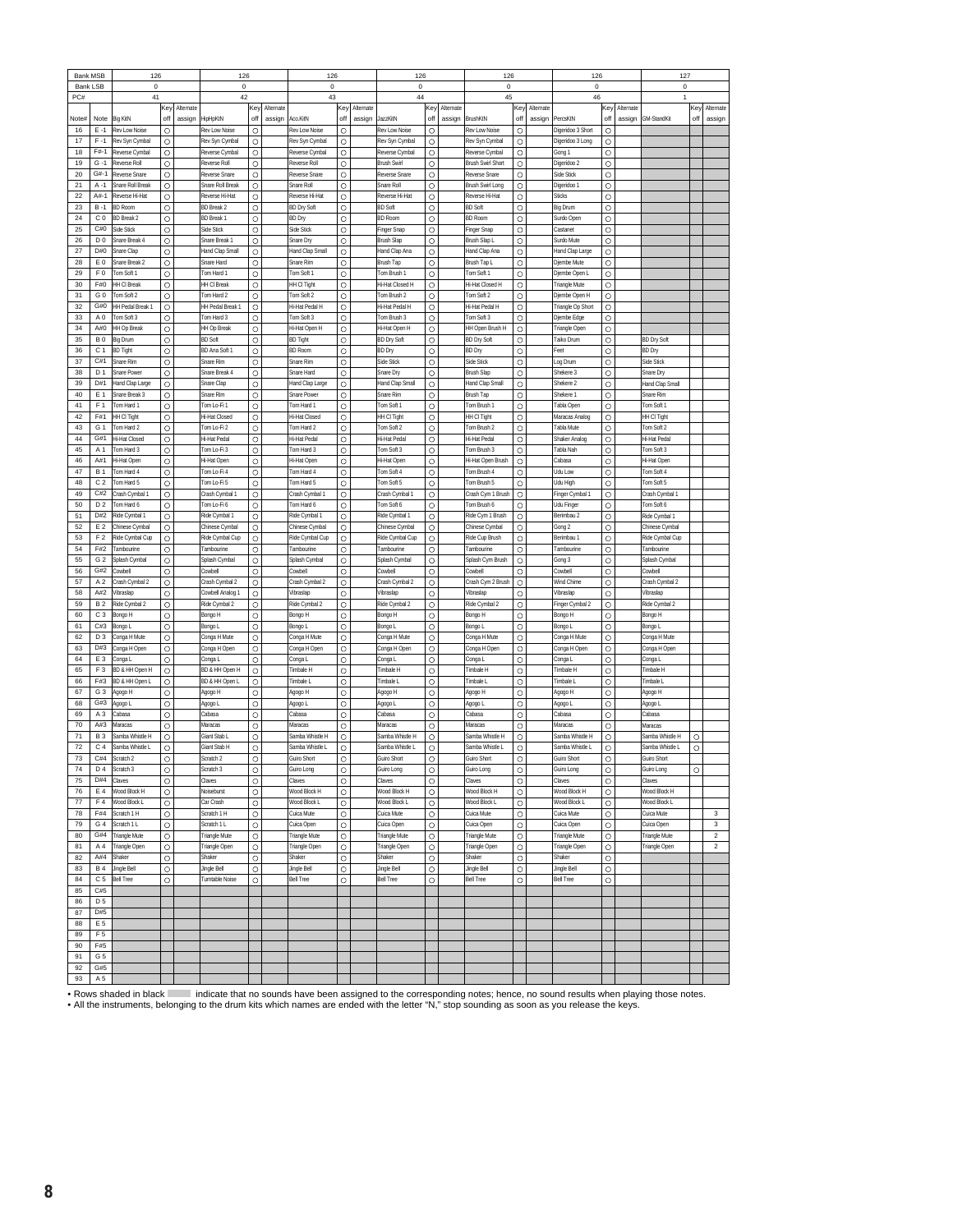## <span id="page-8-0"></span>**Preset Style List / Phrase Category List**

| Style#   | Category       | <b>Display</b>       | <b>Style Name</b>          | <b>BPM</b>     |
|----------|----------------|----------------------|----------------------------|----------------|
| 1        | Dance / Techno | PSYCHE1              | Psychedelic Trance 1       | 162.0          |
| 2        |                | PSYCHE2              | Psychedelic Trance 2       | 141.0          |
| 3        |                | PSYCHE3              | Psychedelic Trance 3       | 145.0          |
| 4        |                | <b>TRANCE</b>        | Trance                     | 146.0          |
| 5        |                | <b>MINIMAL</b>       | <b>Minimal Trance</b>      | 150.0          |
| 6        |                | BREAK1               | <b>Breakbeats Trance 1</b> | 130.0          |
| 7        |                | BREAK2               | <b>Breakbeats Trance 2</b> | 136.0          |
| 8        |                | GABBA                | Gabba                      | 188.0          |
| 9        |                | BIGBEAT1             | Big Beat 1                 | 120.0          |
| 10       |                | BIGBEAT2             | Big Beat 2                 | 135.0          |
| 11       |                | BIGBEAT3             | Big Beat 3                 | 132.0          |
| 12       |                | BIGBEAT4             | Big Beat 4                 | 124.0          |
| 13       |                | DETROIT1             | Detroit Techno 1           | 143.0          |
| 14       |                | DETROIT2             | Detroit Techno 2           | 136.0          |
| 15       |                | <b>VIN ACID</b>      | Vintage Acid               | 133.0          |
| 16       |                | <b>BLEEP</b>         | <b>Bleep Techno</b>        | 124.0          |
| 17       |                | <b>EUROTECH</b>      | Euro Techno                | 132.0          |
| 18       |                | EPIC1                | Epic Trance 1              | 138.0          |
| 19       |                | EPIC2                | Epic Trance 2              | 150.0          |
| 20       |                | HARDCOR1             | Hardcore 1                 | 160.0          |
| 21       |                | HARDCOR2             | Hardcore 2                 | 160.0          |
| 22       |                | HARDCOR3             | Hardcore 3                 | 165.0          |
| 23<br>24 |                | <b>BERLIN</b>        | Berlin Techno<br>Elektro 1 | 134.0          |
| 25       |                | ELEKTRO1<br>ELEKTRO2 | Eleckro <sub>2</sub>       | 137.0<br>129.0 |
| 26       | Drum'n'Bass    | <b>CYBER DB</b>      | Cyber Drum'n'Bass          | 170.0          |
| 27       |                | HARDSTP1             | Hard Step 1                | 165.0          |
| 28       |                | HARDSTP2             | Hard Step 2                | 180.0          |
| 29       |                | HARDSTP3             | Hard Step 3                | 92.0           |
| 30       |                | <b>DARKCORE</b>      | Darkcore                   | 164.0          |
| 31       |                | <b>TECHSTEP</b>      | <b>Tech Step</b>           | 164.0          |
| 32       |                | ARTCORE1             | Artcore 1                  | 155.0          |
| 33       |                | ARTCORE2             | Artcore 2                  | 160.0          |
| 34       |                | JAZZSTP1             | Jazz Step 1                | 152.0          |
| 35       |                | JAZZSTP2             | Jazz Step 2                | 170.0          |
| 36       |                | <b>JUMPUP</b>        | Jump Up                    | 170.0          |
| 37       |                | RAGGA                | Ragga Jungle               | 170.0          |
| 38       | Ambient        | AMBIENT1             | Ambient 1                  | 109.0          |
| 39       |                | AMBIENT2             | Ambient 2                  | 82.0           |
| 40       |                | AMBIENT3             | Ambient 3                  | 120.0          |
| 41       |                | AMBIENT4             | Ambient 4                  | 80.0           |
| 42       | Dub            | DUB <sub>1</sub>     | Dub <sub>1</sub>           | 140.0          |
| 43       |                | DUB <sub>2</sub>     | Dub <sub>2</sub>           | 130.0          |
| 44       | Ethnic         | <b>ETHNIC</b>        | <b>Ethnic Dance</b>        | 110.0          |
| 45       | House          | <b>HOUSE</b>         | House                      | 123.0          |
| 46       |                | <b>HARD HUS</b>      | Hard House                 | 127.0          |
| 47       |                | GARAGE               | Garage House               | 130.0          |
| 48       |                | <b>NY HOUSE</b>      | NY House                   | 128.0          |
| 49       |                | <b>BERL HUS</b>      | <b>Berlin House</b>        | 127.0          |
| 50       |                | DUB HOUS             | Dub House                  | 132.0          |
| 51       |                | PROGRES1             | Progressive House 1        | 137.0          |
| 52       |                | PROGRES2             | Progressive House 2        | 140.0          |
| 53       |                | EPIC HUS             | Epic House                 | 125.0          |
| 54       |                | <b>POP</b>           | Pop House                  | 132.0          |
| 55       |                | <b>DISCO</b>         | Disco House                | 132.0          |
| 56       | Hip-Hop        | <b>HIP EAST</b>      | Hip-Hop East               | 96.0           |
| 57       |                | <b>HIP WEST</b>      | Hip-Hop West               | 90.0           |
| 58       |                | ABSTRACT             | Hip-Hop Abstract           | 86.0           |
| 59       |                | <b>HIP JAZZ</b>      | Hip-Hop Jazz               | 106.0          |
| 60       | Jazz           | <b>ELECJAZZ</b>      | Electric Jazz              | 110.0          |

| <b>Phrase Category</b> | <b>Display</b> | <b>Category Name</b> |
|------------------------|----------------|----------------------|
| US                     | User           | User                 |
| <b>BD</b>              | Bass Drum      | <b>Bass Drum</b>     |
| SD                     | SD/Clap Snare  | Drum / Clap          |
| HH                     | HH/Ride        | Hi-Hat / Ride Cymbal |
| <b>CR</b>              | CrashCym.      | Crash Cymbal         |
| <b>PC</b>              | Percussion     | Percussion           |
| BA                     | Bass           | Bass                 |
| LD                     | Synth Lead     | Synth Lead           |
| SQ                     | Synth Seq.     | Synth Sequence       |
| CН                     | SynthChord     | Synth Chord          |
| PD                     | Synth Pad      | Synth Pad            |
| <b>FX</b>              | Synth Efx      | Synth Effects        |
| <b>SE</b>              | SE             | Sound Effects        |
| KB                     | Keyboard       | Keyboard             |
| GT                     | Guitar         | Guitar               |
| <b>CW</b>              | Clasc/Wind     | Classical / Wind     |
| ET                     | Ethnic         | Ethnic               |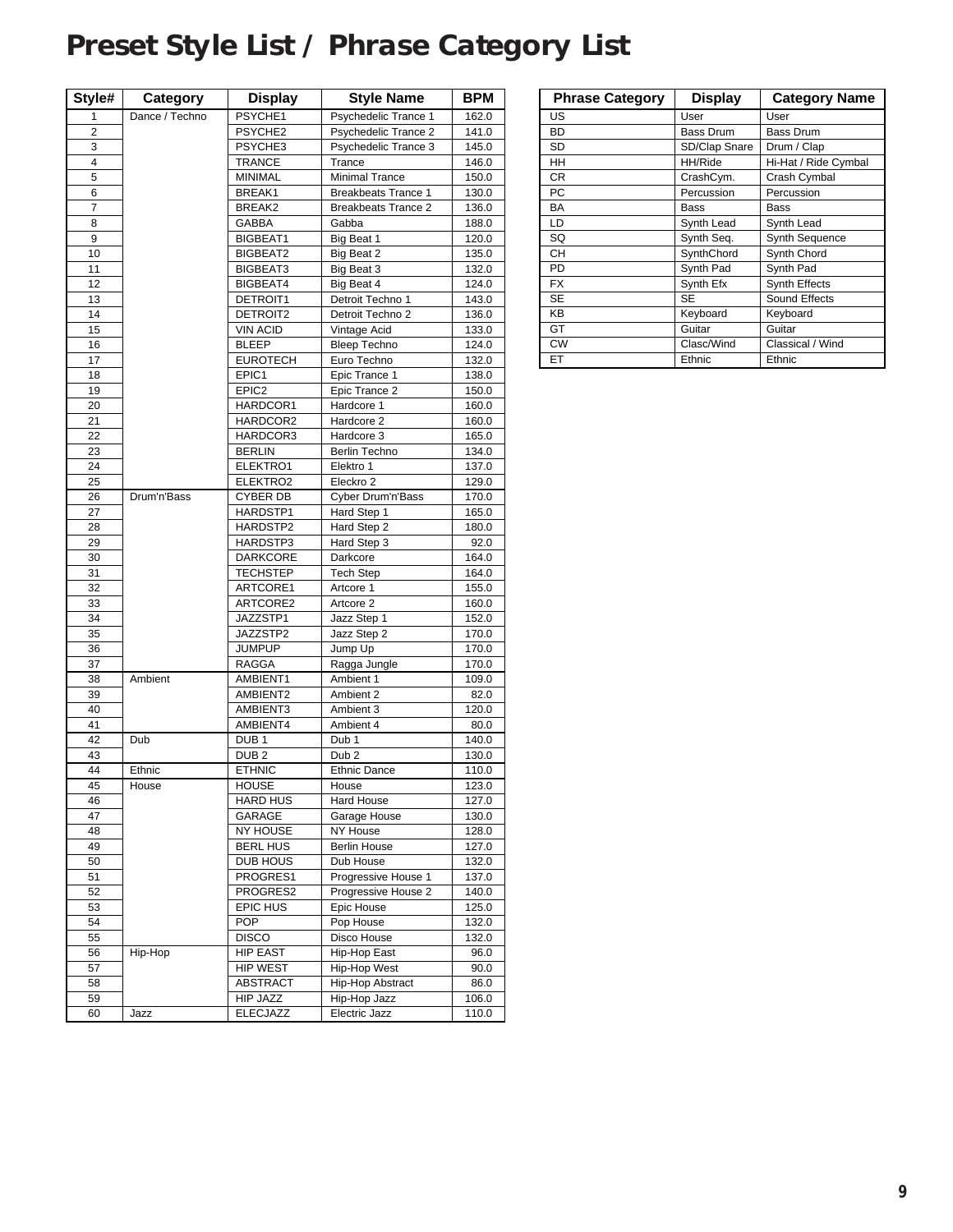## <span id="page-9-0"></span>**Effect Type List**

#### **REVERB**

|            | Exclusive | <b>Effect Type</b> | Description                                                        |
|------------|-----------|--------------------|--------------------------------------------------------------------|
| <b>MSB</b> | LSB       |                    |                                                                    |
| 00         | $00 \,$   | <b>NO EFFECT</b>   | Effect turned off.                                                 |
| 01         | 00        | HALL1              | Reverb simulating the resonance of a hall.                         |
| 01         | 01        | HALL <sub>2</sub>  | Reverb simulating the resonance of a hall.                         |
| 02         | 00        | ROOM <sub>1</sub>  | Reverb simulating the resonance of a room.                         |
| 02         | 01        | ROOM <sub>2</sub>  | Reverb simulating the resonance of a room.                         |
| 02         | 02        | ROOM3              | Reverb simulating the resonance of a room.                         |
| 03         | 00        | STAGE1             | Reverb appropriate for a solo instrument.                          |
| 03         | 01        | STAGE <sub>2</sub> | Reverb appropriate for a solo instrument.                          |
| 04         | 00        | <b>PLATE</b>       | Reverb simulating a metal plate reverb unit.                       |
| 10         | 00        | WHITE ROOM         | A unique short reverb with a bit of initial delay.                 |
| 11         | 00        | TUNNEL             | Simulation of a tunnel space expanding to left and right.          |
| 13         | 00        | <b>BASEMENT</b>    | A bit of initial delay followed by reverb with a unique resonance. |

#### **CHORUS**

|            | Exclusive      | <b>Effect Type</b>  | Description                                                                                            |
|------------|----------------|---------------------|--------------------------------------------------------------------------------------------------------|
| <b>MSB</b> | LSB            |                     |                                                                                                        |
| 00         | 0 <sub>0</sub> | <b>NO EFFECT</b>    | <b>Effect turned off</b>                                                                               |
| 41         | 00             | CHORUS <sub>1</sub> | Conventional chorus program that adds natural spaciousness.                                            |
| 41         | 01             | CHORUS <sub>2</sub> | Conventional chorus program that adds natural spaciousness.                                            |
| 41         | 02             | CHORUS3             | Conventional chorus program that adds natural spaciousness.                                            |
| 41         | 08             | CHORUS4             | Chorus with stereo input. The pan setting specified for the Part will also apply to the effect sound.  |
| 42         | 00             | CELESTE1            | A 3-phase LFO adds modulation and spaciousness to the sound.                                           |
| 42         | 01             | CELESTE2            | A 3-phase LFO adds modulation and spaciousness to the sound.                                           |
| 42         | 02             | CELESTE3            | A 3-phase LFO adds modulation and spaciousness to the sound.                                           |
| 42         | 08             | CELESTE4            | Celeste with stereo input. The pan setting specified for the Part will also apply to the effect sound. |
| 43         | 00             | FLANGER1            | Adds a jet-airplane effect to the sound.                                                               |
| 43         | 01             | FLANGER2            | Adds a jet-airplane effect to the sound.                                                               |
| 43         | 08             | <b>FLANGER3</b>     | Adds a jet-airplane effect to the sound.                                                               |

#### **VARIATION**

|            | Exclusive | <b>Effect Type</b>   | Description                                                                         |
|------------|-----------|----------------------|-------------------------------------------------------------------------------------|
| <b>MSB</b> | LSB       |                      |                                                                                     |
| 00         | 00        | NO EFFECT            | Effect turned off.                                                                  |
| 01         | 00        | HALL1                | Reverb simulating the resonance of a hall.                                          |
| 01         | 01        | HALL <sub>2</sub>    | Reverb simulating the resonance of a hall.                                          |
| 02         | 00        | ROOM1                | Reverb simulating the resonance of a room.                                          |
| 02         | 01        | ROOM <sub>2</sub>    | Reverb simulating the resonance of a room.                                          |
| 02         | 02        | ROOM3                | Reverb simulating the resonance of a room.                                          |
| 03         | 00        | STAGE1               | Reverb appropriate for a solo instrument.                                           |
| 03         | 01        | STAGE <sub>2</sub>   | Reverb appropriate for a solo instrument.                                           |
| 04         | 00        | <b>PLATE</b>         | Reverb simulating a metal plate reverb unit.                                        |
| 05         | 00        | DELAY L, C, R        | A program that creates three delay sounds; L, R, and C (center).                    |
| 06         | 00        | DELAY L, R           | A program that creates two delay sounds; L and R. Two feedback delays are provided. |
| 07         | 00        | ECHO                 | Two delays (L and R) and independent feedback delays for L and R.                   |
| 08         | 00        | <b>CROSS DELAY</b>   | A program that crosses the feedback of two delays.                                  |
| 09         | 00        | <b>EARLY REF1</b>    | An effect that produces only the early reflection component of reverb.              |
| 09         | 01        | <b>EARLY REF2</b>    | An effect that produces only the early reflection component of reverb.              |
| 0A         | 00        | <b>GATE REVERB</b>   | A simulation of gated reverb.                                                       |
| 0B         | 00        | REVERSE GATE         | A program that simulates gated reverb played backwards.                             |
| 14         | 00        | <b>KARAOKE 1</b>     | A delay with feedback of the same types as used for karaoke reverb.                 |
| 14         | 01        | <b>KARAOKE 2</b>     | A delay with feedback of the same types as used for karaoke reverb.                 |
| 14         | 02        | KARAOKE 3            | A delay with feedback of the same types as used for karaoke reverb.                 |
| 41         | 00        | CHORUS1              | Conventional chorus program that adds natural spaciousness.                         |
| 41         | 01        | CHORUS2              | Conventional chorus program that adds natural spaciousness.                         |
| 41         | 02        | CHORUS3              | Conventional chorus program that adds natural spaciousness.                         |
| 41         | 08        | CHORUS4              | Chorus with stereo input.                                                           |
| 42         | 00        | CELESTE1             | A 3-phase LFO adds modulation and spaciousness to the sound.                        |
| 42         | 01        | CELESTE2             | A 3-phase LFO adds modulation and spaciousness to the sound.                        |
| 42         | 02        | CELESTE3             | A 3-phase LFO adds modulation and spaciousness to the sound.                        |
| 42         | 08        | CELESTE4             | Celeste with stereo input.                                                          |
| 43         | 00        | <b>FLANGER1</b>      | Adds a jet-airplane effect to the sound.                                            |
| 43         | 01        | FLANGER2             | Adds a jet-airplane effect to the sound.                                            |
| 43         | 08        | FLANGER3             | Adds a jet-airplane effect to the sound.                                            |
| 44         | 00        | <b>SYMPHONIC</b>     | A multi-phase version of CELESTE.                                                   |
| 45         | 00        | ROTARY SPEAKER       | A simulation of a rotary speaker.                                                   |
| 46         | 00        | <b>TREMOLO</b>       | An effect that cyclically modulates the volume.                                     |
| 47         | 00        | <b>AUTO PAN</b>      | A program that cyclically moves that sound image to left and right, front and back. |
| 48         | 00        | PHASER1              | Cyclically changes the phase to add modulation to the sound.                        |
| 48         | 08        | PHASER2              | Phaser with stereo input.                                                           |
| 49         | 00        | <b>DISTORTION</b>    | Adds a sharp-edged distortion to the sound.                                         |
| 4A         | 00        | <b>OVER DRIVE</b>    | Adds mild distortion to the sound.                                                  |
| 4B         | 00        | <b>AMP SIMULATOR</b> | A simulation of a guitar amp.                                                       |
| 4C         | 00        | 3BAND EQ(MONO)       | A mono EQ with adjustable LOW, MID, and HIGH equalizing.                            |
| 4D         | 00        | 2BAND EQ(STEREO)     | A stereo EQ with adjustable LOW and HIGH. Ideal for drum Parts.                     |
| 4E         | 00        | <b>AUTO WAH(LFO)</b> | Cyclically modulates the center frequency of a wah filter.                          |
| 40         | 00        | <b>THRU</b>          | Bypass without applying an effect.                                                  |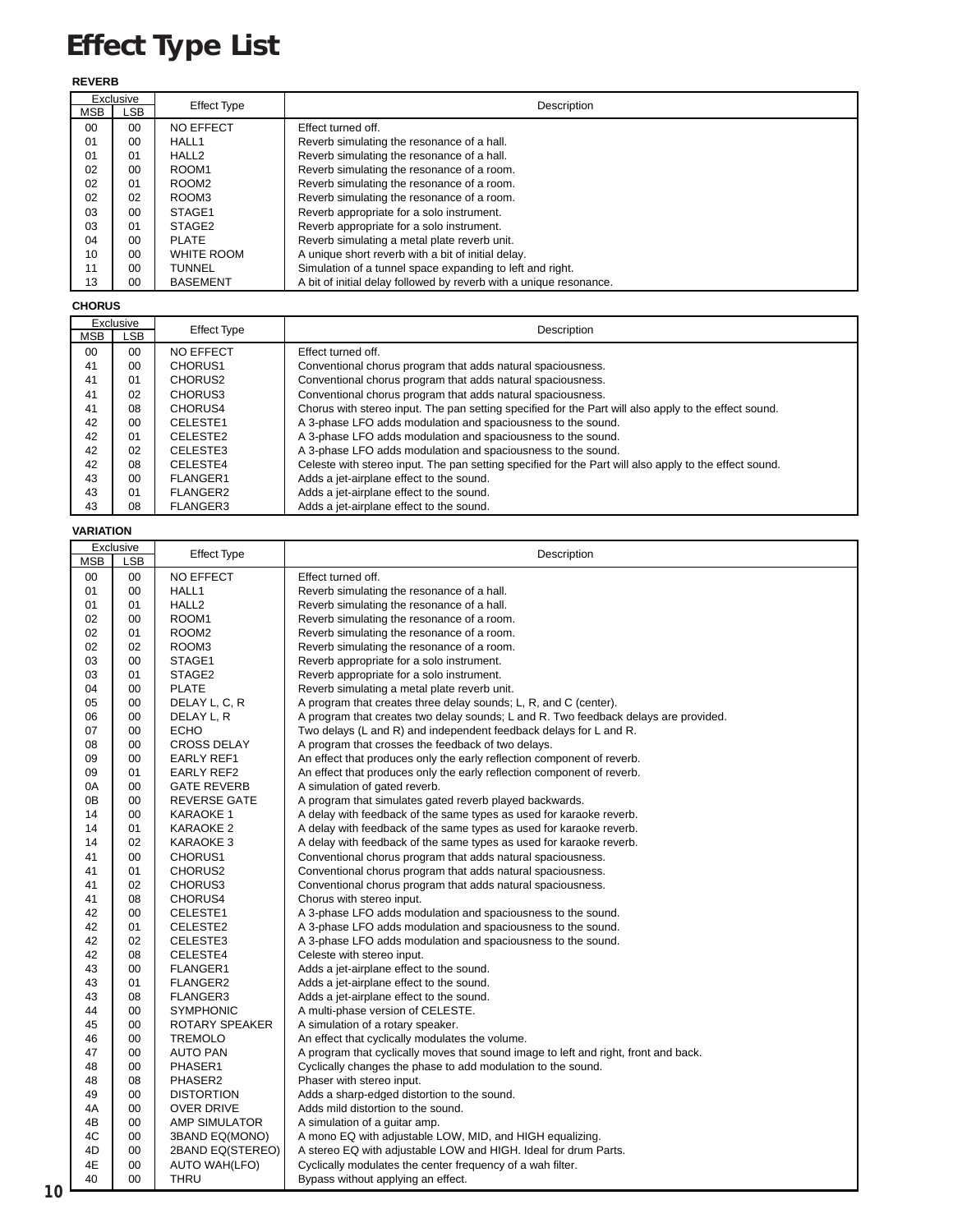### <span id="page-10-0"></span>**Effect Parameter List**

#### **HALL1,2, ROOM1,2,3, STAGE1,2, PLATE**

|                | No. *   Parameter    | Range                | Value     | $\rightarrow$ Tbl | Control |
|----------------|----------------------|----------------------|-----------|-------------------|---------|
| 1              | Reverb Time          | $0.3 - 30.0s$        | $0 - 69$  | table#4           |         |
| $\overline{2}$ | <b>Diffusion</b>     | $0 - 10$             | $0 - 10$  |                   |         |
| 3              | <b>Initial Delay</b> | $0 - 63$             | $0 - 63$  | table#5           |         |
| 4              | <b>HPF Cutoff</b>    | Thru $-$ 8.0kHz      | $0 - 52$  | table#3           |         |
| 5              | <b>LPF Cutoff</b>    | $1.0k - Thru$        | 34-60     | table#3           |         |
| 6              |                      |                      |           |                   |         |
| $\overline{7}$ |                      |                      |           |                   |         |
| 8              |                      |                      |           |                   |         |
| 9              |                      |                      |           |                   |         |
| 10             | Dry/Wet              | $D63>W - D=W - D0$   | $1 - 127$ |                   |         |
| 11             | <b>Rev Delay</b>     | $0 - 63$             | $0 - 63$  | table#5           |         |
| 12             | Density              | $0 - 3$              | $0 - 3$   |                   |         |
| 13             | Er/ Rev Balance      | $E63 > R - E=R - E5$ | $1 - 127$ |                   |         |
| 14             |                      |                      |           |                   |         |
| 15             | Feedback Level       | $-63 - +63$          | $1 - 127$ |                   |         |
| 16             |                      |                      |           |                   |         |

#### **WHITE ROOM, TUNNEL, BASEMENT**

|                | No. *   Parameter    | Range                  | Value     | $\rightarrow$ Tbl | Control |
|----------------|----------------------|------------------------|-----------|-------------------|---------|
| 1              | Reverb Time          | $0.3 - 30.0s$          | $0 - 69$  | table#4           |         |
| $\overline{2}$ | <b>Diffusion</b>     | $0 - 10$               | $0 - 10$  |                   |         |
| 3              | <b>Initial Delav</b> | $0 - 63$               | $0 - 63$  | table#5           |         |
| 4              | <b>HPF Cutoff</b>    | Thru $-$ 8.0kHz        | $0 - 52$  | table#3           |         |
| 5              | <b>LPF Cutoff</b>    | $1.0k - Thru$          | 34-60     | table#3           |         |
| 6              | Width                | $0.5 - 10.2m$          | $0 - 37$  | table#8           |         |
| $\overline{7}$ | Height               | $0.5 - 20.2m$          | $0 - 73$  | table#8           |         |
| 8              | Depth                | $0.5 - 30.2m$          | $0 - 104$ | table#8           |         |
| 9              | Wall Varv            | $0 - 30$               | $0 - 30$  |                   |         |
| 10             | Dry/Wet              | $D63>W - D=W - D< W63$ | $1 - 127$ |                   |         |
| 11             | Rev Delav            | $0 - 63$               | $0 - 63$  | table#5           |         |
| 12             | Density              | $0 - 3$                | $0 - 3$   |                   |         |
| 13             | Er/ Rev Balance      | $E63 > R - E=R - E5$   | $1 - 127$ |                   |         |
| 14             |                      |                        |           |                   |         |
| 15             | Feedback Level       | $-63 - +63$            | $1 - 127$ |                   |         |
| 16             |                      |                        |           |                   |         |

#### ● **Chorus Type**

#### **CHORUS1,2,3,4, CELESTE1,2,3,4**

|                | No. *   Parameter    | Range                 | Value     | $\rightarrow$ Tbl | Control |
|----------------|----------------------|-----------------------|-----------|-------------------|---------|
|                | <b>LFO Frequency</b> | $0.00 - 39.7$ Hz      | $0 - 127$ | table#1           |         |
| $\overline{2}$ | LFO PM Depth         | $0 - 127$             | $0 - 127$ |                   |         |
| 3              | Feedback Level       | $-63 - +63$           | $1 - 127$ |                   |         |
| 4              | Delay Offset         | $0 - 127$             | $0 - 127$ | table#2           |         |
| 5              |                      |                       |           |                   |         |
| 6              | EQ Low Frequency     | $50Hz - 2.0kHz$       | $8 - 40$  | table#3           |         |
| 7              | EQ Low Gain          | $-12 - +12$ dB        | 52-76     |                   |         |
| 8              | EQ High Frequency    | $500$ Hz $- 16.0$ kHz | 28-58     | table#3           |         |
| 9              | EQ High Gain         | $-12 - +12$ dB        | 52-76     |                   |         |
| 10             | Drv/Wet              | $D63>W - D=W - D0$    | $1 - 127$ |                   |         |
| 11             |                      |                       |           |                   |         |
| 12             |                      |                       |           |                   |         |
| 13             |                      |                       |           |                   |         |
| 14             |                      |                       |           |                   |         |
| 15             | Input Mode           | mono/stereo           | $0 - 1$   |                   |         |
| 16             |                      |                       |           |                   |         |

#### **FLANGER1,2,3**

| No. *          | Parameter                   | Range              | Value     | $\rightarrow$ Tbl | Control |
|----------------|-----------------------------|--------------------|-----------|-------------------|---------|
| 1              | <b>LFO Frequency</b>        | $0.00 - 39.7$ Hz   | $0 - 127$ | table#1           |         |
| $\overline{2}$ | LFO Depth                   | $0 - 127$          | $0 - 127$ |                   |         |
| 3              | Feedback Level              | $-63 - +63$        | $1 - 127$ |                   |         |
| 4              | Delay Offset                | $0 - 63$           | $0 - 63$  | table#2           |         |
| 5              |                             |                    |           |                   |         |
| 6              | EQ Low Frequency            | $50Hz - 2.0kHz$    | $8 - 40$  | table#3           |         |
| $\overline{7}$ | EQ Low Gain                 | $-12 - +12$ dB     | 52-76     |                   |         |
| 8              | EQ High Frequency           | $500Hz - 16.0kHz$  | 28-58     | table#3           |         |
| 9              | EQ High Gain                | $-12 - +12$ dB     | 52-76     |                   |         |
| 10             | Dry/Wet                     | $D63>W - D=W - D0$ | $1 - 127$ |                   |         |
| 11             |                             |                    |           |                   |         |
| 12             |                             |                    |           |                   |         |
| 13             |                             |                    |           |                   |         |
| 14             | <b>LFO Phase Difference</b> | $-180 - +180$ dea  | 4-124     | resolution=3deg.  |         |
| 15             |                             |                    |           |                   |         |
| 16             |                             |                    |           |                   |         |

#### ● Reverb Type **●** Variation Type

#### **HALL1,2, ROOM1,2,3, STAGE1,2, PLATE**

|                | No. *   Parameter    | Range                | Value     | $\rightarrow$ Tbl | Control |
|----------------|----------------------|----------------------|-----------|-------------------|---------|
| 1              | Reverb Time          | $0.3 - 30.0s$        | $0 - 69$  | table#4           |         |
| $\overline{2}$ | <b>Diffusion</b>     | $0 - 10$             | $0 - 10$  |                   |         |
| 3              | <b>Initial Delay</b> | $0 - 63$             | $0 - 63$  | table#5           |         |
| $\overline{4}$ | <b>HPF Cutoff</b>    | $Thru - 8.0kHz$      | $0 - 52$  | table#3           |         |
| 5              | <b>LPF Cutoff</b>    | $1.0k - Thru$        | 34-60     | table#3           |         |
| 6              |                      |                      |           |                   |         |
| $\overline{7}$ |                      |                      |           |                   |         |
| 8              |                      |                      |           |                   |         |
| 9              |                      |                      |           |                   |         |
| 10             | Dry/Wet              | $D63 > W - D=W - D0$ | $1 - 127$ |                   |         |
| 11             | <b>Rev Delay</b>     | $0 - 63$             | $0 - 63$  | table#5           |         |
| 12             | Density              | $0 - 3$              | $0 - 3$   |                   |         |
| 13             | Er/ Rev Balance      | $E63 > R - E=R - E5$ | $1 - 127$ |                   |         |
| 14             |                      |                      |           |                   |         |
| 15             | Feedback Level       | $-63 - +63$          | $1 - 127$ |                   |         |
| 16             |                      |                      |           |                   |         |

#### **DELAY L,C,R**

| $No.$ *        | Parameter             | Range              |           | Value     | $\rightarrow$ Tbl | Control |
|----------------|-----------------------|--------------------|-----------|-----------|-------------------|---------|
| 1              | Lch Delay             | $0.1 - 715.0$ ms   | 1-7150    |           |                   |         |
| $\overline{2}$ | Rch Delay             | $0.1 - 715.0$ ms   | 1-7150    |           |                   |         |
| 3              | Cch Delav             | $0.1 - 715.0$ ms   | 1-7150    |           |                   |         |
| 4              | <b>Feedback Delay</b> | $0.1 - 715.0$ ms   | 1-7150    |           |                   |         |
| 5              | Feedback Level        | $-63 - +63$        | $1 - 127$ |           |                   |         |
| 6              | Cch Level             | $0 - 127$          | $0 - 127$ |           |                   |         |
| 7              | High Damp             | $0.1 - 1.0$        | $1 - 10$  |           |                   |         |
| 8              |                       |                    |           |           |                   |         |
| 9              |                       |                    |           |           |                   |         |
| 10             | Drv/Wet               | $D63>W - D=W - D0$ |           | $1 - 127$ |                   |         |
| 11             |                       |                    |           |           |                   |         |
| 12             |                       |                    |           |           |                   |         |
| 13             | EQ Low Frequency      | $50Hz - 2.0kHz$    |           | $8 - 40$  | table#3           |         |
| 14             | EQ Low Gain           | $-12 - +12dB$      |           | 52-76     |                   |         |
| 15             | EQ High Frequency     | $500Hz - 16.0kHz$  |           | 28-58     | table#3           |         |
| 16             | EQ High Gain          | $-12 - +12dB$      |           | 52-76     |                   |         |

#### **DELAY L,R**

| $No.$ *        | Parameter         | Range              | Value     | $\rightarrow$ TbI | Control |
|----------------|-------------------|--------------------|-----------|-------------------|---------|
| 1              | Lch Delay         | $0.1 - 715.0$ ms   | 1-7150    |                   |         |
| $\overline{2}$ | <b>Rch Delav</b>  | $0.1 - 715.0$ ms   | 1-7150    |                   |         |
| 3              | Feedback Delay 1  | $0.1 - 715.0$ ms   | 1-7150    |                   |         |
| 4              | Feedback Delay 2  | $0.1 - 715.0$ ms   | 1-7150    |                   |         |
| 5              | Feedback Level    | $-63 - +63$        | $1 - 127$ |                   |         |
| 6              | High Damp         | $0.1 - 1.0$        | $1 - 10$  |                   |         |
| 7              |                   |                    |           |                   |         |
| 8              |                   |                    |           |                   |         |
| 9              |                   |                    |           |                   |         |
| 10             | Drv/Wet           | $D63>W - D=W - D0$ | $1 - 127$ |                   |         |
| 11             |                   |                    |           |                   |         |
| 12             |                   |                    |           |                   |         |
| 13             | EQ Low Frequency  | $50Hz - 2.0kHz$    | $8 - 40$  | table#3           |         |
| 14             | EQ Low Gain       | $-12 - +12$ dB     | 52-76     |                   |         |
| 15             | EQ High Frequency | $500Hz - 16.0kHz$  | 28-58     | table#3           |         |
| 16             | EQ High Gain      | $-12 - +12dB$      | 52-76     |                   |         |

#### **ECHO**

|                | No. *   Parameter  | Range              | Value     | $\rightarrow$ Tbl | Control |
|----------------|--------------------|--------------------|-----------|-------------------|---------|
| 1              | Lch Delav1         | $0.1 - 355.0$ ms   | 1-3550    |                   |         |
| $\overline{2}$ | Lch Feedback Level | $-63 - +63$        | 1-127     |                   |         |
| 3              | Rch Delay1         | $0.1 - 355.0$ ms   | 1-3550    |                   |         |
| $\overline{4}$ | Rch Feedback Level | $-63 - +63$        | $1 - 127$ |                   |         |
| 5              | High Damp          | $0.1 - 1.0$        | $1 - 10$  |                   |         |
| 6              | Lch Delay2         | $0.1 - 355.0$ ms   | 1-3550    |                   |         |
| $\overline{7}$ | Rch Delay2         | $0.1 - 355.0$ ms   | 1-3550    |                   |         |
| 8              | Delav2 Level       | $0 - 127$          | $0 - 127$ |                   |         |
| 9              |                    |                    |           |                   |         |
| 10             | Dry/Wet            | $D63>W - D=W - D0$ | $1 - 127$ |                   |         |
| 11             |                    |                    |           |                   |         |
| 12             |                    |                    |           |                   |         |
| 13             | EQ Low Frequency   | $50Hz - 2.0kHz$    | $8-40$    | table#3           |         |
| 14             | EQ Low Gain        | $-12 - +12$ dB     | 52-76     |                   |         |
| 15             | EQ High Frequency  | $500Hz - 16.0kHz$  | 28-58     | table#3           |         |
| 16             | EQ High Gain       | $-12 - +12dB$      | 52-76     |                   |         |

\* ● mark :Indicates that AC1 (Assignable Controller 1) can be used to control the parameter when VARIATION = INS.<br>\* No.\* : This number corresponds to the PARAMETER numbers in <Table 1-4> (-> page 57)<br>\* →Tbl\* \* : Refer t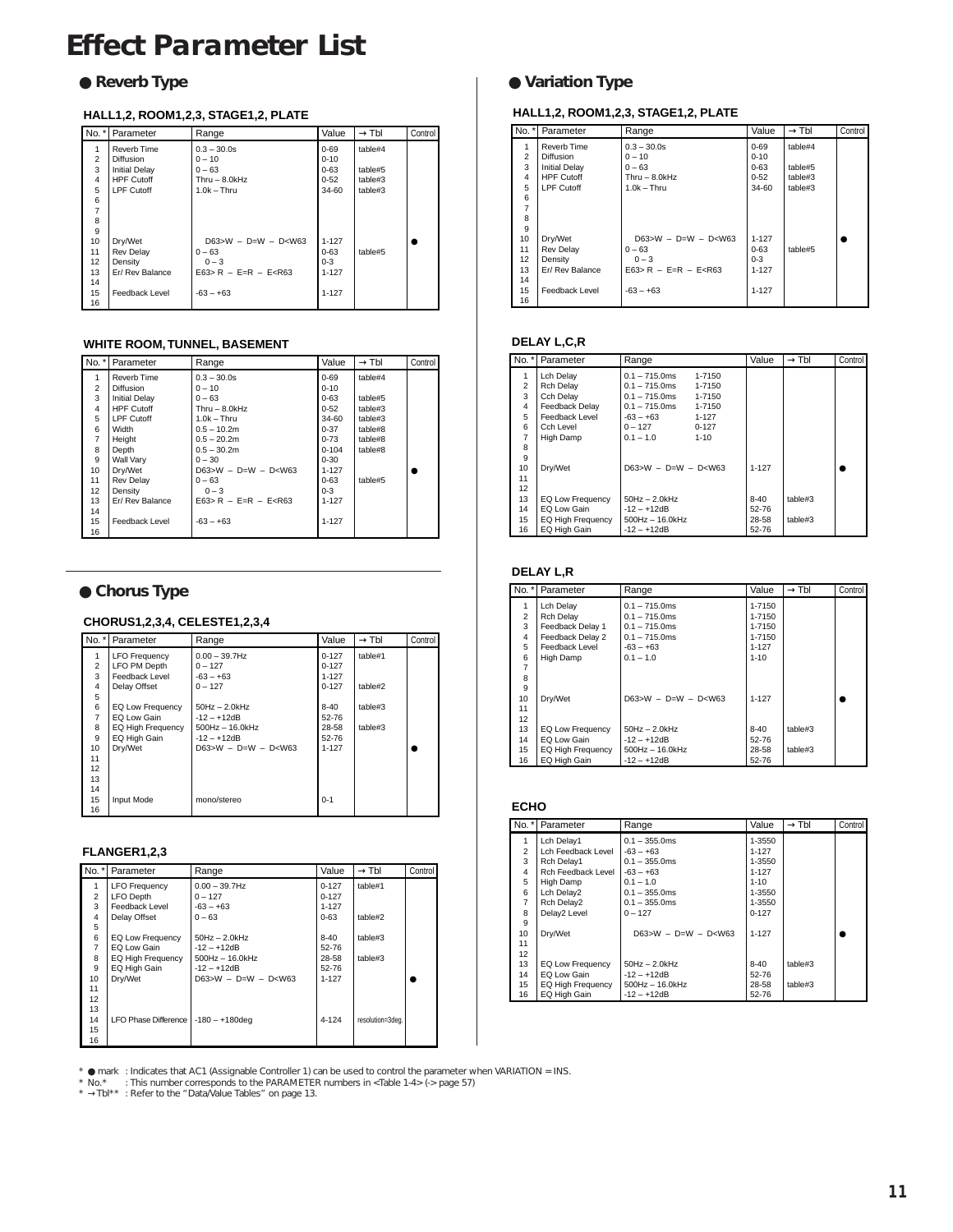#### **CROSS DELAY**

| $No.$ *        | Parameter           | Range                 | Value     | $\rightarrow$ Tbl | Control |
|----------------|---------------------|-----------------------|-----------|-------------------|---------|
|                | L->R Delay          | $0.1 - 355.0$ ms      | 1-3550    |                   |         |
| $\overline{2}$ | R->L Delay          | $0.1 - 355.0$ ms      | 1-3550    |                   |         |
| 3              | Feedback Level      | $-63 - +63$           | $1 - 127$ |                   |         |
| 4              | <b>Input Select</b> | L, R, L&R             | $0 - 2$   |                   |         |
| 5              | High Damp           | $0.1 - 1.0$           | $1 - 10$  |                   |         |
| 6              |                     |                       |           |                   |         |
| 7              |                     |                       |           |                   |         |
| 8              |                     |                       |           |                   |         |
| 9              |                     |                       |           |                   |         |
| 10             | Drv/Wet             | $D63>W - D=W - D0$    | $1 - 127$ |                   |         |
| 11             |                     |                       |           |                   |         |
| 12             |                     |                       |           |                   |         |
| 13             | EQ Low Frequency    | $50Hz - 2.0kHz$       | $8 - 40$  | table#3           |         |
| 14             | EQ Low Gain         | $-12 - +12dB$         | 52-76     |                   |         |
| 15             | EQ High Frequency   | $500$ Hz $- 16.0$ kHz | 28-58     | table#3           |         |
| 16             | EQ High Gain        | $-12 - +12dB$         | 52-76     |                   |         |

#### **EARLY REF1,2**

| $No.$ * $\vdash$ | Parameter            | Range                        | Value     | $\rightarrow$ Tbl | Control |
|------------------|----------------------|------------------------------|-----------|-------------------|---------|
| 1                | Type                 | S-H, L-H, Rdm, Rvs, Plt, Spr | $0 - 5$   |                   |         |
| $\overline{2}$   | Room Size            | $0.1 - 7.0$                  | $0 - 44$  | table#6           |         |
| 3                | <b>Diffusion</b>     | $0 - 10$                     | $0 - 10$  |                   |         |
| 4                | <b>Initial Delay</b> | $0 - 63$                     | $0 - 63$  | table#5           |         |
| 5                | Feedback Level       | $-63 - +63$                  | $1 - 127$ |                   |         |
| 6                | <b>HPF Cutoff</b>    | $Thru - 8.0kHz$              | $0 - 52$  |                   |         |
| $\overline{7}$   | <b>LPF Cutoff</b>    | $1.0k - Thru$                | 34-60     |                   |         |
| 8                |                      |                              |           |                   |         |
| 9                |                      |                              |           |                   |         |
| 10               | Dry/Wet              | $D63>W - D=W - D< W63$       | $1 - 127$ |                   |         |
| 11               | Liveness             | $0 - 10$                     | $0 - 10$  |                   |         |
| 12               | Density              | $0 - 3$                      | $0 - 3$   |                   |         |
| 13               | High Damp            | $0.1 - 1.0$                  | $1 - 10$  |                   |         |
| 14               |                      |                              |           |                   |         |
| 15               |                      |                              |           |                   |         |
| 16               |                      |                              |           |                   |         |

#### **GATE REVERB, REVERSE GATE**

| $No.$ *        | Parameter            | Range                  | Value     | $\rightarrow$ Tbl | Control |
|----------------|----------------------|------------------------|-----------|-------------------|---------|
| 1              | Type                 | TypeA, TypeB           | $0 - 1$   |                   |         |
| $\overline{2}$ | Room Size            | $0.1 - 7.0$            | $0 - 44$  | table#6           |         |
| 3              | <b>Diffusion</b>     | $0 - 10$               | $0 - 10$  |                   |         |
| 4              | <b>Initial Delay</b> | $0 - 63$               | $0 - 63$  | table#5           |         |
| 5              | Feedback Level       | $-63 - +63$            | $1 - 127$ |                   |         |
| 6              | <b>HPF Cutoff</b>    | $Thru - 8.0kHz$        | $0 - 52$  |                   |         |
| 7              | <b>LPF Cutoff</b>    | $1.0k - Thru$          | 34-60     |                   |         |
| 8              |                      |                        |           |                   |         |
| 9              |                      |                        |           |                   |         |
| 10             | Dry/Wet              | $D63>W - D=W - D< W63$ | $1 - 127$ |                   |         |
| 11             | Liveness             | $0 - 10$               | $0 - 10$  |                   |         |
| 12             | Density              | $0 - 3$                | $0 - 3$   |                   |         |
| 13             | High Damp            | $0.1 - 1.0$            | $1 - 10$  |                   |         |
| 14             |                      |                        |           |                   |         |
| 15             |                      |                        |           |                   |         |
| 16             |                      |                        |           |                   |         |

#### **KARAOKE1,2,3**

|                | No. *   Parameter | Range                  | Value     | $\rightarrow$ Tbl | Control |
|----------------|-------------------|------------------------|-----------|-------------------|---------|
| 1              | Delay Time        | $0 - 127$              | $0 - 127$ | table#7           |         |
| $\overline{2}$ | Feedback Level    | $-63 - +63$            | $1 - 127$ |                   |         |
| 3              | <b>HPF Cutoff</b> | Thru $-8.0$ kHz        | $0 - 52$  |                   |         |
| $\overline{4}$ | <b>LPF Cutoff</b> | $1.0k - Thru$          | 34-60     |                   |         |
| 5              |                   |                        |           |                   |         |
| 6              |                   |                        |           |                   |         |
| $\overline{7}$ |                   |                        |           |                   |         |
| 8              |                   |                        |           |                   |         |
| 9              |                   |                        |           |                   |         |
| 10             | Dry/Wet           | $D63>W - D=W - D< W63$ | $1 - 127$ |                   |         |
| 11             |                   |                        |           |                   |         |
| 12             |                   |                        |           |                   |         |
| 13             |                   |                        |           |                   |         |
| 14             |                   |                        |           |                   |         |
| 15             |                   |                        |           |                   |         |
| 16             |                   |                        |           |                   |         |

#### **CHORUS1,2,3,4, CELESTE1,2,3,4**

| No. *          | Parameter            | Range                 | Value     | $\rightarrow$ Tbl | Control |
|----------------|----------------------|-----------------------|-----------|-------------------|---------|
|                | <b>LFO Frequency</b> | $0.00 - 39.7$ Hz      | $0 - 127$ | table#1           |         |
| $\overline{2}$ | LFO PM Depth         | $0 - 127$             | $0-127$   |                   |         |
| 3              | Feedback Level       | $-63 - +63$           | $1 - 127$ |                   |         |
| 4              | Delay Offset         | $0 - 127$             | $0 - 127$ | table#2           |         |
| 5              |                      |                       |           |                   |         |
| 6              | EQ Low Frequency     | $50Hz - 2.0kHz$       | $8 - 40$  | table#3           |         |
| $\overline{7}$ | EQ Low Gain          | $-12 - +12dB$         | 52-76     |                   |         |
| 8              | EQ High Frequency    | $500$ Hz $- 16.0$ kHz | 28-58     | table#3           |         |
| 9              | EQ High Gain         | $-12 - +12$ dB        | 52-76     |                   |         |
| 10             | Drv/Wet              | $D63>W - D=W - D0$    | $1 - 127$ |                   |         |
| 11             |                      |                       |           |                   |         |
| 12             |                      |                       |           |                   |         |
| 13             |                      |                       |           |                   |         |
| 14             |                      |                       |           |                   |         |
| 15             | Input Mode           | mono/stereo           | $0 - 1$   |                   |         |
| 16             |                      |                       |           |                   |         |

#### **FLANGER1,2,3**

| $No.$ *                 | Parameter                   | Range              | Value     | $\rightarrow$ Tbl | Control |
|-------------------------|-----------------------------|--------------------|-----------|-------------------|---------|
| 1                       | <b>LFO Frequency</b>        | $0.00 - 39.7$ Hz   | $0 - 127$ | table#1           |         |
| $\overline{2}$          | <b>LFO</b> Depth            | $0 - 127$          | $0 - 127$ |                   |         |
| 3                       | Feedback Level              | $-63 - +63$        | $1 - 127$ |                   |         |
| $\overline{\mathbf{4}}$ | Delay Offset                | $0 - 63$           | $0 - 63$  | table#2           |         |
| 5                       |                             |                    |           |                   |         |
| 6                       | EQ Low Frequency            | $50Hz - 2.0kHz$    | $8 - 40$  | table#3           |         |
| $\overline{7}$          | EQ Low Gain                 | $-12 - +12$ dB     | 52-76     |                   |         |
| 8                       | EQ High Frequency           | $500Hz - 16.0kHz$  | 28-58     | table#3           |         |
| 9                       | EQ High Gain                | $-12 - +12$ dB     | 52-76     |                   |         |
| 10                      | Dry/Wet                     | $D63>W - D=W - D0$ | $1 - 127$ |                   |         |
| 11                      |                             |                    |           |                   |         |
| 12                      |                             |                    |           |                   |         |
| 13                      |                             |                    |           |                   |         |
| 14                      | <b>LFO Phase Difference</b> | $-180 - +180$ deg  | 4-124     | resolution=3dea.  |         |
| 15                      |                             |                    |           |                   |         |
| 16                      |                             |                    |           |                   |         |

#### **SYMPHONIC**

| No.*           | Parameter            | Range              | Value     | $\rightarrow$ Tbl | Control |
|----------------|----------------------|--------------------|-----------|-------------------|---------|
| 1              | <b>LFO Frequency</b> | $0.00 - 39.7$ Hz   | $0 - 127$ | table#1           |         |
| $\overline{2}$ | LFO Depth            | $0 - 127$          | $0 - 127$ |                   |         |
| 3              | Delay Offset         | $0 - 127$          | $0 - 127$ | table#2           |         |
| 4              |                      |                    |           |                   |         |
| 5              |                      |                    |           |                   |         |
| 6              | EQ Low Frequency     | $50Hz - 2.0kHz$    | $8 - 40$  | table#3           |         |
| 7              | EQ Low Gain          | $-12 - +12dB$      | 52-76     |                   |         |
| 8              | EQ High Frequency    | $500Hz - 16.0kHz$  | 28-58     | table#3           |         |
| 9              | EQ High Gain         | $-12 - +12dB$      | 52-76     |                   |         |
| 10             | Dry/Wet              | $D63>W - D=W - D0$ | $1 - 127$ |                   |         |
| 11             |                      |                    |           |                   |         |
| 12             |                      |                    |           |                   |         |
| 13             |                      |                    |           |                   |         |
| 14             |                      |                    |           |                   |         |
| 15             |                      |                    |           |                   |         |
| 16             |                      |                    |           |                   |         |

#### **ROTARY SPEAKER**

| No. $*$        | Parameter            | Range                | Value     | $\rightarrow$ Tbl | Control |
|----------------|----------------------|----------------------|-----------|-------------------|---------|
|                | <b>LFO Frequency</b> | $0.00 - 39.7$ Hz     | $0 - 127$ | table#1           |         |
|                |                      |                      |           |                   |         |
| $\overline{2}$ | <b>LFO</b> Depth     | $0 - 127$            | $0 - 127$ |                   |         |
| 3              |                      |                      |           |                   |         |
| 4              |                      |                      |           |                   |         |
| 5              |                      |                      |           |                   |         |
| 6              | EQ Low Frequency     | $50Hz - 2.0kHz$      | $8 - 40$  | table#3           |         |
| $\overline{7}$ | EQ Low Gain          | $-12 - +12$ dB       | 52-76     |                   |         |
| 8              | EQ High Frequency    | $500Hz - 16.0kHz$    | 28-58     | table#3           |         |
| 9              | EQ High Gain         | $-12 - +12$ dB       | 52-76     |                   |         |
| 10             | Dry/Wet              | $D63 > W - D=W - D0$ | $1 - 127$ |                   |         |
| 11             |                      |                      |           |                   |         |
| 12             |                      |                      |           |                   |         |
| 13             |                      |                      |           |                   |         |
| 14             |                      |                      |           |                   |         |
| 15             |                      |                      |           |                   |         |

\* ● mark :Indicates that AC1 (Assignable Controller 1) can be used to control the parameter when VARIATION = INS.<br>\* No.\* : This number corresponds to the PARAMETER numbers in <Table 1-4> (-> page 57)<br>\* →Tbl\*\* : Refer to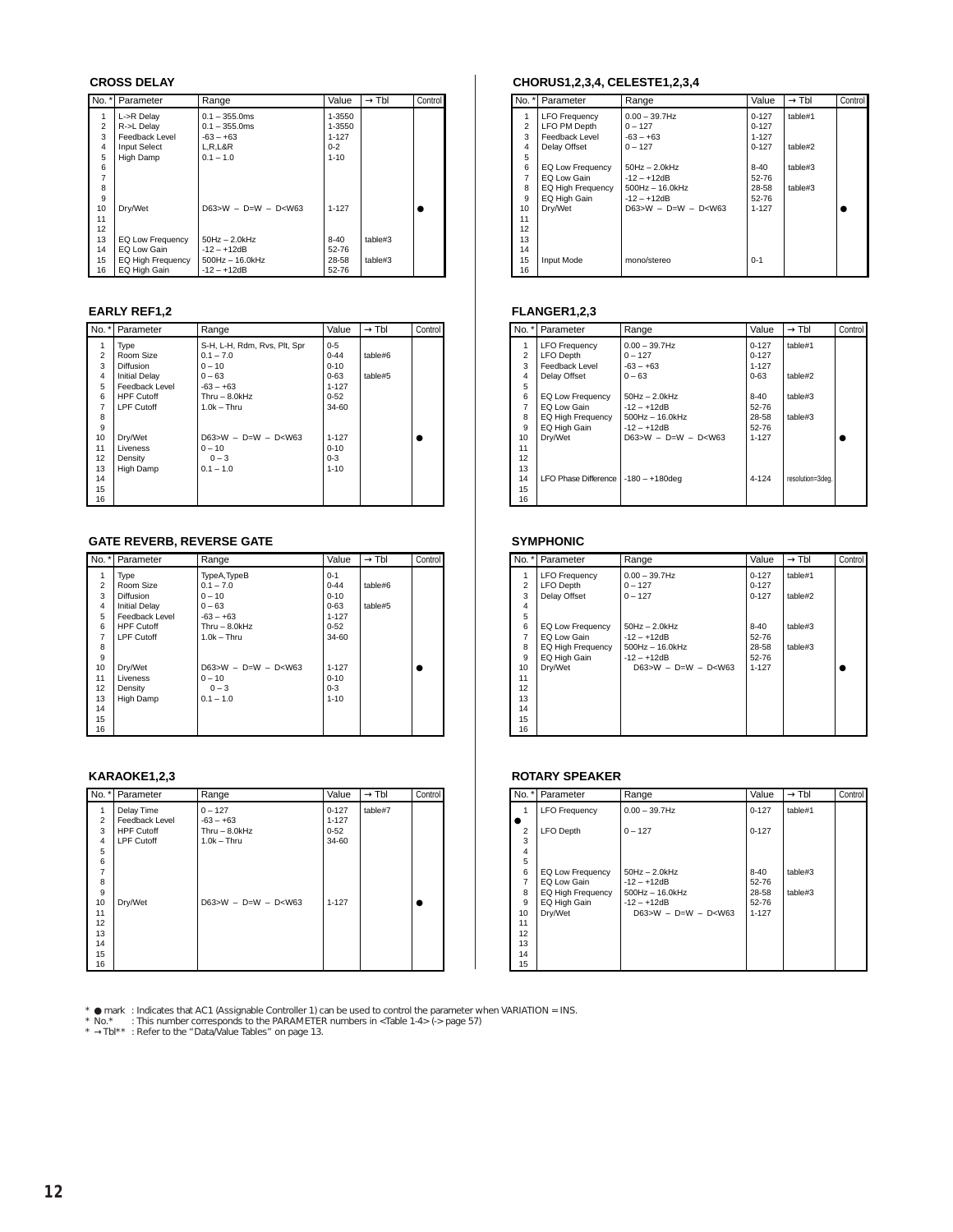#### **TREMOLO**

| $No.$ *        | Parameter                   | Range                 | Value     | $\rightarrow$ Tbl | Control |
|----------------|-----------------------------|-----------------------|-----------|-------------------|---------|
| 1              | <b>LFO Frequency</b>        | $0.00 - 39.7$ Hz      | $0 - 127$ | table#1           |         |
|                |                             |                       |           |                   |         |
| $\overline{2}$ | AM Depth                    | $0 - 127$             | $0 - 127$ |                   |         |
| 3              | PM Depth                    | $0 - 127$             | $0 - 127$ |                   |         |
| 4              |                             |                       |           |                   |         |
| 5              |                             |                       |           |                   |         |
| 6              | EQ Low Frequency            | $50Hz - 2.0kHz$       | $8 - 40$  | table#3           |         |
| 7              | EQ Low Gain                 | $-12 - +12dB$         | 52-76     |                   |         |
| 8              | EQ High Frequency           | $500$ Hz $- 16.0$ kHz | 28-58     | table#3           |         |
| 9              | EQ High Gain                | $-12 - +12dB$         | 52-76     |                   |         |
| 10             |                             |                       |           |                   |         |
| 11             |                             |                       |           |                   |         |
| 12             |                             |                       |           |                   |         |
| 13             |                             |                       |           |                   |         |
| 14             | <b>LFO Phase Difference</b> | $-180 - +180$ deg     | 4-124     | resolution=3deg.  |         |
| 15             | Input Mode                  | mono/stereo           | $0 - 1$   |                   |         |

#### **AUTO PAN**

| No. *          | Parameter            | Range                           | Value     | $\rightarrow$ TbI | Control |
|----------------|----------------------|---------------------------------|-----------|-------------------|---------|
|                | <b>LFO Frequency</b> | $0.00 - 39.7$ Hz                | $0 - 127$ | table#1           |         |
|                |                      |                                 |           |                   |         |
| $\overline{2}$ | L/R Depth            | $0 - 127$                       | $0 - 127$ |                   |         |
| 3              | F/R Depth            | $0 - 127$                       | $0 - 127$ |                   |         |
| 4              | <b>PAN Direction</b> | L<->R.L->R.L<-R.Lturn.Rturn.L/R | $0 - 5$   |                   |         |
| 5              |                      |                                 |           |                   |         |
| 6              | EQ Low Frequency     | 50Hz - 2.0kHz                   | $8 - 40$  | table#3           |         |
| 7              | EQ Low Gain          | -12 – +12dB                     | 52-76     |                   |         |
| 8              | EQ High Frequency    | $500$ Hz $- 16.0$ kHz           | 28-58     | table#3           |         |
| 9              | EQ High Gain         | $-12 - +12$ dB                  | 52-76     |                   |         |
| 10             |                      |                                 |           |                   |         |
| 11             |                      |                                 |           |                   |         |
| 12             |                      |                                 |           |                   |         |
| 13             |                      |                                 |           |                   |         |
| 14             |                      |                                 |           |                   |         |
| 15             |                      |                                 |           |                   |         |

#### **PHASER1,2**

| No. *          | Parameter                 | Range                                  | Value     | $\rightarrow$ Tbl | Control |
|----------------|---------------------------|----------------------------------------|-----------|-------------------|---------|
|                | <b>LFO Frequency</b>      | $0.00 - 39.7$ Hz                       | $0 - 127$ | table#1           |         |
| $\overline{2}$ | <b>LFO</b> Depth          | $0 - 127$                              | $0 - 127$ |                   |         |
| 3              | <b>Phase Shift Offset</b> | $0 - 127$                              | $0 - 127$ |                   |         |
| 4              | Feedback Level            | $-63 - +63$                            | $1 - 127$ |                   |         |
| 5              |                           |                                        |           |                   |         |
| 6              | EQ Low Frequency          | $50Hz - 2.0kHz$                        | $8-40$    | table#3           |         |
| 7              | EQ Low Gain               | $-12 - +12$ dB                         | 52-76     |                   |         |
| 8              | EQ High Frequency         | $500$ Hz $- 16.0$ kHz                  | 28-58     | table#3           |         |
| 9              | EQ High Gain              | $-12 - +12$ dB                         | 52-76     |                   |         |
| 10             | Drv/Wet                   | $D63>W - D=W - D< W63$                 | $1 - 127$ |                   |         |
| 11             | Stage                     | $6 - 10$ (phaser1) / $3 - 5$ (phaser2) | $3 - 10$  |                   |         |
| 12             | <b>Diffusion</b>          | Mono/Stereo                            | $0 - 1$   |                   |         |
| 13             | LFO Phase Difference      | $-180 - +180$ dea.                     | 4-124     | Phaser2 only      |         |
| 14             |                           |                                        |           |                   |         |
| 15             |                           |                                        |           |                   |         |
| 16             |                           |                                        |           |                   |         |

#### **DISTORTION, OVERDRIVE**

| No. *          | Parameter               | Range                  | Value      | $\rightarrow$ Tbl | Control |
|----------------|-------------------------|------------------------|------------|-------------------|---------|
| 1              | Drive                   | $0 - 127$              | $0 - 127$  |                   |         |
| $\overline{2}$ | <b>EQ Low Frequency</b> | $50Hz - 2.0kHz$        | $8-40$     | table#3           |         |
| 3              | EQ Low Gain             | $-12 - +12$ dB         | 52-76      |                   |         |
| 4              | <b>LPF Cutoff</b>       | $1.0k - Thru$          | 34-60      | table#3           |         |
| 5              | Output Level            | $0 - 127$              | $0 - 127$  |                   |         |
| 6              |                         |                        |            |                   |         |
| $\overline{7}$ | EQ Mid Frequency        | $500Hz - 10.0kHz$      | 28-54      | table#3           |         |
| 8              | EQ Mid Gain             | $-12 - +12$ dB         | 52-76      |                   |         |
| 9              | EQ Mid Width            | $1.0 - 12.0$           | $10 - 120$ |                   |         |
| 10             | Drv/Wet                 | $D63>W - D=W - D< W63$ | $1 - 127$  |                   |         |
| 11             | Edge(Clip Curve)        | $0 - 127$              | $0 - 127$  | $mild - sharp$    |         |
| 12             |                         |                        |            |                   |         |
| 13             |                         |                        |            |                   |         |
| 14             |                         |                        |            |                   |         |
| 15             |                         |                        |            |                   |         |
| 16             |                         |                        |            |                   |         |

#### **GUITAR AMP SIMULATOR**

|                                                                              | No. *   Parameter                                             | Range                                                           | Value                                      | $\rightarrow$ Tbl | Control |
|------------------------------------------------------------------------------|---------------------------------------------------------------|-----------------------------------------------------------------|--------------------------------------------|-------------------|---------|
| 2<br>3<br>4                                                                  | <b>Drive</b><br>AMP Type<br><b>LPF Cutoff</b><br>Output Level | $0 - 127$<br>Off,Stack,Combo,Tube<br>$1.0k - Thru$<br>$0 - 127$ | $0 - 127$<br>$0 - 3$<br>34-60<br>$0 - 127$ | table#3           |         |
| 5<br>6<br>$\overline{7}$<br>8<br>9<br>10<br>11<br>12<br>13<br>14<br>15<br>16 | Dry/Wet<br>Edge(Clip Curve)                                   | $D63>W - D=W - D0$<br>$0 - 127$                                 | $1 - 127$<br>$0 - 127$                     | $mild - sharp$    |         |

#### **3-BAND EQ**

| $No.$ *        | Parameter                | Range                 | Value    | $\rightarrow$ Tbl | Control |
|----------------|--------------------------|-----------------------|----------|-------------------|---------|
| 1              | EQ Low Gain              | $-12 - +12dB$         | 52-76    |                   |         |
| $\overline{2}$ | EQ Mid Frequency         | $500$ Hz $- 10.0$ kHz | 28-54    | table#3           |         |
| 3              | EQ Mid Gain              | $-12 - +12dB$         | 52-76    |                   |         |
| 4              | EQ Mid Width             | $1.0 - 12.0$          | 10-120   |                   |         |
| 5              | EQ High Gain             | $-12 - +12dB$         | 52-76    |                   |         |
| 6              | EQ Low Frequency         | $50Hz - 2.0kHz$       | $8 - 40$ | table#3           |         |
| $\overline{7}$ | <b>EQ High Frequency</b> | $500$ Hz $- 16.0$ kHz | 28-58    | table#3           |         |
| 8              |                          |                       |          |                   |         |
| 9              |                          |                       |          |                   |         |
| 10             |                          |                       |          |                   |         |
| 11             |                          |                       |          |                   |         |
| 12             |                          |                       |          |                   |         |
| 13             |                          |                       |          |                   |         |
| 14             |                          |                       |          |                   |         |
| 15             |                          |                       |          |                   |         |
| 16             |                          |                       |          |                   |         |

#### **2-BAND EQ**

| No. $*$ | Parameter         | Range                 | Value    | $\rightarrow$ Tbl | Control |
|---------|-------------------|-----------------------|----------|-------------------|---------|
| 1       | EQ Low Frequency  | $50Hz - 2.0kHz$       | $8 - 40$ | table#3           |         |
| 2       | EQ Low Gain       | $-12 - +12dB$         | 52-76    |                   |         |
| 3       | EQ High Frequency | $500$ Hz $- 16.0$ kHz | 28-58    | table#3           |         |
| 4       | EQ High Gain      | $-12 - +12dB$         | 52-76    |                   |         |
| 5       |                   |                       |          |                   |         |
| 6       |                   |                       |          |                   |         |
| 7       |                   |                       |          |                   |         |
| 8       |                   |                       |          |                   |         |
| 9       |                   |                       |          |                   |         |
| 10      |                   |                       |          |                   |         |
| 11      |                   |                       |          |                   |         |
| 12      |                   |                       |          |                   |         |
| 13      |                   |                       |          |                   |         |
| 14      |                   |                       |          |                   |         |
| 15      |                   |                       |          |                   |         |
| 16      |                   |                       |          |                   |         |

#### **AUTO WAH**

| $No.$ *        | Parameter                      | Range                 | Value     | $\rightarrow$ Tbl | Control |
|----------------|--------------------------------|-----------------------|-----------|-------------------|---------|
| 1              | <b>LFO Frequency</b>           | $0.00 - 39.7$ Hz      | $0 - 127$ | table#1           |         |
| $\overline{2}$ | <b>LFO Depth</b>               | $0 - 127$             | $0 - 127$ |                   |         |
| 3              | <b>Cutoff Frequency Offset</b> | $0 - 127$             | $0 - 127$ |                   |         |
| 4              | Resonance                      | $1.0 - 12.0$          | 10-120    |                   |         |
| 5              |                                |                       |           |                   |         |
| 6              | EQ Low Frequency               | $50Hz - 2.0kHz$       | $8 - 40$  | table#3           |         |
| 7              | EQ Low Gain                    | $-12 - +12$ dB        | 52-76     |                   |         |
| 8              | EQ High Frequency              | $500$ Hz $- 16.0$ kHz | 28-58     | table#3           |         |
| 9              | EQ High Gain                   | $-12 - +12$ dB        | 52-76     |                   |         |
| 10             | Dry/Wet                        | $D63>W - D=W - D0$    | $1 - 127$ |                   |         |
| 11             |                                |                       |           |                   |         |
| 12             |                                |                       |           |                   |         |
| 13             |                                |                       |           |                   |         |
| 14             |                                |                       |           |                   |         |
| 15             |                                |                       |           |                   |         |
| 16             |                                |                       |           |                   |         |

\* ● mark :Indicates that AC1 (Assignable Controller 1) can be used to control the parameter when VARIATION = INS.<br>\* No.\* : This number corresponds to the PARAMETER numbers in <Table 1-4> (-> page 57)<br>\* →Tbl\*\* :Refer to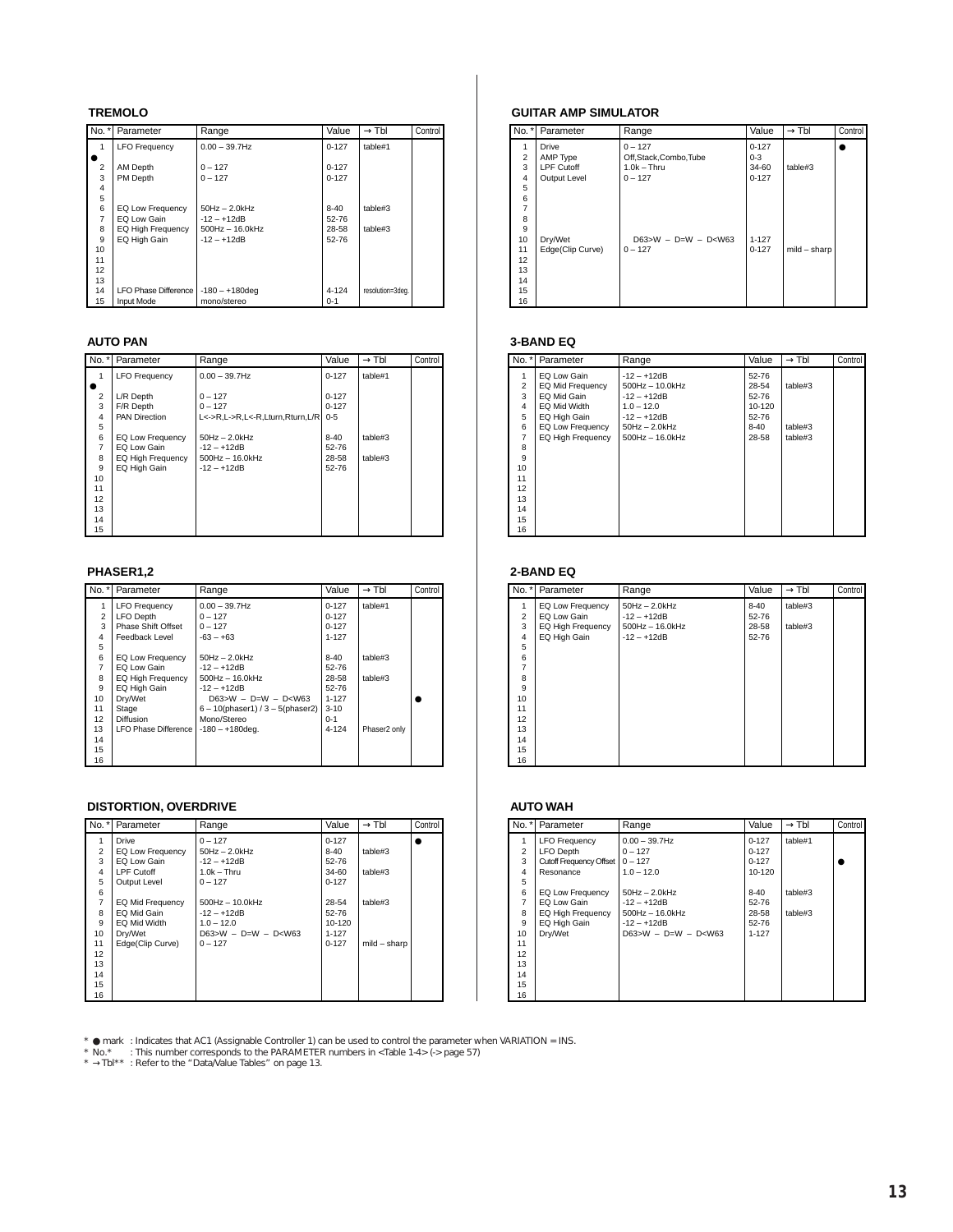### <span id="page-13-0"></span>**Data/Value Tables**

#### **Table#1**

|  | LFO Frequency (Hz) |  |
|--|--------------------|--|
|  |                    |  |

 $\begin{array}{c|c} 1 & 0.1 \\ 2 & 0.2 \end{array}$  $\begin{array}{c|c} 2 & 0.2 \\ 3 & 0.3 \\ 4 & 0.4 \end{array}$ 3 0.3  $0.4$  $\begin{array}{c|c} 5 & 0.5 \\ 6 & 0.6 \end{array}$  $\begin{array}{c|c} 6 & 0.6 \\ 7 & 0.7 \\ 8 & 0.8 \end{array}$ 0.7  $\begin{array}{c|c} 8 & 0.8 \\ 9 & 0.9 \end{array}$  $\begin{array}{c|c} 9 & 0.9 \\ 10 & 1.0 \end{array}$  $\begin{array}{|c|c|c|}\n10 & 1.0 \\
11 & 1.1 \\
12 & 1.2\n\end{array}$ 11 1.1 12 1.2  $\begin{array}{|c|c|c|}\n 1.3 \\
 14 & 1.4\n \end{array}$  $\begin{array}{c|c} 14 & 1.4 \\ 15 & 1.5 \\ 16 & 1.6 \end{array}$ 15 1.5 16 1.6  $\begin{array}{|c|c|c|}\n 1.7 \\
 1.8 \\
 1.8\n \end{array}$  $\begin{array}{|c|c|c|} \hline 18 & 1.8 \\ 19 & 1.9 \\ \hline \end{array}$  $\begin{array}{c|c} 19 & 1.9 \\ 20 & 2.0 \end{array}$  $\begin{array}{|c|c|} \hline 20 & 2.0 \\ 21 & 2.1 \\ 22 & 2.2 \\ \hline \end{array}$ 21 2.1 22 2.2

 $\begin{array}{c|cc}\n 23 & 2.3 \\
 24 & 2.4 \\
 25 & 2.5 \\
 26 & 2.6\n\end{array}$ 24 2.4 25 2.5 26 2.6  $\begin{array}{|c|c|c|}\n 27 & 2.7 \\
 28 & 2.8\n \end{array}$  $\begin{array}{c|c} 28 & 2.8 \\ 29 & 2.9 \\ 30 & 3.0 \end{array}$  $2.9$  $\begin{array}{|c|c|}\n 30 & 3.0 \\
 31 & 3.1 \\
 32 & 3.2\n\end{array}$ 31 3.1 32 3.2  $\begin{array}{c|cc}\n 33 & 3.3 \\
 34 & 3.4 \\
 35 & 3.5 \\
 36 & 3.6\n\end{array}$ 34 3.4 35 3.5  $\begin{array}{c|c}\n 36 & 3.6 \\
 37 & 3.7\n\end{array}$  $\begin{array}{|c|c|c|}\n 37 & 3.7 \\
 38 & 3.8\n\end{array}$  $\begin{array}{c|c} 38 & 3.8 \\ 39 & 3.9 \end{array}$  $\begin{array}{c|c} 39 & 3.9 \\ 40 & 4.0 \end{array}$  $\begin{array}{|c|c|c|}\n 40 & 4.0 \\
 41 & 4.1 \\
 42 & 4.2\n\end{array}$ 41 4.1 42 4.2

**Table#2 Data Value Data Value Data Value** 0 0.0 43 4.3 Modulation Delay Offset (ms) **ata Value**<br>86 8.6<br>87 8.7<br>88 8.8

44 4.4 45 4.5 46 4.6  $\begin{array}{|c|c|c|}\n 47 & 4.7 \\
 48 & 4.8\n \end{array}$ 48 4.8 49 4.9

87 8.7  $\begin{array}{c|c} 88 & 8.8 \\ 89 & 8.9 \end{array}$  $\begin{array}{c|c} 89 & 8.9 \\ 90 & 9.0 \end{array}$  $\begin{array}{c|c} 90 & 9.0 \\ 91 & 9.1 \end{array}$ 91 9.1 92 9.2  $\begin{array}{c|c} 93 & 9.3 \\ 94 & 9.4 \end{array}$  $\begin{array}{c|c} 94 & 9.4 \\ 95 & 9.5 \end{array}$  $\begin{array}{c|c} 95 & 9.5 \\ 96 & 9.6 \end{array}$ 96 9.6<br>97 9.7<br>98 9.8 97 9.7 98 9.8  $\begin{array}{c|c} 99 & 9.9 \\ 100 & 10.0 \end{array}$  $\begin{array}{|c|c|c|c|}\n100 & 10.0 \\
\hline\n101 & 11.1\n\end{array}$  $\begin{array}{|c|c|c|}\n101 & 11.1 \\
102 & 12.2\n\end{array}$  $\begin{array}{|c|c|c|}\n102 & 12.2 \\
103 & 13.3\n\end{array}$  $\begin{array}{|c|c|c|}\n103 & 13.3 \\
\hline\n104 & 14.4\n\end{array}$  $14.4$ <br> $15.5$  $105$ <br> $106$  $\begin{array}{|c|c|c|}\n106 & 17.1 \\
\hline\n107 & 18.6\n\end{array}$ 107 18.6 108 20.2  $\begin{array}{|c|c|c|}\n109 & 21.8 \\
110 & 23.3\n\end{array}$ 23.3  $\begin{array}{|c|c|c|}\n 111 & 24.9 \\
 \hline\n 112 & 26.5\n \end{array}$  $\begin{array}{|c|c|}\n 112 & 26.5 \\
 113 & 28.0\n \end{array}$ 28.0 29.6  $\begin{array}{|c|c|}\n 114 & 29.6 \\
 \hline\n 115 & 31.2 \\
 \hline\n 116 & 32.8\n \end{array}$  $32.8$ 117 34.3  $\begin{array}{|c|c|} \hline 118 & 35.9 \\ 119 & 37.5 \end{array}$  $\begin{array}{|c|c|c|}\n119 & 37.5 \\
120 & 39.0\n\end{array}$ 120 39.0  $121 \mid 40.6$  $\begin{array}{|c|c|}\n 122 & 42.2 \\
 123 & 43.7\n\end{array}$  $\begin{array}{|c|c|}\n 123 & 43.7 \\
 124 & 45.3 \\
 125 & 46.9\n\end{array}$  $45.3$  $\begin{array}{|c|c|c|}\n125 & 46.9 \\
126 & 48.4\n\end{array}$  $\begin{array}{|c|c|}\n 126 & 48.4 \\
 \hline\n 127 & 50.0\n \end{array}$  $50.0$ 

 $\begin{array}{r} 7.5 \\ 50 \\ 51 \\ 52 \\ 53 \\ 5.3 \end{array}$ 51 5.1 52 5.2 53 5.3 54 5.4 55 5.5

56 5.6<br>57 5.7<br>58 5.8<br>59 5.9 57 5.7 58 5.8 59 5.9  $6.0$ <br> $6.1$  $60$ <br> $61$ <br> $62$ 62 6.2 63 6.3 64 6.4 65 6.5  $\begin{bmatrix} 66 \\ 67 \\ 68 \\ 69 \\ 69 \end{bmatrix}$   $\begin{bmatrix} 6.6 \\ 6.7 \\ 6.8 \\ 6.9 \end{bmatrix}$  $6.7$ 68 6.8 69 6.9

70 7.0 71 7.1 72 7.2 73 7.3

74 7.4 75 7.5

76 7.6<br>77 7.7<br>78 7.8<br>79 7.9 77 7.7 78 7.8 79 7.9 80 8.0

81 8.1 82 8.2 83 8.3  $\begin{array}{|c|c|c|} \hline 84 & 8.4 \\ \hline 85 & 8.5 \\ \hline \end{array}$ 85 8.5

**Table#3** EQ Frequency (Hz)

### **Table#4**

 $4.9$  $5.0$ 

 $6.5$ 7.0  $7.5$  $8.0$ 

56 9.5  $10.0$ 11.0  $12.0$ 13.0  $14.0$ 15.0  $16.0$ 

19.0 20.0 25.0  $\frac{20.0}{30.0}$ 

| Value<br><b>Data</b><br><b>Data</b><br>Value<br>Data<br><b>Data</b><br>Value<br>0<br>0.3<br>THRU(20)<br>43<br>4.6<br>0<br>43<br>2.8k<br>$\mathbf{1}$<br>0.4<br>44<br>44<br>4.7<br>1<br>3.2k<br>22<br>2<br>0.5<br>45<br>4.8<br>$\overline{2}$<br>25<br>45<br>3.6k<br>3<br>0.6<br>3<br>46<br>4.9<br>28<br>46<br>4.0k<br>4<br>0.7<br>47<br>4<br>32<br>47<br>5.0<br>4.5k<br>5<br>5<br>0.8<br>48<br>36<br>48<br>5.5<br>5.0k<br>6<br>49<br>6<br>0.9<br>49<br>6.0<br>40<br>5.6k<br>$\overline{7}$<br>$\overline{7}$<br>1.0<br>50<br>6.5<br>45<br>50<br>6.3k<br>8<br>1.1<br>51<br>8<br>51<br>7.0<br>50<br>7.0k<br>9<br>9<br>52<br>1.2<br>52<br>7.5<br>56<br>8.0k<br>10<br>10<br>1.3<br>53<br>8.0<br>63<br>53<br>9.0k<br>11<br>1.4<br>11<br>54<br>54<br>8.5<br>70<br>10.0k<br>12<br>12<br>1.5<br>55<br>9.0<br>80<br>55<br>11.0k<br>13<br>90<br>56<br>13<br>1.6<br>56<br>9.5<br>12.0k<br>14<br>14<br>57<br>1.7<br>57<br>10.0<br>100<br>14.0k<br>15<br>11.0<br>15<br>110<br>58<br>1.8<br>58<br>16.0k<br>59<br>59<br>16<br>1.9<br>12.0<br>16<br>125<br>18.0k<br>17<br>17<br>2.0<br>60<br>13.0<br>140<br>60<br><b>THRU(20.0k)</b><br>61<br>14.0<br>18<br>18<br>2.1<br>160<br>19<br>2.2<br>62<br>15.0<br>19<br>180<br>20<br>2.3<br>63<br>20<br>16.0<br>200<br>21<br>2.4<br>64<br>17.0<br>21<br>225<br>22<br>22<br>2.5<br>65<br>18.0<br>250<br>23<br>23<br>2.6<br>66<br>19.0<br>280<br>24<br>24<br>2.7<br>67<br>20.0<br>315<br>25<br>2.8<br>25<br>68<br>25.0<br>355<br>26<br>2.9<br>69<br>30.0<br>26<br>400<br>27<br>27<br>3.0<br>450<br>28<br>28<br>3.1<br>500<br>29<br>29<br>3.2<br>560<br>30<br>30<br>3.3<br>630<br>31<br>31<br>3.4<br>700<br>32<br>32<br>3.5<br>800<br>33<br>33<br>3.6<br>900<br>34<br>3.7<br>34<br>1.0k<br>35<br>35<br>3.8<br>1.1k<br>3.9<br>36<br>1.2k<br>36<br>37<br>37<br>4.0<br>1.4k<br>4.1<br>38<br>1.6k<br>38<br>39<br>4.2<br>39<br>1.8k<br>40<br>40<br>4.3<br>2.0k<br>41<br>4.4<br>41<br>2.2k<br>42<br>42<br>4.5<br>2.5k | Reverb Time (s)<br>Q Frequency (Hz) |  |  |  |  |  |       |  |
|---------------------------------------------------------------------------------------------------------------------------------------------------------------------------------------------------------------------------------------------------------------------------------------------------------------------------------------------------------------------------------------------------------------------------------------------------------------------------------------------------------------------------------------------------------------------------------------------------------------------------------------------------------------------------------------------------------------------------------------------------------------------------------------------------------------------------------------------------------------------------------------------------------------------------------------------------------------------------------------------------------------------------------------------------------------------------------------------------------------------------------------------------------------------------------------------------------------------------------------------------------------------------------------------------------------------------------------------------------------------------------------------------------------------------------------------------------------------------------------------------------------------------------------------------------------------------------------------------------------------------------------------------------------------------------------------------------------------------------------------------------------------------------------------------------------------------------------------------------------------------------------------------------------------------------------|-------------------------------------|--|--|--|--|--|-------|--|
|                                                                                                                                                                                                                                                                                                                                                                                                                                                                                                                                                                                                                                                                                                                                                                                                                                                                                                                                                                                                                                                                                                                                                                                                                                                                                                                                                                                                                                                                                                                                                                                                                                                                                                                                                                                                                                                                                                                                       |                                     |  |  |  |  |  | Value |  |
|                                                                                                                                                                                                                                                                                                                                                                                                                                                                                                                                                                                                                                                                                                                                                                                                                                                                                                                                                                                                                                                                                                                                                                                                                                                                                                                                                                                                                                                                                                                                                                                                                                                                                                                                                                                                                                                                                                                                       |                                     |  |  |  |  |  |       |  |
|                                                                                                                                                                                                                                                                                                                                                                                                                                                                                                                                                                                                                                                                                                                                                                                                                                                                                                                                                                                                                                                                                                                                                                                                                                                                                                                                                                                                                                                                                                                                                                                                                                                                                                                                                                                                                                                                                                                                       |                                     |  |  |  |  |  |       |  |
|                                                                                                                                                                                                                                                                                                                                                                                                                                                                                                                                                                                                                                                                                                                                                                                                                                                                                                                                                                                                                                                                                                                                                                                                                                                                                                                                                                                                                                                                                                                                                                                                                                                                                                                                                                                                                                                                                                                                       |                                     |  |  |  |  |  |       |  |
|                                                                                                                                                                                                                                                                                                                                                                                                                                                                                                                                                                                                                                                                                                                                                                                                                                                                                                                                                                                                                                                                                                                                                                                                                                                                                                                                                                                                                                                                                                                                                                                                                                                                                                                                                                                                                                                                                                                                       |                                     |  |  |  |  |  |       |  |
|                                                                                                                                                                                                                                                                                                                                                                                                                                                                                                                                                                                                                                                                                                                                                                                                                                                                                                                                                                                                                                                                                                                                                                                                                                                                                                                                                                                                                                                                                                                                                                                                                                                                                                                                                                                                                                                                                                                                       |                                     |  |  |  |  |  |       |  |
|                                                                                                                                                                                                                                                                                                                                                                                                                                                                                                                                                                                                                                                                                                                                                                                                                                                                                                                                                                                                                                                                                                                                                                                                                                                                                                                                                                                                                                                                                                                                                                                                                                                                                                                                                                                                                                                                                                                                       |                                     |  |  |  |  |  |       |  |
|                                                                                                                                                                                                                                                                                                                                                                                                                                                                                                                                                                                                                                                                                                                                                                                                                                                                                                                                                                                                                                                                                                                                                                                                                                                                                                                                                                                                                                                                                                                                                                                                                                                                                                                                                                                                                                                                                                                                       |                                     |  |  |  |  |  |       |  |
|                                                                                                                                                                                                                                                                                                                                                                                                                                                                                                                                                                                                                                                                                                                                                                                                                                                                                                                                                                                                                                                                                                                                                                                                                                                                                                                                                                                                                                                                                                                                                                                                                                                                                                                                                                                                                                                                                                                                       |                                     |  |  |  |  |  |       |  |
|                                                                                                                                                                                                                                                                                                                                                                                                                                                                                                                                                                                                                                                                                                                                                                                                                                                                                                                                                                                                                                                                                                                                                                                                                                                                                                                                                                                                                                                                                                                                                                                                                                                                                                                                                                                                                                                                                                                                       |                                     |  |  |  |  |  |       |  |
|                                                                                                                                                                                                                                                                                                                                                                                                                                                                                                                                                                                                                                                                                                                                                                                                                                                                                                                                                                                                                                                                                                                                                                                                                                                                                                                                                                                                                                                                                                                                                                                                                                                                                                                                                                                                                                                                                                                                       |                                     |  |  |  |  |  |       |  |
|                                                                                                                                                                                                                                                                                                                                                                                                                                                                                                                                                                                                                                                                                                                                                                                                                                                                                                                                                                                                                                                                                                                                                                                                                                                                                                                                                                                                                                                                                                                                                                                                                                                                                                                                                                                                                                                                                                                                       |                                     |  |  |  |  |  |       |  |
|                                                                                                                                                                                                                                                                                                                                                                                                                                                                                                                                                                                                                                                                                                                                                                                                                                                                                                                                                                                                                                                                                                                                                                                                                                                                                                                                                                                                                                                                                                                                                                                                                                                                                                                                                                                                                                                                                                                                       |                                     |  |  |  |  |  |       |  |
|                                                                                                                                                                                                                                                                                                                                                                                                                                                                                                                                                                                                                                                                                                                                                                                                                                                                                                                                                                                                                                                                                                                                                                                                                                                                                                                                                                                                                                                                                                                                                                                                                                                                                                                                                                                                                                                                                                                                       |                                     |  |  |  |  |  |       |  |
|                                                                                                                                                                                                                                                                                                                                                                                                                                                                                                                                                                                                                                                                                                                                                                                                                                                                                                                                                                                                                                                                                                                                                                                                                                                                                                                                                                                                                                                                                                                                                                                                                                                                                                                                                                                                                                                                                                                                       |                                     |  |  |  |  |  |       |  |
|                                                                                                                                                                                                                                                                                                                                                                                                                                                                                                                                                                                                                                                                                                                                                                                                                                                                                                                                                                                                                                                                                                                                                                                                                                                                                                                                                                                                                                                                                                                                                                                                                                                                                                                                                                                                                                                                                                                                       |                                     |  |  |  |  |  |       |  |
|                                                                                                                                                                                                                                                                                                                                                                                                                                                                                                                                                                                                                                                                                                                                                                                                                                                                                                                                                                                                                                                                                                                                                                                                                                                                                                                                                                                                                                                                                                                                                                                                                                                                                                                                                                                                                                                                                                                                       |                                     |  |  |  |  |  |       |  |
|                                                                                                                                                                                                                                                                                                                                                                                                                                                                                                                                                                                                                                                                                                                                                                                                                                                                                                                                                                                                                                                                                                                                                                                                                                                                                                                                                                                                                                                                                                                                                                                                                                                                                                                                                                                                                                                                                                                                       |                                     |  |  |  |  |  |       |  |
|                                                                                                                                                                                                                                                                                                                                                                                                                                                                                                                                                                                                                                                                                                                                                                                                                                                                                                                                                                                                                                                                                                                                                                                                                                                                                                                                                                                                                                                                                                                                                                                                                                                                                                                                                                                                                                                                                                                                       |                                     |  |  |  |  |  |       |  |
|                                                                                                                                                                                                                                                                                                                                                                                                                                                                                                                                                                                                                                                                                                                                                                                                                                                                                                                                                                                                                                                                                                                                                                                                                                                                                                                                                                                                                                                                                                                                                                                                                                                                                                                                                                                                                                                                                                                                       |                                     |  |  |  |  |  |       |  |
|                                                                                                                                                                                                                                                                                                                                                                                                                                                                                                                                                                                                                                                                                                                                                                                                                                                                                                                                                                                                                                                                                                                                                                                                                                                                                                                                                                                                                                                                                                                                                                                                                                                                                                                                                                                                                                                                                                                                       |                                     |  |  |  |  |  |       |  |
|                                                                                                                                                                                                                                                                                                                                                                                                                                                                                                                                                                                                                                                                                                                                                                                                                                                                                                                                                                                                                                                                                                                                                                                                                                                                                                                                                                                                                                                                                                                                                                                                                                                                                                                                                                                                                                                                                                                                       |                                     |  |  |  |  |  |       |  |
|                                                                                                                                                                                                                                                                                                                                                                                                                                                                                                                                                                                                                                                                                                                                                                                                                                                                                                                                                                                                                                                                                                                                                                                                                                                                                                                                                                                                                                                                                                                                                                                                                                                                                                                                                                                                                                                                                                                                       |                                     |  |  |  |  |  |       |  |
|                                                                                                                                                                                                                                                                                                                                                                                                                                                                                                                                                                                                                                                                                                                                                                                                                                                                                                                                                                                                                                                                                                                                                                                                                                                                                                                                                                                                                                                                                                                                                                                                                                                                                                                                                                                                                                                                                                                                       |                                     |  |  |  |  |  |       |  |
|                                                                                                                                                                                                                                                                                                                                                                                                                                                                                                                                                                                                                                                                                                                                                                                                                                                                                                                                                                                                                                                                                                                                                                                                                                                                                                                                                                                                                                                                                                                                                                                                                                                                                                                                                                                                                                                                                                                                       |                                     |  |  |  |  |  |       |  |
|                                                                                                                                                                                                                                                                                                                                                                                                                                                                                                                                                                                                                                                                                                                                                                                                                                                                                                                                                                                                                                                                                                                                                                                                                                                                                                                                                                                                                                                                                                                                                                                                                                                                                                                                                                                                                                                                                                                                       |                                     |  |  |  |  |  |       |  |
|                                                                                                                                                                                                                                                                                                                                                                                                                                                                                                                                                                                                                                                                                                                                                                                                                                                                                                                                                                                                                                                                                                                                                                                                                                                                                                                                                                                                                                                                                                                                                                                                                                                                                                                                                                                                                                                                                                                                       |                                     |  |  |  |  |  |       |  |
|                                                                                                                                                                                                                                                                                                                                                                                                                                                                                                                                                                                                                                                                                                                                                                                                                                                                                                                                                                                                                                                                                                                                                                                                                                                                                                                                                                                                                                                                                                                                                                                                                                                                                                                                                                                                                                                                                                                                       |                                     |  |  |  |  |  |       |  |
|                                                                                                                                                                                                                                                                                                                                                                                                                                                                                                                                                                                                                                                                                                                                                                                                                                                                                                                                                                                                                                                                                                                                                                                                                                                                                                                                                                                                                                                                                                                                                                                                                                                                                                                                                                                                                                                                                                                                       |                                     |  |  |  |  |  |       |  |
|                                                                                                                                                                                                                                                                                                                                                                                                                                                                                                                                                                                                                                                                                                                                                                                                                                                                                                                                                                                                                                                                                                                                                                                                                                                                                                                                                                                                                                                                                                                                                                                                                                                                                                                                                                                                                                                                                                                                       |                                     |  |  |  |  |  |       |  |
|                                                                                                                                                                                                                                                                                                                                                                                                                                                                                                                                                                                                                                                                                                                                                                                                                                                                                                                                                                                                                                                                                                                                                                                                                                                                                                                                                                                                                                                                                                                                                                                                                                                                                                                                                                                                                                                                                                                                       |                                     |  |  |  |  |  |       |  |
|                                                                                                                                                                                                                                                                                                                                                                                                                                                                                                                                                                                                                                                                                                                                                                                                                                                                                                                                                                                                                                                                                                                                                                                                                                                                                                                                                                                                                                                                                                                                                                                                                                                                                                                                                                                                                                                                                                                                       |                                     |  |  |  |  |  |       |  |
|                                                                                                                                                                                                                                                                                                                                                                                                                                                                                                                                                                                                                                                                                                                                                                                                                                                                                                                                                                                                                                                                                                                                                                                                                                                                                                                                                                                                                                                                                                                                                                                                                                                                                                                                                                                                                                                                                                                                       |                                     |  |  |  |  |  |       |  |
|                                                                                                                                                                                                                                                                                                                                                                                                                                                                                                                                                                                                                                                                                                                                                                                                                                                                                                                                                                                                                                                                                                                                                                                                                                                                                                                                                                                                                                                                                                                                                                                                                                                                                                                                                                                                                                                                                                                                       |                                     |  |  |  |  |  |       |  |
|                                                                                                                                                                                                                                                                                                                                                                                                                                                                                                                                                                                                                                                                                                                                                                                                                                                                                                                                                                                                                                                                                                                                                                                                                                                                                                                                                                                                                                                                                                                                                                                                                                                                                                                                                                                                                                                                                                                                       |                                     |  |  |  |  |  |       |  |
|                                                                                                                                                                                                                                                                                                                                                                                                                                                                                                                                                                                                                                                                                                                                                                                                                                                                                                                                                                                                                                                                                                                                                                                                                                                                                                                                                                                                                                                                                                                                                                                                                                                                                                                                                                                                                                                                                                                                       |                                     |  |  |  |  |  |       |  |
|                                                                                                                                                                                                                                                                                                                                                                                                                                                                                                                                                                                                                                                                                                                                                                                                                                                                                                                                                                                                                                                                                                                                                                                                                                                                                                                                                                                                                                                                                                                                                                                                                                                                                                                                                                                                                                                                                                                                       |                                     |  |  |  |  |  |       |  |
|                                                                                                                                                                                                                                                                                                                                                                                                                                                                                                                                                                                                                                                                                                                                                                                                                                                                                                                                                                                                                                                                                                                                                                                                                                                                                                                                                                                                                                                                                                                                                                                                                                                                                                                                                                                                                                                                                                                                       |                                     |  |  |  |  |  |       |  |
|                                                                                                                                                                                                                                                                                                                                                                                                                                                                                                                                                                                                                                                                                                                                                                                                                                                                                                                                                                                                                                                                                                                                                                                                                                                                                                                                                                                                                                                                                                                                                                                                                                                                                                                                                                                                                                                                                                                                       |                                     |  |  |  |  |  |       |  |
|                                                                                                                                                                                                                                                                                                                                                                                                                                                                                                                                                                                                                                                                                                                                                                                                                                                                                                                                                                                                                                                                                                                                                                                                                                                                                                                                                                                                                                                                                                                                                                                                                                                                                                                                                                                                                                                                                                                                       |                                     |  |  |  |  |  |       |  |
|                                                                                                                                                                                                                                                                                                                                                                                                                                                                                                                                                                                                                                                                                                                                                                                                                                                                                                                                                                                                                                                                                                                                                                                                                                                                                                                                                                                                                                                                                                                                                                                                                                                                                                                                                                                                                                                                                                                                       |                                     |  |  |  |  |  |       |  |
|                                                                                                                                                                                                                                                                                                                                                                                                                                                                                                                                                                                                                                                                                                                                                                                                                                                                                                                                                                                                                                                                                                                                                                                                                                                                                                                                                                                                                                                                                                                                                                                                                                                                                                                                                                                                                                                                                                                                       |                                     |  |  |  |  |  |       |  |
|                                                                                                                                                                                                                                                                                                                                                                                                                                                                                                                                                                                                                                                                                                                                                                                                                                                                                                                                                                                                                                                                                                                                                                                                                                                                                                                                                                                                                                                                                                                                                                                                                                                                                                                                                                                                                                                                                                                                       |                                     |  |  |  |  |  |       |  |

| Data           | Value | Data | Value | Data | Value |
|----------------|-------|------|-------|------|-------|
| 0              | 0.00  | 43   | 1.81  | 86   | 5.38  |
| 1              | 0.04  | 44   | 1.85  | 87   | 5.55  |
| $\overline{c}$ | 0.08  | 45   | 1.89  | 88   | 5.72  |
| 3              | 0.13  | 46   | 1.94  | 89   | 6.06  |
| 4              | 0.17  | 47   | 1.98  | 90   | 6.39  |
| 5              | 0.21  | 48   | 2.02  | 91   | 6.73  |
| 6              | 0.25  | 49   | 2.06  | 92   | 7.07  |
| $\overline{7}$ | 0.29  | 50   | 2.10  | 93   | 7.40  |
| 8              | 0.34  | 51   | 2.15  | 94   | 7.74  |
| 9              | 0.38  | 52   | 2.19  | 95   | 8.08  |
| 10             | 0.42  | 53   | 2.23  | 96   | 8.41  |
| 11             | 0.46  | 54   | 2.27  | 97   | 8.75  |
| 12             | 0.51  | 55   | 2.31  | 98   | 9.08  |
| 13             | 0.55  | 56   | 2.36  | 99   | 9.42  |
| 14             | 0.59  | 57   | 2.40  | 100  | 9.76  |
| 15             | 0.63  | 58   | 2.44  | 101  | 10.10 |
| 16             | 0.67  | 59   | 2.48  | 102  | 10.80 |
| 17             | 0.72  | 60   | 2.52  | 103  | 11.40 |
| 18             | 0.76  | 61   | 2.57  | 104  | 12.10 |
| 19             | 0.80  | 62   | 2.61  | 105  | 12.80 |
| 20             | 0.84  | 63   | 2.65  | 106  | 13.50 |
| 21             | 0.88  | 64   | 2.69  | 107  | 14.10 |
| 22             | 0.93  | 65   | 2.78  | 108  | 14.80 |
| 23             | 0.97  | 66   | 2.86  | 109  | 15.50 |
| 24             | 1.01  | 67   | 2.94  | 110  | 16.20 |
| 25             | 1.05  | 68   | 3.03  | 111  | 16.80 |
| 26             | 1.09  | 69   | 3.11  | 112  | 17.50 |
| 27             | 1.14  | 70   | 3.20  | 113  | 18.20 |
| 28             | 1.18  | 71   | 3.28  | 114  | 19.50 |
| 29             | 1.22  | 72   | 3.37  | 115  | 20.90 |
| 30             | 1.26  | 73   | 3.45  | 116  | 22.20 |
| 31             | 1.30  | 74   | 3.53  | 117  | 23.60 |
| 32             | 1.35  | 75   | 3.62  | 118  | 24.90 |
| 33             | 1.39  | 76   | 3.70  | 119  | 26.20 |
| 34             | 1.43  | 77   | 3.87  | 120  | 27.60 |
| 35             | 1.47  | 78   | 4.04  | 121  | 28.90 |
| 36             | 1.51  | 79   | 4.21  | 122  | 30.30 |
| 37             | 1.56  | 80   | 4.37  | 123  | 31.60 |
| 38             | 1.60  | 81   | 4.54  | 124  | 33.00 |
| 39             | 1.64  | 82   | 4.71  | 125  | 34.30 |
| 40             | 1.68  | 83   | 4.88  | 126  | 37.00 |
| 41             | 1.72  | 84   | 5.05  | 127  | 39.70 |
| 42             | 1.77  | 85   | 5.22  |      |       |

| 42              | 1.77  | 85   | 5.22  |      |       |
|-----------------|-------|------|-------|------|-------|
|                 |       |      |       |      |       |
| Table#5         |       |      |       |      |       |
| Delay Time (ms) |       |      |       |      |       |
| Data            | Value | Data | Value | Data | Value |
| 0               | 0.1   | 43   | 67.8  | 86   | 135.5 |
| 1               | 1.7   | 44   | 69.4  | 87   | 137.0 |
| $\overline{2}$  | 3.2   | 45   | 70.9  | 88   | 138.6 |
| 3               | 4.8   | 46   | 72.5  | 89   | 140.2 |
| 4               | 6.4   | 47   | 74.1  | 90   | 141.8 |
| 5               | 8.0   | 48   | 75.7  | 91   | 143.3 |
| 6               | 9.5   | 49   | 77.2  | 92   | 144.9 |
| 7               | 11.1  | 50   | 78.8  | 93   | 146.5 |
| 8               | 12.7  | 51   | 80.4  | 94   | 148.1 |
| 9               | 14.3  | 52   | 81.9  | 95   | 149.6 |
| 10              | 15.8  | 53   | 83.5  | 96   | 151.2 |
| 11              | 17.4  | 54   | 85.1  | 97   | 152.8 |
| 12              | 19.0  | 55   | 86.7  | 98   | 154.4 |
| 13              | 20.6  | 56   | 88.2  | 99   | 155.9 |
| 14              | 22.1  | 57   | 89.8  | 100  | 157.5 |
| 15              | 23.7  | 58   | 91.4  | 101  | 159.1 |
| 16              | 25.3  | 59   | 93.0  | 102  | 160.6 |
| 17              | 26.9  | 60   | 94.5  | 103  | 162.2 |
| 18              | 28.4  | 61   | 96.1  | 104  | 163.8 |
| 19              | 30.0  | 62   | 97.7  | 105  | 165.4 |
| 20              | 31.6  | 63   | 99.3  | 106  | 166.9 |
| 21              | 33.2  | 64   | 100.8 | 107  | 168.5 |
| 22              | 34.7  | 65   | 102.4 | 108  | 170.1 |
| 23              | 36.3  | 66   | 104.0 | 109  | 171.7 |
| 24              | 37.9  | 67   | 105.6 | 110  | 173.2 |
| 25              | 39.5  | 68   | 107.1 | 111  | 174.8 |
| 26              | 41.0  | 69   | 108.7 | 112  | 176.4 |
| 27              | 42.6  | 70   | 110.3 | 113  | 178.0 |
| 28              | 44.2  | 71   | 111.9 | 114  | 179.5 |
| 29              | 45.7  | 72   | 113.4 | 115  | 181.1 |
| 30              | 47.3  | 73   | 115.0 | 116  | 182.7 |
| 31              | 48.9  | 74   | 116.6 | 117  | 184.3 |
| 32              | 50.5  | 75   | 118.2 | 118  | 185.8 |
| 33              | 52.0  | 76   | 119.7 | 119  | 187.4 |
| 34              | 53.6  | 77   | 121.3 | 120  | 189.0 |
| 35              | 55.2  | 78   | 122.9 | 121  | 190.6 |
| 36              | 56.8  | 79   | 124.4 | 122  | 192.1 |
| 37              | 58.3  | 80   | 126.0 | 123  | 193.7 |
| 38              | 59.9  | 81   | 127.6 | 124  | 195.3 |
| 39              | 61.5  | 82   | 129.2 | 125  | 196.9 |
| 40              | 63.1  | 83   | 130.7 | 126  | 198.4 |
| 41              | 64.6  | 84   | 132.3 | 127  | 200.0 |
| 42              | 66.2  | 85   | 133.9 |      |       |
|                 |       |      |       |      |       |
|                 |       |      |       |      |       |
|                 |       |      |       |      |       |
|                 |       |      |       |      |       |

| Table#6        |               |      |       |
|----------------|---------------|------|-------|
|                | Room Size (m) |      |       |
| Data           | Value         | Data | Value |
| 0              | 0.1           | 43   | 6.8   |
| 1              | 0.3           | 44   | 7.0   |
| $\overline{c}$ | 0.4           |      |       |
| 3              | 0.6           |      |       |
| 4              | 0.7           |      |       |
| 5              | 0.9           |      |       |
| 6              | 1.0           |      |       |
| 7<br>8         | 1.2<br>1.4    |      |       |
| 9              | 1.5           |      |       |
| 10             | 1.7           |      |       |
| 11             | 1.8           |      |       |
| 12             | 2.0           |      |       |
| 13             | 2.1           |      |       |
| 14             | 2.3           |      |       |
| 15             | 2.5           |      |       |
| 16             | 2.6           |      |       |
| 17             | 2.8           |      |       |
| 18             | 2.9           |      |       |
| 19             | 3.1           |      |       |
| 20             | 3.2           |      |       |
| 21             | 3.4           |      |       |
| 22             | 3.5           |      |       |
| 23             | 3.7           |      |       |
| 24             | 3.9           |      |       |
| 25             | 4.0           |      |       |
| 26<br>27       | 4.2<br>4.3    |      |       |
| 28             | 4.5           |      |       |
| 29             | 4.6           |      |       |
| 30             | 4.8           |      |       |
| 31             | 5.0           |      |       |
| 32             | 5.1           |      |       |
| 33             | 5.3           |      |       |
| 34             | 5.4           |      |       |
| 35             | 5.6           |      |       |
| 36             | 5.7           |      |       |
| 37             | 5.9           |      |       |
| 38             | 6.1           |      |       |
| 39             | 6.2           |      |       |
| 40             | 6.4           |      |       |
| 41             | 6.5           |      |       |
| 42             | 6.7           |      |       |

| Table#7        |                          |      |       |      |       |
|----------------|--------------------------|------|-------|------|-------|
| Data           | Delay Time (ms)<br>Value | Data | Value | Data | Value |
| 0              | 0.1                      | 43   | 135.5 | 86   | 270.9 |
| 1              | 3.2                      | 44   | 138.6 | 87   | 274.0 |
| $\overline{c}$ | 6.4                      | 45   | 141.8 | 88   | 277.2 |
| 3              | 9.5                      | 46   | 144.9 | 89   | 280.3 |
| 4              | 12.7                     | 47   | 148.1 | 90   | 283.5 |
| 5              | 15.8                     | 48   | 151.2 | 91   | 286.6 |
| 6              | 19.0                     | 49   | 154.4 | 92   | 289.8 |
| 7              | 22.1                     | 50   | 157.5 | 93   | 292.9 |
| 8              | 25.3                     | 51   | 160.7 | 94   | 296.1 |
| 9              | 28.4                     | 52   | 163.8 | 95   | 299.2 |
| 10             | 31.6                     | 53   | 167.0 | 96   | 302.4 |
| 11             | 34.7                     | 54   | 170.1 | 97   | 305.5 |
| 12             | 37.9                     | 55   | 173.3 | 98   | 308.7 |
| 13             | 41.0                     | 56   | 176.4 | 99   | 311.8 |
| 14             | 44.2                     | 57   | 179.6 | 100  | 315.0 |
| 15             | 47.3                     | 58   | 182.7 | 101  | 318.1 |
| 16             | 50.5                     | 59   | 185.9 | 102  | 321.3 |
| 17             | 53.6                     | 60   | 189.0 | 103  | 324.4 |
| 18             | 56.8                     | 61   | 192.2 | 104  | 327.6 |
| 19             | 59.9                     | 62   | 195.3 | 105  | 330.7 |
| 20             | 63.1                     | 63   | 198.5 | 106  | 333.9 |
| 21             | 66.2                     | 64   | 201.6 | 107  | 337.0 |
| 22             | 69.4                     | 65   | 204.8 | 108  | 340.2 |
| 23             | 72.5                     | 66   | 207.9 | 109  | 343.3 |
| 24             | 75.7                     | 67   | 211.1 | 110  | 346.5 |
| 25             | 78.8                     | 68   | 214.2 | 111  | 349.6 |
| 26             | 82.0                     | 69   | 217.4 | 112  | 352.8 |
| 27             | 85.1                     | 70   | 220.5 | 113  | 355.9 |
| 28             | 88.3                     | 71   | 223.7 | 114  | 359.1 |
| 29             | 91.4                     | 72   | 226.8 | 115  | 362.2 |
| 30             | 94.6                     | 73   | 230.0 | 116  | 365.4 |
| 31             | 97.7                     | 74   | 233.1 | 117  | 368.5 |
| 32             | 100.9                    | 75   | 236.3 | 118  | 371.7 |
| 33             | 104.0                    | 76   | 239.4 | 119  | 374.8 |
| 34             | 107.2                    | 77   | 242.6 | 120  | 378.0 |
| 35             | 110.3                    | 78   | 245.7 | 121  | 381.1 |
| 36             | 113.5                    | 79   | 248.9 | 122  | 384.3 |
| 37             | 116.6                    | 80   | 252.0 | 123  | 387.4 |
| 38             | 119.8                    | 81   | 255.2 | 124  | 390.6 |
| 39             | 122.9                    | 82   | 258.3 | 125  | 393.7 |
| 40             | 126.1                    | 83   | 261.5 | 126  | 396.9 |
| 41             | 129.2                    | 84   | 264.6 | 127  | 400.0 |
| 42             | 132.4                    | 85   | 267.7 |      |       |

| Table#8        |                                          |             |              |          |              |
|----------------|------------------------------------------|-------------|--------------|----------|--------------|
|                | Reverb Width; Depth; Height (m)<br>Value | <b>Data</b> | Value        |          |              |
| Data           | 0.5                                      |             |              | Data     | Value        |
| 0<br>1         | 0.8                                      | 43<br>44    | 11.8         | 86       | 24.2<br>24.5 |
| $\overline{c}$ |                                          | 45          | 12.1<br>12.3 | 87       |              |
|                | 1.0                                      |             |              | 88       | 24.9         |
| 3<br>4         | 1.3                                      | 46<br>47    | 12.6<br>12.9 | 89       | 25.2<br>25.5 |
| 5              | 1.5<br>1.8                               | 48          | 13.1         | 90<br>91 | 25.8         |
| 6              | 2.0                                      | 49          | 13.4         | 92       | 26.1         |
| 7              | 2.3                                      | 50          | 13.7         | 93       | 26.5         |
| 8              | 2.6                                      | 51          | 14.0         | 94       | 26.8         |
| 9              | 2.8                                      | 52          | 14.2         | 95       | 27.1         |
| 10             | 3.1                                      | 53          | 14.5         | 96       | 27.5         |
| 11             | 3.3                                      | 54          | 14.8         | 97       | 27.8         |
| 12             | 3.6                                      | 55          | 15.1         | 98       | 28.1         |
| 13             | 3.9                                      | 56          | 15.4         | 99       | 28.5         |
| 14             | 4.1                                      | 57          | 15.6         | 100      | 28.8         |
| 15             | 4.4                                      | 58          | 15.9         | 101      | 29.2         |
| 16             | 4.6                                      | 59          | 16.2         | 102      | 29.5         |
| 17             | 4.9                                      | 60          | 16.5         | 103      | 29.9         |
| 18             | 5.2                                      | 61          | 16.8         | 104      | 30.2         |
| 19             | 5.4                                      | 62          | 17.1         |          |              |
| 20             | 5.7                                      | 63          | 17.3         |          |              |
| 21             | 5.9                                      | 64          | 17.6         |          |              |
| 22             | 6.2                                      | 65          | 17.9         |          |              |
| 23             | 6.5                                      | 66          | 18.2         |          |              |
| 24             | 6.7                                      | 67          | 18.5         |          |              |
| 25             | 7.0                                      | 68          | 18.8         |          |              |
| 26             | 7.2                                      | 69          | 19.1         |          |              |
| 27             | 7.5                                      | 70          | 19.4         |          |              |
| 28             | 7.8                                      | 71          | 19.7         |          |              |
| 29             | 8.0                                      | 72          | 20.0         |          |              |
| 30             | 8.3                                      | 73          | 20.2         |          |              |
| 31             | 8.6                                      | 74          | 20.5         |          |              |
| 32             | 8.8                                      | 75          | 20.8         |          |              |
| 33             | 9.1                                      | 76          | 21.1         |          |              |
| 34             | 9.4                                      | 77          | 21.4         |          |              |
| 35             | 9.6                                      | 78          | 21.7         |          |              |
| 36             | 9.9                                      | 79          | 22.0         |          |              |
| 37             | 10.2                                     | 80          | 22.4         |          |              |
| 38             | 10.4                                     | 81          | 22.7         |          |              |
| 39             | 10.7                                     | 82          | 23.0         |          |              |
| 40             | 11.0                                     | 83          | 23.3         |          |              |
| 41             | 11.2                                     | 84          | 23.6         |          |              |
| 42             | 11.5                                     | 85          | 23.9         |          |              |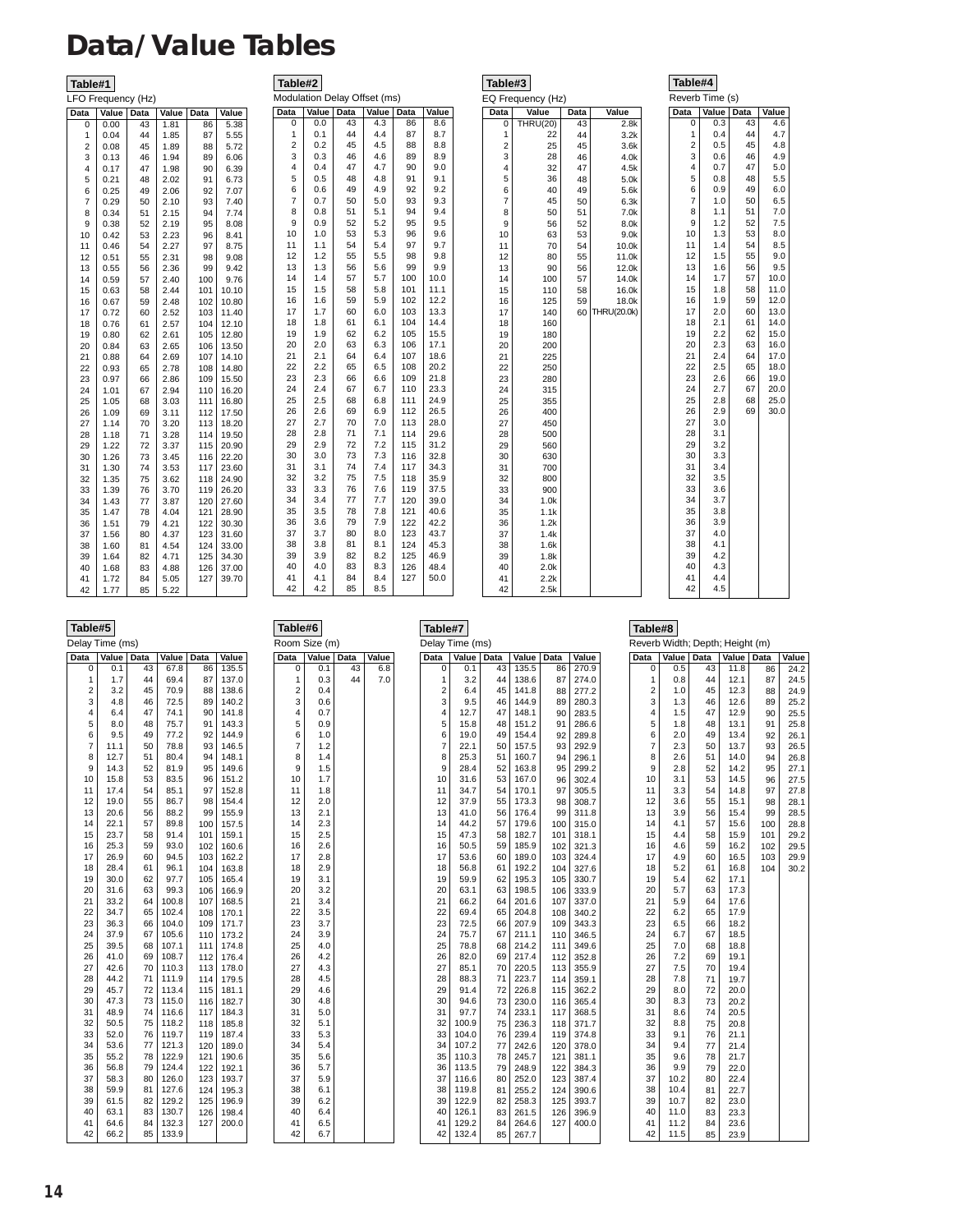### <span id="page-14-0"></span>**MIDI Data Format**

The RM1x tone generator and sequencer blocks handle different MIDIevents. These are listed seqparately in the MIDI Data Format as well as in the MIDI Implementation Chart.

#### ■ **Tone generator block (Voice part)**

#### (1) TRANSMIT FLOW

|           | SW <sub>1</sub> |                                      |                                   |                                                                        |                              |  |  |  |  |                     |  |
|-----------|-----------------|--------------------------------------|-----------------------------------|------------------------------------------------------------------------|------------------------------|--|--|--|--|---------------------|--|
|           |                 | $MIDI < -[] - - + - - - NOTE ON/OFF$ |                                   |                                                                        | 9nH                          |  |  |  |  |                     |  |
| OUT       |                 | SW2                                  |                                   |                                                                        |                              |  |  |  |  |                     |  |
|           |                 | $+$ [] – KNOB 1–8                    |                                   |                                                                        | EnH. BnH.01H-77H(except 20H) |  |  |  |  |                     |  |
|           |                 | SW3                                  |                                   |                                                                        |                              |  |  |  |  |                     |  |
|           |                 | $+[ ]-FOOT$ SW                       |                                   |                                                                        | Bn, 40H 42H                  |  |  |  |  |                     |  |
|           |                 |                                      |                                   | -----+--- SYSTEM EXCLUSIV MESSAGE                                      |                              |  |  |  |  |                     |  |
|           |                 |                                      | <parameter change=""></parameter> |                                                                        |                              |  |  |  |  |                     |  |
|           |                 |                                      |                                   | ------- MIDI MASTER TUNING FOH 43H 1nH 27H 30H 00H 00H mmH 11H ccH F7H |                              |  |  |  |  |                     |  |
|           |                 |                                      |                                   | ------ XG SYSTEM FOH 43H 1nH 4CH aaH aaH aaH ddHddH F7H                |                              |  |  |  |  |                     |  |
|           |                 |                                      |                                   | ------ MULTI EFFECT FOH 43H 1nH 4CH aaH aaH aaH ddHddH F7H             |                              |  |  |  |  |                     |  |
|           |                 |                                      |                                   | ------ MULTI PART FOH 43H 1nH 4CH aaH aaH aaH ddHddH F7H               |                              |  |  |  |  |                     |  |
|           |                 |                                      |                                   | -----+--- SYSTEM EXCLUSIV MESSAGE                                      |                              |  |  |  |  |                     |  |
|           |                 |                                      |                                   | MIDI MASTER VOLUME FOH 7FH 7FH 04H 01H 11H mmH F7H                     |                              |  |  |  |  |                     |  |
|           |                 |                                      |                                   | IDENTITY REPLY FOH 7EH 7FH 06H 02H 43H 00H 41H ddH ddH                 |                              |  |  |  |  |                     |  |
|           |                 |                                      |                                   |                                                                        |                              |  |  |  |  | 00H 00H 00H 01H F7H |  |
|           |                 |                                      |                                   | +--- ACTIVE SENSING FEH                                                |                              |  |  |  |  |                     |  |
|           |                 | SW1 [] MIDI Transmit Channel         |                                   |                                                                        |                              |  |  |  |  |                     |  |
|           |                 |                                      |                                   | Selected with output MIDI CH.                                          |                              |  |  |  |  |                     |  |
| $SW2$ $1$ |                 | $KNOR$ $1 - 8$                       |                                   |                                                                        |                              |  |  |  |  |                     |  |
|           |                 |                                      |                                   | Selected with the Knob Assign page in the SETUP sub mode.              |                              |  |  |  |  |                     |  |

SW3 [] FOOT SWITCH Selected with the FOOT SWITCH menu in the UTILITY mode.

#### (2) RECEIVE FLOW



#### SW1 [] Data received from MIDI will be sounded by part "n" ("n" being the receive channel).

#### (3) TRANSMIT/RECEIVE DATA

| (3-1) CHANNEL VOICE MESSAGES<br>$(3-1-1)$ NOTE OFF                       |                                                                                                                                                                                                                                                                                                                                                                                                                                                          | $\begin{tabular}{lllllllllllll} \texttt{STATUS} & & & 1000 \texttt{nnnn} (\texttt{8nH}) & n = 0 - 15 \texttt{ VOTCE CHANNEL NUMBER} \\ \texttt{NOTE NUMBER} & & & 00 \texttt{Nckkck} & & k = 0 \texttt{ (C-2) - 127} \texttt{ (G8)} \\ \texttt{VELOCITY} & & 0 \\ \texttt{VUVUVVVV} & & v \texttt{ is ignored} & & \\ \end{tabular}$ |
|--------------------------------------------------------------------------|----------------------------------------------------------------------------------------------------------------------------------------------------------------------------------------------------------------------------------------------------------------------------------------------------------------------------------------------------------------------------------------------------------------------------------------------------------|--------------------------------------------------------------------------------------------------------------------------------------------------------------------------------------------------------------------------------------------------------------------------------------------------------------------------------------|
| Received only.                                                           |                                                                                                                                                                                                                                                                                                                                                                                                                                                          |                                                                                                                                                                                                                                                                                                                                      |
| $(3-1-2)$ NOTE ON/OFF                                                    |                                                                                                                                                                                                                                                                                                                                                                                                                                                          |                                                                                                                                                                                                                                                                                                                                      |
| <b>STATUS</b><br>SIAIUS<br>NOTE NUMBER<br>VELOCITY<br>VELOCITY           | Ovvvvvvv<br>$0$ vvvvvvv<br>00000000 (v=0)                                                                                                                                                                                                                                                                                                                                                                                                                | 1001nnnn(9nH) $n = 0 \sim 15$ VOICE CHANNEL NUMBER<br>0kkkkkkk $k = 0$ (C-2) ~ 127 (G8)<br>0voicovoice (v#0) NOTE ON<br>NOTE ON<br>NOTE OFF                                                                                                                                                                                          |
| (3-1-3) PROGRAM CHANGE<br>STATUS<br>PROGRAM NUMBER                       | Opppppppp                                                                                                                                                                                                                                                                                                                                                                                                                                                | 1100nnnn (CnH) $n = 0 \approx 15$ VOICE CHANNEL NUMBER<br>$\rm p$ = 0 $\sim$ 127                                                                                                                                                                                                                                                     |
| (3-1-4) PITCH BEND CHANGE<br>STATUS<br>LSR<br>MSB                        |                                                                                                                                                                                                                                                                                                                                                                                                                                                          |                                                                                                                                                                                                                                                                                                                                      |
| 14 bit resolution<br>MSR                                                 |                                                                                                                                                                                                                                                                                                                                                                                                                                                          |                                                                                                                                                                                                                                                                                                                                      |
|                                                                          | $\begin{tabular}{llllll} 0.0000000000 & (00H) & minimum value \\ 0.1000000000 & (40H) & center value \\ 0.1111111118 & (7FH) & maximum Value \\ \end{tabular}$                                                                                                                                                                                                                                                                                           |                                                                                                                                                                                                                                                                                                                                      |
|                                                                          |                                                                                                                                                                                                                                                                                                                                                                                                                                                          | Transmitted according to the Assignable Knobs 1 - 8 settings.                                                                                                                                                                                                                                                                        |
| (3-1-5) CONTROL CHANGE<br>CONTROL NUMBER<br>CONTROL VALUE                | Occccccc<br>0vvvvvvv                                                                                                                                                                                                                                                                                                                                                                                                                                     | STATUS 1011nnnn (BnH) $n = 0 \sim 15$ VOICE CHANNEL NUMBER                                                                                                                                                                                                                                                                           |
|                                                                          | * The CONTROL NUMBER to be transmitted.                                                                                                                                                                                                                                                                                                                                                                                                                  |                                                                                                                                                                                                                                                                                                                                      |
| $c = 0$ BANK SEL MSB                                                     | $; v = 0:$ GM VOICE                                                                                                                                                                                                                                                                                                                                                                                                                                      | 63:RM1x VOICE,<br>126:RM1x DRUM KIT,<br>127:GM DRUM                                                                                                                                                                                                                                                                                  |
|                                                                          | $\begin{tabular}{lllllllllll} $\mathbf{c}$ &=& 32 & \text{BANK} & \text{SEL} \; \text{LSB} & & & \text{if} & \mathbf{c} & \text{if} & \text{if} \\ $\mathbf{c}$ &=& 1 & \text{MOD} & \text{if} & \text{if} & \text{if} & \text{if} & \text{if} \\ $\mathbf{c}$ &=& 1 & \text{MOD} & \text{Y} & \text{O-LM} \\ $\mathbf{c}$ &=& 11 & \text{EXPERSSTON} & & & \text{if} & \mathbf{v} & \text{if} & \text{if} \\ $\mathbf{c}$ &=& 11 & \text{EXPRESSTON} &$ | $*3$                                                                                                                                                                                                                                                                                                                                 |
|                                                                          |                                                                                                                                                                                                                                                                                                                                                                                                                                                          |                                                                                                                                                                                                                                                                                                                                      |
|                                                                          | $C = 16$ EXPRESSION $\begin{array}{ccc} 0.7 & 0.7 & 0.7 & 0.7 \\ 0.7 & 0.7 & 0.7 & 0.7 \\ 0.7 & 0.7 & 0.7 & 0.7 \\ 0.7 & 0.7 & 0.7 & 0.7 \\ 0.7 & 0.7 & 0.7 & 0.7 \\ 0.7 & 0.7 & 0.7 & 0.7 \\ 0.7 & 0.7 & 0.7 & 0.7 \\ 0.7 & 0.7 & 0.7 & 0.7 \\ 0.7 & 0.7 & 0.7 & 0.7 \\ 0.7 & 0.7 & 0.7$                                                                                                                                                                | $*2$                                                                                                                                                                                                                                                                                                                                 |
|                                                                          |                                                                                                                                                                                                                                                                                                                                                                                                                                                          | c = 1 - 119 (except 32) are transmitted according to the Assignable Knobs 1 - 8 settings.<br>c = 64 is transmitted according to the Foot Switch setting.                                                                                                                                                                             |
| * The CONTROL NUMBER to be received.<br>$c = 0$ BANK SEL MSB             | $; v = 0:$ GM VOICE,                                                                                                                                                                                                                                                                                                                                                                                                                                     | 63:RM1x VOICE,<br>126:RM1x DRUM KIT,                                                                                                                                                                                                                                                                                                 |
|                                                                          |                                                                                                                                                                                                                                                                                                                                                                                                                                                          | 127:GM DRUM                                                                                                                                                                                                                                                                                                                          |
|                                                                          | $\begin{array}{lllllllll} \mbox{c = 32} & \mbox{BANK} & \mbox{SEL} \; \mbox{LSB} & \mbox{ } i \; \; \mbox{v = 0} \; - \; 127 \\ \mbox{c = 1} & \mbox{MODULATION} & \mbox{ } i \; \; \mbox{v = 0} \; - \; 127 \\ \mbox{c = 5} & \mbox{DOFAMENTO} & \mbox{TIME} & \mbox{ } i \; \; \mbox{v = 0} \; - \; 127 \\ \mbox{c = 6} & \mbox{DATA} & \mbox{ENTRY} & \mbox{MSB} & \mbox{ } i \;$                                                                     |                                                                                                                                                                                                                                                                                                                                      |
| $c = 6$ DATA ENTRY MSB<br>$c = 38$ DATA ENTRY LSB<br>$c = 7$ MAIN VOLUME |                                                                                                                                                                                                                                                                                                                                                                                                                                                          |                                                                                                                                                                                                                                                                                                                                      |
|                                                                          | $x - 3 = 127$ *1<br>$x - 12 = 127$ *1<br>$x - 12 = 127$                                                                                                                                                                                                                                                                                                                                                                                                  |                                                                                                                                                                                                                                                                                                                                      |
|                                                                          | $\begin{tabular}{lllllllllll} $c$ & $-10$ & $P{\rm ANDOT}$ & $$\gamma$ & $-1$ \\ $c$ & $=10$ & $R{\rm NPOT}$ & $$\gamma$ & $-10$ & $-127$ \\ $c$ & $=16$ & $R{\rm CI}~{\rm CNTROLLER}$ & $$\gamma$ & $0$ & $-127$ & $*2$ \\ $c$ & $=64$ & $S{\rm USTAND}~{\rm SMTCH}$ & $$\gamma$ & $0$ & $-63$\cdot {\rm OFF}$ & $64$ & $-127$\cdot {\rm ON}$ \\ $c$ & $=64$ & $S{\rm USTAND}~{\rm SMTCH}$ & $\gamma$ & $0$$                                            |                                                                                                                                                                                                                                                                                                                                      |
|                                                                          |                                                                                                                                                                                                                                                                                                                                                                                                                                                          |                                                                                                                                                                                                                                                                                                                                      |
|                                                                          |                                                                                                                                                                                                                                                                                                                                                                                                                                                          |                                                                                                                                                                                                                                                                                                                                      |
|                                                                          |                                                                                                                                                                                                                                                                                                                                                                                                                                                          | C = 65 PORTAMENTO SWILL.<br>C = 66 SOSTENUTO SWILL.<br>C = 67 SOFT PEDAL : $v = 0.63.0\text{PF}$ , $64-127.0\text{N}$<br>C = 71 REARMONIC CONTENT : $v = 0.64 - 64.0 - 127.1 + 63$<br>C = 72 RELEASE TIME : $v = 0.64 - 64.0 - 127.1 + 63$<br>C = 72 REL                                                                             |
|                                                                          |                                                                                                                                                                                                                                                                                                                                                                                                                                                          |                                                                                                                                                                                                                                                                                                                                      |
|                                                                          |                                                                                                                                                                                                                                                                                                                                                                                                                                                          |                                                                                                                                                                                                                                                                                                                                      |
|                                                                          |                                                                                                                                                                                                                                                                                                                                                                                                                                                          |                                                                                                                                                                                                                                                                                                                                      |
|                                                                          |                                                                                                                                                                                                                                                                                                                                                                                                                                                          | $\begin{array}{ccccccccc} c = 75 & \text{SOUND}\ & \text{CONTROLLER} & 6 & ; & v = 0:-64 & - & 64:0 & - & 127:+63\\ c = 76 & \text{SOUND}\ & \text{CONTROLLER} & 7 & ; & v = 0:-64 & - & 64:0 & - & 127:+63 \end{array}$                                                                                                             |
| c = 84 PORTAMENT CONTROL                                                 | $V = 0 - 127 * 2$<br>$c = 91$ EFFECT SEND LEVEL 1 ; $v = 0 - 127$                                                                                                                                                                                                                                                                                                                                                                                        |                                                                                                                                                                                                                                                                                                                                      |
|                                                                          | $c = 93$ EFFECT SEND LEVEL 3 ; $v = 0 - 127$                                                                                                                                                                                                                                                                                                                                                                                                             |                                                                                                                                                                                                                                                                                                                                      |
| $c = 96$ DATA ENTRY INC<br>$c = 97$ DATA ENTRY DEC                       | $: v = 127$<br>$; v = 127$                                                                                                                                                                                                                                                                                                                                                                                                                               | $c = 94$ EFFECT SEND LEVEL 4 ; $v = 0 - 127$ (Only when Variation Connection = System)<br>$*1$<br>$*1$                                                                                                                                                                                                                               |
|                                                                          | *1 Used only to set the parameter specified by RPN                                                                                                                                                                                                                                                                                                                                                                                                       |                                                                                                                                                                                                                                                                                                                                      |
| *2 Not valid for rhythm voices.<br>When MSB is 63, this is 0-6.          | *3 When MSB is 0,126 or 127, this is 0.                                                                                                                                                                                                                                                                                                                                                                                                                  |                                                                                                                                                                                                                                                                                                                                      |
|                                                                          | MODULATION controls the depth of vibrato.                                                                                                                                                                                                                                                                                                                                                                                                                |                                                                                                                                                                                                                                                                                                                                      |
| $(Ctr#65)$ .                                                             |                                                                                                                                                                                                                                                                                                                                                                                                                                                          | PORTAMENTO TIME adjusts the speed of the pitch change if the Portamento Switch =<br>ON. A setting of 0 produces the shortest portamento time, and 127 produces the<br>longest portamento time. This value is valid only for the Portamento Switch                                                                                    |
| melody voices and for rhythm voices.                                     |                                                                                                                                                                                                                                                                                                                                                                                                                                                          | PANPOT produces change relative to the preset value of the voice, both for                                                                                                                                                                                                                                                           |
|                                                                          |                                                                                                                                                                                                                                                                                                                                                                                                                                                          | For PORTAMENTO CONTROL, the portamento time is always fixed at 0.                                                                                                                                                                                                                                                                    |
|                                                                          | EFFECT SEND LEVEL 1 controls the Reverb send.<br>EFFECT SEND LEVEL 3 controls the Chorus send.<br>EFFECT SEND LEVEL 4 controls the Variation send.                                                                                                                                                                                                                                                                                                       |                                                                                                                                                                                                                                                                                                                                      |
|                                                                          |                                                                                                                                                                                                                                                                                                                                                                                                                                                          |                                                                                                                                                                                                                                                                                                                                      |
|                                                                          | range maybe less than the range of the setting.                                                                                                                                                                                                                                                                                                                                                                                                          | HARMONIC CONTENT adjusts the resonance specified by the Voice. This is a<br>relative parameter, and specifies an increase or decrease centered at 64. Higher<br>values will produce a more distinctive tone. For some voices, the effective                                                                                          |
|                                                                          |                                                                                                                                                                                                                                                                                                                                                                                                                                                          | RELEASE TIME adjusts the envelope release time specified by the Voice. This is a<br>relative parameter, and specifies an increase or decrease centered at 64.                                                                                                                                                                        |

ATTACK TIME adjusts the envelope attack time specified by the Voice. This is a relative parameter, and specifies an increase or decrease centered at 64.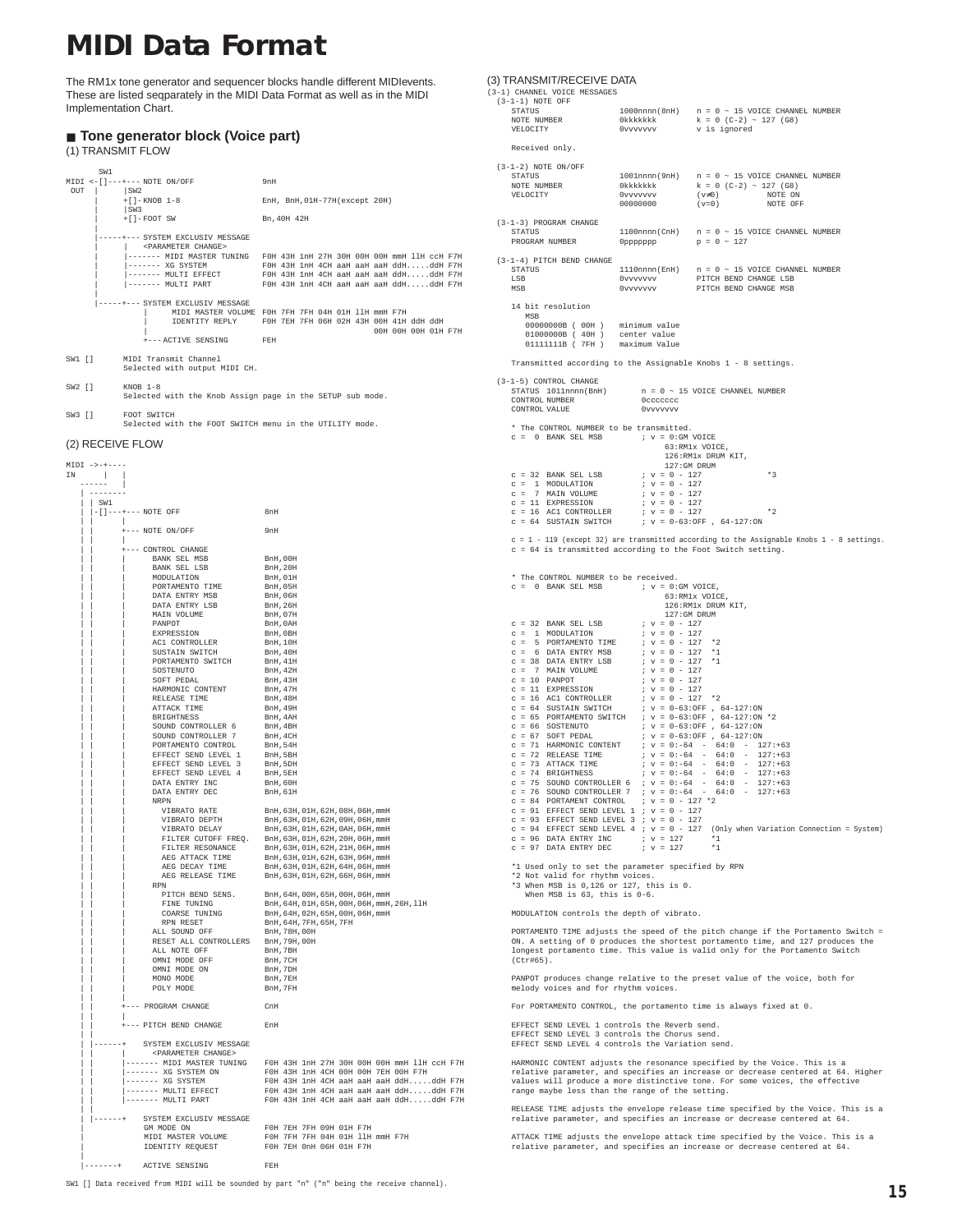SOUND CONTROLLER 6 adjusts the envelope decay time specified by the Voice. This is a relative parameter, and specifies an increase or decrease centered at 64.

BRIGHTNESS adjusts the cutoff frequency specified by the Voice. This is a relative parameter, and specifies an increase or decrease centered at 64. Decreasing the value will make the sound more mellow. For some voices, the effective range may be less than the range of the setting.

SOUND CONTROLLER 7 adjusts the LFO Frequency specified by the Voice. This is a relative parameter, and specifies an increase or decrease centered at 64.

#### (3-2) CHANNEL MODE MESSAGES

| STATUS         | 1011nnnn(BnH) |  |  |                    | $n = 0 - 15$ VOICE CHANNEL NUMBER |  |
|----------------|---------------|--|--|--------------------|-----------------------------------|--|
| CONTROL NUMBER | Occoccoc      |  |  | C = CONTROL NUMBER |                                   |  |
| CONTROL VALUE  | Ovvvvvvv      |  |  | $v =$ DATA VALUE   |                                   |  |

(3-2-1) ALL SOUND OFF  $(CONTROL \text{ NUMBER} = 78H , \text{ DATA VALUE} = 0)$ Turns off the sound of all currently sounding notes on the corresponding channel. The status of channel messages such as Note On and Hold On is also turned off.

 (3-2-2) RESET ALL CONTROLLERS (CONTROL NUMBER = 79H , DATA VALUE = 0) Resets the values of the following controllers.

| PITCH BEND CHANGE | (center)<br>0                                 |
|-------------------|-----------------------------------------------|
| MODIJI.ATTON      | (off)<br>0                                    |
| AC1 CONTROLLER    | (minnum)<br>O                                 |
| EXPRESSION        | 127 (maximum)                                 |
| SUSTAIN SWITCH    | $0$ (off)                                     |
| PORTAMENTO SWITCH | $0$ (off)                                     |
| SOSTENUTO SWITCH  | $0$ (off)                                     |
| SOFT PEDAL        | $0$ (off)                                     |
| <b>NRPN</b>       | Un-set status. Internal data will not change. |
| <b>RPN</b>        | Un-set status. Internal data will not change. |
| PORTAMENT CONTROL | reset                                         |
|                   |                                               |

The following data will not change.

PROGRAM CHANGE, BANK SELECT MSB/LSB, VOLUME, PAN, HARMONIC CONTENT, RELEASE<br>TIME, ATTACK TIME, BRIGHTNESS, SOUND CONTROLLER 6,SOUND CONTROLLER 7, DRY SEND<br>LEVEL,EFFECT SEND LEVEL 1, EFFECT SEND LEVEL 3,EFFECT SEND LEVEL 4, SENSITIBITY, FINE TUNING, COURSE TUNING

- (3-2-3) ALL NOTE OFF (CONTROL NUMBER = 7BH , DATA VALUE = 0) Turns off all notes of the corresponding channel which are on. However if Sustain or Sostenuto are on, the sound will continue until these are turned off.
- (3-2-4) OMNI MODE OFF (CONTROL NUMBER = 7CH , DATA VALUE = 0) Performs the same processing as when ALL NOTE OFF is received. Sets the VOICE RECEIVE CHANNEL to OMNI OFF and CHANNEL = 1.
- (3-2-5) OMNI MODE ON (CONTROL NUMBER = 7DH , DATA VALUE = 0) Performs the same processing as when ALL NOTE OFF is received. Does not set OMNI ON. Sets the VOICE RECEIVE CHANNEL to OMNI ON.
- (3-2-6) MONO (CONTROL NUMBER =  $7EH$ , DATA VALUE = 0) Performs the same processing as when All SOUND OFF is received, and if the 3rd<br>byte (mono number) is in the range 0 - 16, sets the corresponding channel to<br>Mode 4 (m=1). If in the VOICE MODE, Mode 2 (m=1) is also possible,
- (3-2-7) POLY (CONTROL NUMBER = 7FH , DATA VALUE = 0)<br>Performs the same processing as when ALL SOUND OFF is received, and sets the<br>corresponding channel to Mode 3. When in the VOICE MODE, Mode 1 is also<br>possible, according

(3-3) REGISTERED PARAMETER NUMBER

| STATUS         |               | 1011nnnn(BnH) n = 0 - 15 VOICE CHANNEL NUMBER                  |
|----------------|---------------|----------------------------------------------------------------|
| LSB            | 01100100(64H) |                                                                |
| RPN LSB        | aggaggag      | p = RPN LSB (Refer to the table on the following page.)        |
| MSB            | 01100101(65H) |                                                                |
| RPN MSB        | 0 gadadad     | $\sigma$ = RPN MSB (Refer to the table on the following page.) |
| DATA ENTRY MSB | 00000110(06H) |                                                                |
| DATA VALUE     | 0 mmmmmmm     | m = Data Value                                                 |
| DATA ENTRY LSB | 00100110(26H) |                                                                |
| DATA VALUE     | 01111111      | $l = Data Value$                                               |

First transmit an RPN MSB and RPN LSB to specify the parameter that is to be controlled, then use Data Entry to set the value of the specified parameter.

| <b>RPN</b>         | D. ENTRY                                                                                                                                                                                                                                                                                                                                                                                                                                                                                              |                                            |                                                                                                                                                 |
|--------------------|-------------------------------------------------------------------------------------------------------------------------------------------------------------------------------------------------------------------------------------------------------------------------------------------------------------------------------------------------------------------------------------------------------------------------------------------------------------------------------------------------------|--------------------------------------------|-------------------------------------------------------------------------------------------------------------------------------------------------|
| LSB MSB            | MSB LSB                                                                                                                                                                                                                                                                                                                                                                                                                                                                                               | PARAMETER NAME                             | DATA RANGE                                                                                                                                      |
| 00H 00H<br>01H 00H | $mmH$ $---$<br>$mmH$ 11 $H$                                                                                                                                                                                                                                                                                                                                                                                                                                                                           | PITCH BEND SENSITIVITY<br>MASTER FINE TUNE | $00H - 18H (0 - 24$ semitones)<br>${mmH, 11H} = {00H, 00H} - {40H, 00H} - {7FH, 7FH}$<br>$(-8192*100/8192) - 0 - (+8192*100/8192)$              |
| 02H 00H<br>7FH 7FH | $mmH$ $---$<br>$\begin{array}{cccccccccc} \multicolumn{2}{c}{} & \multicolumn{2}{c}{} & \multicolumn{2}{c}{} & \multicolumn{2}{c}{} & \multicolumn{2}{c}{} & \multicolumn{2}{c}{} & \multicolumn{2}{c}{} & \multicolumn{2}{c}{} & \multicolumn{2}{c}{} & \multicolumn{2}{c}{} & \multicolumn{2}{c}{} & \multicolumn{2}{c}{} & \multicolumn{2}{c}{} & \multicolumn{2}{c}{} & \multicolumn{2}{c}{} & \multicolumn{2}{c}{} & \multicolumn{2}{c}{} & \multicolumn{2}{c}{} & \multicolumn{2}{c}{} & \mult$ | MASTER COARSE TUNE<br>RPN RESET            | $28H - 40H - 58H (-24 - 0 - +24$ semitones)<br>Set to a condition in which the RPN number is unspecified.<br>Internal settings will not change. |

(3-4) NON-REGISTERED PARAMETER NUMBER

| 1011nnnn(BnH) n = 0 - 15 VOICE CHANNEL NUMBER<br><b>STATUS</b> |               |  |                |  |  |  |                                                          |  |
|----------------------------------------------------------------|---------------|--|----------------|--|--|--|----------------------------------------------------------|--|
| LSB                                                            | 01100010(62H) |  |                |  |  |  |                                                          |  |
| RPN LSB                                                        | aaaaaaa       |  |                |  |  |  | p = NRPN LSB (Refer to the table on the following page.) |  |
| MSB                                                            | 01100011(63H) |  |                |  |  |  |                                                          |  |
| RPN MSB                                                        | Oaaaaaaa      |  |                |  |  |  | q = NRPN MSB (Refer to the table on the following page.) |  |
| DATA ENTRY MSB 00000110(06H)                                   |               |  |                |  |  |  |                                                          |  |
| DATA VALUE                                                     | Ommmmmmm      |  | m = Data Value |  |  |  |                                                          |  |

First transmit an NRPN MSB and NRPN LSB to specify the parameter that is to be controlled, then use Data Entry to set the value of the specified parameter.

| <b>NRPN</b> |         |             |  | D. ENTRY                |                                   |  |  |  |  |
|-------------|---------|-------------|--|-------------------------|-----------------------------------|--|--|--|--|
| MSB LSB     |         | MSB LSB     |  | PARAMETER NAME          | DATA RANGE                        |  |  |  |  |
|             | 01H 08H | $mmH$ $---$ |  | VIBRATO RATE            | $00H - 40H - 7FH (-64 - 0 - +63)$ |  |  |  |  |
| 01H 09H     |         | $mmH$ ---   |  | VIBRATO DEPTH           | $00H - 40H - 7FH (-64 - 0 - +63)$ |  |  |  |  |
|             | 01H OAH | $mmH$ $---$ |  | VIBRATO DELAY           | $00H - 40H - 7FH (-64 - 0 - +63)$ |  |  |  |  |
| 01H 20H     |         | $mmH$ $---$ |  | FILTER CUTOFF FREOUENCY | $00H - 40H - 7FH (-64 - 0 - +63)$ |  |  |  |  |
| 01H 21H     |         | $mmH$ $---$ |  | FILTER RESONANCE        | $00H - 40H - 7FH (-64 - 0 - +63)$ |  |  |  |  |
| 01H 63H     |         | $mmH$ $---$ |  | EG ATTACK TIME          | $00H - 40H - 7FH (-64 - 0 - +63)$ |  |  |  |  |
| 01H 64H     |         | $mmH$ $---$ |  | EG DECAY TIME           | $00H - 40H - 7FH (-64 - 0 - +63)$ |  |  |  |  |
| $01H$ 66H   |         | $mmH$ $---$ |  | EG RELEASE TIME         | $00H - 40H - 7FH (-64 - 0 - +63)$ |  |  |  |  |

(3-5) SYSTEM REAL TIME MESSAGES (3-5-1) ACTIVE SENSING

#### STATUS 11111110 (FEH)

Transmitted at intervals of approximately 200 msec. Not transmitted during disk read/write operations.

Once this message is received, SENSING will begin. If neither STATUS nor DATA messages are received for an interval longer than approximately 350 msec, the MIDI RECEIVE BUFFER will be cleared, and all sounding notes and SUSTAIN SWITCH will be forced off. Also, data for each of the controls will be reset to specific values.

(3-6) SYSTEM EXCLUSIVE MESSAGE

 (3-6-1)UNIVERSAL NON REALTIME MESSAGE (3-6-1-1)GENERAL MIDI MODE ON

#### F0H 7EH 7FH 09H 01H F7H

The following controller values will be reset.

| <b>VOLUME</b>          | 100              |
|------------------------|------------------|
| PAN                    | Center           |
| PROGRAM CHANGE         | 1 (Grandpno)     |
| <b>BANK SELECT MSB</b> | $\Omega$         |
| REVERB DEPTH           | $\overline{4}$   |
| PITCH BEND CHANGE      | 0 (center)       |
| MODIILATION            | $0$ (off)        |
| <b>EXPRESSION</b>      | 127 (maximum)    |
| SUSTAIN SWITCH         | $0$ (off)        |
| SOSTENUTO SWITCH       | $0$ (off)        |
| <b>RPN</b>             | Un-set status.   |
| PORTAMENT CONTROL      | reset            |
| MIDI MASTER VOLUME     | 127 (maximum)    |
| PITCH BEND SENSITIBITY | 02 (2 semitones) |
| FINE TUNING            | $\Omega$         |
| COURSE TUNING          | O                |
|                        |                  |

(3-6-1-2)IDENTITY REQUEST (Received only)

F0H 7EH 0nH 06H 01H F7H ("n" is the device number, but the RM1x eceives this in Omni.)

(3-6-1-3)IDENTITY REPLY (Transmitted only)

F0H 7EH 7FH 06H 02H 43H 00H 41H ddH ddH 00H 00H 00H 01H F7H dd;Device Number Code RM1x = 1DH,03H

 (3-6-2)UNIVERSAL REALTIME MESSAGE (3-6-2-1) MIDI MASTER VOLUME

F0H 7FH 7FH 04H 01H llH mmH F7H

Modifies the MASTER VOLUME value. The value of mm is used as the MIDI Master Volume (the ll value is ignored).

 (3-6-3)PARAMETER CHANGE (3-6-3-1) MIDI MASTER TUNING

F0H 43H 1nH 27H 30H 00H 00H mmH llH ccH F7H

| Modifies the MASTER TUNE value.                                      |
|----------------------------------------------------------------------|
| The values of mm and ll are used as the MIDI Master Tuning.(n and cc |
| values are ignored.)                                                 |
| $T = M*200/256 - 100$                                                |
| Where $T : actual$ tuning value $(-99 - +99)$                        |
| M: a one-byte value with MSB of "mm" bits 0-3, and LSB of            |
| $"11" bits 0-3.$                                                     |

(3-6-3-2) XG SYSTEM ON

| 11110000 | F()            | Exclusive status |
|----------|----------------|------------------|
| 01000011 | 43             | YAMAHA TD        |
| 0001nnnn | 1n             | device Number    |
| 01001100 | 4C             | Model ID         |
| 0aaaaaaa | 0 <sub>0</sub> | Address High     |
| 0aaaaaaa | 0 <sub>0</sub> | Address Mid      |
| 0aaaaaaa | <b>7E</b>      | Address Low      |
| 00000000 | 0 <sub>0</sub> | Data             |
| 11110111 | F7             | End of Exclusive |
|          |                |                  |

When ON is received, controllers will be reset and all Multi Part and Effect data of the attached table will be reset to the XG default values.

(3-6-3-3) XG PARMETER CHANGE

| 11110000    | F0      | Exclusive status |
|-------------|---------|------------------|
| 01000011    | 43      | YAMAHA TD        |
| $0001$ nnnn | 1n      | device Number    |
| 01001100    | 4C      | Model ID         |
| 0aaaaaaa    | aaaaaaa | Address High     |
| 0aaaaaaa    | aaaaaaa | Address Mid      |
| 0aaaaaaa    | aaaaaaa | Address Low      |
| 099999999   | hhhhhhh | Data             |
|             |         |                  |
| 11110111    | F7      | End of Exclusive |
|             |         |                  |

For parameters with a Data Size of 2 or 4, the corresponding amount of data will be transmitted. For Addresses and Byte Counts, refer to the attached tables.

The following 3 types are received. System Data Multi Effect Data

Multi Part Data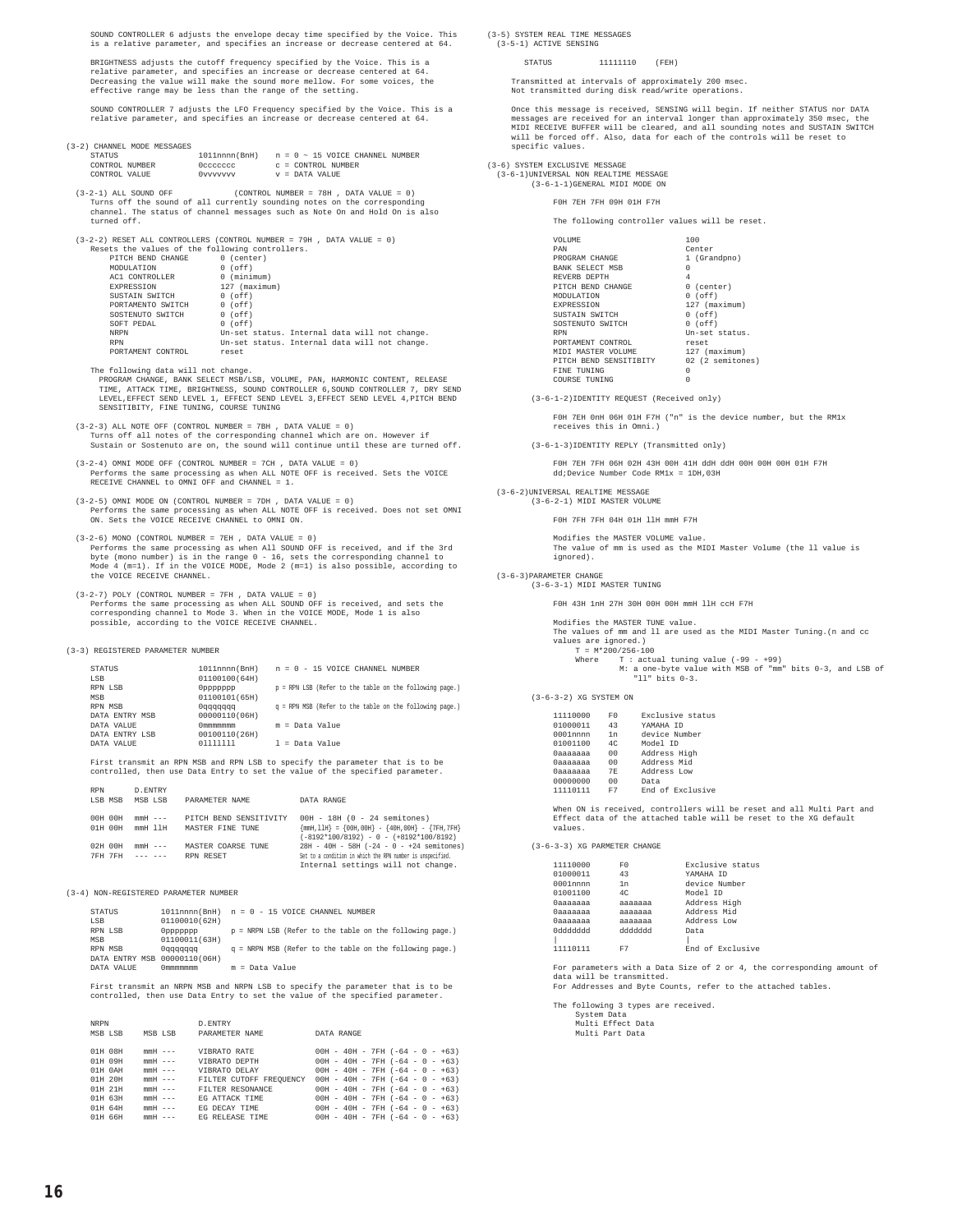(4) Diagram of connections between the Controller block, Sequencer block, and Tone Generator block



#### ■ **Sequncer block (Sequencer part)** (1) TRANSMIT FLOW

|     | SW1 SW3 |                                           |                         |             |  |  |                                         |  |
|-----|---------|-------------------------------------------|-------------------------|-------------|--|--|-----------------------------------------|--|
|     |         | MIDI <-[]--[]-- CHANNEL VOICE MESSAGE     |                         |             |  |  |                                         |  |
| OUT |         | NOTE ON/OFF                               | 9nH                     |             |  |  |                                         |  |
|     |         | KEY'S AFTER TOUCH                         | AnH                     |             |  |  |                                         |  |
|     |         | CONTROL CHANGE                            | BnH                     |             |  |  |                                         |  |
|     |         | PROGRAM CHANGE                            | CnH                     |             |  |  |                                         |  |
|     |         | CHANNEL AFTER TOUCH DnH                   |                         |             |  |  |                                         |  |
|     |         | PITCH BEND CHANGE EnH                     |                         |             |  |  |                                         |  |
|     | SW3     |                                           |                         |             |  |  |                                         |  |
|     |         | ----[]-- CHANNEL MODE MESSAGE             |                         |             |  |  |                                         |  |
|     |         | ALL SOUND OFF BnH 78H                     |                         |             |  |  |                                         |  |
|     |         | RESET ALL CONTROLLERS BnH 79H             |                         |             |  |  |                                         |  |
|     |         | LOCAL CONTROL                             | BnH 7AH                 |             |  |  |                                         |  |
|     |         | OMNI MODE OFF                             | BnH 7CH                 |             |  |  |                                         |  |
|     |         | OMNI MODE ON                              | BnH 7DH                 |             |  |  |                                         |  |
|     |         | MONO MODE ON                              | BnH 7EH                 |             |  |  |                                         |  |
|     |         | POLY MODE ON BNH 7FH                      |                         |             |  |  |                                         |  |
|     | SW2     |                                           |                         |             |  |  |                                         |  |
|     |         | -[]-+--- SYSTEM REALTIME MESSAGE          |                         |             |  |  |                                         |  |
|     |         | TIMING CLOCK                              | F8H                     |             |  |  |                                         |  |
|     |         | START                                     | FAH                     |             |  |  |                                         |  |
|     |         | CONTINUE                                  | FBH                     |             |  |  |                                         |  |
|     |         | STOP                                      | FCH                     |             |  |  |                                         |  |
|     |         |                                           |                         |             |  |  |                                         |  |
|     |         | +--- SYSTEM COMMON MESSAGE                |                         |             |  |  |                                         |  |
|     |         | SONG POSITION POINTER F2H                 |                         |             |  |  |                                         |  |
|     |         | SONG SELECT F3H                           |                         |             |  |  |                                         |  |
|     | SW3     |                                           |                         |             |  |  |                                         |  |
|     |         | ----[]-- SYSTEM EXCLUSIV MESSAGE FOH  F7H |                         |             |  |  |                                         |  |
|     | SW2 SW4 |                                           |                         |             |  |  |                                         |  |
|     |         | -[]-[]-- MIDI MACHINE CONTROL             |                         |             |  |  |                                         |  |
|     |         | <b>STOP</b>                               | F0H 7FH 7FH 06H 01H F7H |             |  |  |                                         |  |
|     |         | DEFERRED PLAY                             | F0H 7FH 7FH 06H 03H F7H |             |  |  |                                         |  |
|     |         | LOCATE                                    |                         |             |  |  | F0H 7FH 7FH 06H 44H 06H 01H hrH mnH scH |  |
|     |         |                                           |                         | frH ffH F7H |  |  |                                         |  |
|     |         |                                           |                         |             |  |  |                                         |  |

- 
- SW1 [] MIDI Transmit Channel For each track, transmission can be turned on/off, and the transmit channel can be set.
- SW2 [] MIDI Control Out Transmission can be turned on/off.
- SW3 [] MIDI Filter Transmission can be turned on/off.
- SW4 [] MIDI Sync Transmitted when MIDI Sync = MTC.

#### (2) RECEIVE FLOW

| SW1 |                                                                                                               |            |  |
|-----|---------------------------------------------------------------------------------------------------------------|------------|--|
|     | MIDI >-[]---+ < CHANNEL VOICE MESSAGE>                                                                        |            |  |
|     | IN    ----- NOTE OFF 8nH                                                                                      |            |  |
|     | $ -----$ NOTE ON/OFF 9nH                                                                                      |            |  |
|     | ----- KEY'S AFTER TOUCH AnH                                                                                   |            |  |
|     | ----- CONTROL CHANGE BnH                                                                                      |            |  |
|     | ----- PROGRAM CHANGE CnH                                                                                      |            |  |
|     | ----- CHANNEL AFTER TOUCH DnH                                                                                 |            |  |
|     | ----- PITCH BEND CHANGE EnH                                                                                   |            |  |
|     | ----- CHANNEL MODE MESSAGE<br>ALL SOUND OFF BnH 78H<br>RESET ALL CONTROLLERS BnH 79H<br>LOCAL CONTROL BnH 7AH |            |  |
|     | OMNI MODE OFF BnH 7CH                                                                                         |            |  |
|     | BnH 7DH<br>OMNI MODE ON                                                                                       |            |  |
|     | MONO MODE ON BnH 7EH                                                                                          |            |  |
|     | POLY MODE ON BRH 7FH                                                                                          |            |  |
|     |                                                                                                               |            |  |
|     | ----- SYSTEM EXCLUSIV MESSAGE FOH  F7H                                                                        |            |  |
| SW3 | -11------ TIMING CLOCK                                                                                        | <b>F8H</b> |  |
| SW3 | -[]------ MTC OUATER FRAME MESSAGE F1H                                                                        |            |  |

| SW <sub>2</sub> |                 |                                 |                             |  |  |                             |  |
|-----------------|-----------------|---------------------------------|-----------------------------|--|--|-----------------------------|--|
| $-1$ 1          |                 | --+---- SYSTEM REALTIME MESSAGE |                             |  |  |                             |  |
|                 | START           |                                 | FAH                         |  |  |                             |  |
|                 | <b>CONTINUE</b> |                                 | FBH                         |  |  |                             |  |
|                 | STOP            |                                 | FCH                         |  |  |                             |  |
|                 |                 |                                 |                             |  |  |                             |  |
| <b>+----</b>    |                 | SYSTEM COMMON MESSAGE           |                             |  |  |                             |  |
|                 |                 | SONG POSITION POINTER           | F2H                         |  |  |                             |  |
|                 | SONG SELECT     |                                 | F3H                         |  |  |                             |  |
|                 |                 |                                 |                             |  |  |                             |  |
| ----            |                 | SYSTEM EXCLUSIV MESSAGE         |                             |  |  |                             |  |
|                 |                 | SECTION CONTROL                 | F0H 43H 7EH 00H SSH ddH F7H |  |  |                             |  |
|                 |                 | TEST ENTRY                      |                             |  |  | F0H 43H 10H 18H 5AH 00H F7H |  |
|                 |                 | LCD HARD COPY                   | FOH 43H 10H 18H 5AH 01H F7H |  |  |                             |  |
|                 |                 |                                 |                             |  |  |                             |  |
|                 |                 |                                 |                             |  |  |                             |  |

SW1 [] Input Filter Reception can be turned on/off according to the MIDI Filter settings.

- SW2 [] MIDI Control In Reception can be turned On/Off.
- SW3 [] MIDI Sync
	- Select whether timing will be determined by the Internal clock, or by MIDI Clock messages received at MIDI IN.

#### (3) TRANSMIT/RECEIVE DATA

#### (3-1) CHANNEL VOICE MESSAGE

Transmitted only during recording and playback. Transmission channel can be turned On/Off and the transmit channel set for each track.

Received only during recording. All Channel are always received. During MULTI TRACK RECORD, data of MIDI CH 0-15 will be recorded separately onto tracks 1-16.

\* In the RECORDING MODE, recording is normally omni on.<br>However, during MULTI TRACK RECORDING, this will be omni off, and data of MIDI<br>CH 0-15 will be recorded separately onto tracks 1-16.

#### (3-1-1) NOTE OFF

| STATUS      | 1000nnnn(8nH) | $n = 0$ ~ 15 TRACK CHANNEL NUMBER |  |
|-------------|---------------|-----------------------------------|--|
| NOTE NUMBER | Okkkkkkk      | $k = 0$ (C-2) ~ 127 (G8)          |  |
| VELOCITY    | Ovvvvvvv      | v is ignored                      |  |
|             |               |                                   |  |

 $S$ Tatus 1001  $(9, 15)$  n  $(9, 15)$   $(9, 15)$   $(9, 15)$   $(9, 15)$   $(9, 15)$   $(9, 15)$   $(9, 15)$   $(9, 15)$   $(9, 15)$   $(9, 15)$   $(9, 15)$   $(9, 15)$   $(9, 15)$   $(9, 15)$   $(9, 15)$   $(9, 15)$   $(9, 15)$   $(9, 15)$   $(9, 15)$   $(9,$ 

Only recorded. During playback, converted into 9nH kkH 00H.

(3-1-2) NOTE ON/OFF

| STATUS<br>NOTE NUMBER<br>VELOCITY                         | 00000000                  | $1001$ nnnn $(9nH)$ n = 0 ~ 15 TRACK CHANNEL NUMBER<br>$0$ vvvvvvv $( v \neq 0 )$ NOTE ON<br>$(v=0)$ NOTE OFF |
|-----------------------------------------------------------|---------------------------|---------------------------------------------------------------------------------------------------------------|
| (3-1-3) POLYPHONIC KEY PRESSURE                           |                           |                                                                                                               |
| STATUS<br>NOTE NUMBER<br>VALUE                            | $0$ vvvvvvv $v = 0 - 127$ | $1010$ nnnn(AnH) $n = 0 \sim 15$ TRACK CHANNEL NUMBER<br>$0$ kkkkkkk k = 0 (C-2) ~ 127 (G8)                   |
| (3-1-4) CONTROL CHANGE                                    |                           |                                                                                                               |
| STATUS<br>CONTROL NUMBER<br>CONTROL VALUE                 | 0ccccccc<br>0vvvvvvv      | $1011$ nnnn (BnH) $n = 0 \sim 15$ TRACK CHANNEL NUMBER                                                        |
| All Control Change messages are recorded and played back. |                           |                                                                                                               |
| (3-1-5) PROGRAM CHANGE                                    |                           |                                                                                                               |
| STATUS<br>PROGRAM NUMBER                                  |                           | $1100$ nnnn(CnH) $n = 0 \sim 15$ TRACK CHANNEL NUMBER                                                         |
| (3-1-6) CHANNEL PRESSURE<br><b>STATUS</b><br><b>VALUE</b> | Ovvvvvvv                  | $1101$ nnnn(DnH) $n = 0 \sim 15$ TRACK CHANNEL NUMBER<br>$v = 0 - 127$                                        |
|                                                           |                           |                                                                                                               |

 $\begin{array}{lll} \text{(3--1--7)} & \text{PITCH} & \text{BEND} & \text{CHANGE} \\ & \text{STATUS} & & \text{1110nnnn} \text{(EnH)} \\ \end{array}$  $STRTUS \hspace{1cm} 1110 \text{nnnn} \text{(EnH)} \hspace{1cm} n = 0 \sim 15 \text{ TRACK } \text{CHANNEL } \text{NUMBER }$  LSB 0 - 127 LSB 0vvvvvvv PITCH BEND LSB 0 - 127 MSB 0vvvvvvv PITCH BEND MSB 0 - 127

(3-2) CHANNEL MODE MESSAGE

The following messages are recorded and played back.

|  |               | RESET ALL CONTROLLERS | BnH 78H        |  |
|--|---------------|-----------------------|----------------|--|
|  | LOCAL CONTROL |                       | RnH 7AH        |  |
|  | OMNI MODE OFF |                       | BnH 7CH        |  |
|  | OMNI MODE ON  |                       | <b>BnH 7DH</b> |  |
|  | MONO MODE ON  |                       | <b>BnH 7EH</b> |  |
|  | POLY MODE ON  |                       | <b>BnH 7FH</b> |  |

(3-3) SYSTEM COMMON MESSAGE

These are transmitted and received as Control Messages for RM1x functions. They are not recorded as SEQUENCE DATA.

(3-3-1) SONG POSITION POINTER

| STATUS     | 11110010(F2H) |                   |  |
|------------|---------------|-------------------|--|
| <b>LSB</b> | Ovvvvvvv      | SONG POSITION LSB |  |
| MSR        | Ovvvvvvv      | SONG POSITION MSB |  |

Transmitted when you move to a different measure in the SONG PLAY Mode. Received when not playing in the SONG PLAY mode.

(3-3-2) SONG SELECT

| STATUS      | 11110011(F3H)   |                                            |  |
|-------------|-----------------|--------------------------------------------|--|
| SONG NUMBER | <b>OSSSSSSS</b> | SONG NUMBER (PATTERN MODE??PATTERN NUMBER) |  |

In the SONG mode, this will be transmitted when a song number is changed.<br>In the PATTERN mode, this will be transmitted when a style number is changed.<br>When in the SONG mode not playing, the PATTERN mode, this message is r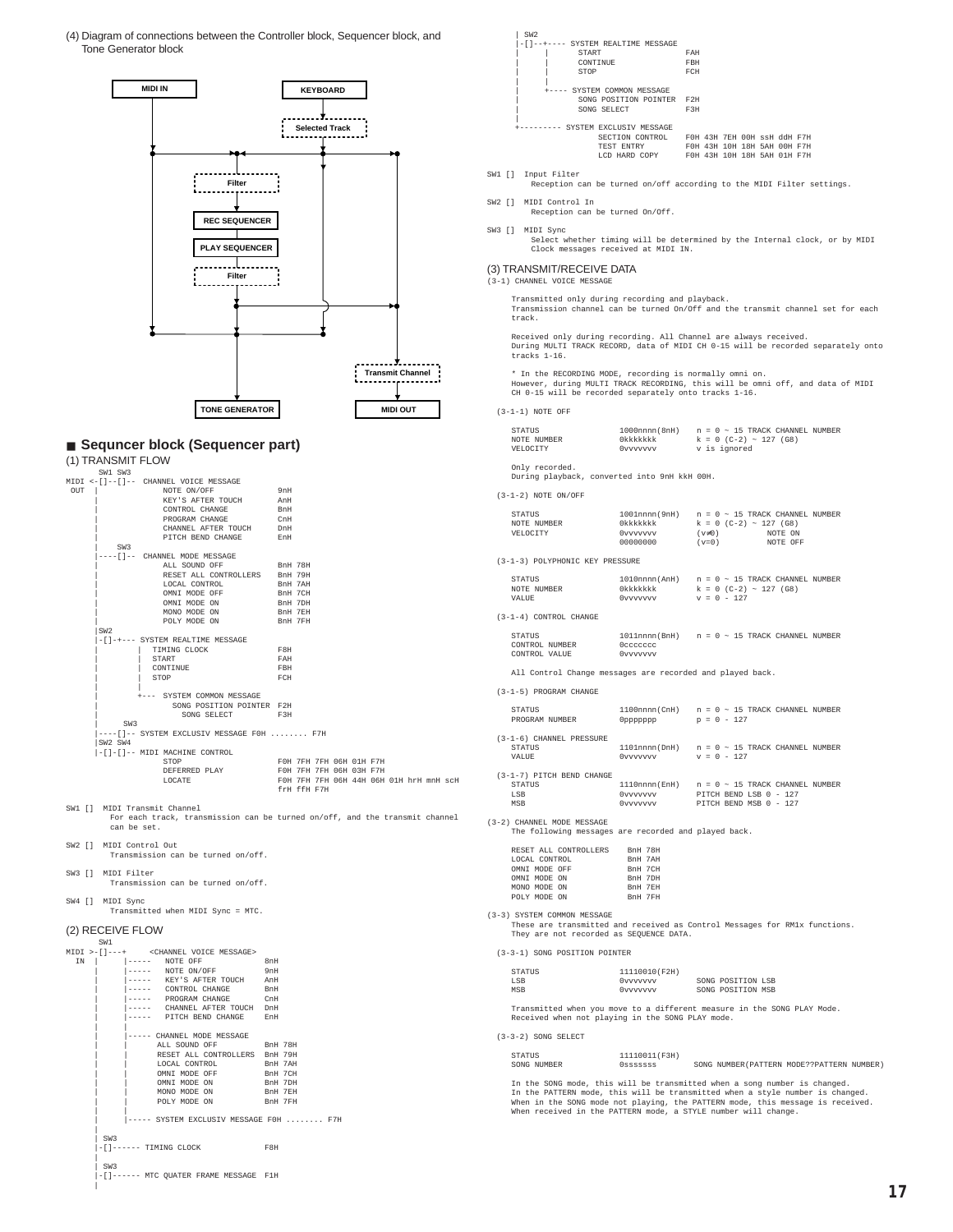(3-4) SYSTEM REAL TIME MESSAGE Not recorded as Sequence Data. (3-4-1) TIMING CLOCK STATUS 11111000(F8H) You can select whether the internal clock will be used as the Timing Clock, or whether Timing Clock messages from the MIDI IN will be used. Transmission/reception can be turned On/Off. (3-4-2) START STATUS 11111010(FAH) Transmission/Reception can be turned On/Off. (3-4-3) CONTINUE STATUS 11111011(FBH) Transmission/Reception can be turned On/Off. (3-4-4) STOP STATUS 11111100(FCH) Transmission/Reception can be turned On/Off. (3-5) SYSTEM EXCLUSIVE MESSAGE All System Exclusive Messages are recorded and played back.<br>Even if time intervals existed within the actual data that was received, the<br>entire message between F0 and F7 will be recorded into one timing location.<br>For playb (3-6) SECTION CONTROL 11110000 F0 Exclusive status 01000011 43 YAMAHA ID 01000011 13<br>011000011 13<br>011111110 7E Style<br>00000000 00 Sectio 00 Section Control<br>ss Section<br>dd On/Off 0sssssss ss Section 0ddddddd dd On/Off 11110111 F7 End of Exclusive (3-7) MIDI TIME CODE(QUARTER FRAME MESSAGE) STATUS 11110001(F1H) 0nnnxxxx If MTC is selected as the Timing Clock, MTC Quarter Frame messages will be received. (3-8) MIDI MACHINE CONTROL These will be transmitted if MTC is selected as the Timing Clock. (3-8-1) STOP(MCS)  $\begin{tabular}{lcccc} 11110000 & & & & & & \textbf{Exclusive status} \\ 01111111 & & & & & \textbf{7F} & & \textbf{RealTime Header} \\ 01111111 & & & & \textbf{7F} & & \textbf{device ID} \\ 00000110 & & & & & \textbf{Newlice ID} & \\ \end{tabular}$ 01111111 7F RealTime Header 01111111 7F device ID 00000110 06 MMC Command Message 00000001 01 STOP(MCS)<br>111101111 F7 End of Exc End of Exclusive Transmitted when the STOP button is pressed. (3-8-2) DEFERRED PLAY(MCS) 11110000 F0 Exclusive status 01111111 7F RealTime Header 01111111 7F device ID 00000110 06 MMC Command Message 00000011 03 DEFERRED PLAY(MCS) 11110111 F7 End of Exclusive Transmitted when the PLAY button is pressed. (3-8-3) LOCATE(MCP) 11110000 F0 Exclusive status 01111111 7F RealTime Header<br>01111111 7F device ID<br>00000110 06 MMC Command Message<br>01000100 44 LOCATE(MCP) 00000110 06 Byte Count 00000001 01 "TERGET" Sub Command 0tthhhhh hr standard time specification with sub-frames 0cmmmmmm mn

ss=08H-0FH, dd=on is received, and the PATTERN will be changed to the RM1x's sections A - P respectively.

#### Transmitted when you move between measures in the SONG mode.

End of Exclusive

0kssssss sc 0gifffff fr 0bbbbbbb ff

#### **<Table 1-1>** Parmeter Base Address

|             | Parameter Change<br>Address |                       |           |                                    |
|-------------|-----------------------------|-----------------------|-----------|------------------------------------|
| SYSTEM      | (H)<br>00                   | (M)<br>0 <sup>0</sup> | (L)<br>00 | Description<br>System              |
|             | 00                          | 0 <sup>0</sup>        | 7E        | XG System On                       |
|             | 00                          | 0 <sup>0</sup>        | 7F        | All Parameter Reset                |
| INFORMATION | 01                          | 00                    | 00        | System Information                 |
| EFFECT 1    | 02                          | 01                    | 00        | Effectl(Reverb, Chorus, Variation) |
|             | 02                          | 40                    | 00        | Reserved                           |
|             | ÷                           | ÷                     | ÷         | ÷                                  |
| MULTI PART  | 08                          | 0 <sup>0</sup>        | 00        | Multi Part 1<br>÷                  |
|             | 08                          | 0F                    | 00        | Multi Part 16                      |
|             | 08                          | 10<br>÷               | 00        | Reserved                           |
|             | ÷                           |                       | ÷         | ÷                                  |

#### **<Table 1-2>** MIDI Parameter Change table ( SYSTEM )

| Address<br>(H)             | Size<br>(H)                      | Data<br>(H)         | Parameter Name                             | Description                                                                                                                               | Default<br>value(H)                                                                     |
|----------------------------|----------------------------------|---------------------|--------------------------------------------|-------------------------------------------------------------------------------------------------------------------------------------------|-----------------------------------------------------------------------------------------|
| 00 00 00<br>01<br>02<br>03 | 4                                | 0000<br>.07FF       | Master Tune                                | $-102.4$ $+102.3$ [cent]<br>$1st$ bit3-0-bit15-12<br>2nd $bit3-0 \rightarrow bit11-8$<br>$3rd \text{ bit3-0} \rightarrow h \text{ it7-4}$ | 00004<br>00<br>nn<br>(0400)<br>(not reset by XG or GM on)<br>(not reset by XG or GM on) |
| 04                         | T.                               | 00.7F<br>Not Used   | Master Volume                              | $4th$ bit3-0- $b$ it3-0<br>0.127                                                                                                          | 7F                                                                                      |
| 05<br>06<br>7D             |                                  | 2858<br>Not Used    | Transpose                                  | $-24$ $+24$ [semitones]                                                                                                                   | 40                                                                                      |
| <b>7E</b><br><b>7F</b>     | 0 <sup>0</sup><br>0 <sub>0</sub> | All Parameter Reset | XG System On 00=XG Sytem on (receive only) | 00=on (receive only)                                                                                                                      |                                                                                         |

TOTAL SIZE 06

#### **<Table 1-3>** MIDI Parameter Change table ( EFFECT 1)

| Address        | Size           | Data   | Parameter Name      | Description                  | Default                |
|----------------|----------------|--------|---------------------|------------------------------|------------------------|
| (H)            | (H)            | (H)    |                     |                              | value(H)               |
| 02 01 00       | $\overline{2}$ | 00.07F | Reverb Type MSB     | Refer to Ef. Parameter List. | $01(=\text{HALL1})$    |
|                |                | 00.07F | Reverb Type LSB     | 00: basic type               | 0 <sub>0</sub>         |
| 02             |                | 00.07F | Reverb Parameter 1  | Refer to Ef. Parameter List. | depends on Reverb type |
| 03             |                | 00.07F | Reverb Parameter 2  | Refer to Ef. Parameter List. | depends on Reverb type |
| 04             |                | 00.07F | Reverb Parameter 3  | Refer to Ef. Parameter List. | depends on Reverb type |
| 05             |                | 00.7F  | Reverb Parameter 4  | Refer to Ef. Parameter List. | depends on Reverb type |
| 06             |                | 00.07F | Reverb Parameter 5  | Refer to Ef. Parameter List. | depends on Reverb type |
| 07             |                | 00.07F | Reverb Parameter 6  | Refer to Ef. Parameter List. | depends on Reverb type |
| 08             |                | 00.07F | Reverb Parameter 7  | Refer to Ef. Parameter List. | depends on Reverb type |
| 09             |                | 00.07F | Reverb Parameter 8  | Refer to Ef. Parameter List. | depends on Reverb type |
| 0A             |                | 00.07F | Reverb Parameter 9  | Refer to Ef. Parameter List. | depends on Reverb type |
| 0B             |                | 00.07F | Reverb Parameter 10 | Refer to Ef. Parameter List. | depends on Reverb type |
| 0 <sup>C</sup> |                | 00.07F | Reverb Return       | $-\infty$ 0 $+6dB(0.96.127)$ | 40                     |
| 0 <sub>D</sub> |                | 01.07F | Reverb Pan          | L63CR63(1.64.127)            | 40                     |
| TOTAL          | SIZE OE        |        |                     |                              |                        |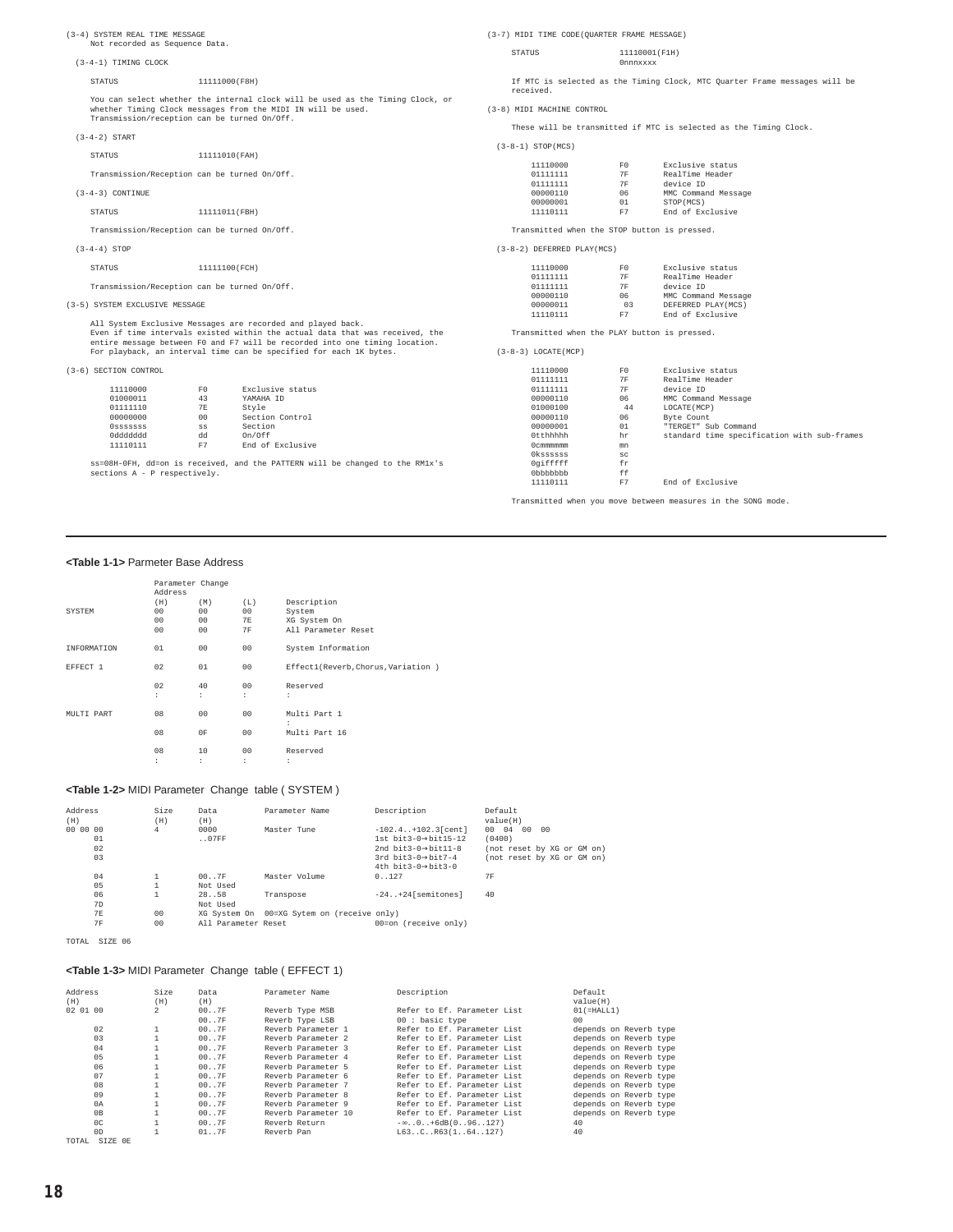| 02 01 10       | $\mathbf 1$    | 007F                  | Reverb Parameter 11     | Refer to Ef. Parameter List  | depends on Reverb type     |
|----------------|----------------|-----------------------|-------------------------|------------------------------|----------------------------|
| $1\,1$         | $\mathbf 1$    | 007F                  | Reverb Parameter 12     | Refer to Ef. Parameter List  | depends on Reverb type     |
| 12             | $\mathbf{1}$   | 007F                  | Reverb Parameter 13     | Refer to Ef. Parameter List  | depends on Reverb type     |
| 13             | $\mathbf{1}$   | 007F                  | Reverb Parameter 14     | Refer to Ef. Parameter List  | depends on Reverb type     |
| 14             | $\overline{1}$ | 00.07F                | Reverb Parameter 15     | Refer to Ef. Parameter List  | depends on Reverb type     |
| 15             | $\mathbf{1}$   | 007F                  | Reverb Parameter 16     | Refer to Ef. Parameter List  | depends on Reverb type     |
| TOTAL SIZE 6   |                |                       |                         |                              |                            |
|                |                |                       |                         |                              |                            |
|                |                |                       |                         |                              |                            |
| 02 01 20       | $\overline{a}$ | $007F$                | Chorus Type MSB         | Refer to Ef. Parameter List  | $41$ (=Chorus1)            |
|                |                | 007F                  | Chorus Type LSB         | 00 : basic type              | 00                         |
| 2.2.           | $\mathbf{1}$   | 007F                  | Chorus Parameter 1      | Refer to Ef. Parameter List  | depends on Chorus Type     |
| 23             | $1\,$          | 007F                  | Chorus Parameter 2      | Refer to Ef. Parameter List  | depends on Chorus Type     |
| 24             | $\mathbf{1}$   | 007F                  | Chorus Parameter 3      | Refer to Ef. Parameter List  | depends on Chorus Type     |
| 25             | $\mathbf{1}$   | 007F                  | Chorus Parameter 4      | Refer to Ef. Parameter List  | depends on Chorus Type     |
| 26             | $\overline{1}$ | 00.07F                | Chorus Parameter 5      | Refer to Ef. Parameter List  | depends on Chorus Type     |
| 27             | $\mathbf{1}$   | 007F                  | Chorus Parameter 6      | Refer to Ef. Parameter List  | depends on Chorus Type     |
| 28             | $1\,$          | 007F                  | Chorus Parameter 7      | Refer to Ef. Parameter List  | depends on Chorus Type     |
| 29             | $\mathbf{1}$   | 007F                  | Chorus Parameter 8      | Refer to Ef. Parameter List  | depends on Chorus Type     |
| 2A             | $\mathbf{1}$   | 007F                  | Chorus Parameter 9      | Refer to Ef. Parameter List  | depends on Chorus Type     |
| 2R             | $\overline{1}$ |                       |                         |                              |                            |
|                |                | 007F                  | Chorus Parameter 10     | Refer to Ef. Parameter List  | depends on Chorus Type     |
| 2 <sup>c</sup> | $\mathbf{1}$   | 007F                  | Chorus Return           | $-\infty$ 0 $+6dB(0.96.127)$ | 40                         |
| 2D             | $\overline{1}$ | 01.07F                | Chorus Pan              | L63CR63(164127)              | 40                         |
| 2E             | $\mathbf{1}$   | 007F                  | Send Chorus To Reverb   | $-\infty$ 0 $+6dB(0.96.127)$ | 00                         |
| TOTAL SIZE OF  |                |                       |                         |                              |                            |
|                |                |                       |                         |                              |                            |
|                |                |                       |                         |                              |                            |
| 02 01 30       | $1\,$          | 007F                  | Chorus Parameter 11     | Refer to Ef. Parameter List  | depends on Chorus Type     |
| 31             | $\mathbf{1}$   | 007F                  | Chorus Parameter 12     | Refer to Ef. Parameter List  | depends on Chorus Type     |
| 32             | $\overline{1}$ | 007F                  | Chorus Parameter 13     | Refer to Ef. Parameter List  | depends on Chorus Type     |
| 33             | $\mathbf{1}$   | 007F                  | Chorus Parameter 14     | Refer to Ef. Parameter List  | depends on Chorus Type     |
| 34             | $\mathbf{1}$   | 007F                  | Chorus Parameter 15     | Refer to Ef. Parameter List  | depends on Chorus Type     |
| 35             | $\mathbf 1$    | 007F                  | Chorus Parameter 16     | Refer to Ef. Parameter List  | depends on Chorus Type     |
|                |                |                       |                         |                              |                            |
| TOTAL SIZE 6   |                |                       |                         |                              |                            |
|                |                |                       |                         |                              |                            |
|                |                |                       |                         |                              |                            |
| 02 01 40       | $\overline{a}$ | 007F                  | Variation Type MSB      | Refer to Ef. Parameter List  | $"05(=\tt DELAY\ L,C,R)$ " |
|                |                | 007F                  | Variation Type LSB      | $00:$ basic type             | 0 <sub>0</sub>             |
| 42             | $\mathbf 2$    | 00.07F                | Variation Param 1 MSB   | Refer to Ef. Parameter List  | depends on vari. type      |
|                |                | 007F                  | Variation Param 1 LSB   | Refer to Ef. Parameter List  | depends on vari. type      |
| 44             | $\mathfrak{D}$ | 007F                  | Variation Param 2 MSB   | Refer to Ef. Parameter List  | depends on vari. type      |
|                |                | 007F                  | Variation Param 2 LSB   | Refer to Ef. Parameter List  | depends on vari. type      |
| 46             | $\overline{a}$ | 007F                  | Variation Param 3 MSB   | Refer to Ef. Parameter List  | depends on vari. type      |
|                |                | 007F                  | Variation Param 3 LSB   | Refer to Ef. Parameter List  | depends on vari. type      |
| 48             | $\overline{c}$ | 00.07F                | Variation Param 4 MSB   | Refer to Ef. Parameter List  | depends on vari. type      |
|                |                |                       |                         |                              |                            |
|                |                | 007F                  | Variation Param 4 LSB   | Refer to Ef. Parameter List  | depends on vari. type      |
| 4A             | $\,2\,$        | 007F                  | Variation Param 5 MSB   | Refer to Ef. Parameter List  | depends on vari. type      |
|                |                | 007F                  | Variation Param 5 LSB   | Refer to Ef. Parameter List  | depends on vari. type      |
| 4C             | $\overline{c}$ | 00.07F                | Variation Param 6 MSB   | Refer to Ef. Parameter List  | depends on vari. type      |
|                |                | 007F                  | Variation Param 6 LSB   | Refer to Ef. Parameter List  | depends on vari. type      |
| 4E             | $\,2\,$        | 007F                  | Variation Param 7 MSB   | Refer to Ef. Parameter List  | depends on vari. type      |
|                |                | 007F                  | Variation Param 7 LSB   | Refer to Ef. Parameter List  | depends on vari. type      |
| 50             | $\mathfrak{D}$ | $007F$                | Variation Param 8 MSB   | Refer to Ef. Parameter List  | depends on vari. type      |
|                |                | 007F                  | Variation Param 8 LSB   | Refer to Ef. Parameter List  | depends on vari. type      |
| 52             | $\,2\,$        | $007F$                | Variation Param 9 MSB   | Refer to Ef. Parameter List  | depends on vari. type      |
|                |                | 007F                  | Variation Param 9 LSB   | Refer to Ef. Parameter List  | depends on vari. type      |
| 54             | $\mathbf 2$    | 007F                  | Variation Param 10 MSB  | Refer to Ef. Parameter List  | depends on vari. type      |
|                |                | 007F                  | Variation Param 10 LSB  | Refer to Ef. Parameter List  | depends on vari. type      |
| 56             | $\mathbf{1}$   | 007F                  | Variation Return        | $-\infty$ 0 $+6dB(096127)$   | 40                         |
| 57             | $\mathbf{1}$   | 01.07F                | Variation Pan           | L63CR63(164127)              | 40                         |
| 58             | $\mathbf{1}$   | 007F                  | Send Variation To Rev.  | $-\infty$ 0 $+6dB(0.96.127)$ | 00                         |
| 59             | $\mathbf{1}$   |                       |                         |                              | 0 <sup>0</sup>             |
|                |                | 007F                  | Send Variation To Cho.  | $-\infty$ 0 $+6dB(0.96.127)$ |                            |
| 5A             | $\overline{1}$ | 0001                  | Variation Connection    | 0:insertion, 1:system        | 0 <sub>0</sub>             |
| 5B             | $\mathbf{1}$   | 001F                  | Variation Part          | part132(031), off(127)       | 7F                         |
| 50             | $\overline{1}$ | $01\ldots7\mathrm{F}$ | MW Variation Ctrl Depth | $-63. . +63$                 | 0 <sub>0</sub>             |
| 5D             | $\mathbf{1}$   | 01.7F                 | PB Variation Ctrl Depth | $-63+63$                     | 00                         |
| 58             | $\mathbf{1}$   | 01.7F                 | AT Variation Ctrl Depth | $-63+63$                     | 0 <sub>0</sub>             |
| 5F             | $\mathbf{1}$   | 01. .7F               | AC1 Variation CtrlDepth | $-63. . +63$                 | 00                         |
| 60             | $\mathbf{1}$   | 01.07F                | AC2 Variation CtrlDepth | $-63. . +63$                 | 00                         |
| TOTAL SIZE 21  |                |                       |                         |                              |                            |
|                |                |                       |                         |                              |                            |
| 02 01 70       | $\mathbf{1}$   | 007F                  | Variation Parameter 11  | option Parameter             | depends on vari. type      |
| 71             | $\mathbf{1}$   | 007F                  | Variation Parameter 12  | option Parameter             | depends on vari. type      |
| 72             | $\overline{1}$ |                       |                         |                              |                            |
|                |                | 007F                  | Variation Parameter 13  | option Parameter             | depends on vari. type      |
| 73             | $\overline{1}$ | 007F                  | Variation Parameter 14  | option Parameter             | depends on vari. type      |
| 74             | $\overline{1}$ | 007F                  | Variation Parameter 15  | option Parameter             | depends on vari. type      |
| 75             | $\mathbf 1$    | 007F                  | Variation Parameter 16  | option Parameter             | depends on vari. type      |
| TOTAL SIZE 6   |                |                       |                         |                              |                            |

#### **<Table 1-4>** MIDI Parameter table ( MULTI EQ )

| Address<br>(H)   | Size<br>(H)  | Data<br>(H) | Parameter Name      | Description   | Default<br>value(H) |
|------------------|--------------|-------------|---------------------|---------------|---------------------|
| 02 40 00         | 1            |             | Not Used            |               |                     |
| 01               | $\mathbf{1}$ | 28.058      | Low Boost Gain      | $-24dB+24dB$  | 40(0dB)             |
| 02               | 1            | 04. .28     | low Boost Frequency | 50Hz. .2.0KHz | 0c(80Hz)            |
| 03               | $\mathbf{1}$ |             | Not Used            |               |                     |
| 04               | $\mathbf{1}$ |             | Not Used            |               |                     |
| 05               | $\mathbf{1}$ |             | Not Used            |               |                     |
| 06               | $\mathbf{1}$ |             | Not Used            |               |                     |
| 07               | $\mathbf{1}$ |             | Not Used            |               |                     |
| 08               | $\mathbf{1}$ |             | Not Used            |               |                     |
| 09               | $\mathbf{1}$ |             | Not Used            |               |                     |
| 0A               | $\mathbf{1}$ |             | Not Used            |               |                     |
| 0B               | $\mathbf{1}$ |             | Not Used            |               |                     |
| 0 <sup>C</sup>   | $\mathbf{1}$ |             | Not Used            |               |                     |
| 0 <sub>D</sub>   | $\mathbf{1}$ |             | Not Used            |               |                     |
| 0E               |              |             | Not Used            |               |                     |
| 0F               | $\mathbf{1}$ |             | Not Used            |               |                     |
| 10               |              |             | Not Used            |               |                     |
| 11               | $\mathbf{1}$ |             | Not Used            |               |                     |
| 12               | 1            |             | Not Used            |               |                     |
| 13               | $\mathbf{1}$ |             | Not Used            |               |                     |
| 14               | $\mathbf{1}$ |             | Not Used            |               |                     |
| 15               | $\mathbf{1}$ |             | Not Used            |               |                     |
| SIZE 15<br>TOTAL |              |             |                     |               |                     |

#### **<Table 1-5>** MIDI Parameter Change table ( MULTI PART )

| Address  | Size | Data   | Parameter Name   | Description              | Default                          |
|----------|------|--------|------------------|--------------------------|----------------------------------|
| (H)      | (H)  | (H)    |                  |                          | value(H)                         |
| 08 nn 00 |      |        | Not Used         |                          |                                  |
| nn 01    |      | 00.07F | Bank Select MSB  | 0.127                    |                                  |
| nn 02    |      | 00.07F | Bank Select LSB  | 0.127                    | 00 (except part 10), 7F(part 10) |
| nn 03    |      | 00.07F | Program Number   | 1128                     | 0 <sup>0</sup>                   |
| nn 04    |      |        | Not Used         |                          |                                  |
| nn 05    |      | 00.01  | Mono/Polv Mode   | $0:$ mono, $1:$ poly     | 01                               |
| nn 06    |      | 00.02  | Same Note Number | 0:single                 | 01                               |
|          |      |        | Key On Assign    | 1:multi                  |                                  |
|          |      |        |                  | 2:inst (for DRUM)        |                                  |
| nn 07    |      |        | Not Used         |                          |                                  |
| nn 08    |      | 2858   | Note Shift       | $-24. . + 24$ semitones] | 40                               |
|          |      |        |                  |                          |                                  |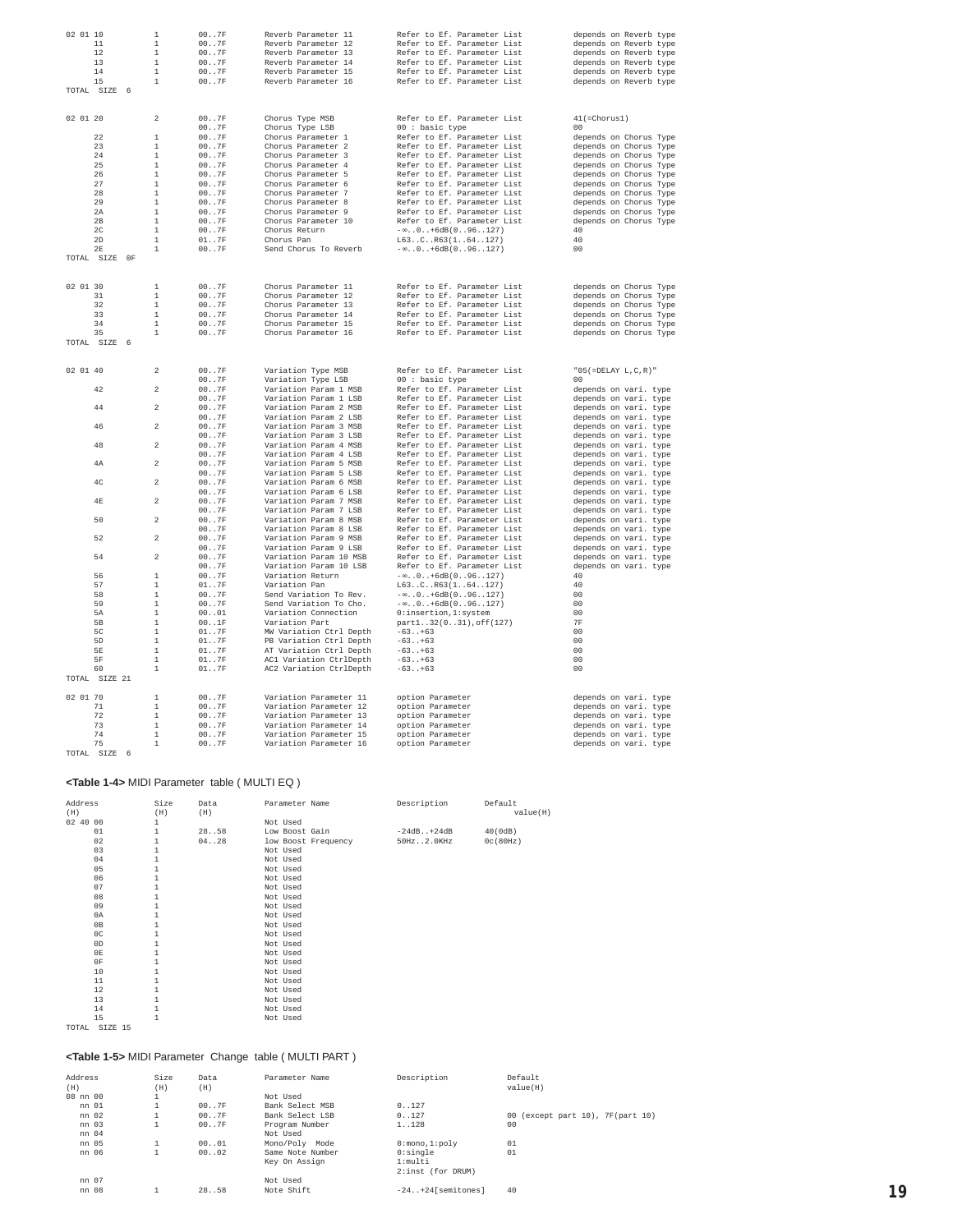| nn 09<br>nn 0A     |                                                                                                                                                          | $\overline{2}$                 | $00.$ . $FF$                     | Detune                                                                                                                                                                                                                       | $-12.8$ $+12.7$ [Hz]<br>1st $bit30 \rightarrow bit74$ | 08 00<br>(80)        |
|--------------------|----------------------------------------------------------------------------------------------------------------------------------------------------------|--------------------------------|----------------------------------|------------------------------------------------------------------------------------------------------------------------------------------------------------------------------------------------------------------------------|-------------------------------------------------------|----------------------|
| nn OB              | $\overline{\phantom{a}}$                                                                                                                                 |                                | 00.7F                            | Volume                                                                                                                                                                                                                       | 2nd bit3 $0 \rightarrow bit30$<br>0.127               | 64                   |
| nn OC              |                                                                                                                                                          | $\quad$ 1                      | $00 \ldots 7F$                   | Velocity Sense Depth                                                                                                                                                                                                         | 0.127                                                 | 40                   |
| nn $0D$<br>nn OE   | $\qquad \qquad 1$                                                                                                                                        | $\mathbf{1}$                   | 007F<br>$00 \ldots 7F$           | Velocity Sense Offset<br>Pan                                                                                                                                                                                                 | 0.127<br>$0:$ random<br>L63CR63(164127)               | 40<br>40             |
| nn OF              | $\begin{array}{c} 1 \\ 1 \\ 1 \\ 1 \\ \end{array}$                                                                                                       |                                |                                  |                                                                                                                                                                                                                              | $C-2. . G8$                                           | 0 <sup>0</sup>       |
| nn 10              |                                                                                                                                                          |                                | $00 \ldots 7F$<br>$00 \ldots 7F$ | Note Limit Low<br>Note Limit High                                                                                                                                                                                            | $C-2. . G8$                                           | <b>7F</b>            |
| nn 11              |                                                                                                                                                          |                                | 00.7F                            | Dry Level<br>Chorus Send                                                                                                                                                                                                     | 0.127                                                 | <b>7F</b>            |
| nn 12<br>nn 13     |                                                                                                                                                          | $\mathbf{1}$                   | 00.7F<br>00.07F                  | Reverb Send                                                                                                                                                                                                                  | 0.127<br>0.127                                        | 0 <sup>0</sup><br>28 |
| nn 14              | $\frac{1}{1}$                                                                                                                                            |                                | 00.07F                           | Variation Send                                                                                                                                                                                                               | 0.127                                                 | 00                   |
| nn 15              | $\begin{array}{cccc} & & & 1 & & & \\ & & 1 & & & \\ & & 1 & & & \\ & & 1 & & & \\ & & & 1 & & \\ & & & 1 & & \\ & & & & 1 & \\ & & & & & 1 \end{array}$ |                                | $007F$<br>$007F$                 | Vibrato Rate                                                                                                                                                                                                                 | $-64. . +63$                                          | 40                   |
| nn 16              |                                                                                                                                                          |                                |                                  | Vibrato Depth                                                                                                                                                                                                                | $-64. . +63$                                          | 40                   |
| nn 17<br>nn 18     |                                                                                                                                                          |                                | 00.7F<br>$00.07F$                | Vibrato Delay<br>Filter Cutoff Frequency<br>Filter Resonance<br>All The Mine                                                                                                                                                 | $-64. . +63$<br>$-64. . +63$                          | 40<br>40             |
| nn 19              |                                                                                                                                                          |                                | $00.07F$                         |                                                                                                                                                                                                                              | $-64. . +63$                                          | 40                   |
| nn 1A              |                                                                                                                                                          |                                | $00 \ldots 7 {\rm F}$            | EG Attack Time                                                                                                                                                                                                               | $-64. . +63$                                          | 40                   |
| nn 1B<br>nn 1C     | $\begin{array}{c} 1 \\ 1 \end{array}$                                                                                                                    |                                | 00.7F<br>007F                    | EG Decay Time<br>EG Release Time                                                                                                                                                                                             | $-64. . +63$<br>$-64+63$                              | 40<br>40             |
|                    |                                                                                                                                                          |                                |                                  |                                                                                                                                                                                                                              |                                                       | 40                   |
| nn 1D<br>nn 1E     | $\begin{array}{c} 1\\ 1\\ 1\\ 1\\ \end{array}$                                                                                                           |                                |                                  | 2858 MW Pitch Control<br>007F MW Filter Control                                                                                                                                                                              | -24+24[semitones]<br>-9600+9450[cent]                 | 40                   |
| nn 1F              |                                                                                                                                                          |                                |                                  |                                                                                                                                                                                                                              | $-64. . +63$                                          | 40                   |
| nn 20              |                                                                                                                                                          | $\quad1$                       |                                  |                                                                                                                                                                                                                              | 0.127                                                 | 0A                   |
| nn 21<br>nn 22     | $\frac{1}{1}$                                                                                                                                            |                                |                                  | 007F MW Amplitude Control<br>007F MW LFO PMod Depth<br>007F MW LFO PMod Depth<br>007F MW LFO AMod Depth                                                                                                                      | 0.127<br>0.127                                        | 0 <sup>0</sup><br>00 |
| nn 23              |                                                                                                                                                          |                                |                                  |                                                                                                                                                                                                                              | $-24+24$ [semitones]                                  | 42                   |
| nn 24              | $\begin{array}{cc} & 1 \\ & 1 \\ & 1 \end{array}$                                                                                                        |                                |                                  | 2858 Bend Pitch Control<br>007F Bend Filter Control<br>Bend Filter Control                                                                                                                                                   | $-9600+9450[cent]$                                    | 40                   |
| nn 25              |                                                                                                                                                          |                                |                                  |                                                                                                                                                                                                                              | $-64. . +63$                                          | 40                   |
| nn 26<br>nn 27     |                                                                                                                                                          | $\mathbf{1}$<br>$\mathbf{1}$   |                                  |                                                                                                                                                                                                                              |                                                       | 0 <sup>0</sup><br>00 |
| nn 28              |                                                                                                                                                          | $\mathbf{1}$                   |                                  | 007F<br>1007F<br>1007F<br>1007F<br>1007F<br>1007F<br>1007F<br>1007F<br>1007F<br>1007F<br>1007F<br>1007F<br>1007F<br>1007F<br>1007F<br>1007F<br>1007F<br>1007F<br>1007F<br>1007F<br>1007F<br>1007F<br>1007F<br>100027<br>1007 |                                                       | 00                   |
|                    | TOTAL SIZE 29                                                                                                                                            |                                |                                  |                                                                                                                                                                                                                              |                                                       |                      |
|                    |                                                                                                                                                          |                                |                                  |                                                                                                                                                                                                                              |                                                       |                      |
| nn 30<br>nn 31     |                                                                                                                                                          | $\mathbf{1}$<br>$\mathbf{1}$   |                                  | Not Used<br>Not Used                                                                                                                                                                                                         |                                                       |                      |
| nn 32              |                                                                                                                                                          | $\,$ $\,$ $\,$                 |                                  | Not Used                                                                                                                                                                                                                     |                                                       |                      |
| nn 33              |                                                                                                                                                          | $\mathbf{1}$                   |                                  | Not Used                                                                                                                                                                                                                     |                                                       |                      |
| nn 34              |                                                                                                                                                          | $\footnotesize\substack{1}$    |                                  | Not Used                                                                                                                                                                                                                     |                                                       |                      |
| nn 35<br>nn 36     |                                                                                                                                                          | $\overline{1}$<br>$\mathbf{1}$ |                                  | Not Used<br>Not Used                                                                                                                                                                                                         |                                                       |                      |
| nn 37              |                                                                                                                                                          | $\mathbf{1}$                   |                                  | Not Used                                                                                                                                                                                                                     |                                                       |                      |
| nn 38              |                                                                                                                                                          | $\mathbf{1}$                   |                                  | Not Used                                                                                                                                                                                                                     |                                                       |                      |
| nn 39<br>nn 3A     |                                                                                                                                                          | $\mathbf{1}$<br>$\overline{1}$ |                                  | Not Used<br>Not Used                                                                                                                                                                                                         |                                                       |                      |
| nn $3\,\mathrm{B}$ |                                                                                                                                                          | $\overline{1}$                 |                                  | Not Used                                                                                                                                                                                                                     |                                                       |                      |
| nn 3C              |                                                                                                                                                          | $\overline{1}$                 |                                  | Not Used                                                                                                                                                                                                                     |                                                       |                      |
| nn 3D<br>nn 3E     |                                                                                                                                                          | $\mathbf{1}$<br>$\overline{1}$ |                                  | Not Used<br>Not Used                                                                                                                                                                                                         |                                                       |                      |
| nn 3F              |                                                                                                                                                          | $\mathbf{1}$                   |                                  | Not Used                                                                                                                                                                                                                     |                                                       |                      |
| nn 40              |                                                                                                                                                          | $\mathbf{1}$                   |                                  | Not Used                                                                                                                                                                                                                     |                                                       |                      |
| nn 41              | $\qquad \qquad 1$                                                                                                                                        |                                |                                  | Not Used                                                                                                                                                                                                                     |                                                       |                      |
| nn 42<br>nn 43     |                                                                                                                                                          | $\mathbf 1$<br>$\mathbf{1}$    |                                  | Not Used<br>Not Used                                                                                                                                                                                                         |                                                       |                      |
| nn 44              |                                                                                                                                                          | $\footnotesize\substack{1}$    |                                  | Not Used                                                                                                                                                                                                                     |                                                       |                      |
| nn 45              |                                                                                                                                                          | $\mathbf{1}$                   |                                  | Not Used                                                                                                                                                                                                                     |                                                       |                      |
| nn 46<br>nn 47     |                                                                                                                                                          | $\mathbf{1}$<br>$\mathbf{1}$   |                                  | Not Used<br>Not Used                                                                                                                                                                                                         |                                                       |                      |
| nn 48              |                                                                                                                                                          | $\overline{1}$                 |                                  | Not Used                                                                                                                                                                                                                     |                                                       |                      |
| nn 49              |                                                                                                                                                          | $\mathbf{1}$<br>$\mathbf{1}$   |                                  | Not Used<br>Not Used                                                                                                                                                                                                         |                                                       |                      |
| nn 4A<br>nn 4B     |                                                                                                                                                          | $\footnotesize\substack{1}$    |                                  | Not Used                                                                                                                                                                                                                     |                                                       |                      |
| nn 4C              |                                                                                                                                                          | $\mathbf{1}$                   |                                  | Not Used                                                                                                                                                                                                                     |                                                       |                      |
| nn 4D              | $\qquad \qquad 1$                                                                                                                                        |                                |                                  | Not Used                                                                                                                                                                                                                     |                                                       |                      |
| nn 4E<br>nn 4F     |                                                                                                                                                          | $\overline{1}$<br>$\mathbf{1}$ |                                  | Not Used<br>Not Used                                                                                                                                                                                                         |                                                       |                      |
| nn 50              |                                                                                                                                                          | $\mathbf{1}$                   | 00.7F                            | CAT LFO PMod Depth                                                                                                                                                                                                           | 0.127                                                 | 00                   |
| nn 51              |                                                                                                                                                          | 1                              | $00 \ldots 7F$                   | CAT LFO FMod Depth                                                                                                                                                                                                           | 0.127                                                 | 0 <sup>0</sup>       |
| nn 52              |                                                                                                                                                          | $\mathbf{1}$                   | 00.7F                            | CAT LFO AMod Depth                                                                                                                                                                                                           | 0.127                                                 | 00                   |
| nn 53              | $\qquad \qquad 1$                                                                                                                                        |                                |                                  | Not Used                                                                                                                                                                                                                     |                                                       |                      |
| nn 54<br>nn 55     |                                                                                                                                                          | $\mathbf 1$<br>$\mathbf 1$     |                                  | Not Used<br>Not Used                                                                                                                                                                                                         |                                                       |                      |
| nn 56              |                                                                                                                                                          | $\mathbf 1$                    |                                  | Not Used                                                                                                                                                                                                                     |                                                       |                      |
| nn 57<br>nn 58     |                                                                                                                                                          | $\mathbf 1$<br>$\!-1\!$        |                                  | Not Used<br>Not Used                                                                                                                                                                                                         |                                                       |                      |
|                    |                                                                                                                                                          |                                |                                  |                                                                                                                                                                                                                              |                                                       |                      |
| nn 59<br>nn 5A     | $\qquad \quad \, 1$                                                                                                                                      | $\mathbf 1$                    |                                  | Not Used<br>Not Used                                                                                                                                                                                                         |                                                       |                      |
| nn 5B              |                                                                                                                                                          | $\mathbf 1$                    |                                  | Not Used                                                                                                                                                                                                                     |                                                       |                      |
| nn 5C              |                                                                                                                                                          | $\mathbf{1}$                   |                                  | Not Used                                                                                                                                                                                                                     |                                                       |                      |
| nn $5D$<br>nn 5E   |                                                                                                                                                          | $\mathbf 1$<br>$\mathbf 1$     |                                  | Not Used<br>Not Used                                                                                                                                                                                                         |                                                       |                      |
| nn 5F              |                                                                                                                                                          | $\mathbf{1}$                   |                                  | Not Used                                                                                                                                                                                                                     |                                                       |                      |
| nn 60              | $\qquad \quad \, 1$                                                                                                                                      |                                |                                  | Not Used                                                                                                                                                                                                                     |                                                       |                      |
| nn 61              |                                                                                                                                                          | $\mathbf 1$                    |                                  | Not Used                                                                                                                                                                                                                     |                                                       |                      |
| nn 62<br>nn 63     |                                                                                                                                                          | $\,$ 1<br>$\mathbf{1}$         |                                  | Not Used<br>Not Used                                                                                                                                                                                                         |                                                       |                      |
|                    |                                                                                                                                                          |                                |                                  |                                                                                                                                                                                                                              |                                                       |                      |
| nn 64<br>nn 65     | $\qquad \qquad 1$                                                                                                                                        | $\mathbf 1$                    |                                  | Not Used<br>Not Used                                                                                                                                                                                                         |                                                       |                      |
| nn 66              |                                                                                                                                                          | $\mathbf 1$                    |                                  | Not Used                                                                                                                                                                                                                     |                                                       |                      |
| nn 67              | $\qquad \qquad 1$                                                                                                                                        | $\quad1$                       | 00.01                            | Portamento Switch                                                                                                                                                                                                            | off/on                                                | 00<br>00             |
| nn 68              |                                                                                                                                                          |                                | 00.07F                           | Portamento Time                                                                                                                                                                                                              | 0.127                                                 |                      |
| nn 69<br>nn 6A     | $\qquad \qquad 1$                                                                                                                                        | $\mathbf{1}$                   | 00.7F<br>007F                    | Pitch EG Initial Level<br>Pitch EG Attack Time                                                                                                                                                                               | $-64. . +63$<br>$-64. . +63$                          | 40<br>40             |
| nn 6B              |                                                                                                                                                          | $\quad1$                       | $00 \ldots 7 {\rm F}$            | Pitch EG Release Level                                                                                                                                                                                                       | $-64+63$                                              | 40                   |
| nn 6C              |                                                                                                                                                          | $\quad1$<br>$\mathbf 1$        | $007F$                           | Pitch EG Release Time                                                                                                                                                                                                        | $-64. . +63$                                          | 40                   |
| nn 6D<br>nn 6E     |                                                                                                                                                          | $\mathbf{1}$                   |                                  | Not Used<br>Not Used                                                                                                                                                                                                         |                                                       |                      |
|                    |                                                                                                                                                          |                                |                                  |                                                                                                                                                                                                                              |                                                       |                      |

TOTAL SIZE 3F

nn = PartNumber<br>
• Drum Part, the following parameters have no effect.<br>
• Pank Select LSB<br>
• Portamento<br>
• Soft Pedal<br>
• Mono/Poly<br>
• Scale Tuning<br>
• Pitch EG<br>
• Pitch EG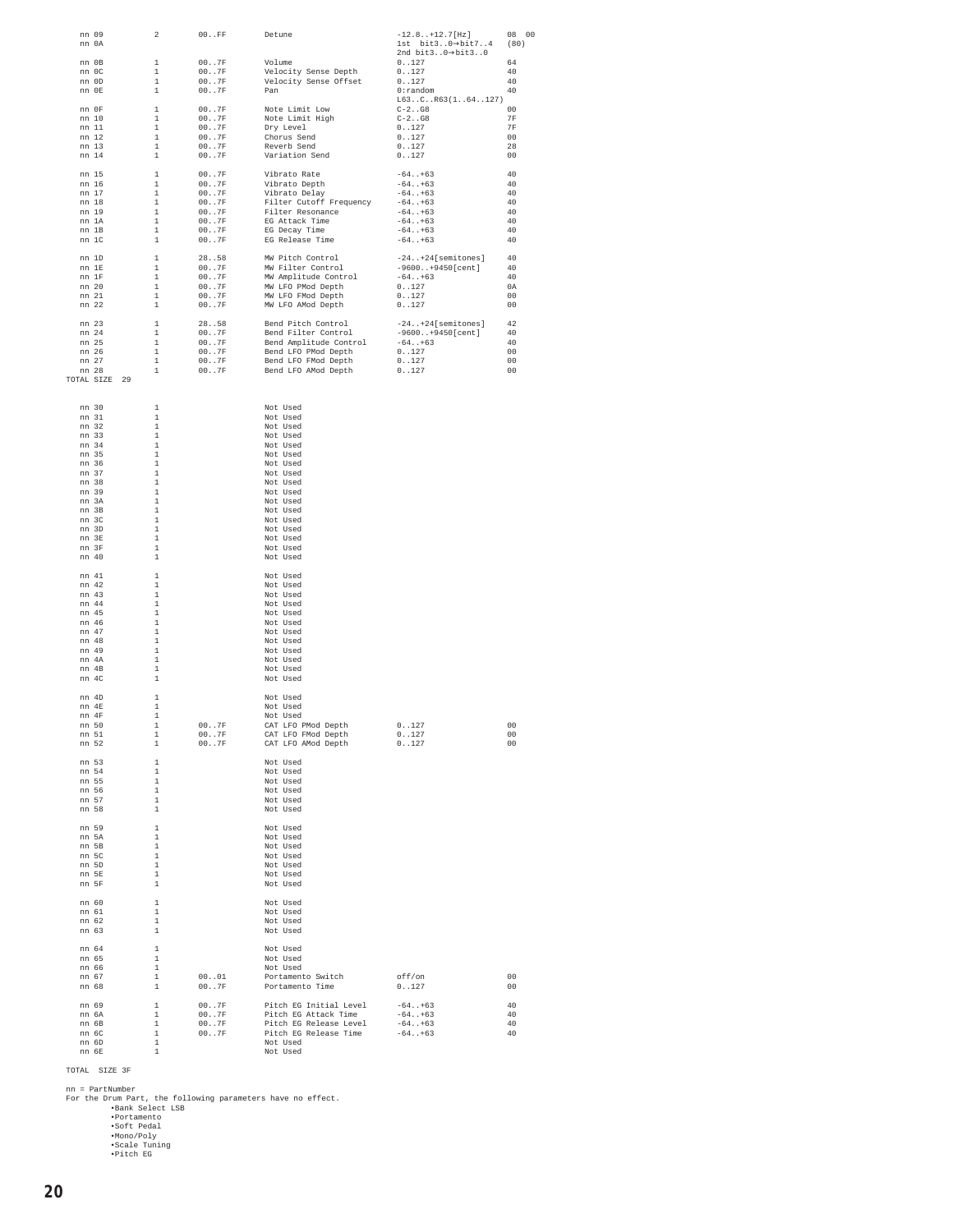#### **<Table 1-6>** Effect Type List

| REVERB TYPE                          |                                |                           |             |            |           |
|--------------------------------------|--------------------------------|---------------------------|-------------|------------|-----------|
| TYPE MSB                             |                                | TYPE LSB                  |             |            |           |
| ${\tt DEC} \hspace{2.3cm} {\tt HEX}$ |                                | 00                        | 01          | 02         |           |
| 000                                  | $\overline{0}$                 | No Effect                 |             |            |           |
| 001                                  | $\mathbf{1}$                   | Rev Hall 1                | Rev Hall 2  |            |           |
| 002                                  | $\overline{2}$                 | Rev Rooml                 | Rev Room 2  | Rev Room 3 |           |
| 003                                  |                                |                           | Rev Stage 2 |            |           |
| 004                                  | $\overline{\phantom{a}}$       | Rev Stage 1<br>Rev Plate  |             |            |           |
|                                      | $4\overline{ }$                |                           |             |            |           |
| 005                                  | 5                              | No Effect                 |             |            |           |
| $\sim$                               | $\sim$                         | $\mathbf{r}$              |             |            |           |
| 015                                  | $\mathbb F$                    | No Effect                 |             |            |           |
| 016                                  | 10                             | Rev WhiteRm               |             |            |           |
| 017                                  | 11                             | Rev Tunnel                |             |            |           |
| 018                                  | 12                             | No Effect                 |             |            |           |
| 019                                  | 13                             | Rev Basement              |             |            |           |
| 020                                  | 14                             | No Effect                 |             |            |           |
| $\sim$                               | $\sim$ 100 $\sim$              | $\sim$                    |             |            |           |
| 127 7F                               |                                | No Effect                 |             |            |           |
|                                      |                                |                           |             |            |           |
|                                      |                                |                           |             |            |           |
| CHORUS TYPE                          |                                |                           |             |            |           |
|                                      |                                |                           |             |            |           |
| TYPE MSB                             |                                | TYPE LSB                  |             |            |           |
| ${\rm DEC} \hspace{20pt} {\rm HEX}$  |                                | 00                        | 01          | 02         | 08        |
| 0.00                                 | $\overline{0}$                 | No Effect                 |             |            |           |
| 001                                  | $1\,$                          | No Effect                 |             |            |           |
|                                      | $\mathbb{C}^{\times}$          |                           |             |            |           |
| 064                                  | 40                             | No Effect                 |             |            |           |
| 065                                  | 41                             | Chorus 1                  | Chorus 2    | Chorus 3   | Chorus 4  |
| 066                                  | 42                             | Celeste 1                 | Celeste 2   | Celeste 3  | Celeste 4 |
| 067                                  | 43                             | Flanger 1                 | Flanger 2   |            | Flanger 3 |
| 068                                  | 46                             | No Effect                 |             |            |           |
| 069                                  | 45                             | No Effect                 |             |            |           |
| $\mathbb{C}$                         | $\sim$                         | $\mathbf{r}$              |             |            |           |
| $\sim$                               | $\pm$                          | $\cdot$                   |             |            |           |
| 127                                  |                                | 7F No Effect              |             |            |           |
|                                      |                                |                           |             |            |           |
|                                      |                                |                           |             |            |           |
|                                      |                                | VARIATION TYPE (0~63)     |             |            |           |
|                                      |                                |                           |             |            |           |
|                                      |                                | TYPE LSB                  |             |            |           |
| TYPE MSB                             |                                |                           |             |            |           |
| ${\rm DEC} \hspace{20pt} {\rm HEX}$  |                                | 00                        | 01          | 02         |           |
| 000                                  | $\overline{0}$                 | No Effect                 |             |            |           |
| 001                                  |                                | Rev Hall 1                | Rev Hall 2  |            |           |
| 002                                  | $\mathbf{1}$<br>$\overline{a}$ | Rev Room 1                | Rev Room 2  | Rev Room 3 |           |
| 003                                  | 3                              |                           | Rev Stage2  |            |           |
| 004                                  | 4                              | Rev Stagel                |             |            |           |
|                                      |                                | Rev Plate                 |             |            |           |
| 005                                  | 5                              | DelayL, C, R              |             |            |           |
| 006                                  | $6\overline{6}$                | Delay L,R                 |             |            |           |
| 007                                  | $7 -$                          | Echo                      |             |            |           |
| 008                                  | $\overline{\mathbf{8}}$        |                           |             |            |           |
| 009                                  | 9                              | CrossDelay<br>EarlyRef.1  | EarlyRef.2  |            |           |
| $010 -$                              | $\,$ A                         | GateReverb                |             |            |           |
| 011                                  | $\,$ B                         | ReversGate                |             |            |           |
| 012                                  | $\mathbb{C}$                   | No Effect(sys), THRU(ins) |             |            |           |
| $\mathbf{r}$                         | $\pm$                          | $\mathbf{r}$              |             |            |           |
| 019                                  | 13                             | No Effect(sys), THRU(ins) |             |            |           |
| 020                                  | $1\,4$                         | [17] Karaokel             | Karaoke2    | Karaoke3   |           |
| 021                                  | 15                             | No Effect(sys), THRU(ins) |             |            |           |
| $\mathbf{r}$                         | $\sim$                         |                           |             |            |           |
| 063                                  | $3F$                           | No Effect(sys), THRU(ins) |             |            |           |
|                                      |                                |                           |             |            |           |
|                                      |                                | VARIATION TYPE (64~127)   |             |            |           |
|                                      |                                |                           |             |            |           |
| TYPE MSB                             |                                | TYPE LSB                  |             |            |           |
| ${\rm DEC} \hspace{20pt} {\rm HEX}$  |                                | 00                        | 01          | 02         | 08        |
| 064                                  | 40                             | THRU                      |             |            |           |
| 065                                  | 41                             | Chorus 1                  | Chorus 2    | Chorus 3   | Chorus 4  |
| 066                                  | 42                             | Celeste 1                 | Celeste 2   | Celeste 3  | Celeste 4 |
| 067                                  | 43                             | Flanger 1                 | Flanger 2   |            | Flanger 3 |
| 068                                  | 44                             | Symphonic                 |             |            |           |
| 069                                  | 45                             |                           |             |            |           |
| 070                                  | 46                             | RotarySp.<br>Tremolo      |             |            |           |
| 071                                  | 47                             | Auto PAN                  |             |            |           |
| 072                                  | 48                             | Phaser 1                  |             |            | Phaser 2  |
| 073                                  | 49                             | Distortion                |             |            |           |
| 074                                  | 4A                             | Overdrive                 |             |            |           |
| 075                                  | 4B                             | G-Amp.Sim.                |             |            |           |
| 076                                  | 4C                             | 3 Band EQ                 |             |            |           |
| 077                                  | 4D                             | 2 Band EQ                 |             |            |           |
| 078                                  | $4E$                           | Auto Wah                  |             |            |           |

079 4F THRU ::: 127 7F THRU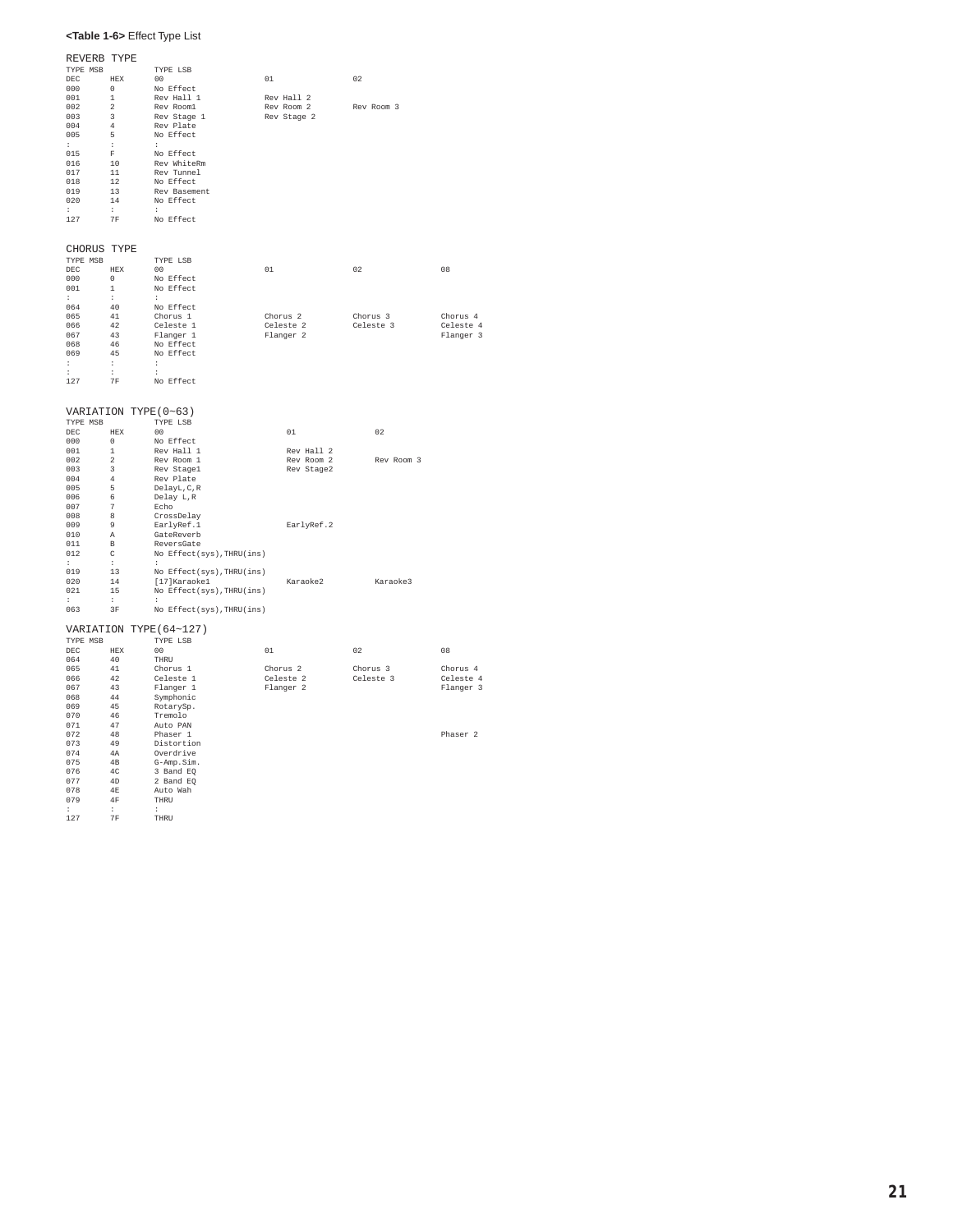<span id="page-21-0"></span>YAMAHA [ Music Sequencer --- voice part ] Date:08-SEP-1998 Model RMlx MIDI Implementation Chart Version : 1.0

| Function                                                                                                  |                                                                                                                                      | Transmitted                                                                                                                     |                                                                                                                     | Recognized               | Remarks                                                                                                                                                    |  |  |
|-----------------------------------------------------------------------------------------------------------|--------------------------------------------------------------------------------------------------------------------------------------|---------------------------------------------------------------------------------------------------------------------------------|---------------------------------------------------------------------------------------------------------------------|--------------------------|------------------------------------------------------------------------------------------------------------------------------------------------------------|--|--|
| Basic<br>Channel                                                                                          | Default<br>Changed                                                                                                                   | $1 - 16$<br>$1 - 16$                                                                                                            |                                                                                                                     | $1 - 16$<br>$1 - 16$     | Memorized                                                                                                                                                  |  |  |
| Mode                                                                                                      | Default<br>Messages<br>Altered                                                                                                       | 3<br>x<br>**************                                                                                                        | 1<br>$\mathbf{1}$<br>X                                                                                              | $*1$<br>$-4(m=1)$        | Memorized                                                                                                                                                  |  |  |
| Note                                                                                                      | Number : True voice                                                                                                                  | $0 - 127$<br>**************                                                                                                     |                                                                                                                     | $0 - 127$<br>$0 - 127$   | Transpose                                                                                                                                                  |  |  |
| Velocity Note ON                                                                                          | Note OFF                                                                                                                             | $9nH, v=1-127$<br>$\circ$<br>$9nH, v=0$<br>X.                                                                                   | x                                                                                                                   | $o v=1-127$              |                                                                                                                                                            |  |  |
| After<br>Touch                                                                                            | Key's<br>Ch's                                                                                                                        | x<br>X                                                                                                                          | X<br>X                                                                                                              |                          |                                                                                                                                                            |  |  |
| Pitch Bend                                                                                                |                                                                                                                                      | x                                                                                                                               |                                                                                                                     | $o$ $0-24$ semi          |                                                                                                                                                            |  |  |
| Control<br>Change                                                                                         | 0, 32<br>1,64,66,67,84<br>5, 7, 10, 11, 65<br>6,38<br>16<br>$1 - 31, 33 - 119$<br>$71 - 76$<br>91,93,94<br>96,97<br>98,99<br>100,101 | $*2$<br>$\circ$<br>x<br>$*2$<br>O<br>$*2$<br>$\circ$<br>x<br>$\circ$<br>$\circ$<br>$*2$<br>$\circ$<br>X<br>X<br>$*2$<br>$\circ$ | $\circ$<br>$\circ$<br>$\circ$<br>$\circ$<br>O<br>$\circ$<br>$\mathbf x$<br>$\circ$<br>$\circ$<br>$\circ$<br>$\circ$ |                          | Bank Select<br>Data Entry<br>Assignable Cntrl<br>Assignable Knob<br>Sound Controller<br>Effect SendLevel<br>Data Inc, Dec<br>NRPN LSB, MSB<br>RPN LSB, MSB |  |  |
| Prog<br>Change : True $#$                                                                                 |                                                                                                                                      | $00 - 127$<br>***********                                                                                                       |                                                                                                                     | $00 - 127$<br>- 127<br>0 |                                                                                                                                                            |  |  |
| System Exclusive                                                                                          |                                                                                                                                      | $\circ$                                                                                                                         | O                                                                                                                   |                          |                                                                                                                                                            |  |  |
| Common : Song Sel.                                                                                        | : Song Pos.<br>Tune                                                                                                                  | х<br>x<br>х                                                                                                                     | х<br>x<br>x                                                                                                         |                          |                                                                                                                                                            |  |  |
| System : Clock                                                                                            | Real Time : Commands                                                                                                                 | x<br>X.                                                                                                                         | x<br>X                                                                                                              |                          |                                                                                                                                                            |  |  |
| Aux<br>Reset                                                                                              | All Sound Off<br>Reset All Cntrls  <br>Local ON/OFF<br>Mes- : All Notes OFF<br>sages: Active Sense                                   | $\mathbf x$<br>x<br>х<br>x<br>$\circ$<br>x                                                                                      | O<br>O<br>х<br>O<br>X                                                                                               | $o(123 - 127)$           |                                                                                                                                                            |  |  |
| Notes:*1 m is always treated as "1" regardless of its value.<br>*2 transmit if TG parameter out sw is on. |                                                                                                                                      |                                                                                                                                 |                                                                                                                     |                          |                                                                                                                                                            |  |  |

|  |  |  | Mode 1: OMNI ON, POLY Mode 2: OMNI ON, MONO        |  |  |  |  | o : Ye |
|--|--|--|----------------------------------------------------|--|--|--|--|--------|
|  |  |  | 22 Mode 3 : OMNI OFF, POLY Mode 4 : OMNI OFF, MONO |  |  |  |  | x : No |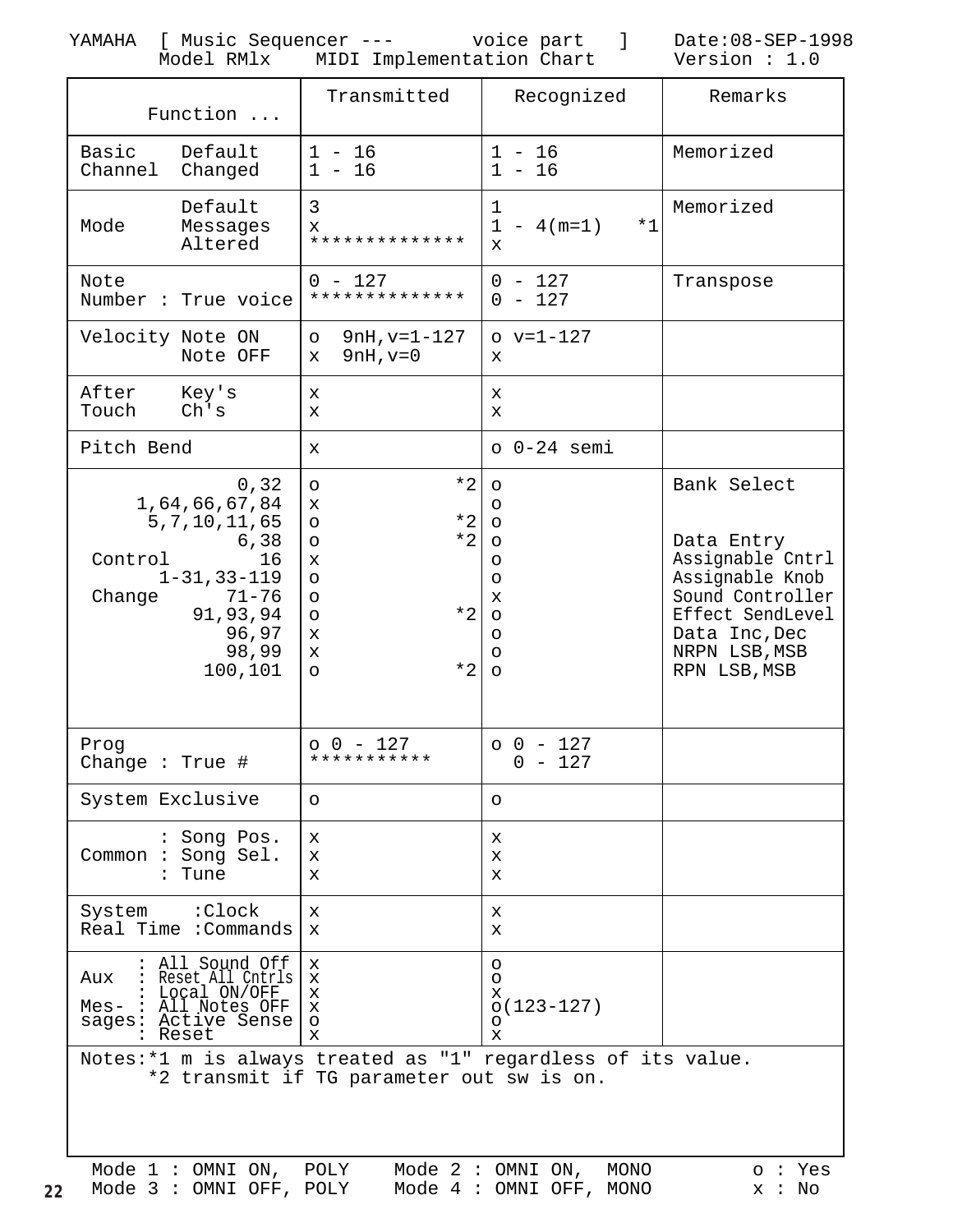YAMAHA [ Music Sequencer --- sequencer part ] Date:08-SEP-1998 Model RMlx MIDI Implementation Chart Version : 1.0

| Function                                                                                                                                                                                                                                 | Transmitted                                                | Recognized                                            | Remarks                 |  |  |  |
|------------------------------------------------------------------------------------------------------------------------------------------------------------------------------------------------------------------------------------------|------------------------------------------------------------|-------------------------------------------------------|-------------------------|--|--|--|
| Basic<br>Default<br>Channel<br>Changed                                                                                                                                                                                                   | $1 - 16$<br>X                                              | $1 - 16$<br>X                                         | Memorized               |  |  |  |
| Default<br>Mode<br>Messages<br>Altered                                                                                                                                                                                                   | X<br>X<br>**************                                   | х<br>X<br>X                                           |                         |  |  |  |
| Note<br>Number : True voice                                                                                                                                                                                                              | $0 - 127$<br>**************                                | $0 - 127$                                             |                         |  |  |  |
| Velocity Note ON<br>Note OFF                                                                                                                                                                                                             | $9nH, v=1-127$<br>$\circ$<br>$9nH, v=0$<br>X               | $o v=1-127$<br>x                                      |                         |  |  |  |
| After<br>Key's<br>Ch's<br>Touch                                                                                                                                                                                                          | $\circ$<br>$\circ$                                         | O<br>O                                                |                         |  |  |  |
| Pitch Bend                                                                                                                                                                                                                               | $\circ$                                                    | O                                                     |                         |  |  |  |
| $0 - 121$                                                                                                                                                                                                                                | $\circ$                                                    | $\circ$                                               |                         |  |  |  |
|                                                                                                                                                                                                                                          |                                                            |                                                       |                         |  |  |  |
| Control                                                                                                                                                                                                                                  |                                                            |                                                       |                         |  |  |  |
| Change                                                                                                                                                                                                                                   |                                                            |                                                       |                         |  |  |  |
|                                                                                                                                                                                                                                          |                                                            |                                                       |                         |  |  |  |
|                                                                                                                                                                                                                                          |                                                            |                                                       |                         |  |  |  |
|                                                                                                                                                                                                                                          |                                                            |                                                       |                         |  |  |  |
| Prog<br>Change : True $#$                                                                                                                                                                                                                | $0 - 127$<br>***********                                   | $00 - 127$                                            |                         |  |  |  |
| System Exclusive                                                                                                                                                                                                                         | $\circ$                                                    | O                                                     |                         |  |  |  |
| : Song Pos.<br>Common : Song Sel.<br>: Tune                                                                                                                                                                                              | $*2$<br>$\circ$<br>$*2$<br>$\circ$<br>X                    | $*1$<br>$\circ$<br>$*1$<br>$\circ$<br>x               |                         |  |  |  |
| System : Clock<br>Real Time : Commands                                                                                                                                                                                                   | $*2$<br>$\circ$<br>$*2$<br>$\circ$                         | $*3$<br>O<br>$*1$<br>$\circ$                          |                         |  |  |  |
| : All Sound Off<br>: Reset All Cntrls<br>Aux<br>Local ON/OFF<br>Mes- : All Notes OFF<br>sages: Active Sense<br>: Reset                                                                                                                   | $\circ$<br>$\circ$<br>O<br>$\mathbf x$<br>X<br>$\mathbf x$ | O<br>O<br>O<br>x<br>x<br>x                            |                         |  |  |  |
| Notes: *1 if MIDI control is in or in/out<br>*2 if MIDI control is out or in/out<br>*3 if MIDI sync is external<br>send MMC (stop, deffered play, locate) if sync mode is MTC.<br>receive MTC quarter frame message if sync mode is MTC. |                                                            |                                                       |                         |  |  |  |
| Mode $1:$ OMNI ON, POLY<br>Mode 3 : OMNI OFF, POLY                                                                                                                                                                                       |                                                            | Mode $2:OMNI ON$ ,<br>MONO<br>Mode 4 : OMNI OFF, MONO | $\circ$ : Yes<br>x : No |  |  |  |